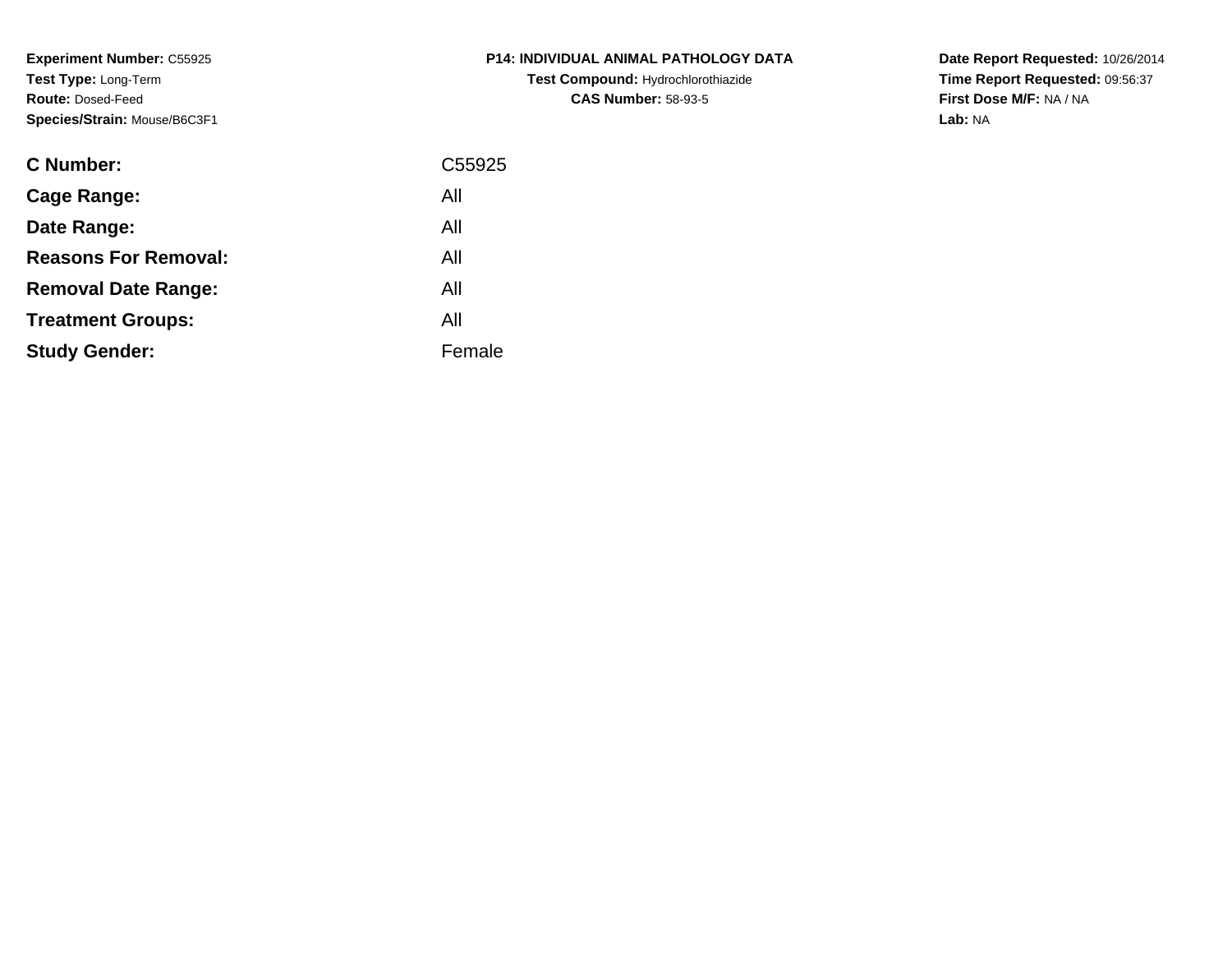**Experiment Number:** C55925**Test Type:** Long-Term**Route:** Dosed-Feed **Species/Strain:** Mouse/B6C3F1**P14: INDIVIDUAL ANIMAL PATHOLOGY DATATest Compound:** Hydrochlorothiazide**CAS Number:** 58-93-5**Date Report Requested:** 10/26/2014**Time Report Requested:** 09:56:37**First Dose M/F:** NA / NA**Lab:** NA**ANIMAL ID: 1\_001 TRT#:** 1 **SEX:** Female **DAY ON TEST: DOSE:** 5000 PPM**DISP:** Terminal Sacrifice **HISTO: OBSERVATIONS** Adrenal glandCapsule **Capsule Hyperplasia**, Focal Bone Fibrous Osteodystrophy Kidney Inflammation, Chronic Focal Liver Inflammation, Chronic Focal Ovaryy and the control of the control of the control of the control of the control of the control of the control of the control of the control of the control of the control of the control of the control of the control of the co Cyst, Noss and the contract of the Acinus Acinus and the Acinus Atrophy, Diffuse PancreasAdenoma, Nos Pituitary glandAnterior Pituitary Salivary gland Inflammation, Chronic Focal Uterus EndometriumHyperplasia, Cystic

PRIMARY CAUSE OF DEATH-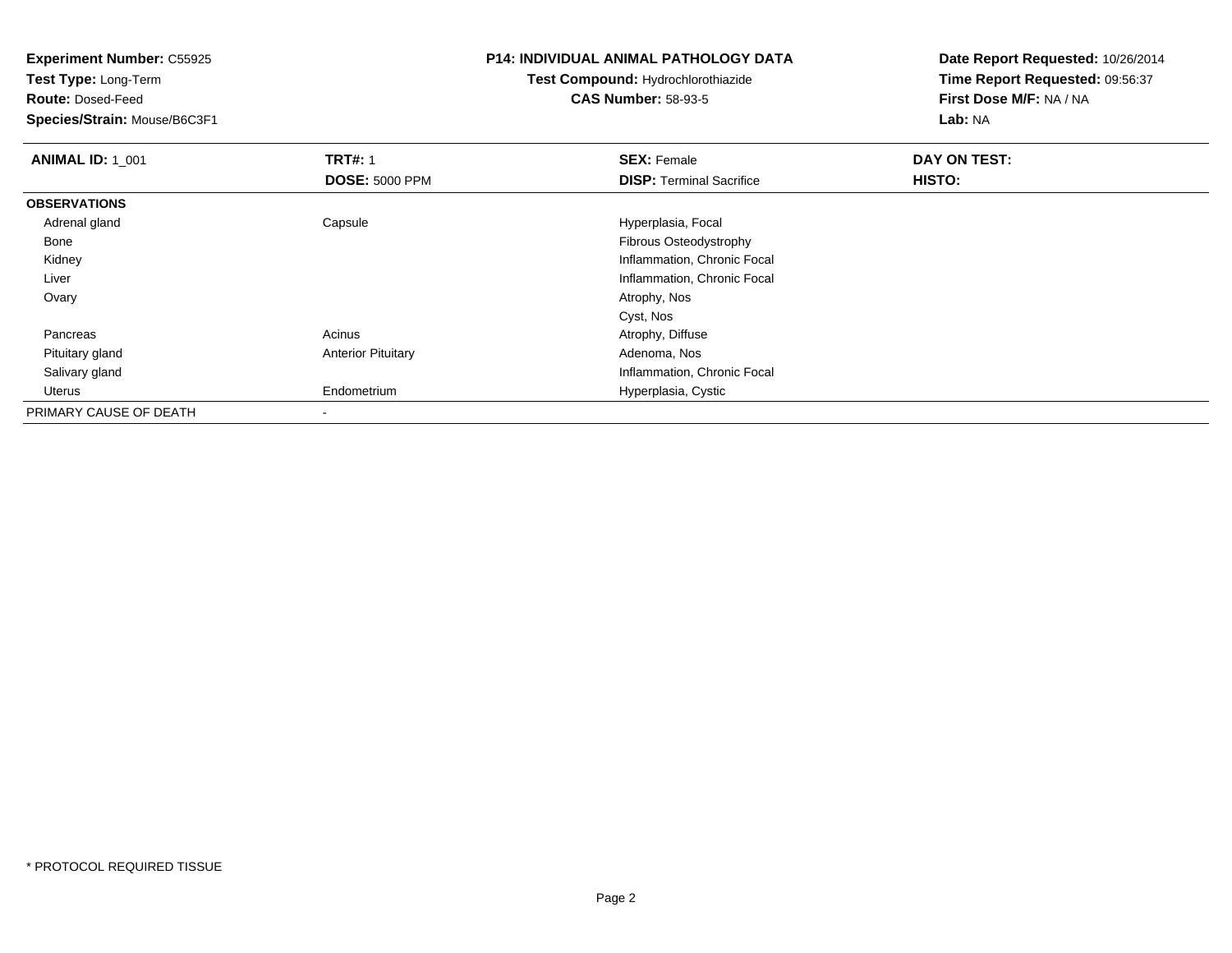**Test Type:** Long-Term

**Route:** Dosed-Feed

**Species/Strain:** Mouse/B6C3F1

#### **P14: INDIVIDUAL ANIMAL PATHOLOGY DATA**

# **Test Compound:** Hydrochlorothiazide**CAS Number:** 58-93-5

| <b>ANIMAL ID: 1_002</b> | <b>TRT#: 1</b>            | <b>SEX: Female</b>              | DAY ON TEST: |
|-------------------------|---------------------------|---------------------------------|--------------|
|                         | <b>DOSE: 5000 PPM</b>     | <b>DISP: Terminal Sacrifice</b> | HISTO:       |
| <b>OBSERVATIONS</b>     |                           |                                 |              |
| Adrenal gland           | Capsule                   | Hyperplasia, Focal              |              |
| Bone                    |                           | Fibrous Osteodystrophy          |              |
| Brain                   |                           | Mineralization                  |              |
| Kidney                  |                           | Inflammation, Chronic Focal     |              |
| Liver                   |                           | Inflammation, Chronic Focal     |              |
| Pancreas                |                           | Inflammation, Chronic Focal     |              |
| Pituitary gland         | <b>Anterior Pituitary</b> | Hyperplasia, Focal              |              |
| Salivary gland          |                           | Inflammation, Chronic Focal     |              |
| Spleen                  |                           | Hyperplasia, Lymphoid           |              |
| Urinary bladder         | Submucosa                 | Inflammation, Chronic Focal     |              |
| Uterus                  | Endometrium               | Hyperplasia, Cystic             |              |
| PRIMARY CAUSE OF DEATH  |                           |                                 |              |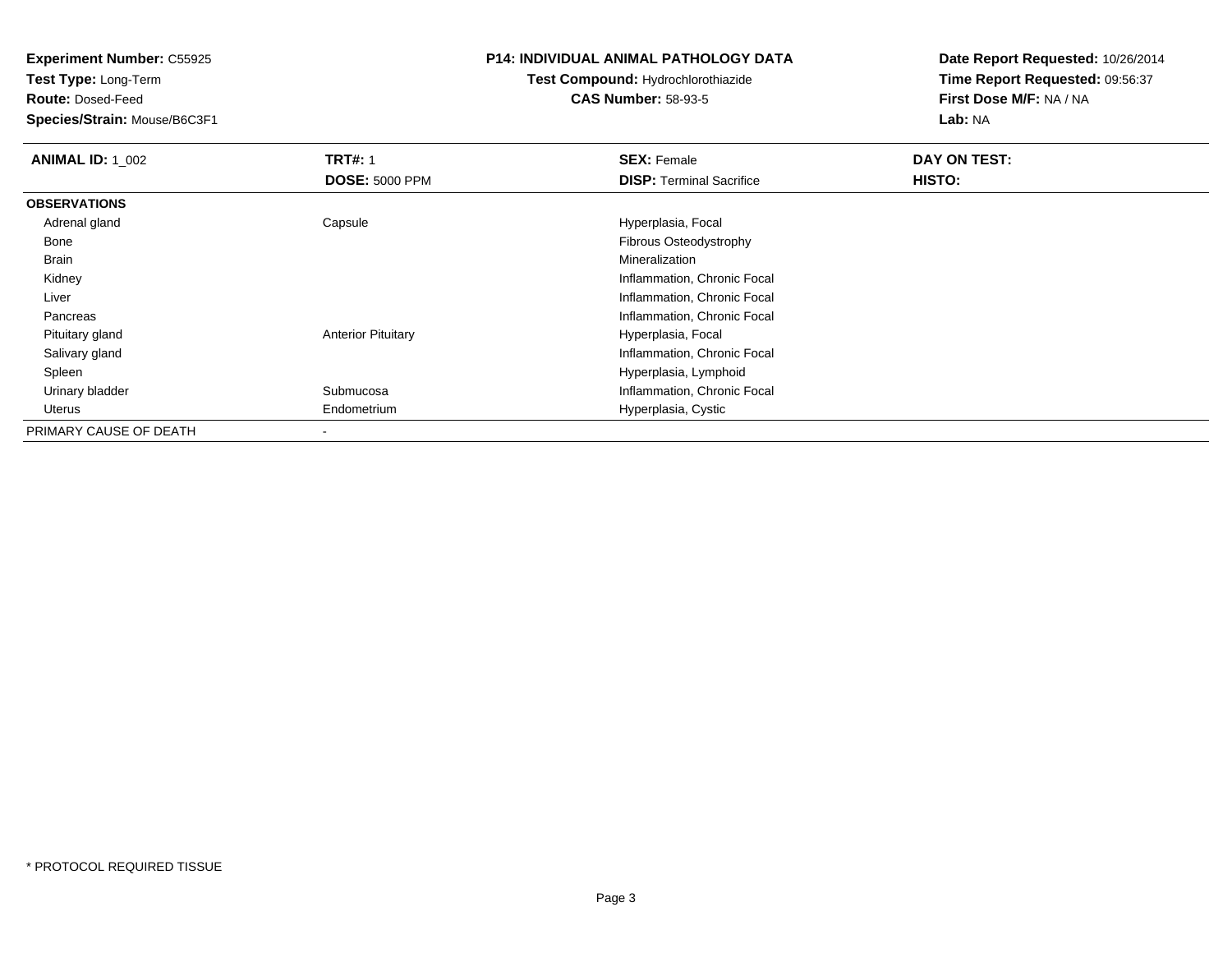| <b>Experiment Number: C55925</b><br>Test Type: Long-Term<br><b>Route: Dosed-Feed</b> |                           | <b>P14: INDIVIDUAL ANIMAL PATHOLOGY DATA</b><br><b>Test Compound: Hydrochlorothiazide</b> | Date Report Requested: 10/26/2014<br>Time Report Requested: 09:56:37 |  |
|--------------------------------------------------------------------------------------|---------------------------|-------------------------------------------------------------------------------------------|----------------------------------------------------------------------|--|
|                                                                                      |                           | <b>CAS Number: 58-93-5</b>                                                                | First Dose M/F: NA / NA                                              |  |
| Species/Strain: Mouse/B6C3F1                                                         |                           |                                                                                           | Lab: NA                                                              |  |
| <b>ANIMAL ID: 1 003</b>                                                              | <b>TRT#: 1</b>            | <b>SEX: Female</b>                                                                        | DAY ON TEST:                                                         |  |
|                                                                                      | <b>DOSE: 5000 PPM</b>     | <b>DISP:</b> Terminal Sacrifice                                                           | HISTO:                                                               |  |
| <b>OBSERVATIONS</b>                                                                  |                           |                                                                                           |                                                                      |  |
| Bone                                                                                 |                           | Fibrous Osteodystrophy                                                                    |                                                                      |  |
| Harderian gland                                                                      | Hardarian Gland           | Adenoma, Nos                                                                              |                                                                      |  |
| Liver                                                                                |                           | Inflammation, Chronic Focal                                                               |                                                                      |  |
| Pituitary gland                                                                      | <b>Anterior Pituitary</b> | Hyperplasia, Focal                                                                        |                                                                      |  |
| Thyroid                                                                              |                           | Cyst, Follicular Nos                                                                      |                                                                      |  |
|                                                                                      |                           | Follicular-Cell Adenoma                                                                   |                                                                      |  |
| Unspecified                                                                          | Multiple Organs Nos       | Lymphoma, Mixed-Malignant Type                                                            |                                                                      |  |
| Uterus                                                                               | Endometrium               | Hyperplasia, Cystic                                                                       |                                                                      |  |
| PRIMARY CAUSE OF DEATH                                                               |                           |                                                                                           |                                                                      |  |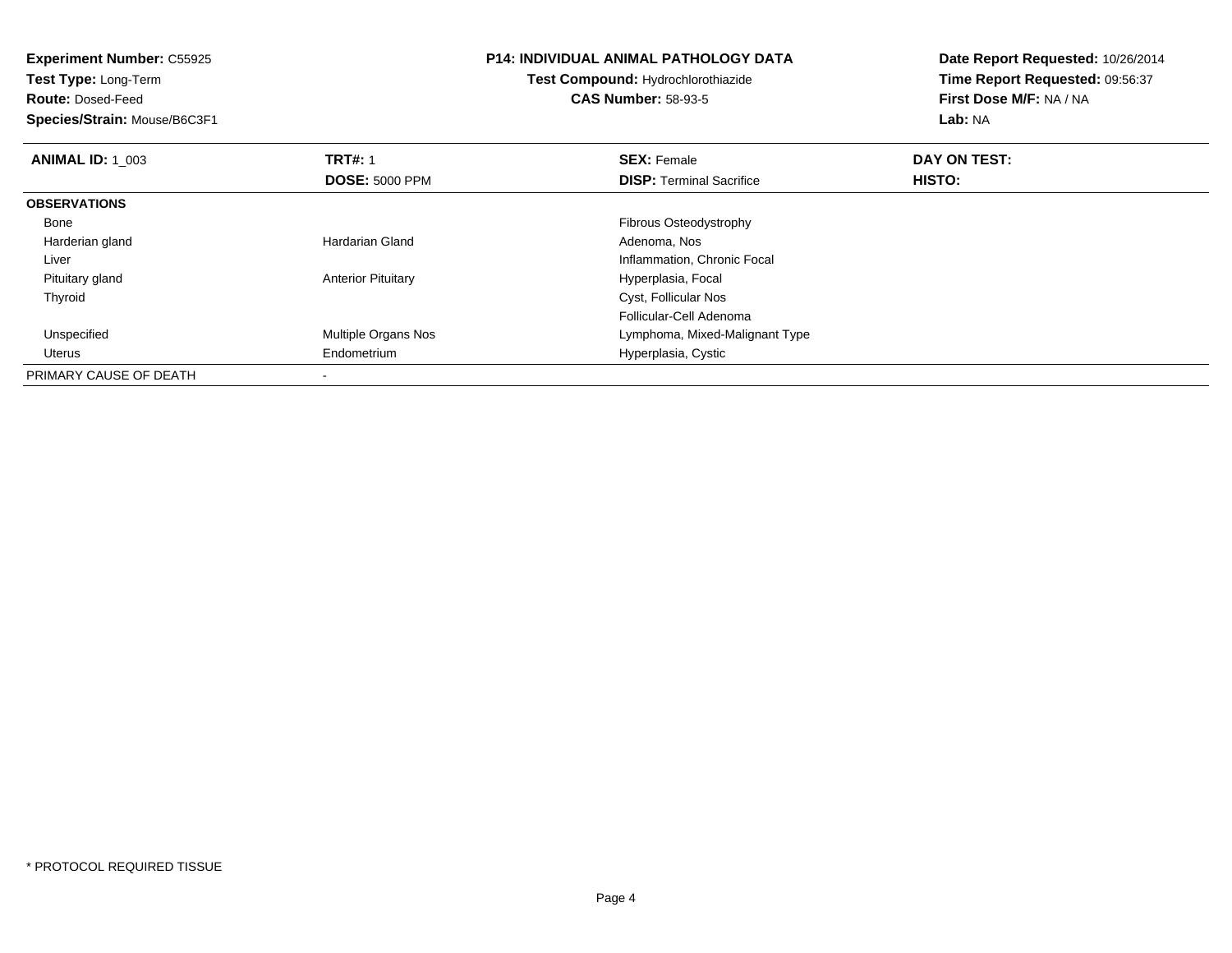**Test Type:** Long-Term

**Route:** Dosed-Feed

**Species/Strain:** Mouse/B6C3F1

## **P14: INDIVIDUAL ANIMAL PATHOLOGY DATA**

**Test Compound:** Hydrochlorothiazide**CAS Number:** 58-93-5

| <b>ANIMAL ID: 1 004</b> | <b>TRT#: 1</b>           | <b>SEX: Female</b>              | DAY ON TEST: |  |
|-------------------------|--------------------------|---------------------------------|--------------|--|
|                         | <b>DOSE: 5000 PPM</b>    | <b>DISP: Terminal Sacrifice</b> | HISTO:       |  |
| <b>OBSERVATIONS</b>     |                          |                                 |              |  |
| Adrenal gland           | Medulla                  | Cyst, Hemorrhagic               |              |  |
|                         | Capsule                  | Hyperplasia, Focal              |              |  |
|                         | <b>Cortex Nos</b>        | Hyperplasia, Focal              |              |  |
| Bone                    |                          | Fibrous Osteodystrophy          |              |  |
| <b>Brain</b>            | Meninges                 | Inflammation, Chronic Focal     |              |  |
|                         |                          | Mineralization                  |              |  |
| Ovary                   |                          | Cyst, Nos                       |              |  |
| Stomach                 | <b>Glandular Stomach</b> | Inflammation, Chronic Focal     |              |  |
| Thyroid                 |                          | Cyst, Follicular Nos            |              |  |
| Unspecified             | Multiple Organs Nos      | Hyperplasia, Lymphoid           |              |  |
| Uterus                  | Endometrium              | Hyperplasia, Cystic             |              |  |
|                         |                          | Leiomyoma                       |              |  |
| PRIMARY CAUSE OF DEATH  |                          |                                 |              |  |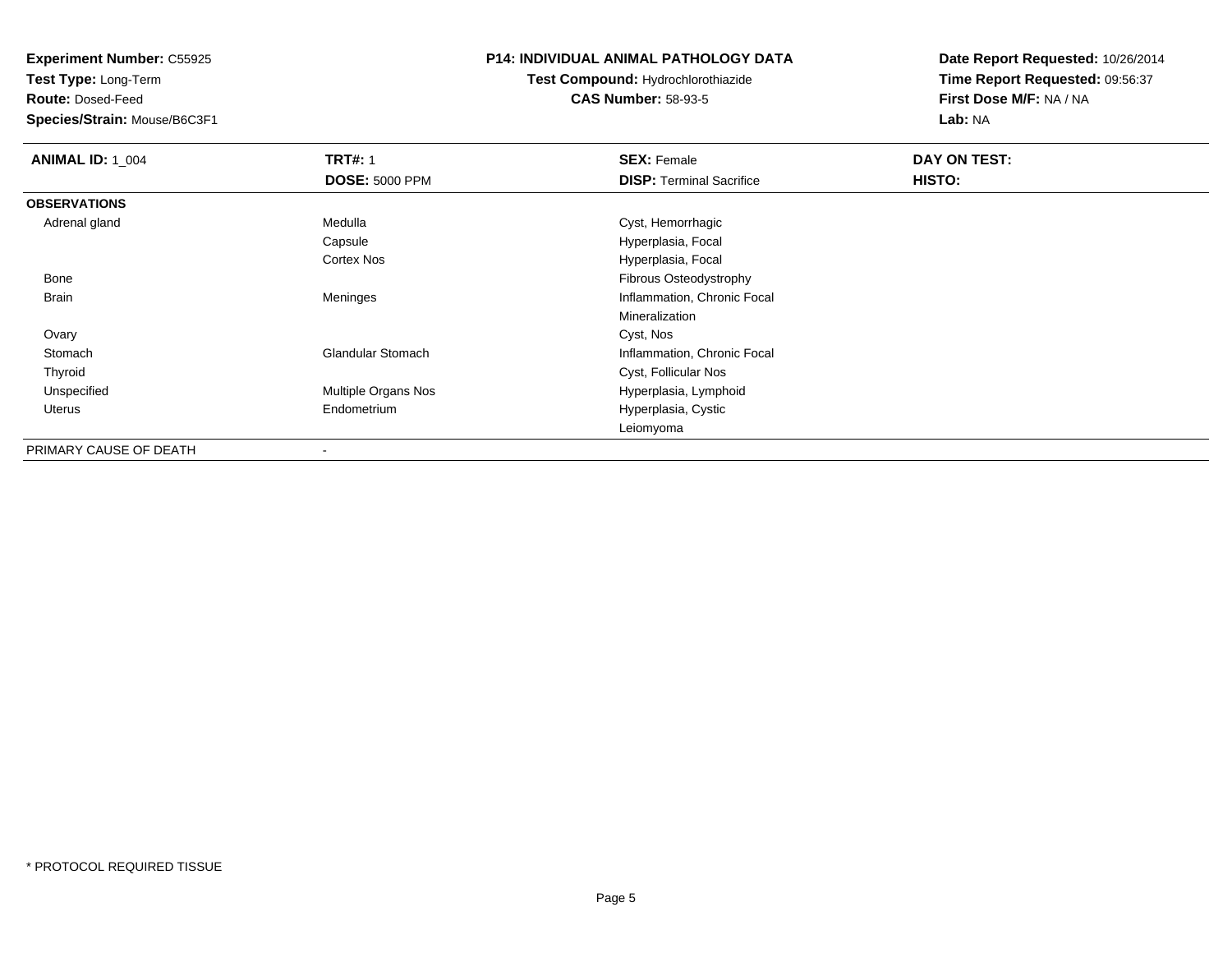**Test Type:** Long-Term

**Route:** Dosed-Feed

**Species/Strain:** Mouse/B6C3F1

## **P14: INDIVIDUAL ANIMAL PATHOLOGY DATA**

# **Test Compound:** Hydrochlorothiazide**CAS Number:** 58-93-5

| <b>ANIMAL ID: 1_005</b> | <b>TRT#: 1</b>           | <b>SEX: Female</b>              | DAY ON TEST: |  |
|-------------------------|--------------------------|---------------------------------|--------------|--|
|                         | <b>DOSE: 5000 PPM</b>    | <b>DISP:</b> Terminal Sacrifice | HISTO:       |  |
| <b>OBSERVATIONS</b>     |                          |                                 |              |  |
| Adrenal gland           | Cortex Nos               | Degeneration, Nos               |              |  |
|                         | Capsule                  | Hyperplasia, Focal              |              |  |
| Bone                    |                          | Fibrous Osteodystrophy          |              |  |
| <b>Brain</b>            |                          | Inflammation, Chronic Focal     |              |  |
| Eye                     | <b>Nasolacrimal Duct</b> | Hemorrhage                      |              |  |
| Liver                   |                          | Inflammation, Chronic Focal     |              |  |
| Lymph node              | Mesenteric Lymph Node    | Angiectasis                     |              |  |
| Ovary                   |                          | Cyst, Hemorrhagic               |              |  |
| Salivary gland          |                          | Inflammation, Chronic Focal     |              |  |
| Stomach                 | <b>Glandular Stomach</b> | Inflammation, Chronic Focal     |              |  |
|                         | Glandular Stomach        | Mineralization                  |              |  |
| Thyroid                 |                          | Hyperplasia, Follicular Cell    |              |  |
| Unspecified             | Multiple Organs Nos      | Hyperplasia, Lymphoid           |              |  |
| Uterus                  | Endometrium              | Hyperplasia, Cystic             |              |  |
| PRIMARY CAUSE OF DEATH  | ۰                        |                                 |              |  |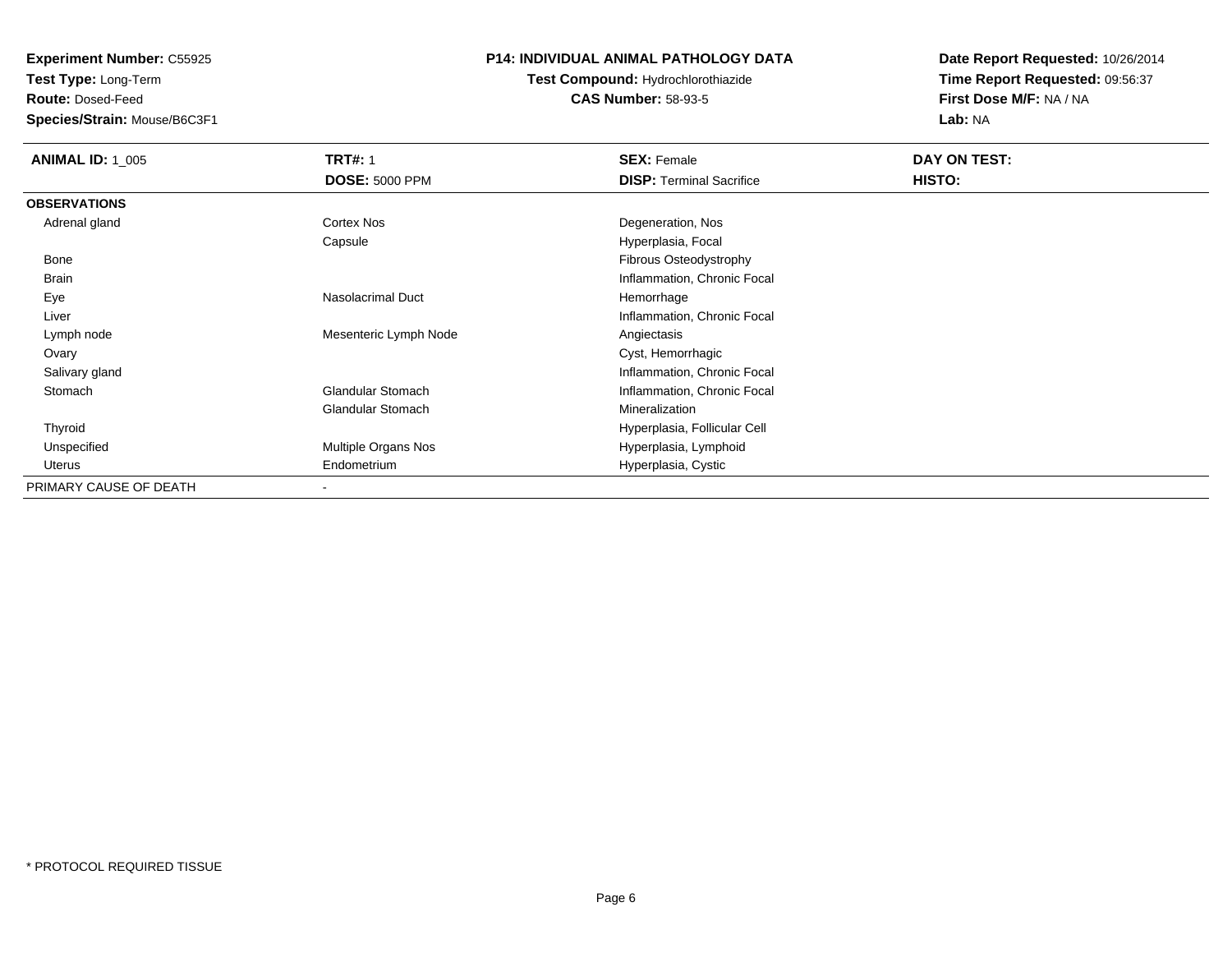| <b>Experiment Number: C55925</b><br>Test Type: Long-Term<br><b>Route: Dosed-Feed</b><br>Species/Strain: Mouse/B6C3F1 |                       | <b>P14: INDIVIDUAL ANIMAL PATHOLOGY DATA</b><br>Test Compound: Hydrochlorothiazide<br><b>CAS Number: 58-93-5</b> | Date Report Requested: 10/26/2014<br>Time Report Requested: 09:56:37<br>First Dose M/F: NA / NA<br>Lab: NA |
|----------------------------------------------------------------------------------------------------------------------|-----------------------|------------------------------------------------------------------------------------------------------------------|------------------------------------------------------------------------------------------------------------|
| <b>ANIMAL ID: 1_006</b>                                                                                              | <b>TRT#: 1</b>        | <b>SEX: Female</b>                                                                                               | DAY ON TEST:                                                                                               |
|                                                                                                                      | <b>DOSE: 5000 PPM</b> | <b>DISP:</b> Moribund Sacrifice                                                                                  | HISTO:                                                                                                     |
| <b>OBSERVATIONS</b>                                                                                                  |                       |                                                                                                                  |                                                                                                            |
| Kidney                                                                                                               | Tubule                | Degeneration, Nos                                                                                                |                                                                                                            |
| Lymph node                                                                                                           | Mandibular Lymph Node | Hemorrhage                                                                                                       |                                                                                                            |
| Pancreas                                                                                                             | Acinus                | Atrophy, Focal                                                                                                   |                                                                                                            |
| Stomach                                                                                                              | Forestomach           | Hyperplasia, Epithelial                                                                                          |                                                                                                            |
| Unspecified                                                                                                          | Multiple Organs Nos   | Lymphoma, Mixed-Malignant Type                                                                                   |                                                                                                            |
| Uterus                                                                                                               |                       | Hydrometra                                                                                                       |                                                                                                            |
| PRIMARY CAUSE OF DEATH                                                                                               |                       |                                                                                                                  |                                                                                                            |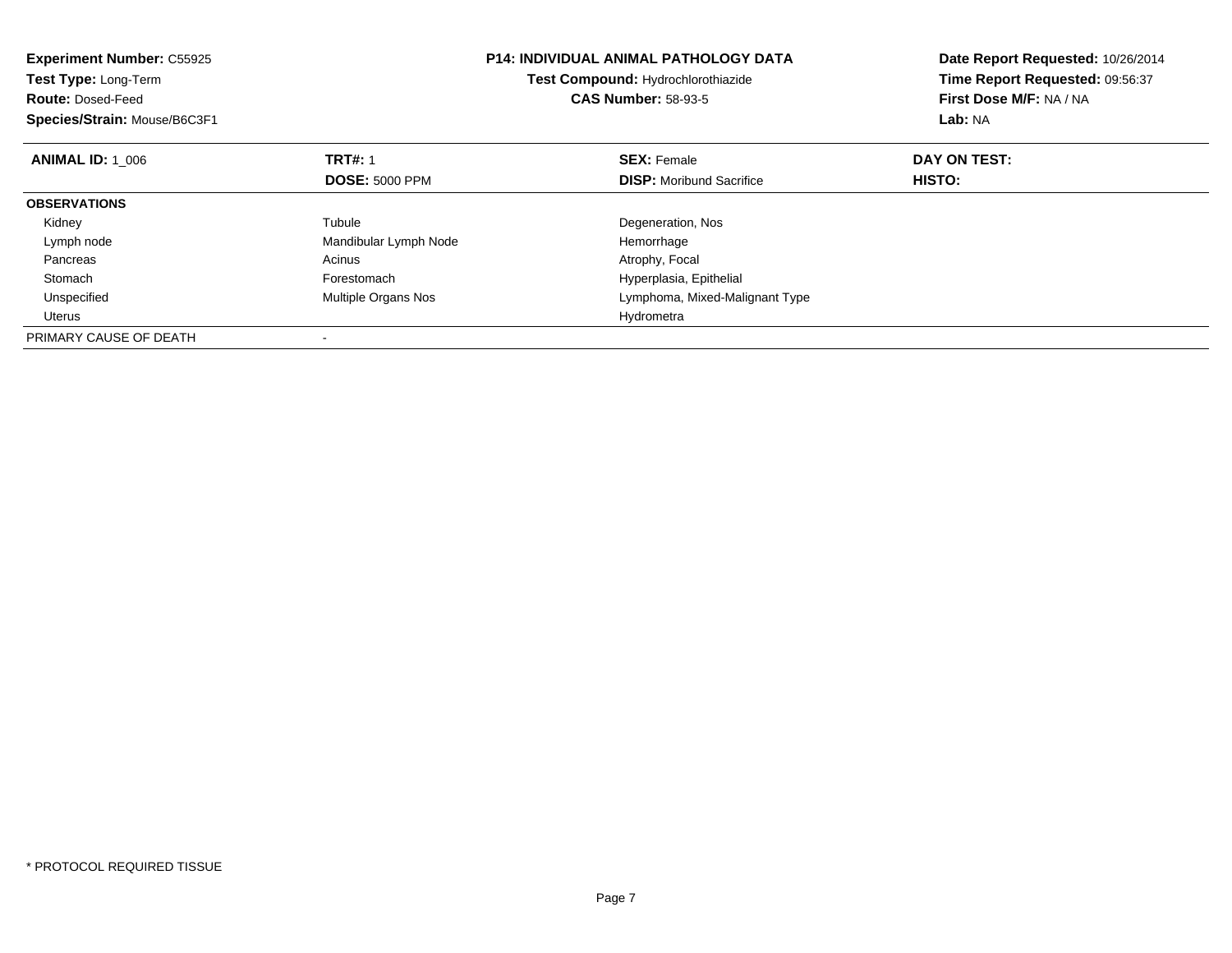| <b>Experiment Number: C55925</b><br>Test Type: Long-Term<br><b>Route: Dosed-Feed</b><br>Species/Strain: Mouse/B6C3F1 |                                         | <b>P14: INDIVIDUAL ANIMAL PATHOLOGY DATA</b><br>Test Compound: Hydrochlorothiazide<br><b>CAS Number: 58-93-5</b> | Date Report Requested: 10/26/2014<br>Time Report Requested: 09:56:37<br>First Dose M/F: NA / NA<br>Lab: NA |
|----------------------------------------------------------------------------------------------------------------------|-----------------------------------------|------------------------------------------------------------------------------------------------------------------|------------------------------------------------------------------------------------------------------------|
| <b>ANIMAL ID: 1 007</b>                                                                                              | <b>TRT#: 1</b><br><b>DOSE: 5000 PPM</b> | <b>SEX: Female</b><br><b>DISP:</b> Terminal Sacrifice                                                            | DAY ON TEST:<br>HISTO:                                                                                     |
| <b>OBSERVATIONS</b>                                                                                                  |                                         |                                                                                                                  |                                                                                                            |
| Adrenal gland                                                                                                        | Capsule                                 | Hyperplasia, Focal                                                                                               |                                                                                                            |
| Bone                                                                                                                 |                                         | Fibrous Osteodystrophy                                                                                           |                                                                                                            |
| Brain                                                                                                                |                                         | Mineralization                                                                                                   |                                                                                                            |
| Kidney                                                                                                               |                                         | Inflammation, Chronic Focal                                                                                      |                                                                                                            |
| Liver                                                                                                                |                                         | Inflammation, Chronic Focal                                                                                      |                                                                                                            |
| Ovary                                                                                                                |                                         | Cyst, Nos                                                                                                        |                                                                                                            |
| Uterus                                                                                                               | Endometrium                             | Hyperplasia, Cystic                                                                                              |                                                                                                            |
| PRIMARY CAUSE OF DEATH                                                                                               |                                         |                                                                                                                  |                                                                                                            |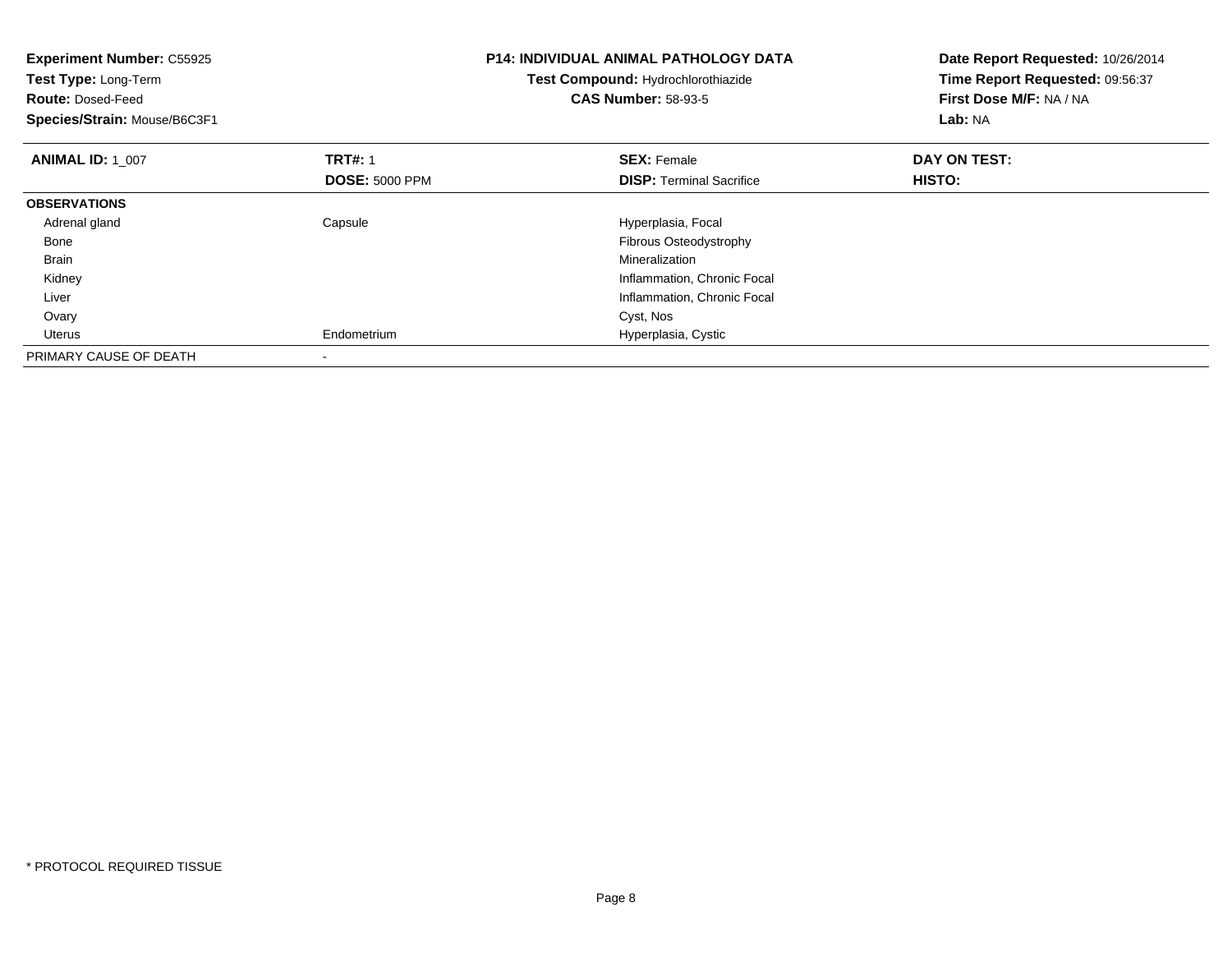**Test Type:** Long-Term

**Route:** Dosed-Feed

**Species/Strain:** Mouse/B6C3F1

## **P14: INDIVIDUAL ANIMAL PATHOLOGY DATA**

# **Test Compound:** Hydrochlorothiazide**CAS Number:** 58-93-5

| <b>ANIMAL ID: 1_008</b> | <b>TRT#: 1</b>            | <b>SEX: Female</b>              | DAY ON TEST: |  |
|-------------------------|---------------------------|---------------------------------|--------------|--|
|                         | <b>DOSE: 5000 PPM</b>     | <b>DISP: Terminal Sacrifice</b> | HISTO:       |  |
| <b>OBSERVATIONS</b>     |                           |                                 |              |  |
| Adrenal gland           | Capsule                   | Hyperplasia, Focal              |              |  |
| Bone                    |                           | Fibrous Osteodystrophy          |              |  |
| Eye                     | Nasolacrimal Duct         | Hemorrhage                      |              |  |
| Kidney                  |                           | Inflammation, Chronic Focal     |              |  |
| Liver                   |                           | Inflammation, Chronic Focal     |              |  |
| Lung                    |                           | Hemorrhage                      |              |  |
|                         |                           | Inflammation, Chronic Focal     |              |  |
| Mammary gland           |                           | Hyperplasia, Cystic             |              |  |
| Ovary                   |                           | Cyst, Nos                       |              |  |
| Pancreas                |                           | Inflammation, Chronic Focal     |              |  |
| Pituitary gland         | <b>Anterior Pituitary</b> | Hyperplasia, Focal              |              |  |
| Spleen                  |                           | Hyperplasia, Lymphoid           |              |  |
| Thyroid                 |                           | Hyperplasia, Follicular Cell    |              |  |
| Urinary bladder         | Submucosa                 | Inflammation, Chronic Focal     |              |  |
| Uterus                  | Endometrium               | Hyperplasia, Cystic             |              |  |
| PRIMARY CAUSE OF DEATH  |                           |                                 |              |  |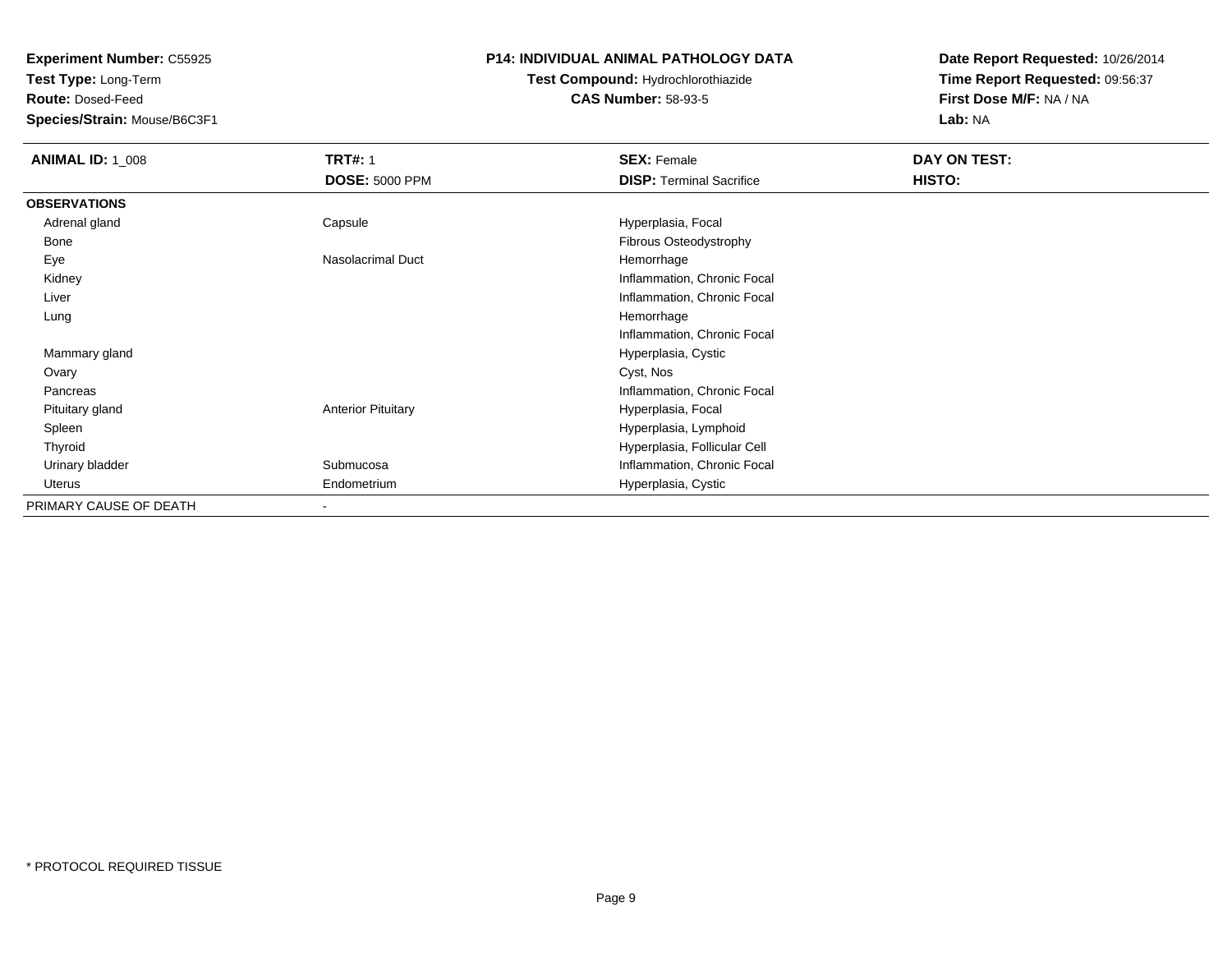| <b>Experiment Number: C55925</b><br>Test Type: Long-Term<br><b>Route: Dosed-Feed</b><br>Species/Strain: Mouse/B6C3F1 |                                         | <b>P14: INDIVIDUAL ANIMAL PATHOLOGY DATA</b><br><b>Test Compound: Hydrochlorothiazide</b><br><b>CAS Number: 58-93-5</b> | Date Report Requested: 10/26/2014<br>Time Report Requested: 09:56:37<br>First Dose M/F: NA / NA<br>Lab: NA |
|----------------------------------------------------------------------------------------------------------------------|-----------------------------------------|-------------------------------------------------------------------------------------------------------------------------|------------------------------------------------------------------------------------------------------------|
| <b>ANIMAL ID: 1 009</b>                                                                                              | <b>TRT#: 1</b><br><b>DOSE: 5000 PPM</b> | <b>SEX: Female</b><br><b>DISP:</b> Terminal Sacrifice                                                                   | DAY ON TEST:<br>HISTO:                                                                                     |
| <b>OBSERVATIONS</b>                                                                                                  |                                         |                                                                                                                         |                                                                                                            |
| Adrenal gland                                                                                                        | Capsule                                 | Hyperplasia, Focal                                                                                                      |                                                                                                            |
| Bone                                                                                                                 |                                         | Fibrous Osteodystrophy                                                                                                  |                                                                                                            |
| <b>Brain</b>                                                                                                         |                                         | Mineralization                                                                                                          |                                                                                                            |
| Pancreas                                                                                                             |                                         | Inflammation, Chronic Focal                                                                                             |                                                                                                            |
| Pituitary gland                                                                                                      | <b>Anterior Pituitary</b>               | Hyperplasia, Focal                                                                                                      |                                                                                                            |
| Stomach                                                                                                              | <b>Glandular Stomach</b>                | Cyst, Nos                                                                                                               |                                                                                                            |
| Unspecified                                                                                                          | Multiple Organs Nos                     | Hyperplasia, Lymphoid                                                                                                   |                                                                                                            |
| Uterus                                                                                                               | Endometrium                             | Hyperplasia, Cystic                                                                                                     |                                                                                                            |
| PRIMARY CAUSE OF DEATH                                                                                               |                                         |                                                                                                                         |                                                                                                            |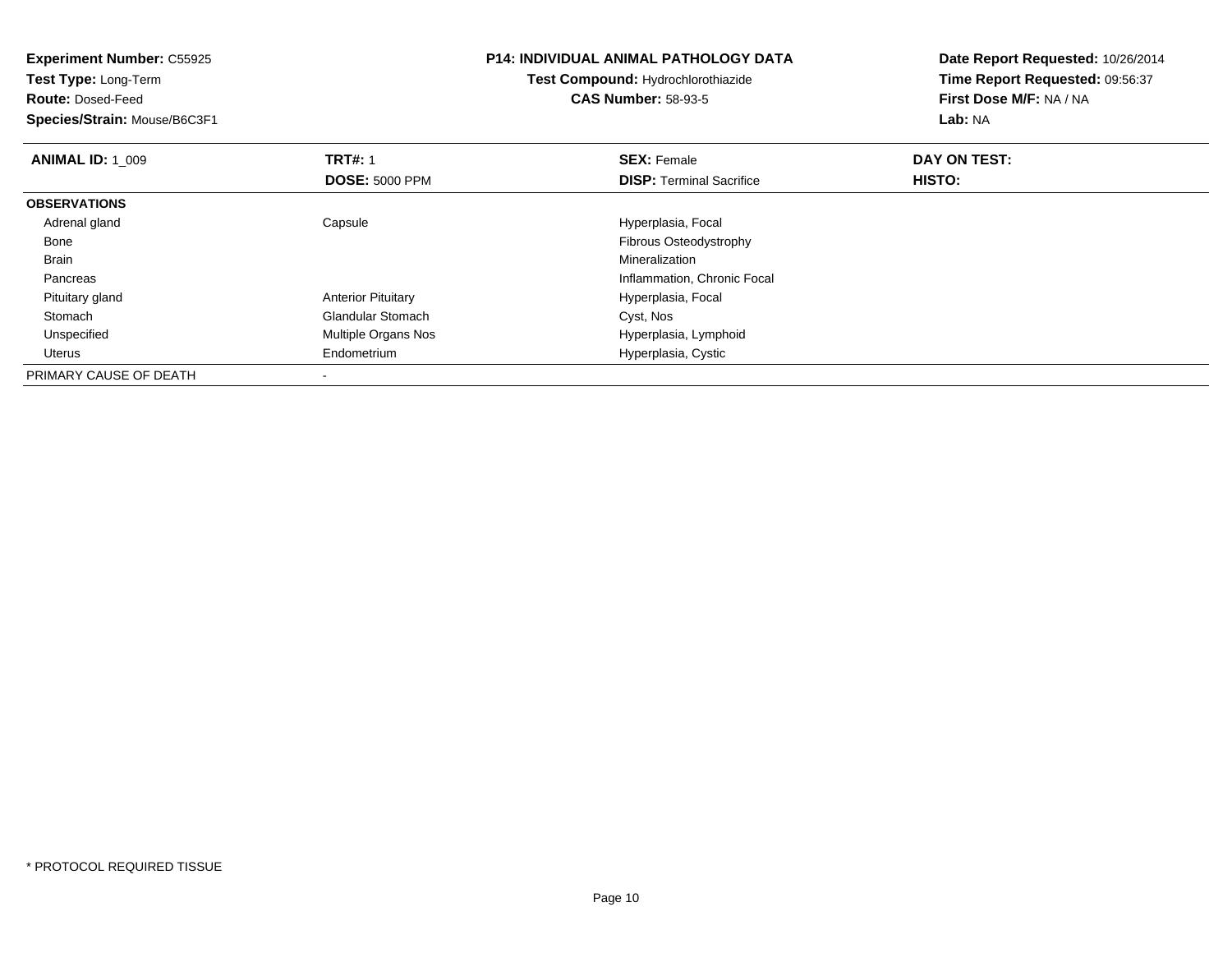| <b>Experiment Number: C55925</b><br>Test Type: Long-Term<br><b>Route: Dosed-Feed</b><br>Species/Strain: Mouse/B6C3F1 |                                         | <b>P14: INDIVIDUAL ANIMAL PATHOLOGY DATA</b><br><b>Test Compound: Hydrochlorothiazide</b><br><b>CAS Number: 58-93-5</b> | Date Report Requested: 10/26/2014<br>Time Report Requested: 09:56:37<br>First Dose M/F: NA / NA<br>Lab: NA |
|----------------------------------------------------------------------------------------------------------------------|-----------------------------------------|-------------------------------------------------------------------------------------------------------------------------|------------------------------------------------------------------------------------------------------------|
| <b>ANIMAL ID: 1 010</b>                                                                                              | <b>TRT#: 1</b><br><b>DOSE: 5000 PPM</b> | <b>SEX: Female</b><br><b>DISP:</b> Terminal Sacrifice                                                                   | DAY ON TEST:<br>HISTO:                                                                                     |
| <b>OBSERVATIONS</b>                                                                                                  |                                         |                                                                                                                         |                                                                                                            |
| Adrenal gland                                                                                                        | Capsule                                 | Hyperplasia, Focal                                                                                                      |                                                                                                            |
| Bone                                                                                                                 |                                         | Fibrous Osteodystrophy                                                                                                  |                                                                                                            |
| <b>Brain</b>                                                                                                         | Meninges                                | Pigmentation, Nos                                                                                                       |                                                                                                            |
| Kidney                                                                                                               |                                         | Glomerulosclerosis, Nos                                                                                                 |                                                                                                            |
| Pituitary gland                                                                                                      | <b>Anterior Pituitary</b>               | Hyperplasia, Focal                                                                                                      |                                                                                                            |
| Thyroid                                                                                                              |                                         | Cyst, Follicular Nos                                                                                                    |                                                                                                            |
| Unspecified                                                                                                          | Multiple Organs Nos                     | Lymphoma, Mixed-Malignant Type                                                                                          |                                                                                                            |
| Uterus                                                                                                               | Endometrium                             | Hyperplasia, Cystic                                                                                                     |                                                                                                            |
| PRIMARY CAUSE OF DEATH                                                                                               |                                         |                                                                                                                         |                                                                                                            |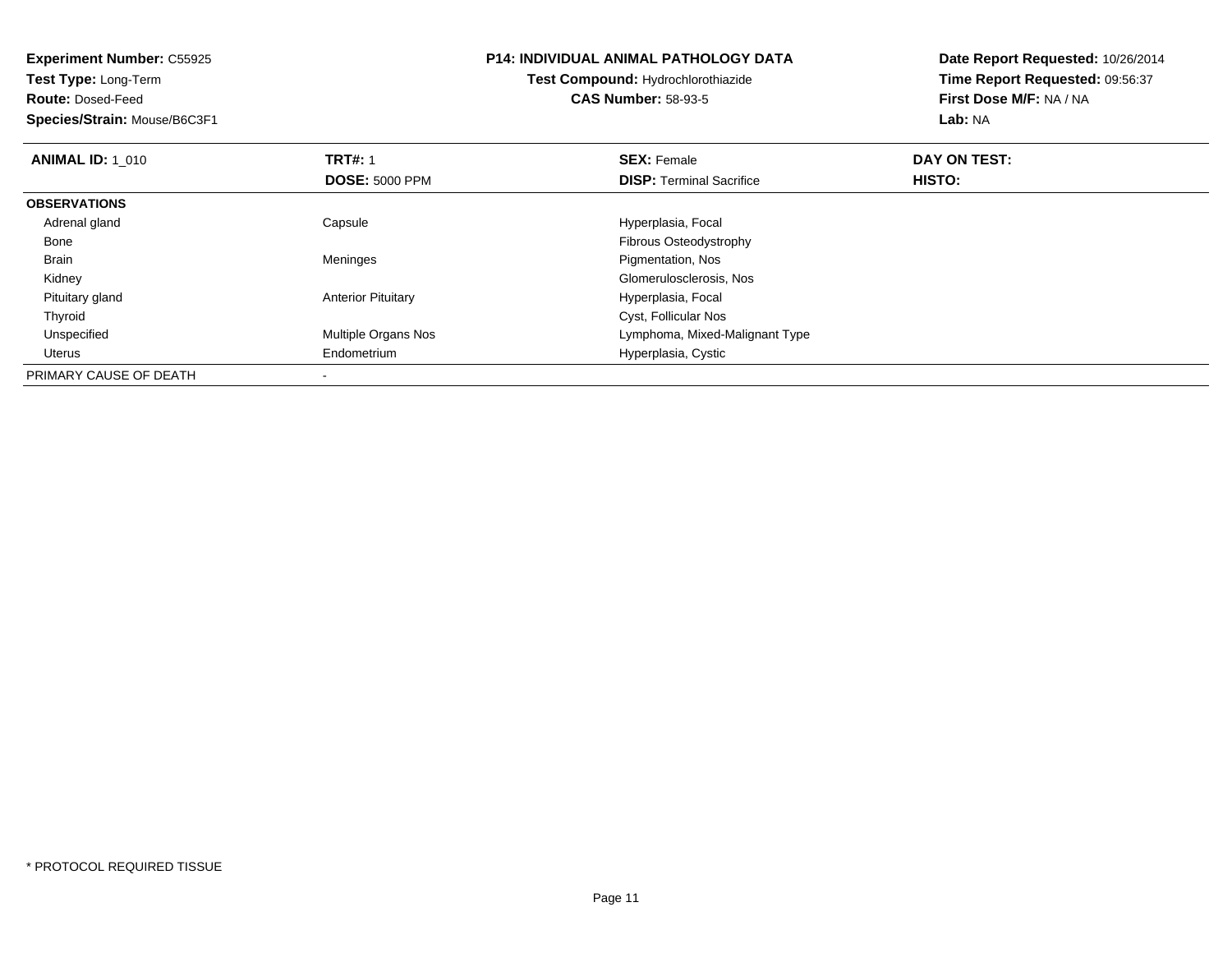| <b>Experiment Number: C55925</b><br>Test Type: Long-Term<br><b>Route: Dosed-Feed</b><br>Species/Strain: Mouse/B6C3F1 |                           | <b>P14: INDIVIDUAL ANIMAL PATHOLOGY DATA</b><br>Test Compound: Hydrochlorothiazide<br><b>CAS Number: 58-93-5</b> | Date Report Requested: 10/26/2014<br>Time Report Requested: 09:56:37<br>First Dose M/F: NA / NA<br>Lab: NA |
|----------------------------------------------------------------------------------------------------------------------|---------------------------|------------------------------------------------------------------------------------------------------------------|------------------------------------------------------------------------------------------------------------|
| <b>ANIMAL ID: 1 011</b>                                                                                              | <b>TRT#: 1</b>            | <b>SEX: Female</b>                                                                                               | DAY ON TEST:                                                                                               |
|                                                                                                                      | <b>DOSE: 5000 PPM</b>     | <b>DISP:</b> Terminal Sacrifice                                                                                  | HISTO:                                                                                                     |
| <b>OBSERVATIONS</b>                                                                                                  |                           |                                                                                                                  |                                                                                                            |
| Adrenal gland                                                                                                        | Capsule                   | Hyperplasia, Focal                                                                                               |                                                                                                            |
| Bone                                                                                                                 |                           | <b>Fibrous Osteodystrophy</b>                                                                                    |                                                                                                            |
| Harderian gland                                                                                                      | Hardarian Gland           | Hyperplasia, Focal                                                                                               |                                                                                                            |
| Pituitary gland                                                                                                      | <b>Anterior Pituitary</b> | Hyperplasia, Focal                                                                                               |                                                                                                            |
| Unspecified                                                                                                          | Multiple Organs Nos       | Lymphoma, Lymphocytic-Malignant Type                                                                             |                                                                                                            |
| <b>Uterus</b>                                                                                                        | Endometrium               | Hyperplasia, Cystic                                                                                              |                                                                                                            |
| PRIMARY CAUSE OF DEATH                                                                                               |                           |                                                                                                                  |                                                                                                            |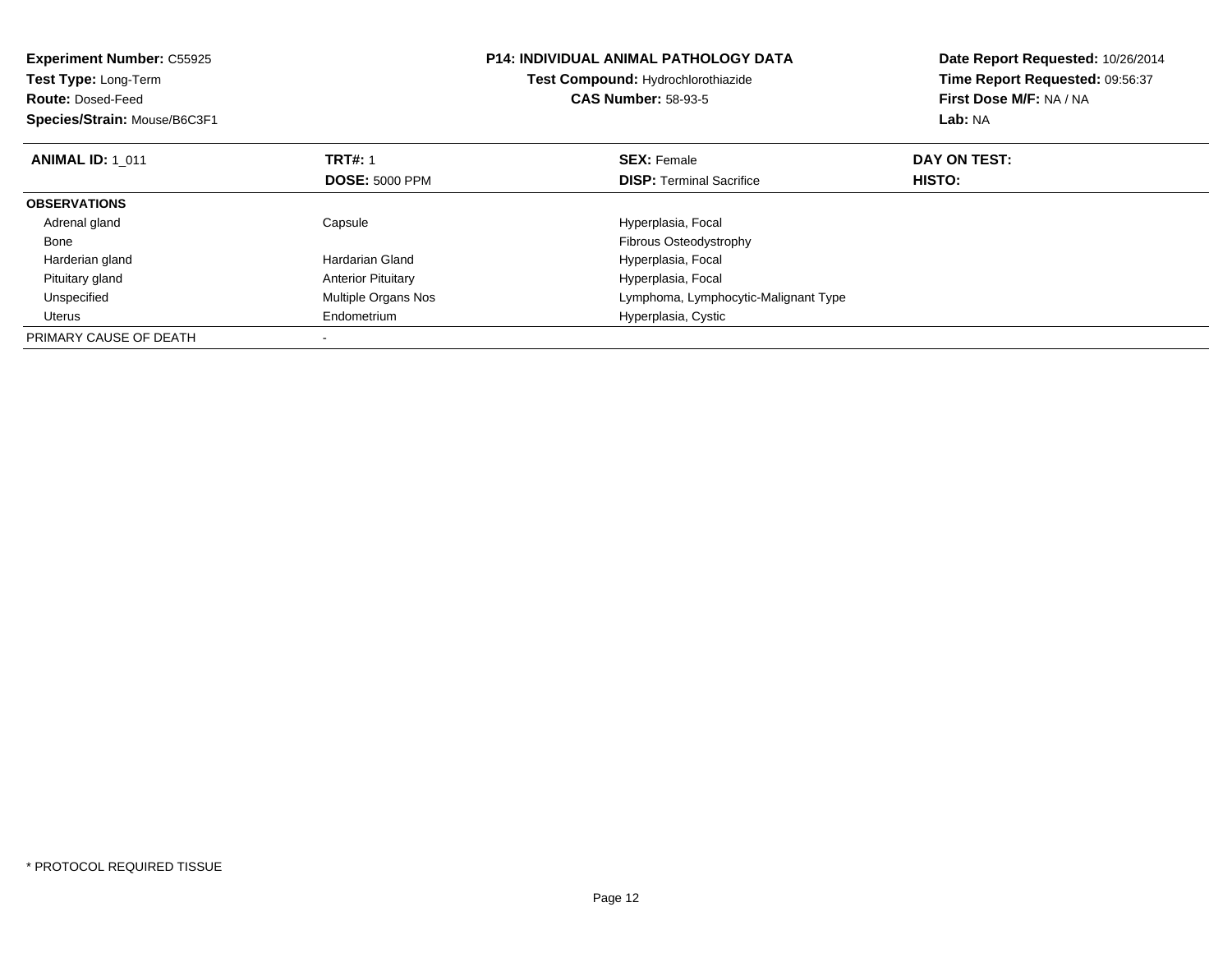| <b>Experiment Number: C55925</b><br><b>Test Type: Long-Term</b><br><b>Route: Dosed-Feed</b><br>Species/Strain: Mouse/B6C3F1 |                                         | <b>P14: INDIVIDUAL ANIMAL PATHOLOGY DATA</b><br>Test Compound: Hydrochlorothiazide<br><b>CAS Number: 58-93-5</b> | Date Report Requested: 10/26/2014<br>Time Report Requested: 09:56:37<br>First Dose M/F: NA / NA<br>Lab: NA |
|-----------------------------------------------------------------------------------------------------------------------------|-----------------------------------------|------------------------------------------------------------------------------------------------------------------|------------------------------------------------------------------------------------------------------------|
| <b>ANIMAL ID: 1 012</b>                                                                                                     | <b>TRT#: 1</b><br><b>DOSE: 5000 PPM</b> | <b>SEX: Female</b><br><b>DISP:</b> Terminal Sacrifice                                                            | DAY ON TEST:<br>HISTO:                                                                                     |
| <b>OBSERVATIONS</b>                                                                                                         |                                         |                                                                                                                  |                                                                                                            |
| Adrenal gland                                                                                                               | Capsule                                 | Hyperplasia, Focal                                                                                               |                                                                                                            |
| Bone                                                                                                                        |                                         | Fibrous Osteodystrophy                                                                                           |                                                                                                            |
| <b>Brain</b>                                                                                                                |                                         | Mineralization                                                                                                   |                                                                                                            |
| Liver                                                                                                                       |                                         | Hematopoiesis                                                                                                    |                                                                                                            |
| Spleen                                                                                                                      |                                         | Hyperplasia, Lymphoid                                                                                            |                                                                                                            |
| Urinary bladder                                                                                                             | Submucosa                               | Inflammation, Chronic Focal                                                                                      |                                                                                                            |
| Uterus                                                                                                                      | Endometrium                             | Hyperplasia, Cystic                                                                                              |                                                                                                            |
| PRIMARY CAUSE OF DEATH                                                                                                      |                                         |                                                                                                                  |                                                                                                            |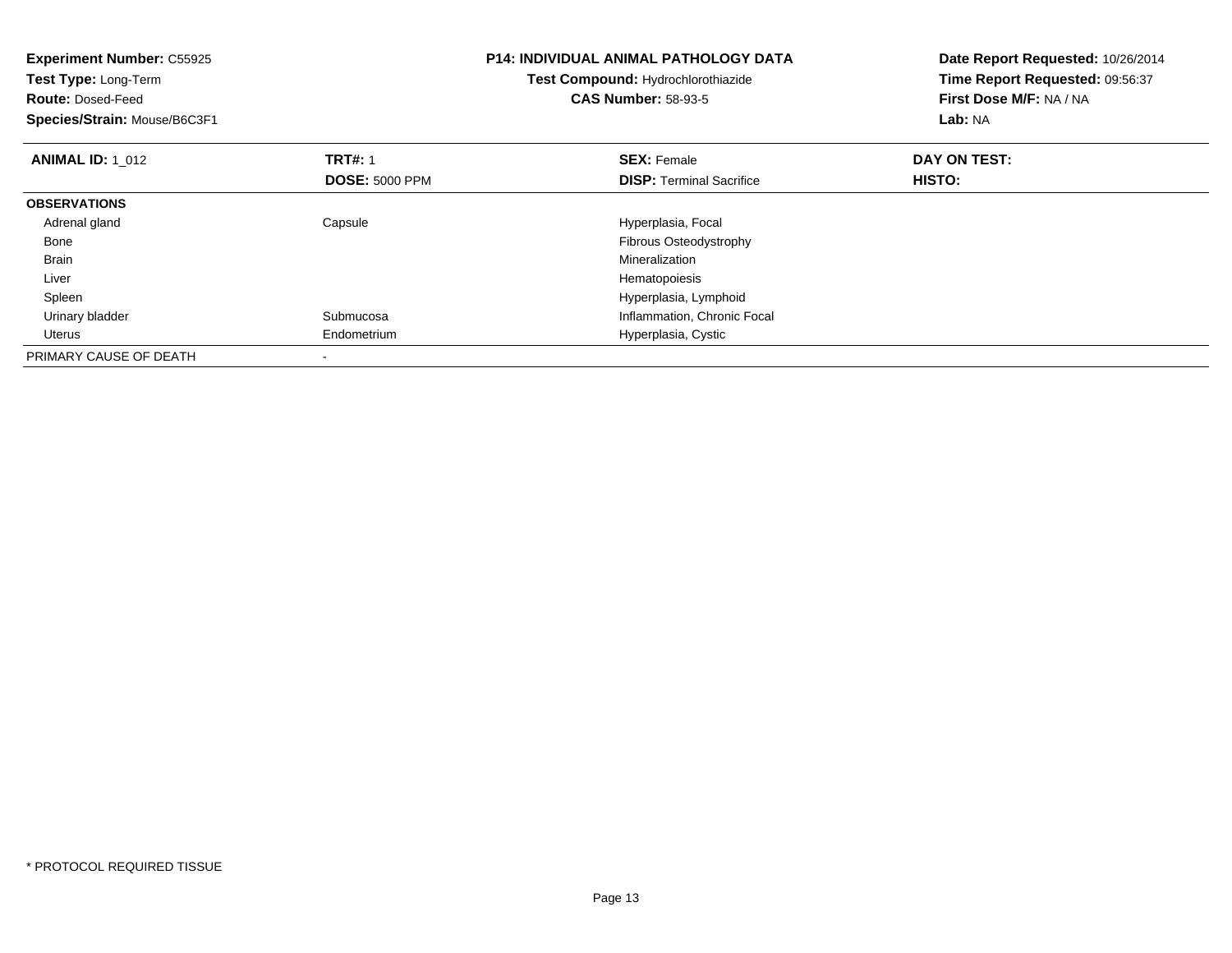| <b>Experiment Number: C55925</b><br><b>Test Type: Long-Term</b><br><b>Route: Dosed-Feed</b><br>Species/Strain: Mouse/B6C3F1 |                       | P14: INDIVIDUAL ANIMAL PATHOLOGY DATA<br>Test Compound: Hydrochlorothiazide<br><b>CAS Number: 58-93-5</b> | Date Report Requested: 10/26/2014<br>Time Report Requested: 09:56:37<br>First Dose M/F: NA / NA<br>Lab: NA |
|-----------------------------------------------------------------------------------------------------------------------------|-----------------------|-----------------------------------------------------------------------------------------------------------|------------------------------------------------------------------------------------------------------------|
| <b>ANIMAL ID: 1 013</b>                                                                                                     | <b>TRT#: 1</b>        | <b>SEX: Female</b>                                                                                        | DAY ON TEST:                                                                                               |
|                                                                                                                             | <b>DOSE: 5000 PPM</b> | <b>DISP:</b> Terminal Sacrifice                                                                           | <b>HISTO:</b>                                                                                              |
| <b>OBSERVATIONS</b>                                                                                                         |                       |                                                                                                           |                                                                                                            |
| Adrenal gland                                                                                                               | Capsule               | Hyperplasia, Focal                                                                                        |                                                                                                            |
| Bone                                                                                                                        |                       | Fibrous Osteodystrophy                                                                                    |                                                                                                            |
| <b>Brain</b>                                                                                                                |                       | Mineralization                                                                                            |                                                                                                            |
| Ovary                                                                                                                       |                       | Cyst, Nos                                                                                                 |                                                                                                            |
| Unspecified                                                                                                                 | Multiple Organs Nos   | Hyperplasia, Lymphoid                                                                                     |                                                                                                            |
| Uterus                                                                                                                      | Endometrium           | Hyperplasia, Cystic                                                                                       |                                                                                                            |
| PRIMARY CAUSE OF DEATH                                                                                                      |                       |                                                                                                           |                                                                                                            |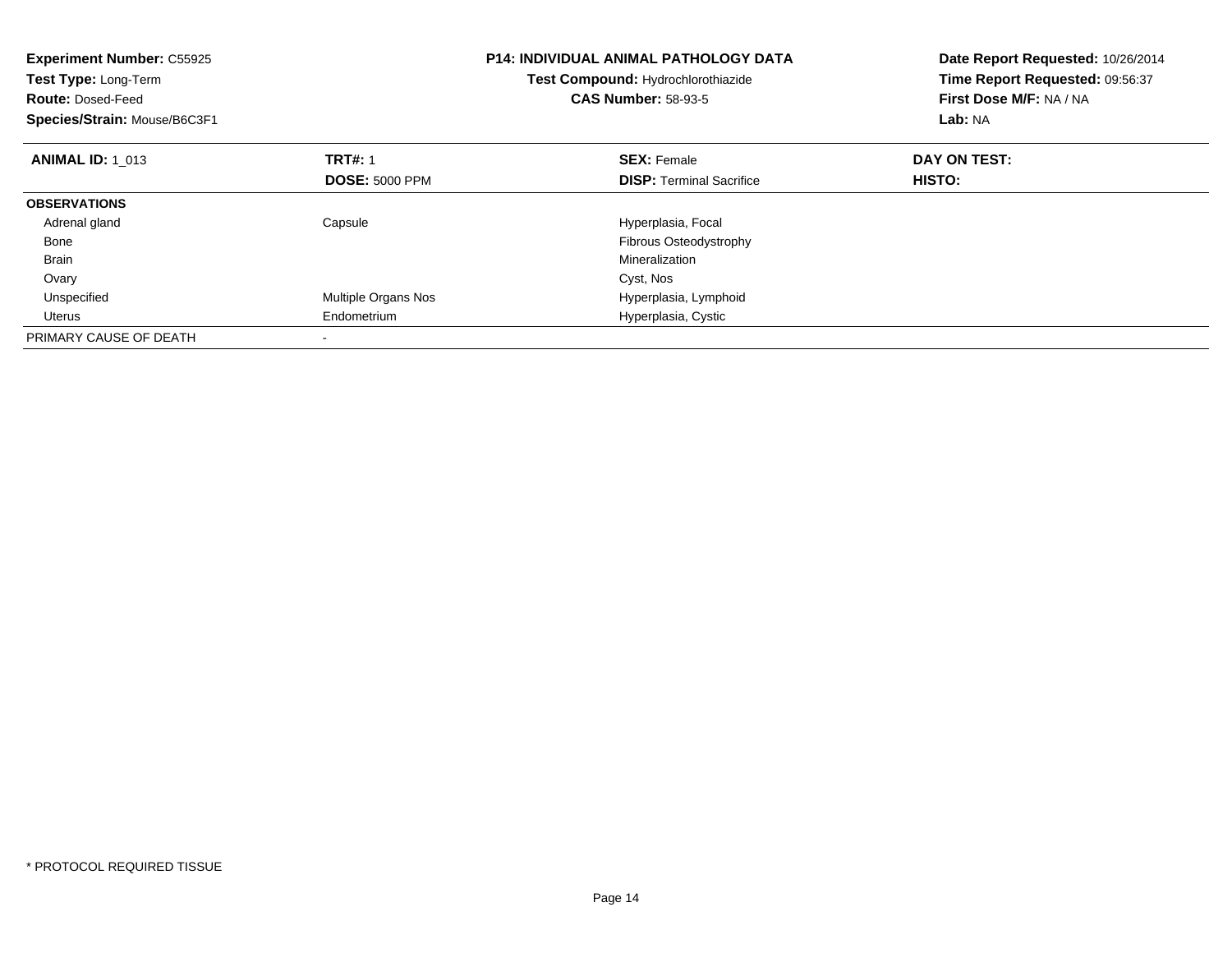| <b>Experiment Number: C55925</b><br>Test Type: Long-Term<br><b>Route: Dosed-Feed</b><br>Species/Strain: Mouse/B6C3F1 |                                         | <b>P14: INDIVIDUAL ANIMAL PATHOLOGY DATA</b><br>Test Compound: Hydrochlorothiazide<br><b>CAS Number: 58-93-5</b> | Date Report Requested: 10/26/2014<br>Time Report Requested: 09:56:37<br>First Dose M/F: NA / NA<br>Lab: NA |
|----------------------------------------------------------------------------------------------------------------------|-----------------------------------------|------------------------------------------------------------------------------------------------------------------|------------------------------------------------------------------------------------------------------------|
| <b>ANIMAL ID: 1 014</b>                                                                                              | <b>TRT#: 1</b><br><b>DOSE: 5000 PPM</b> | <b>SEX: Female</b><br><b>DISP:</b> Terminal Sacrifice                                                            | DAY ON TEST:<br>HISTO:                                                                                     |
| <b>OBSERVATIONS</b>                                                                                                  |                                         |                                                                                                                  |                                                                                                            |
| Adrenal gland                                                                                                        | Capsule                                 | Hyperplasia, Focal                                                                                               |                                                                                                            |
| Kidney                                                                                                               |                                         | Inflammation, Chronic Focal                                                                                      |                                                                                                            |
| Pituitary gland                                                                                                      | <b>Anterior Pituitary</b>               | Adenoma, Nos                                                                                                     |                                                                                                            |
| Uterus                                                                                                               | Endometrium                             | Hyperplasia, Cystic                                                                                              |                                                                                                            |
| PRIMARY CAUSE OF DEATH                                                                                               | -                                       |                                                                                                                  |                                                                                                            |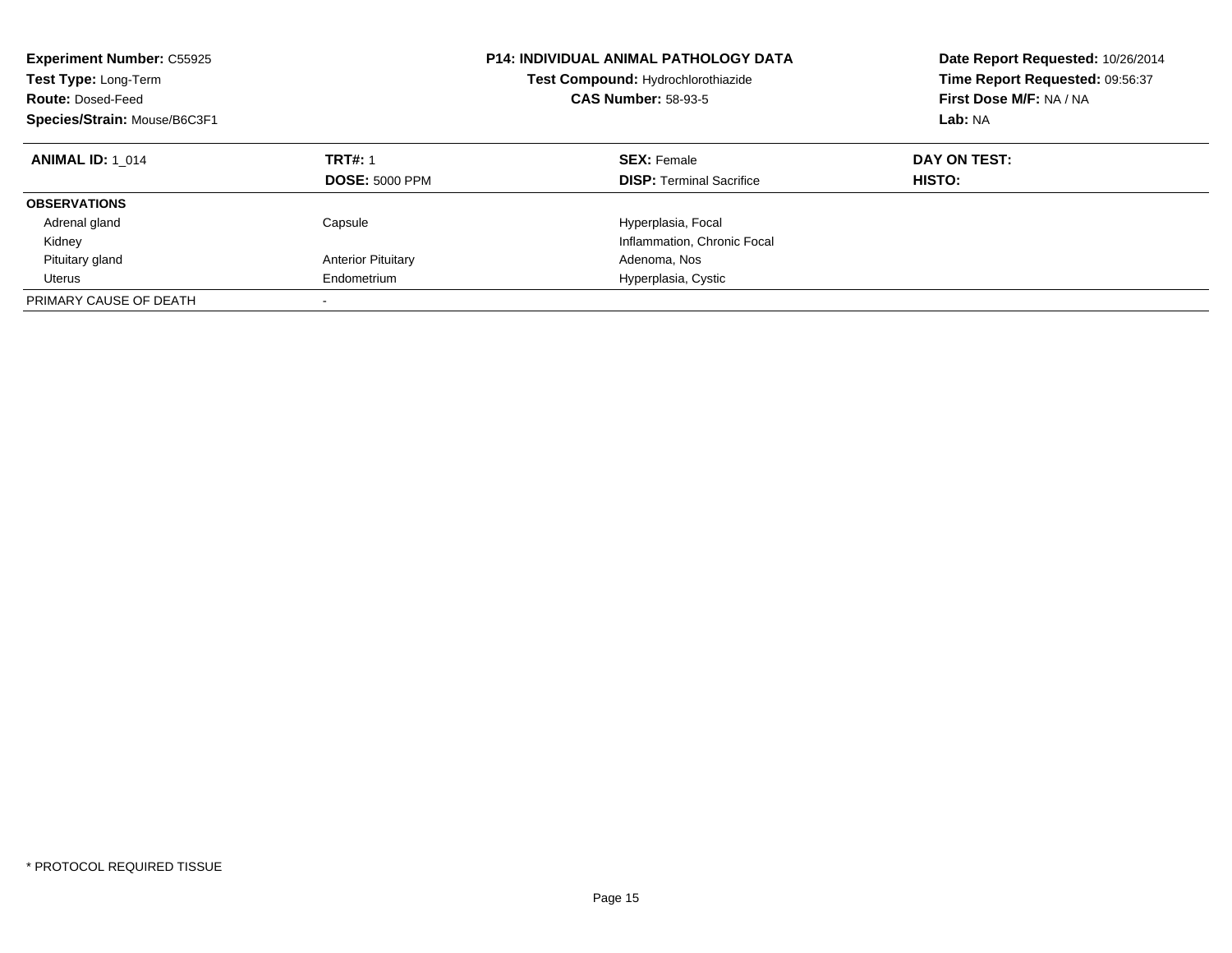| <b>Experiment Number: C55925</b><br>Test Type: Long-Term<br><b>Route: Dosed-Feed</b><br>Species/Strain: Mouse/B6C3F1 |                       | P14: INDIVIDUAL ANIMAL PATHOLOGY DATA<br>Test Compound: Hydrochlorothiazide<br><b>CAS Number: 58-93-5</b> | Date Report Requested: 10/26/2014<br>Time Report Requested: 09:56:37<br>First Dose M/F: NA / NA<br>Lab: NA |  |
|----------------------------------------------------------------------------------------------------------------------|-----------------------|-----------------------------------------------------------------------------------------------------------|------------------------------------------------------------------------------------------------------------|--|
| <b>ANIMAL ID: 1 015</b>                                                                                              | <b>TRT#: 1</b>        | <b>SEX: Female</b>                                                                                        | DAY ON TEST:                                                                                               |  |
|                                                                                                                      | <b>DOSE: 5000 PPM</b> | <b>DISP:</b> Terminal Sacrifice                                                                           | <b>HISTO:</b>                                                                                              |  |
| <b>OBSERVATIONS</b>                                                                                                  |                       |                                                                                                           |                                                                                                            |  |
| Adrenal gland                                                                                                        | Capsule               | Hyperplasia, Focal                                                                                        |                                                                                                            |  |
| Bone                                                                                                                 |                       | Fibrous Osteodystrophy                                                                                    |                                                                                                            |  |
| Kidney                                                                                                               |                       | Inflammation, Chronic Focal                                                                               |                                                                                                            |  |
| Liver                                                                                                                | Hepatocytes           | Clear-Cell Change                                                                                         |                                                                                                            |  |
| Lung                                                                                                                 |                       | Inflammation, Chronic Focal                                                                               |                                                                                                            |  |
| Spleen                                                                                                               |                       | Hyperplasia, Lymphoid                                                                                     |                                                                                                            |  |
| Thyroid                                                                                                              |                       | Cyst, Follicular Nos                                                                                      |                                                                                                            |  |
| Uterus                                                                                                               | Endometrium           | Hyperplasia, Cystic                                                                                       |                                                                                                            |  |
| PRIMARY CAUSE OF DEATH                                                                                               |                       |                                                                                                           |                                                                                                            |  |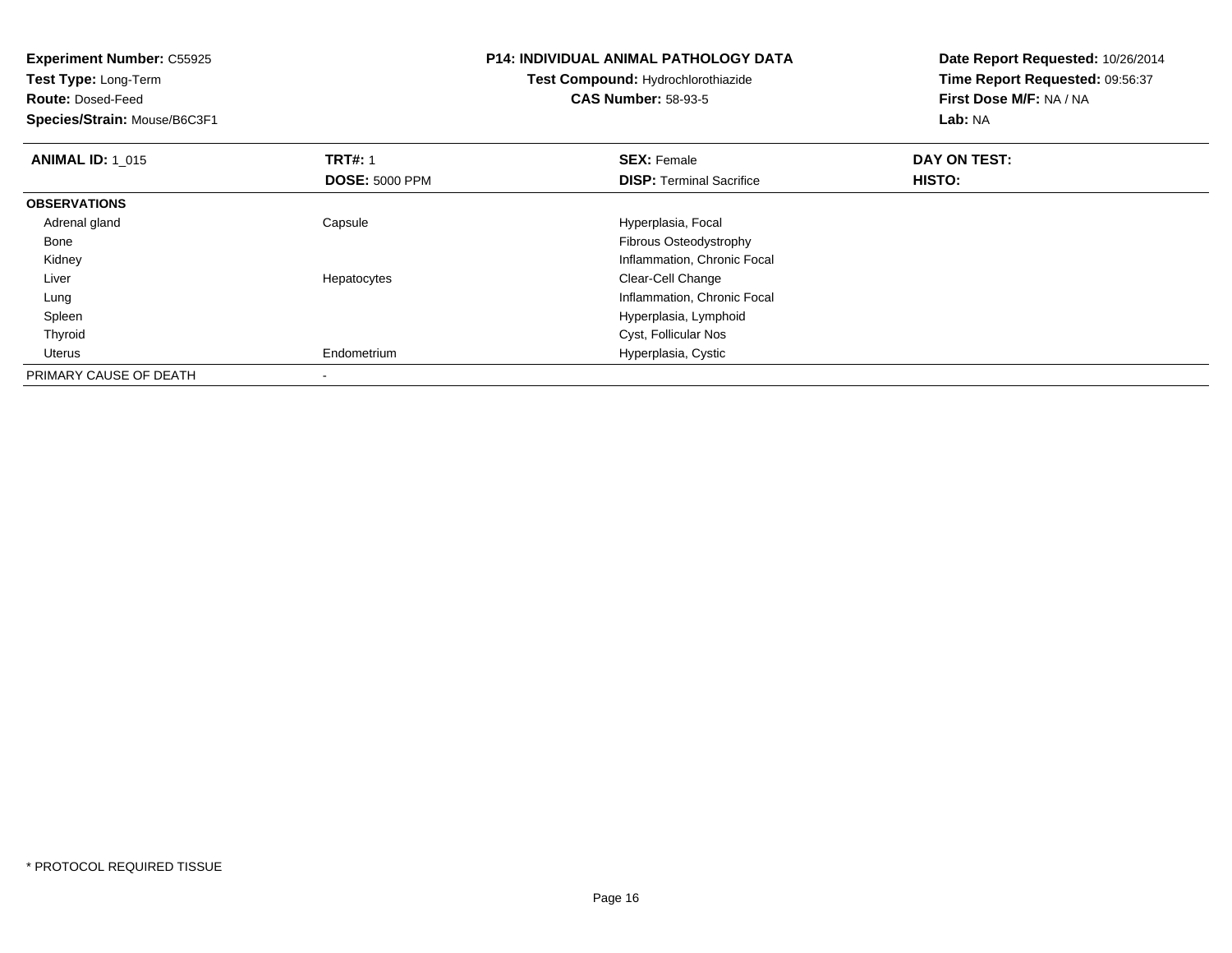**Experiment Number:** C55925**Test Type:** Long-Term**Route:** Dosed-Feed **Species/Strain:** Mouse/B6C3F1**P14: INDIVIDUAL ANIMAL PATHOLOGY DATATest Compound:** Hydrochlorothiazide**CAS Number:** 58-93-5**Date Report Requested:** 10/26/2014**Time Report Requested:** 09:56:37**First Dose M/F:** NA / NA**Lab:** NA**ANIMAL ID: 1\_016 6 DAY ON TEST:** 1 **SEX:** Female **SEX: Female DAY ON TEST: DOSE:** 5000 PPM**DISP:** Natural Death **HISTO: OBSERVATIONS** Kidney Inflammation, Chronic Focal Lymph nodeMesenteric Lymph Node Congestion, Nos Nasal cavityInflammation, Acute Focal<br>Congestion, Nos Pituitary glandAnterior Pituitary **Congestion, Nosting Congestion, Nosting Congestion**, Nosting Congestion, Nosting Congestion, Nos Thymuss and the control of the control of the control of the control of the control of the control of the control of the control of the control of the control of the control of the control of the control of the control of the co UnspecifiedMultiple Organs Nos **Mineralization**  Urinary bladder Submucosa Inflammation, Focal Uterus Endometrium Hyperplasia, Cystic PRIMARY CAUSE OF DEATH-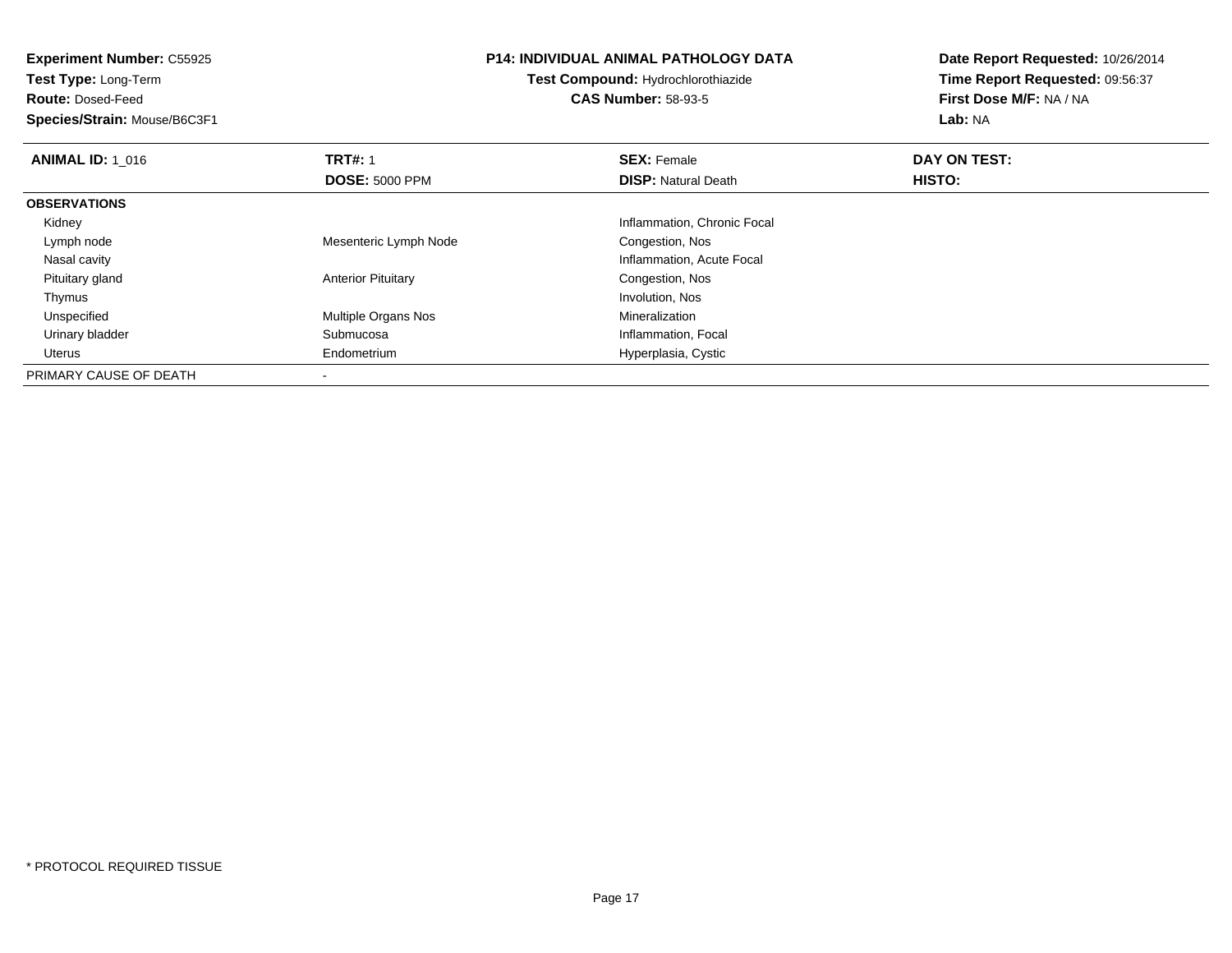| <b>Experiment Number: C55925</b><br>Test Type: Long-Term |                           | <b>P14: INDIVIDUAL ANIMAL PATHOLOGY DATA</b> | Date Report Requested: 10/26/2014 |
|----------------------------------------------------------|---------------------------|----------------------------------------------|-----------------------------------|
|                                                          |                           | <b>Test Compound: Hydrochlorothiazide</b>    | Time Report Requested: 09:56:37   |
| <b>Route: Dosed-Feed</b>                                 |                           | <b>CAS Number: 58-93-5</b>                   | First Dose M/F: NA / NA           |
| Species/Strain: Mouse/B6C3F1                             |                           |                                              | Lab: NA                           |
| <b>ANIMAL ID: 1_017</b>                                  | <b>TRT#: 1</b>            | <b>SEX: Female</b>                           | DAY ON TEST:                      |
|                                                          | <b>DOSE: 5000 PPM</b>     | <b>DISP:</b> Terminal Sacrifice              | HISTO:                            |
| <b>OBSERVATIONS</b>                                      |                           |                                              |                                   |
| Adrenal gland                                            | Capsule                   | Hyperplasia, Focal                           |                                   |
| Bone                                                     |                           | Fibrous Osteodystrophy                       |                                   |
| Eye                                                      | Nasolacrimal Duct         | Hemorrhage                                   |                                   |
| Kidney                                                   |                           | Inflammation, Chronic Focal                  |                                   |
| Liver                                                    |                           | Inflammation, Chronic Focal                  |                                   |
| Nasal cavity                                             |                           | Hemorrhage                                   |                                   |
| Pancreas                                                 |                           | Inflammation, Chronic Focal                  |                                   |
| Pituitary gland                                          | <b>Anterior Pituitary</b> | Hyperplasia, Focal                           |                                   |
| Uterus                                                   | Endometrium               | Hyperplasia, Cystic                          |                                   |
| PRIMARY CAUSE OF DEATH                                   |                           |                                              |                                   |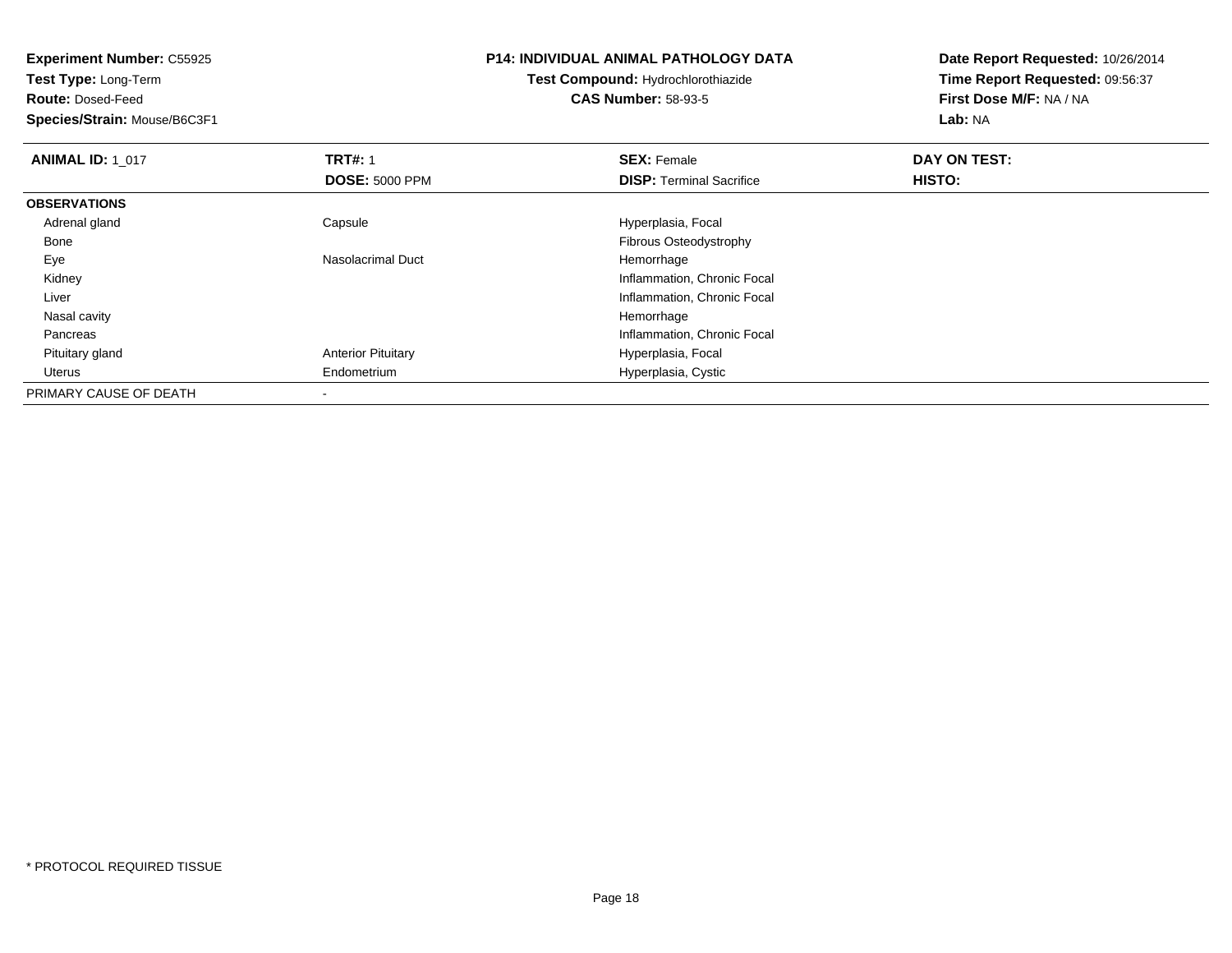**Experiment Number:** C55925**Test Type:** Long-Term**Route:** Dosed-Feed **Species/Strain:** Mouse/B6C3F1**P14: INDIVIDUAL ANIMAL PATHOLOGY DATATest Compound:** Hydrochlorothiazide**CAS Number:** 58-93-5**Date Report Requested:** 10/26/2014**Time Report Requested:** 09:56:37**First Dose M/F:** NA / NA**Lab:** NA**ANIMAL ID: 1\_018 REX:** Female **DAY ON TEST: CONSIST: SEX:** Female **DAY ON TEST: DOSE:** 5000 PPM**DISP:** Natural Death **HISTO: OBSERVATIONS** Adrenal gland Capsule Hyperplasia, Focal EyeInflammation, Acute Focal Intestine Small Ileum Amyloidosis Kidneyy the contract of the contract of the contract of the contract of the contract of the contract of the contract of the contract of the contract of the contract of the contract of the contract of the contract of the contract Degeneration, Nos Inflammation, Chronic Focal Lung Inflammation, Chronic Focal Ovaryy and the control of the control of the control of the control of the control of the control of the control of the control of the control of the control of the control of the control of the control of the control of the co Pituitary glandAnterior Pituitary **Congestion, Nos**<br>
Multiple Organs Nos<br>
Lymphoma, Undi UnspecifiedLymphoma, Undifferentiated-Malignant Type Uterus Endometrium Hyperplasia, Cystic PRIMARY CAUSE OF DEATH

-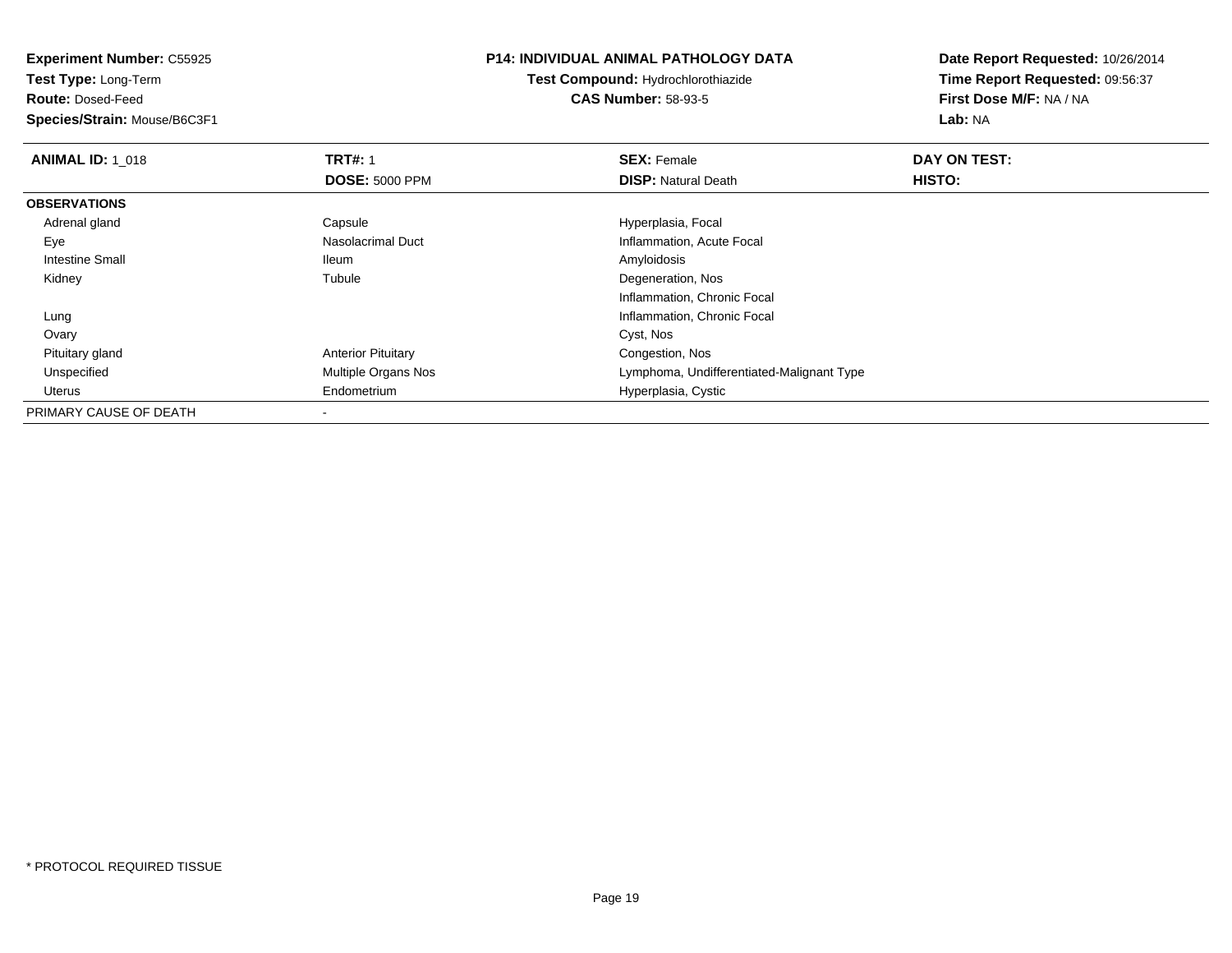**Experiment Number:** C55925**Test Type:** Long-Term**Route:** Dosed-Feed **Species/Strain:** Mouse/B6C3F1**P14: INDIVIDUAL ANIMAL PATHOLOGY DATATest Compound:** Hydrochlorothiazide**CAS Number:** 58-93-5**Date Report Requested:** 10/26/2014**Time Report Requested:** 09:56:37**First Dose M/F:** NA / NA**Lab:** NA**ANIMAL ID: 1\_019 TRT#:** 1 **SEX:** Female **DAY ON TEST: DOSE:** 5000 PPM**DISP:** Terminal Sacrifice **HISTO: OBSERVATIONS** Adrenal glandCapsule **Capsule Hyperplasia**, Focal Bone Fibrous Osteodystrophy Brainn and the control of the control of the control of the control of the control of the control of the control of the control of the control of the control of the control of the control of the control of the control of the co Lung Inflammation, Chronic Focal Ovaryy and the control of the control of the control of the control of the control of the control of the control of the control of the control of the control of the control of the control of the control of the control of the co Pituitary glandAnterior Pituitary **Hyperplasia**, Focal ThyroidCyst, Follicular Nos<br>Multiple Organs Nos **Example 19** Lymphoma, Mixed-I UnspecifiedLymphoma, Mixed-Malignant Type Uterus Endometrium Hyperplasia, Cystic PRIMARY CAUSE OF DEATH-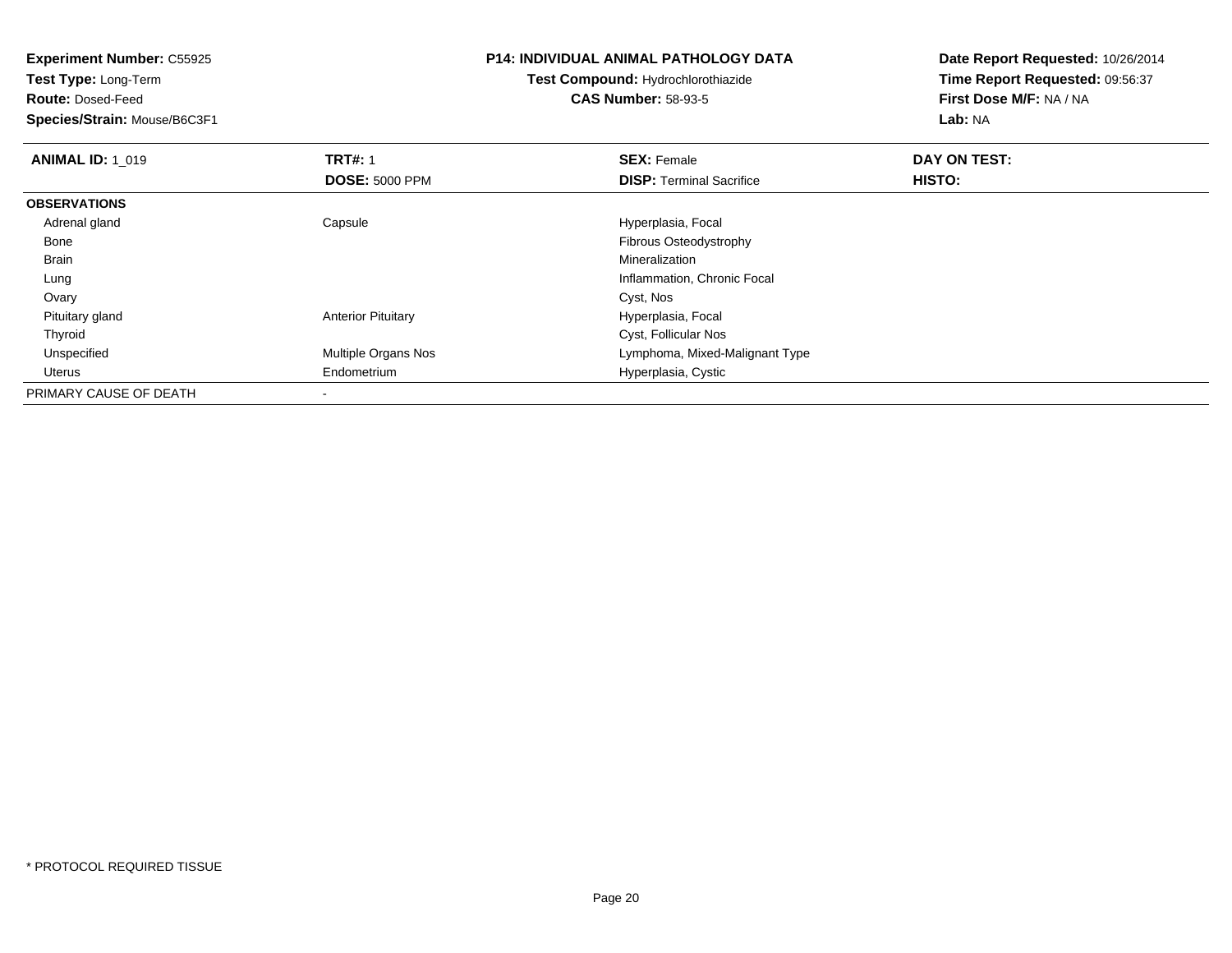| <b>Experiment Number: C55925</b><br>Test Type: Long-Term |                           | P14: INDIVIDUAL ANIMAL PATHOLOGY DATA | Date Report Requested: 10/26/2014 |
|----------------------------------------------------------|---------------------------|---------------------------------------|-----------------------------------|
|                                                          |                           | Test Compound: Hydrochlorothiazide    | Time Report Requested: 09:56:37   |
| <b>Route: Dosed-Feed</b>                                 |                           | <b>CAS Number: 58-93-5</b>            | First Dose M/F: NA / NA           |
| Species/Strain: Mouse/B6C3F1                             |                           |                                       | Lab: NA                           |
| <b>ANIMAL ID: 1 020</b>                                  | <b>TRT#: 1</b>            | <b>SEX: Female</b>                    | DAY ON TEST:                      |
|                                                          | <b>DOSE: 5000 PPM</b>     | <b>DISP:</b> Terminal Sacrifice       | HISTO:                            |
| <b>OBSERVATIONS</b>                                      |                           |                                       |                                   |
| Adrenal gland                                            | Capsule                   | Hyperplasia, Focal                    |                                   |
| Bone                                                     |                           | Fibrous Osteodystrophy                |                                   |
| Intestine Small                                          | <b>Ileum</b>              | Amyloidosis                           |                                   |
| Lung                                                     |                           | Inflammation, Chronic Focal           |                                   |
| Ovary                                                    |                           | Cyst, Nos                             |                                   |
| Pituitary gland                                          | <b>Anterior Pituitary</b> | Hyperplasia, Focal                    |                                   |
| Spleen                                                   |                           | Lymphoma, Histiocytic-Malignant Type  |                                   |
| Uterus                                                   | Endometrium               | Hyperplasia, Cystic                   |                                   |
| PRIMARY CAUSE OF DEATH                                   |                           |                                       |                                   |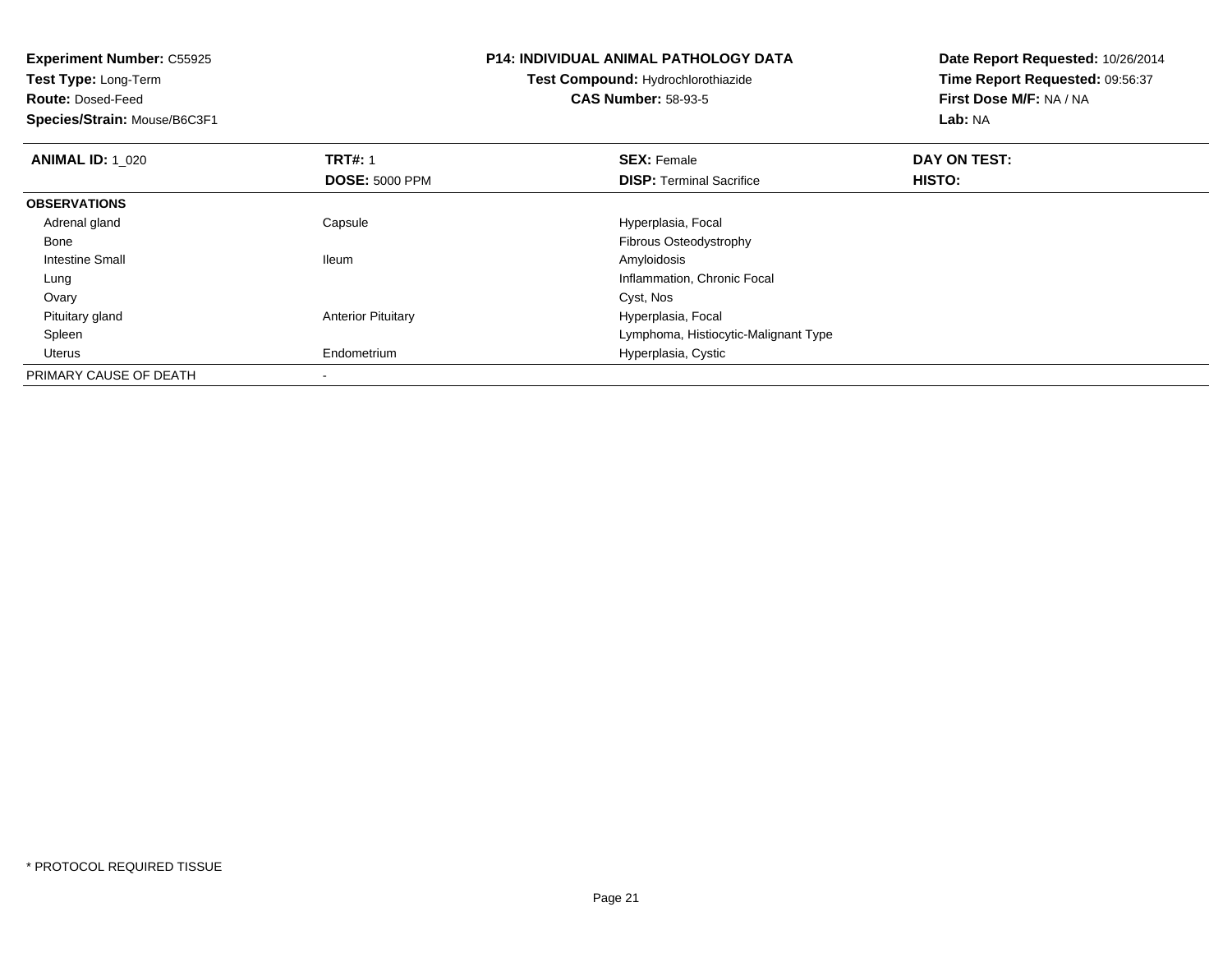**Test Type:** Long-Term

**Route:** Dosed-Feed

**Species/Strain:** Mouse/B6C3F1

### **P14: INDIVIDUAL ANIMAL PATHOLOGY DATA**

# **Test Compound:** Hydrochlorothiazide**CAS Number:** 58-93-5

| <b>ANIMAL ID: 1_021</b> | <b>TRT#: 1</b>        | <b>SEX: Female</b>              | DAY ON TEST: |  |
|-------------------------|-----------------------|---------------------------------|--------------|--|
|                         | <b>DOSE: 5000 PPM</b> | <b>DISP: Terminal Sacrifice</b> | HISTO:       |  |
| <b>OBSERVATIONS</b>     |                       |                                 |              |  |
| Adrenal gland           | Capsule               | Hyperplasia, Focal              |              |  |
| Bone                    |                       | Fibrous Osteodystrophy          |              |  |
| Kidney                  |                       | Inflammation, Chronic Focal     |              |  |
| Liver                   |                       | Inflammation, Chronic Focal     |              |  |
| Lung                    |                       | Hemorrhage                      |              |  |
|                         |                       | Hyperplasia, Lymphoid           |              |  |
|                         |                       | Inflammation, Chronic Focal     |              |  |
| Ovary                   |                       | Cyst, Nos                       |              |  |
| Pancreas                |                       | Hyperplasia, Lymphoid           |              |  |
| Thyroid                 |                       | Cyst, Follicular Nos            |              |  |
| Urinary bladder         | Submucosa             | Hyperplasia, Lymphoid           |              |  |
| Uterus                  | Endometrium           | Hyperplasia, Cystic             |              |  |
| PRIMARY CAUSE OF DEATH  |                       |                                 |              |  |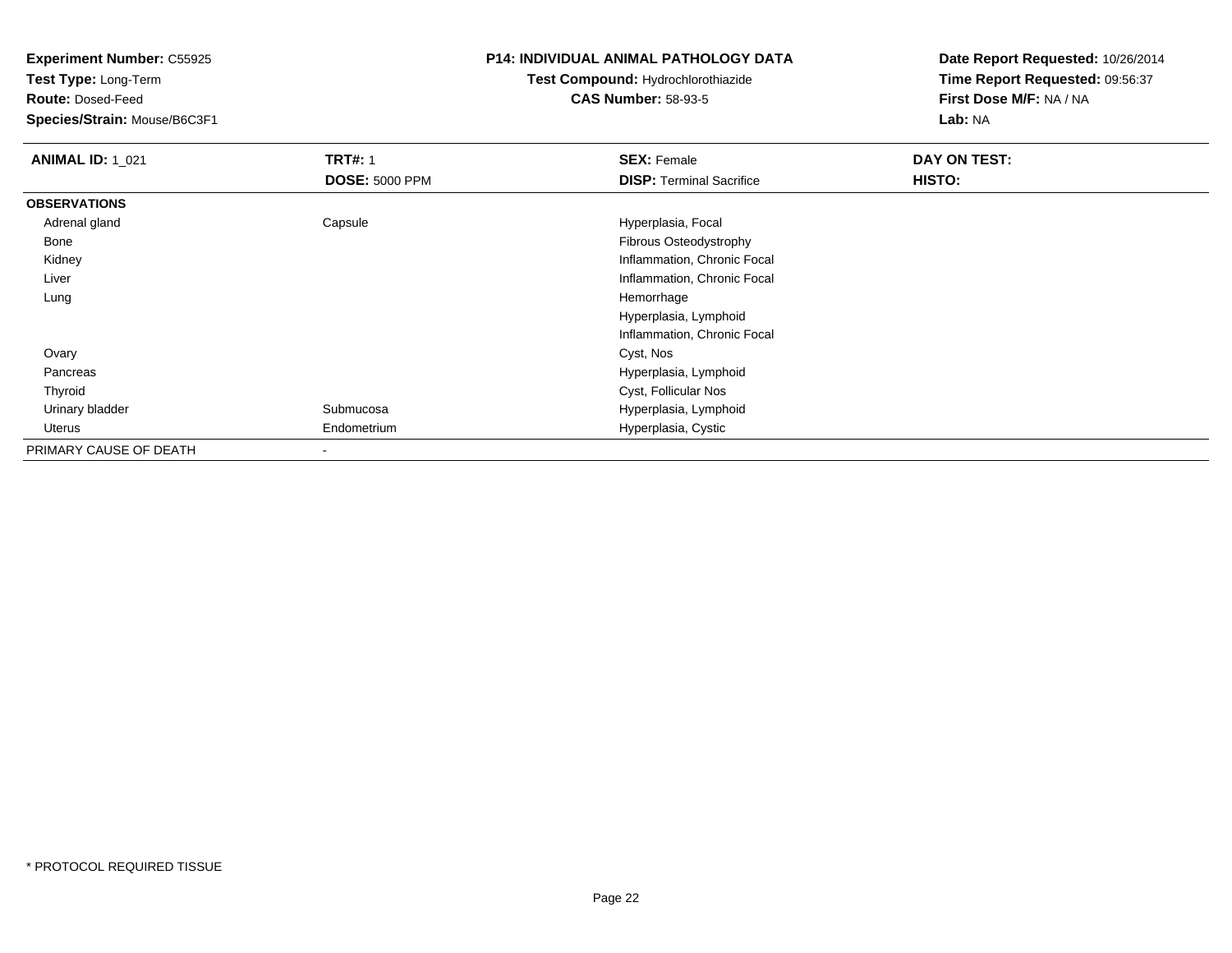**Test Type:** Long-Term

**Route:** Dosed-Feed

**Species/Strain:** Mouse/B6C3F1

## **P14: INDIVIDUAL ANIMAL PATHOLOGY DATA**

# **Test Compound:** Hydrochlorothiazide**CAS Number:** 58-93-5

| <b>ANIMAL ID: 1_022</b> | <b>TRT#: 1</b>        | <b>SEX: Female</b>          | DAY ON TEST: |
|-------------------------|-----------------------|-----------------------------|--------------|
|                         | <b>DOSE: 5000 PPM</b> | <b>DISP: Natural Death</b>  | HISTO:       |
| <b>OBSERVATIONS</b>     |                       |                             |              |
| Adrenal gland           | Capsule               | Hyperplasia, Focal          |              |
| Bone marrow             |                       | Hyperplasia, Granulocytic   |              |
| Kidney                  | Tubule                | Degeneration, Nos           |              |
|                         |                       | Nephrosis, Nos              |              |
| Liver                   |                       | Inflammation, Chronic Focal |              |
| Lung                    |                       | Inflammation, Chronic Focal |              |
| Lymph node              | Mesenteric Lymph Node | Hyperplasia, Lymphoid       |              |
|                         | Thoracic Lymph Node   | Sarcoma, Nos, Metastatic    |              |
| Ovary                   |                       | Cyst, Nos                   |              |
| Pancreas                |                       | Sarcoma, Nos, Metastatic    |              |
| Spleen                  |                       | Hematopoiesis               |              |
| Thymus                  |                       | Sarcoma, Nos, Metastatic    |              |
| Unspecified             | Flank                 | Sarcoma, Nos                |              |
| Uterus                  | Endometrium           | Hyperplasia, Cystic         |              |
|                         |                       | Sarcoma, Nos                |              |
| PRIMARY CAUSE OF DEATH  |                       |                             |              |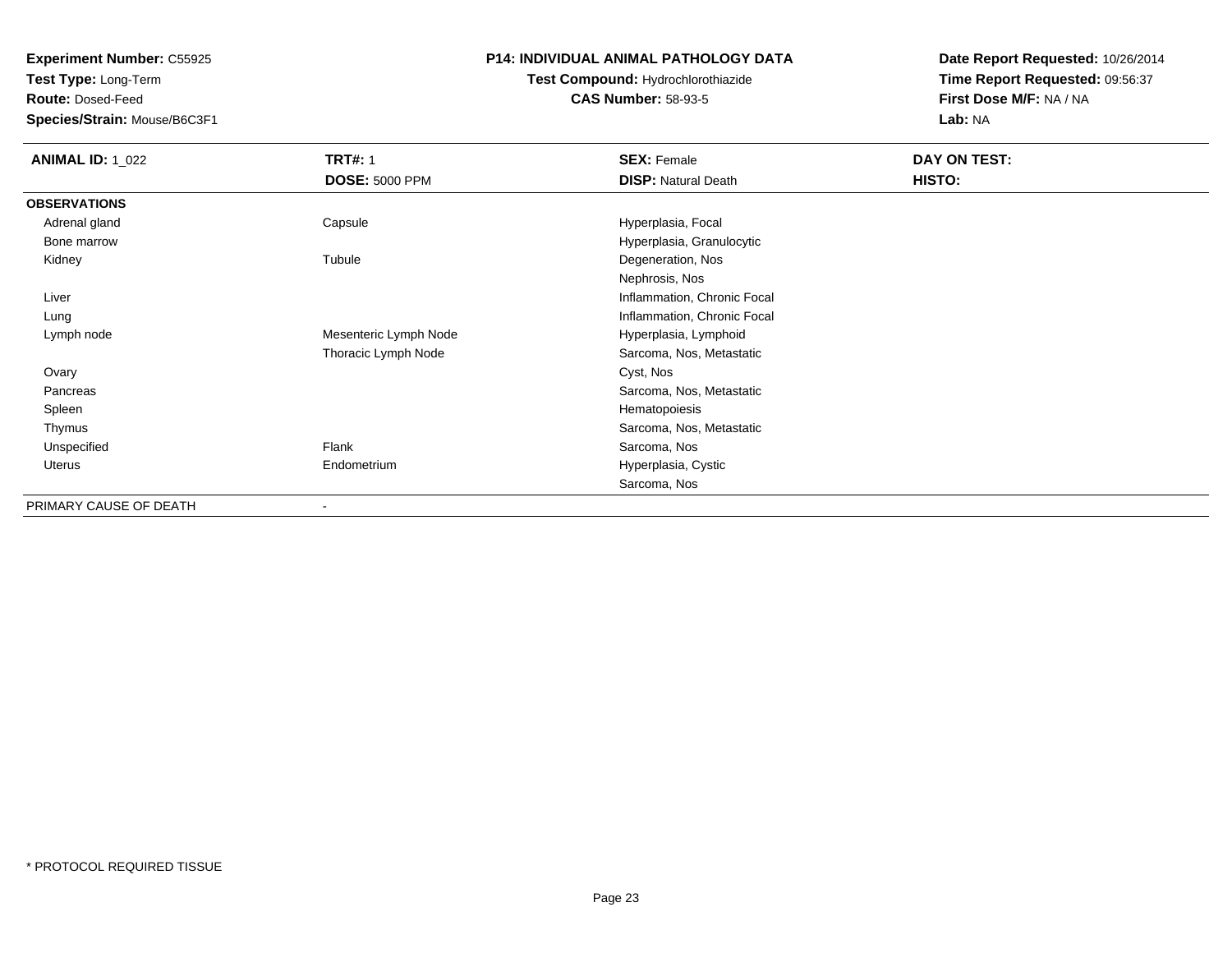**Experiment Number:** C55925**Test Type:** Long-Term**Route:** Dosed-Feed **Species/Strain:** Mouse/B6C3F1**P14: INDIVIDUAL ANIMAL PATHOLOGY DATATest Compound:** Hydrochlorothiazide**CAS Number:** 58-93-5**Date Report Requested:** 10/26/2014**Time Report Requested:** 09:56:37**First Dose M/F:** NA / NA**Lab:** NA**ANIMAL ID: 1 023 TRT#:** 1 **SEX:** Female **DAY ON TEST: DOSE:** 5000 PPM**DISP:** Natural Death **HISTO: OBSERVATIONS** Adrenal glandCapsule **Capsule Hyperplasia**, Focal Bone marrow Pigmentation, Nos Kidneyy the contract of the contract of the contract of the contract of the contract of the contract of the contract of the contract of the contract of the contract of the contract of the contract of the contract of the contract Degeneration, Nos Nephrosis, Nos Liver Hemorrhage Necrosis, Focal Pituitary glandAnterior Pituitary **Congestion, Nos**<br>
Hematopoiesis Spleenn and the state of the state of the state of the state of the state of the state of the state of the state of the state of the state of the state of the state of the state of the state of the state of the state of the stat UnspecifiedMultiple Organs Nos **Multiple Organs Nos** Lymphoma, Histiocytic-Malignant Type Abdominal Cavity Necrosis, Fat PRIMARY CAUSE OF DEATH-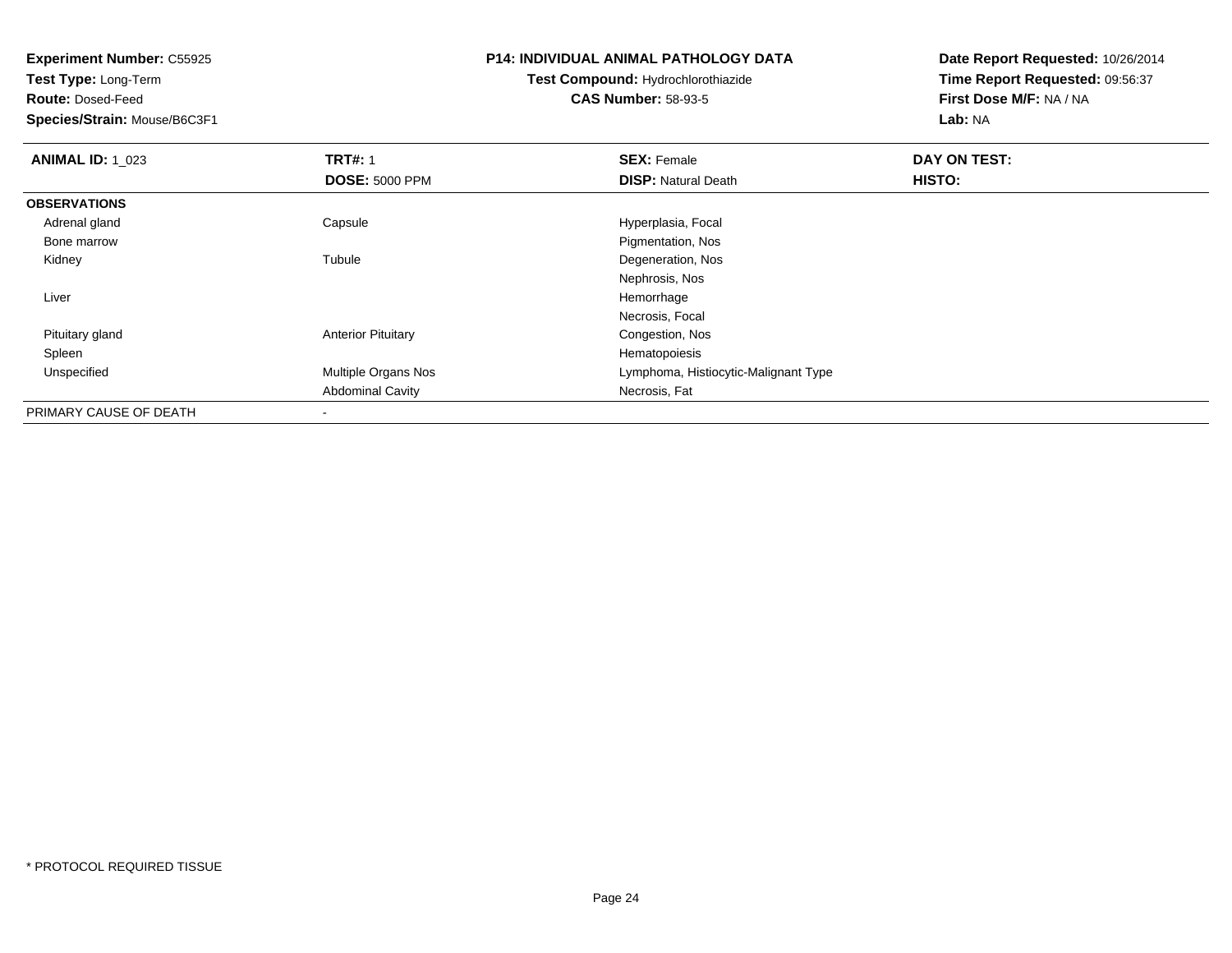**Test Type:** Long-Term

**Route:** Dosed-Feed

**Species/Strain:** Mouse/B6C3F1

#### **P14: INDIVIDUAL ANIMAL PATHOLOGY DATA**

# **Test Compound:** Hydrochlorothiazide**CAS Number:** 58-93-5

| <b>ANIMAL ID: 1_024</b> | <b>TRT#: 1</b>        | <b>SEX: Female</b>              | DAY ON TEST: |  |
|-------------------------|-----------------------|---------------------------------|--------------|--|
|                         | <b>DOSE: 5000 PPM</b> | <b>DISP: Terminal Sacrifice</b> | HISTO:       |  |
| <b>OBSERVATIONS</b>     |                       |                                 |              |  |
| Adrenal gland           | Capsule               | Hyperplasia, Focal              |              |  |
| Bone                    |                       | Fibrous Osteodystrophy          |              |  |
| <b>Brain</b>            |                       | Mineralization                  |              |  |
| Kidney                  |                       | Inflammation, Chronic Focal     |              |  |
|                         |                       | Nephrosis, Nos                  |              |  |
| Liver                   |                       | Inflammation, Chronic Focal     |              |  |
| Lung                    |                       | Inflammation, Chronic Focal     |              |  |
| Lymph node              | Mandibular Lymph Node | Pigmentation, Nos               |              |  |
| Mammary gland           |                       | Acinar-Cell Carcinoma           |              |  |
| Ovary                   |                       | Cyst, Nos                       |              |  |
| Pancreas                |                       | Inflammation, Chronic Focal     |              |  |
| Salivary gland          |                       | Inflammation, Chronic Focal     |              |  |
| Uterus                  | Endometrium           | Hyperplasia, Cystic             |              |  |
| PRIMARY CAUSE OF DEATH  |                       |                                 |              |  |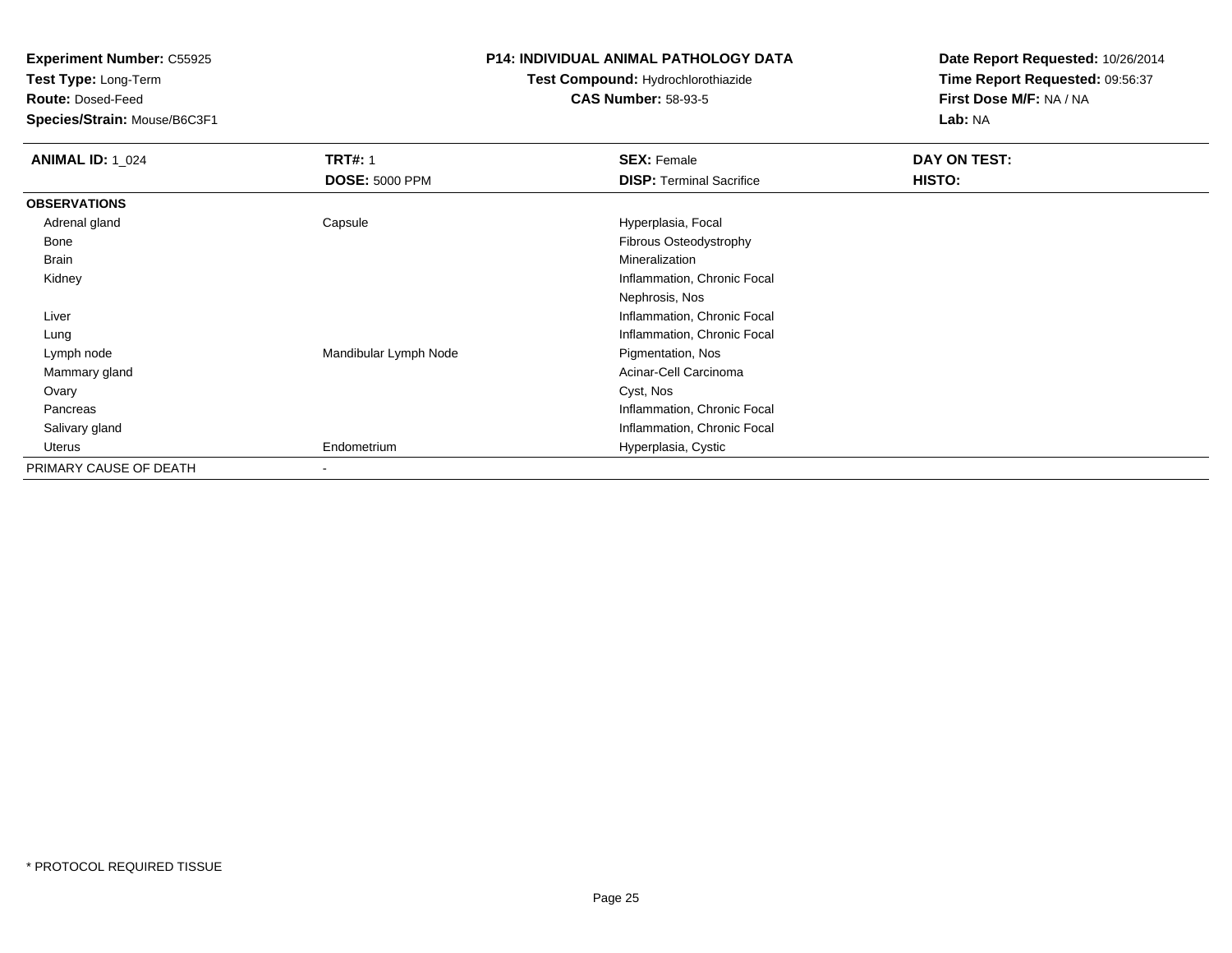**Experiment Number:** C55925**Test Type:** Long-Term**Route:** Dosed-Feed **Species/Strain:** Mouse/B6C3F1**P14: INDIVIDUAL ANIMAL PATHOLOGY DATATest Compound:** Hydrochlorothiazide**CAS Number:** 58-93-5**Date Report Requested:** 10/26/2014**Time Report Requested:** 09:56:37**First Dose M/F:** NA / NA**Lab:** NA**ANIMAL ID: 1\_025 TRT#:** 1 **SEX:** Female **DAY ON TEST: DOSE:** 5000 PPM**DISP:** Natural Death **HISTO: OBSERVATIONS** Adrenal glandCapsule **Capsule Hyperplasia**, Focal Kidney Tubule Degeneration, Nos Nephrosis, Noss **Subset Constructs** Cytoplasmic Vacuolization Liver HepatocytesNecrosis, Focal StomachForestomach **Hyperplasia**, Epithelial ForestomachForestomach Mineralization<br>
Mineralization<br>
Multiple Organs Nos<br>
Mineralization<br>
Lymphoma, Mi UnspecifiedLymphoma, Mixed-Malignant Type Uterus Endometrium Hyperplasia, Cystic PRIMARY CAUSE OF DEATH

-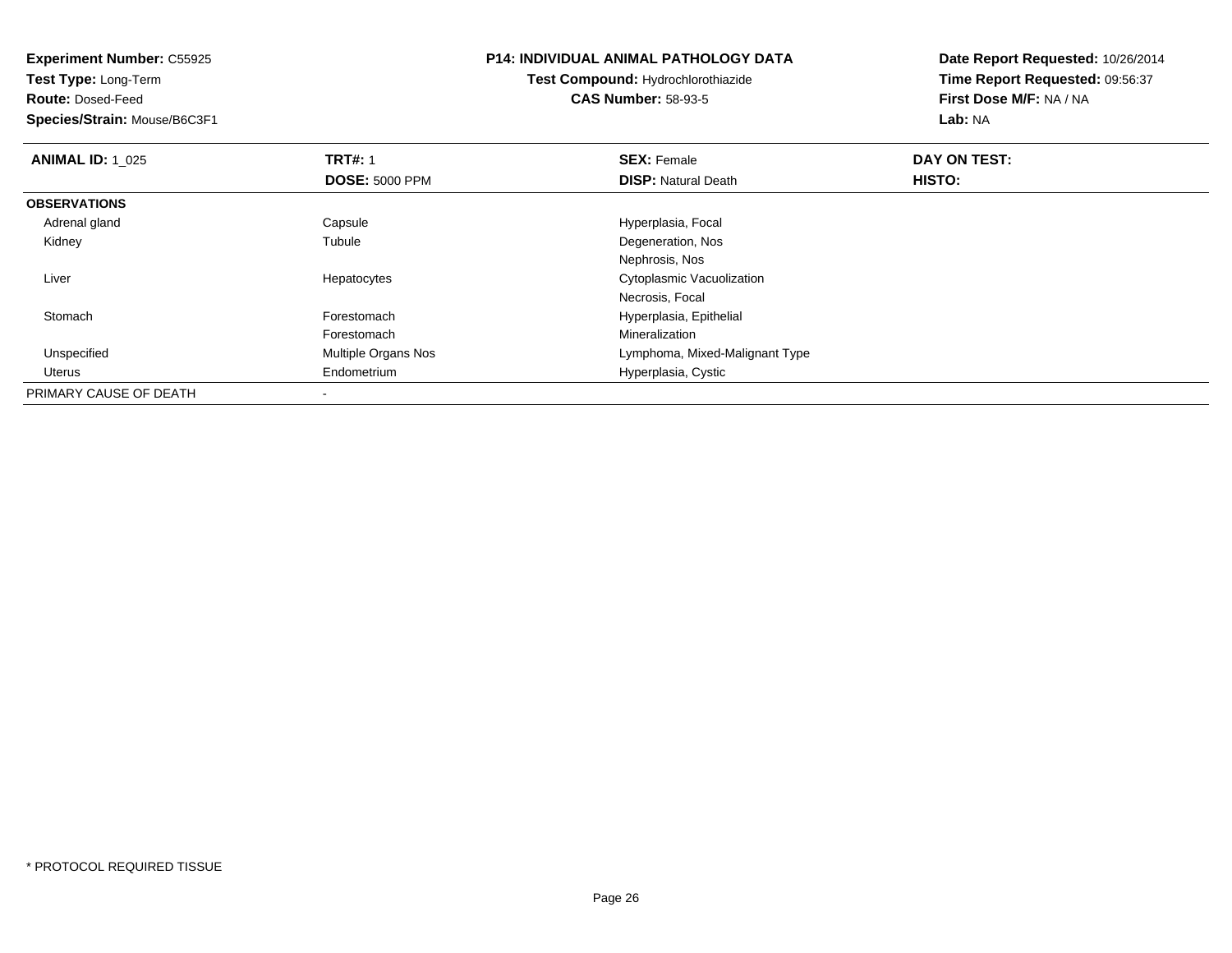**Test Type:** Long-Term

**Route:** Dosed-Feed

**Species/Strain:** Mouse/B6C3F1

## **P14: INDIVIDUAL ANIMAL PATHOLOGY DATA**

# **Test Compound:** Hydrochlorothiazide**CAS Number:** 58-93-5

| <b>ANIMAL ID: 1_026</b> | <b>TRT#: 1</b>            | <b>SEX: Female</b>              | DAY ON TEST: |  |
|-------------------------|---------------------------|---------------------------------|--------------|--|
|                         | <b>DOSE: 5000 PPM</b>     | <b>DISP: Terminal Sacrifice</b> | HISTO:       |  |
| <b>OBSERVATIONS</b>     |                           |                                 |              |  |
| Adrenal gland           | Capsule                   | Hyperplasia, Focal              |              |  |
| Bone                    |                           | Fibrous Osteodystrophy          |              |  |
| Brain                   |                           | Hydrocephalus, Nos              |              |  |
| Heart                   |                           | Inflammation, Chronic Focal     |              |  |
| Kidney                  |                           | Inflammation, Chronic Focal     |              |  |
| Liver                   |                           | Inflammation, Chronic Focal     |              |  |
| Lung                    |                           | Alveolar Macrophages            |              |  |
|                         |                           | Pigmentation, Nos               |              |  |
| Ovary                   |                           | Cyst, Nos                       |              |  |
| Pancreas                |                           | Inflammation, Chronic Focal     |              |  |
| Pituitary gland         | <b>Anterior Pituitary</b> | Hyperplasia, Focal              |              |  |
| Thyroid                 |                           | Hyperplasia, Follicular Cell    |              |  |
| Urinary bladder         | Submucosa                 | Inflammation, Chronic Focal     |              |  |
| Uterus                  | Endometrium               | Hyperplasia, Cystic             |              |  |
| PRIMARY CAUSE OF DEATH  |                           |                                 |              |  |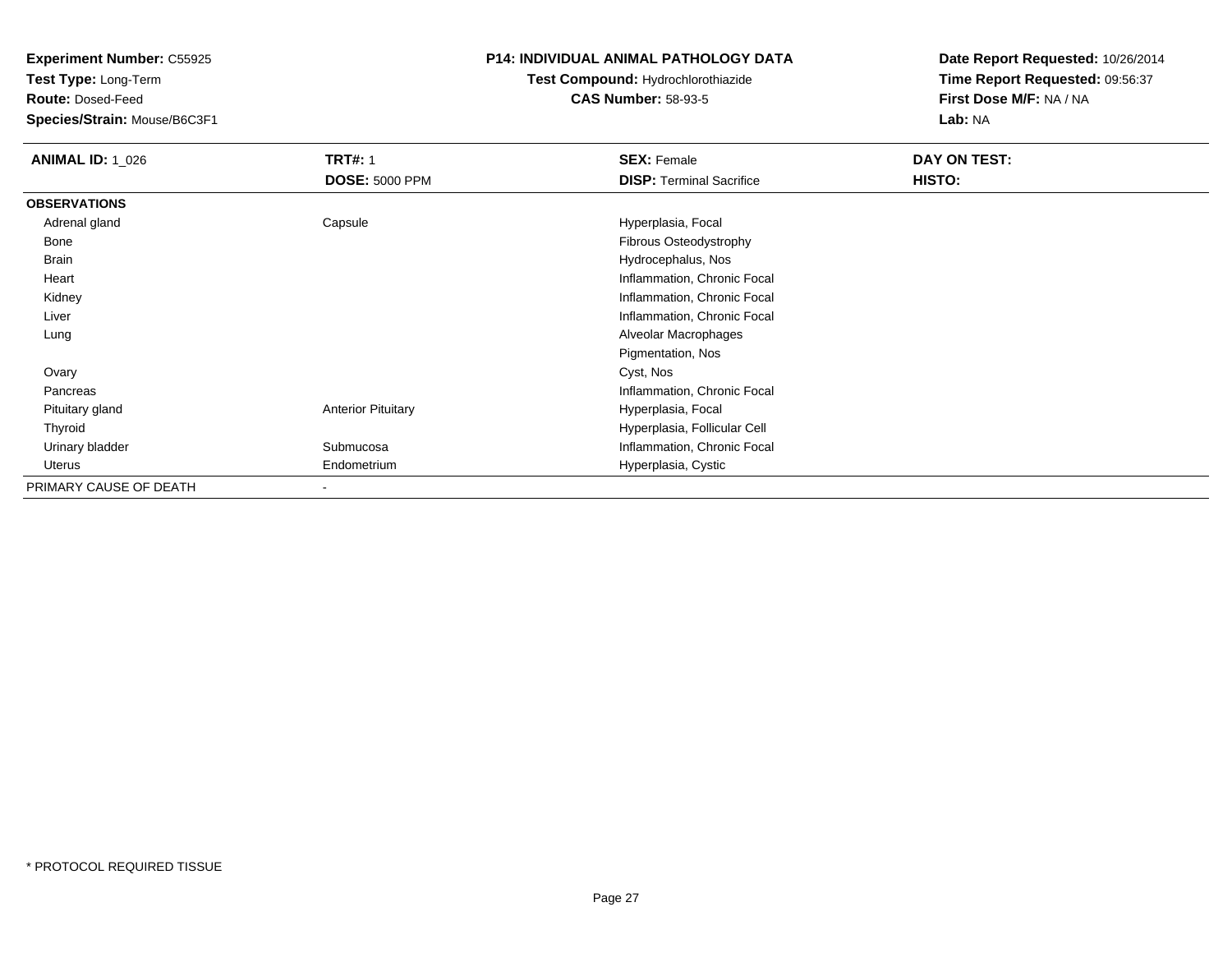| <b>Experiment Number: C55925</b><br>Test Type: Long-Term<br><b>Route: Dosed-Feed</b><br>Species/Strain: Mouse/B6C3F1 |                       | <b>P14: INDIVIDUAL ANIMAL PATHOLOGY DATA</b><br>Test Compound: Hydrochlorothiazide<br><b>CAS Number: 58-93-5</b> | Date Report Requested: 10/26/2014<br>Time Report Requested: 09:56:37<br>First Dose M/F: NA / NA<br>Lab: NA |
|----------------------------------------------------------------------------------------------------------------------|-----------------------|------------------------------------------------------------------------------------------------------------------|------------------------------------------------------------------------------------------------------------|
| <b>ANIMAL ID: 1 027</b>                                                                                              | <b>TRT#: 1</b>        | <b>SEX: Female</b>                                                                                               | DAY ON TEST:                                                                                               |
|                                                                                                                      | <b>DOSE: 5000 PPM</b> | <b>DISP:</b> Terminal Sacrifice                                                                                  | <b>HISTO:</b>                                                                                              |
| <b>OBSERVATIONS</b>                                                                                                  |                       |                                                                                                                  |                                                                                                            |
| Bone                                                                                                                 |                       | Fibrous Osteodystrophy                                                                                           |                                                                                                            |
| Ovary                                                                                                                |                       | Cyst, Hemorrhagic                                                                                                |                                                                                                            |
| Pancreas                                                                                                             | Acinus                | Atrophy, Focal                                                                                                   |                                                                                                            |
| Thyroid                                                                                                              |                       | Cyst, Follicular Nos                                                                                             |                                                                                                            |
| Unspecified                                                                                                          | Multiple Organs Nos   | Lymphoma, Mixed-Malignant Type                                                                                   |                                                                                                            |
| Uterus                                                                                                               | Endometrium           | Hyperplasia, Cystic                                                                                              |                                                                                                            |
| PRIMARY CAUSE OF DEATH                                                                                               |                       |                                                                                                                  |                                                                                                            |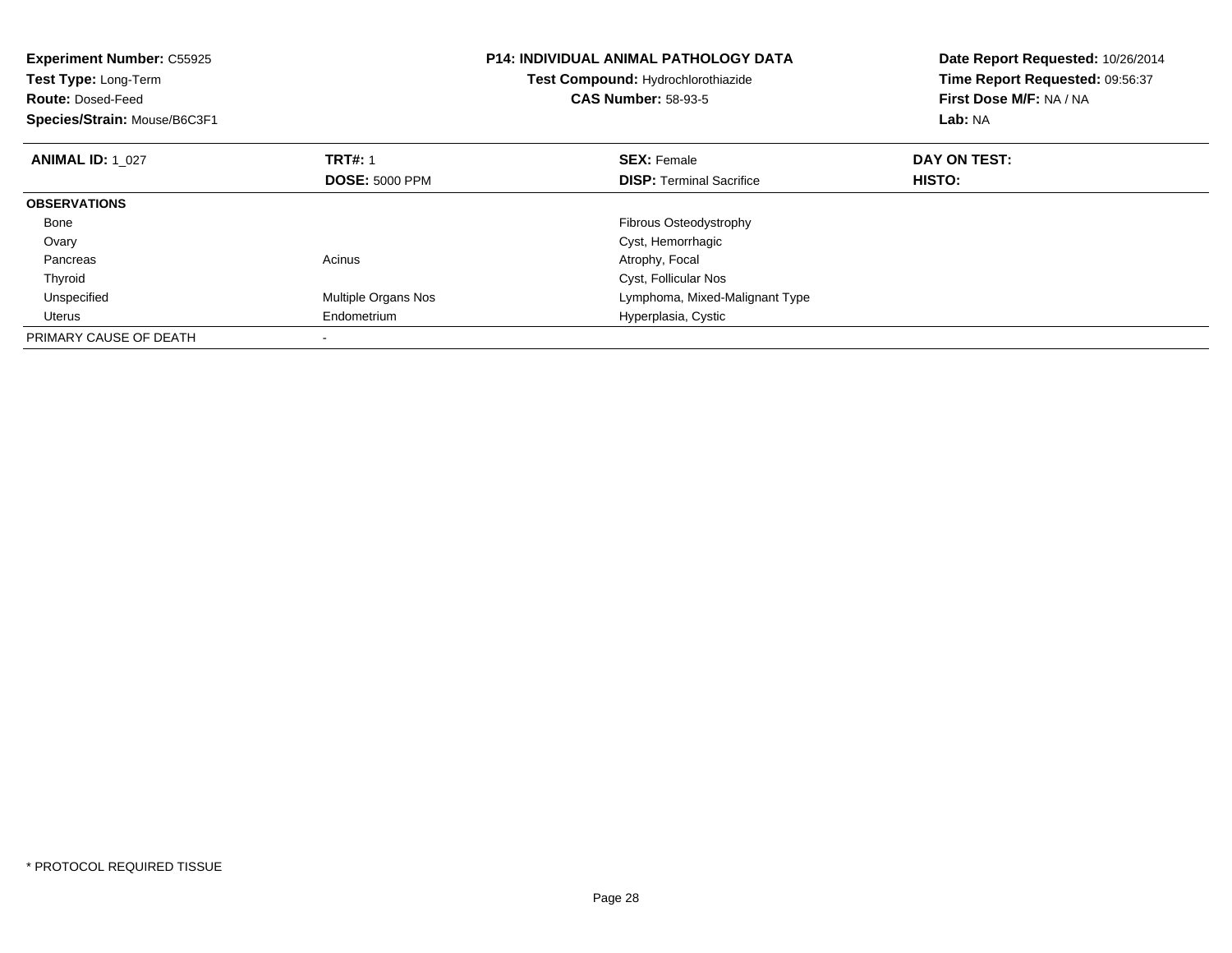**Test Type:** Long-Term

**Route:** Dosed-Feed

**Species/Strain:** Mouse/B6C3F1

#### **P14: INDIVIDUAL ANIMAL PATHOLOGY DATA**

# **Test Compound:** Hydrochlorothiazide**CAS Number:** 58-93-5

| <b>ANIMAL ID: 1 028</b> | <b>TRT#: 1</b>        | <b>SEX: Female</b>              | DAY ON TEST: |  |
|-------------------------|-----------------------|---------------------------------|--------------|--|
|                         | <b>DOSE: 5000 PPM</b> | <b>DISP:</b> Terminal Sacrifice | HISTO:       |  |
| <b>OBSERVATIONS</b>     |                       |                                 |              |  |
| Adrenal gland           | Capsule               | Hyperplasia, Focal              |              |  |
| Bone                    |                       | <b>Fibrous Osteodystrophy</b>   |              |  |
| Heart                   | Cardiac Valve         | Pigmentation, Nos               |              |  |
| Kidney                  |                       | Inflammation, Chronic Focal     |              |  |
| Liver                   |                       | Inflammation, Chronic Focal     |              |  |
| Lung                    |                       | Inflammation, Chronic Focal     |              |  |
| Ovary                   |                       | Cyst, Nos                       |              |  |
| Thyroid                 |                       | Cyst, Follicular Nos            |              |  |
| Urinary bladder         | Submucosa             | Inflammation, Chronic Focal     |              |  |
| Uterus                  | Endometrium           | Hyperplasia, Cystic             |              |  |
|                         | Endometrium           | Thrombosis, Nos                 |              |  |
| PRIMARY CAUSE OF DEATH  | $\,$                  |                                 |              |  |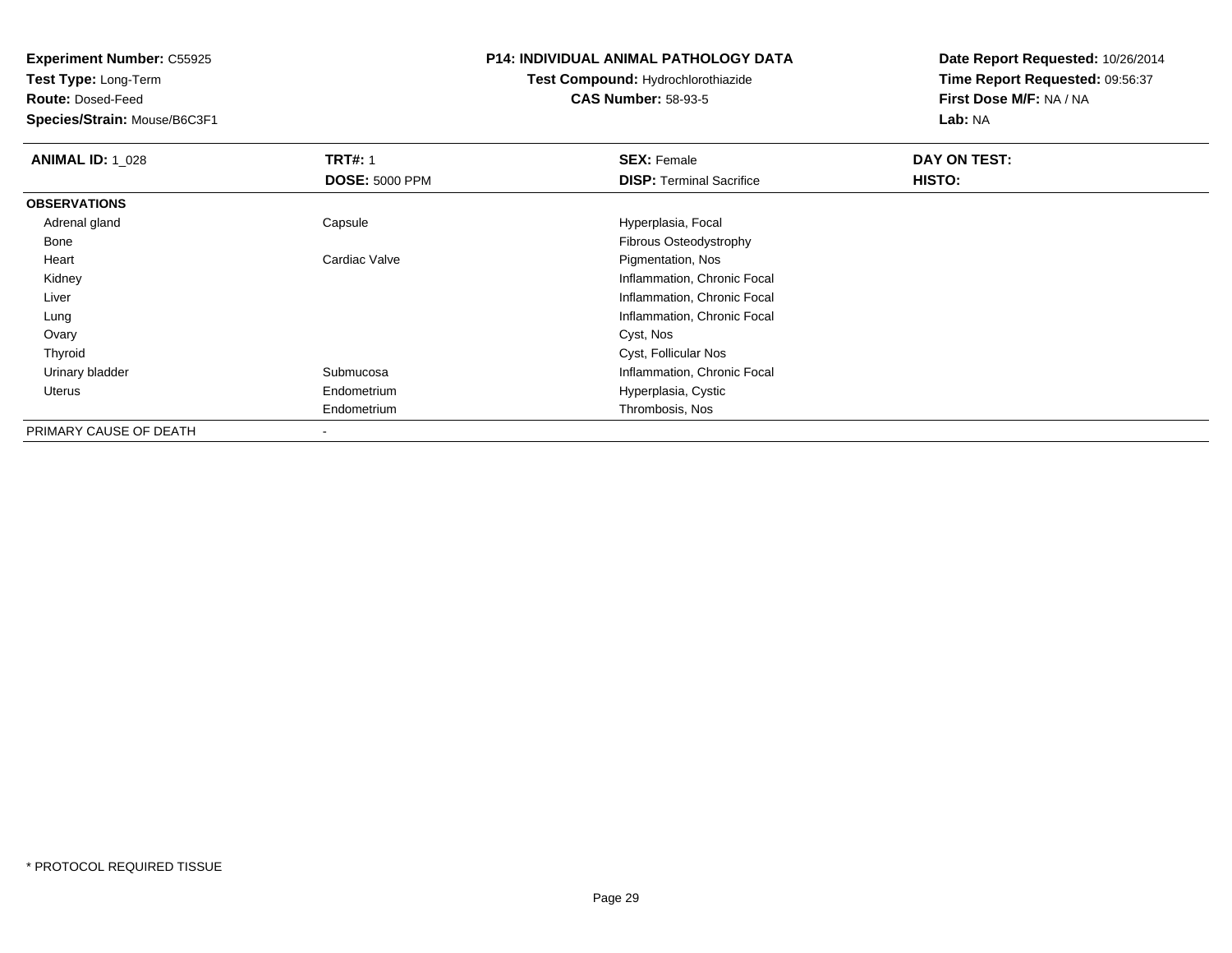**Test Type:** Long-Term

**Route:** Dosed-Feed

**Species/Strain:** Mouse/B6C3F1

## **P14: INDIVIDUAL ANIMAL PATHOLOGY DATA**

# **Test Compound:** Hydrochlorothiazide**CAS Number:** 58-93-5

| <b>ANIMAL ID: 1_029</b> | <b>TRT#: 1</b>            | <b>SEX: Female</b>              | DAY ON TEST: |  |
|-------------------------|---------------------------|---------------------------------|--------------|--|
|                         | <b>DOSE: 5000 PPM</b>     | <b>DISP:</b> Terminal Sacrifice | HISTO:       |  |
| <b>OBSERVATIONS</b>     |                           |                                 |              |  |
| Adrenal gland           | Capsule                   | Hyperplasia, Focal              |              |  |
| Bone                    |                           | Fibrous Osteodystrophy          |              |  |
| Kidney                  |                           | Hyperplasia, Lymphoid           |              |  |
|                         |                           | Inflammation, Chronic Focal     |              |  |
| Liver                   |                           | Inflammation, Chronic Focal     |              |  |
| Lung                    |                           | Hyperplasia, Lymphoid           |              |  |
| Lymph node              | Mesenteric Lymph Node     | Hyperplasia, Lymphoid           |              |  |
| Ovary                   |                           | Cyst, Nos                       |              |  |
| Pancreas                |                           | Inflammation, Chronic Focal     |              |  |
| Pituitary gland         | <b>Anterior Pituitary</b> | Hyperplasia, Focal              |              |  |
| Salivary gland          |                           | Inflammation, Chronic Focal     |              |  |
| Spleen                  |                           | Hyperplasia, Lymphoid           |              |  |
| Urinary bladder         | Submucosa                 | Inflammation, Chronic Focal     |              |  |
| Uterus                  | Endometrium               | Hyperplasia, Cystic             |              |  |
| PRIMARY CAUSE OF DEATH  | $\overline{\phantom{a}}$  |                                 |              |  |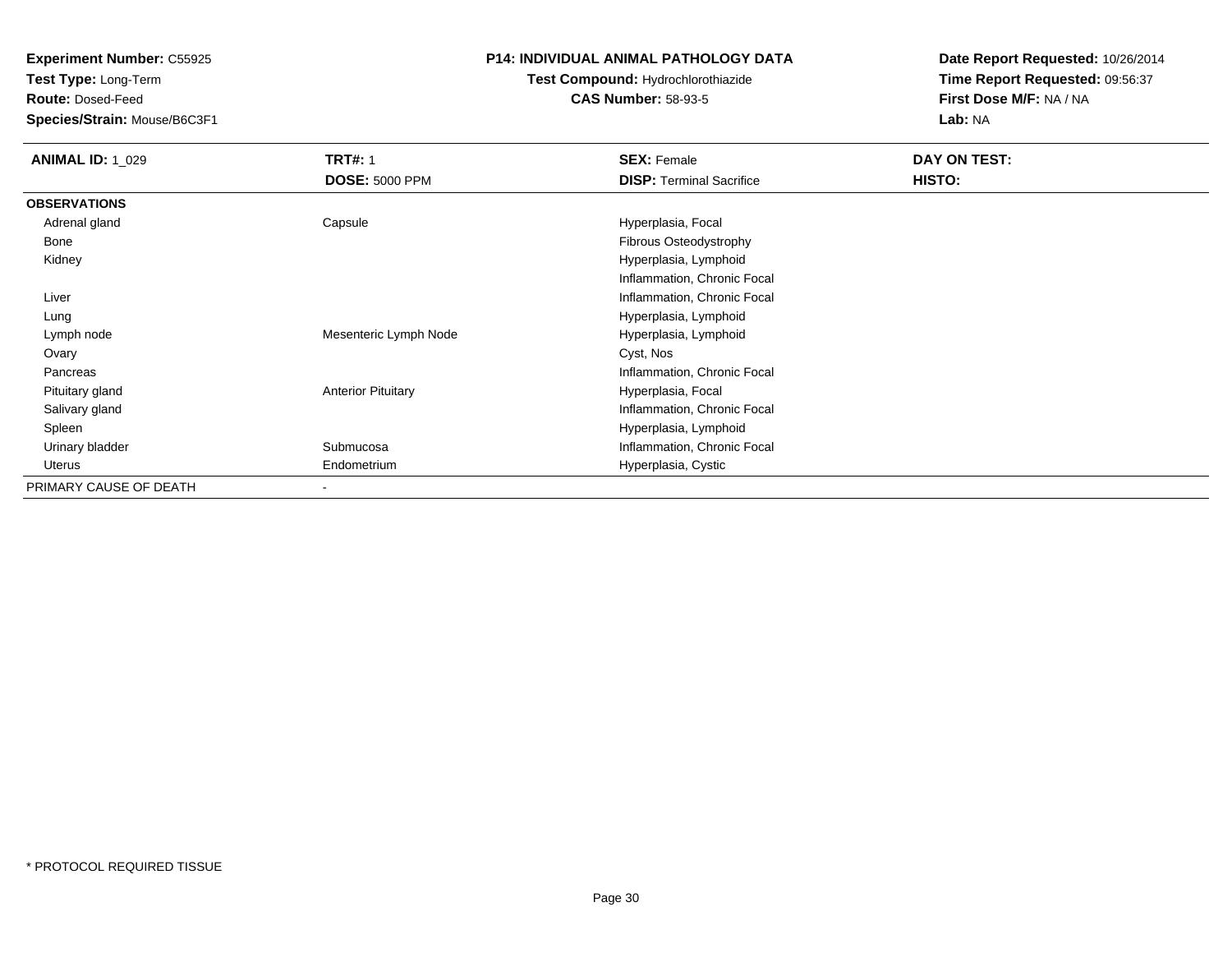| <b>Experiment Number: C55925</b><br>Test Type: Long-Term<br><b>Route: Dosed-Feed</b> |                       | <b>P14: INDIVIDUAL ANIMAL PATHOLOGY DATA</b><br>Test Compound: Hydrochlorothiazide<br><b>CAS Number: 58-93-5</b> | Date Report Requested: 10/26/2014<br>Time Report Requested: 09:56:37<br>First Dose M/F: NA / NA |  |
|--------------------------------------------------------------------------------------|-----------------------|------------------------------------------------------------------------------------------------------------------|-------------------------------------------------------------------------------------------------|--|
| Species/Strain: Mouse/B6C3F1                                                         |                       |                                                                                                                  | Lab: NA                                                                                         |  |
| <b>ANIMAL ID: 1 030</b>                                                              | <b>TRT#: 1</b>        | <b>SEX: Female</b>                                                                                               | DAY ON TEST:                                                                                    |  |
|                                                                                      | <b>DOSE: 5000 PPM</b> | <b>DISP:</b> Natural Death                                                                                       | <b>HISTO:</b>                                                                                   |  |
| <b>OBSERVATIONS</b>                                                                  |                       |                                                                                                                  |                                                                                                 |  |
| Adrenal gland                                                                        | Capsule               | Hyperplasia, Focal                                                                                               |                                                                                                 |  |
| Brain                                                                                |                       | Mineralization                                                                                                   |                                                                                                 |  |
| Heart                                                                                | Cardiac Valve         | Pigmentation, Nos                                                                                                |                                                                                                 |  |
| Liver                                                                                |                       | Peliosis Hepatis                                                                                                 |                                                                                                 |  |
| Lymph node                                                                           | Mesenteric Lymph Node | Hematopoiesis                                                                                                    |                                                                                                 |  |
| Mammary gland                                                                        |                       | Hyperplasia, Nos                                                                                                 |                                                                                                 |  |
| Unspecified                                                                          | Multiple Organs Nos   | Lymphoma, Mixed-Malignant Type                                                                                   |                                                                                                 |  |
| Uterus                                                                               | Endometrium           | Hyperplasia, Cystic                                                                                              |                                                                                                 |  |
| PRIMARY CAUSE OF DEATH                                                               |                       |                                                                                                                  |                                                                                                 |  |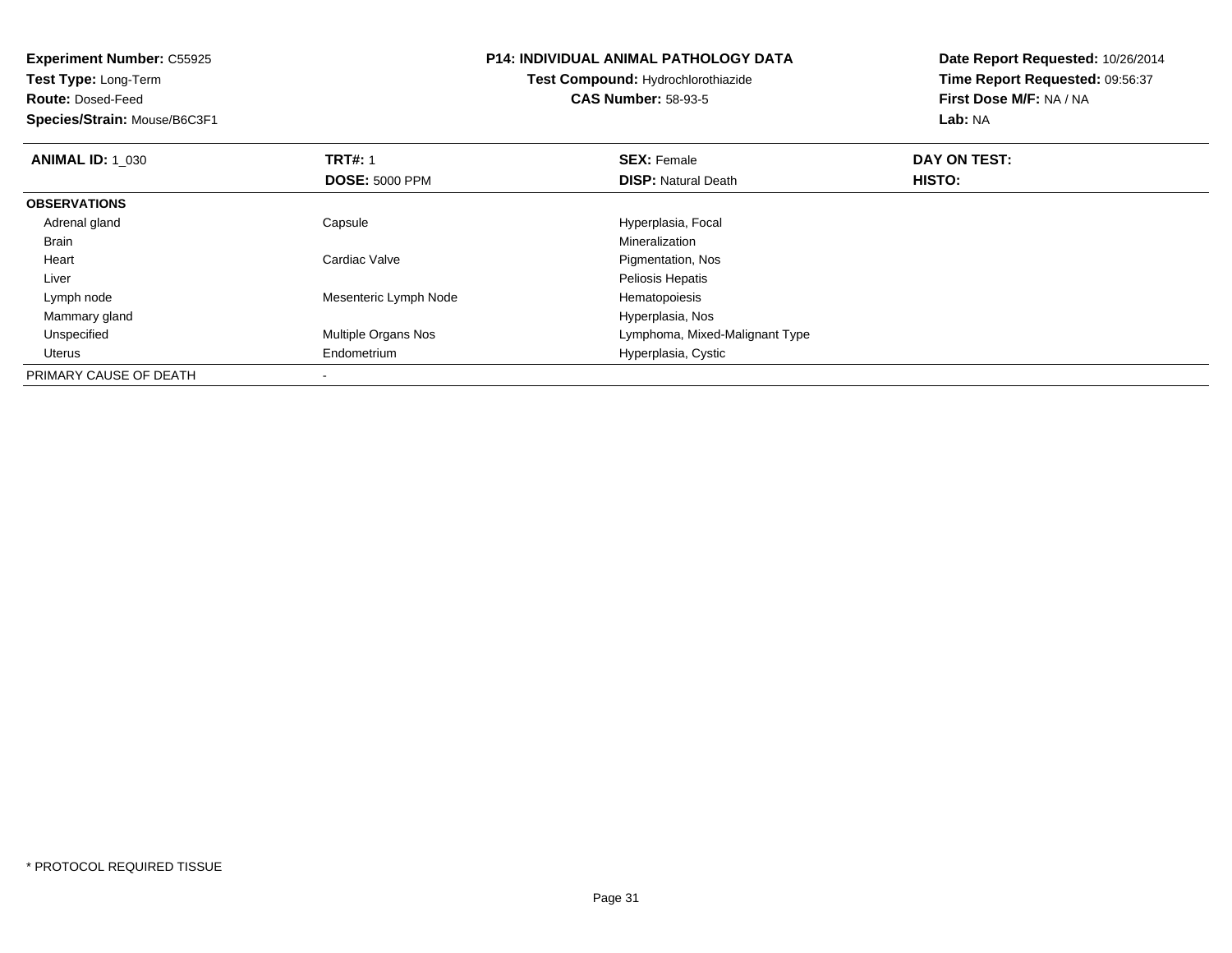**Test Type:** Long-Term

**Route:** Dosed-Feed

**Species/Strain:** Mouse/B6C3F1

### **P14: INDIVIDUAL ANIMAL PATHOLOGY DATA**

# **Test Compound:** Hydrochlorothiazide**CAS Number:** 58-93-5

| <b>ANIMAL ID: 1_031</b> | <b>TRT#: 1</b>           | <b>SEX: Female</b>              | DAY ON TEST: |  |
|-------------------------|--------------------------|---------------------------------|--------------|--|
|                         | <b>DOSE: 5000 PPM</b>    | <b>DISP: Terminal Sacrifice</b> | HISTO:       |  |
| <b>OBSERVATIONS</b>     |                          |                                 |              |  |
| Adrenal gland           | Cortex Nos               | Hematopoiesis                   |              |  |
| Bone                    |                          | Fibrous Osteodystrophy          |              |  |
| Heart                   |                          | Periarteritis                   |              |  |
| Kidney                  |                          | Inflammation, Chronic Focal     |              |  |
|                         |                          | Nephrosis, Nos                  |              |  |
| Liver                   | Hepatocytes              | Clear-Cell Change               |              |  |
|                         |                          | Hyperplasia, Lymphoid           |              |  |
| Lymph node              | Mesenteric Lymph Node    | Congestion, Nos                 |              |  |
| Pancreas                |                          | Inflammation, Chronic Focal     |              |  |
| Salivary gland          |                          | Inflammation, Chronic Focal     |              |  |
| Thyroid                 |                          | Cyst, Follicular Nos            |              |  |
| Uterus                  | Endometrium              | Hyperplasia, Cystic             |              |  |
|                         | Endometrium              | Inflammation, Suppurative       |              |  |
| PRIMARY CAUSE OF DEATH  | $\overline{\phantom{a}}$ |                                 |              |  |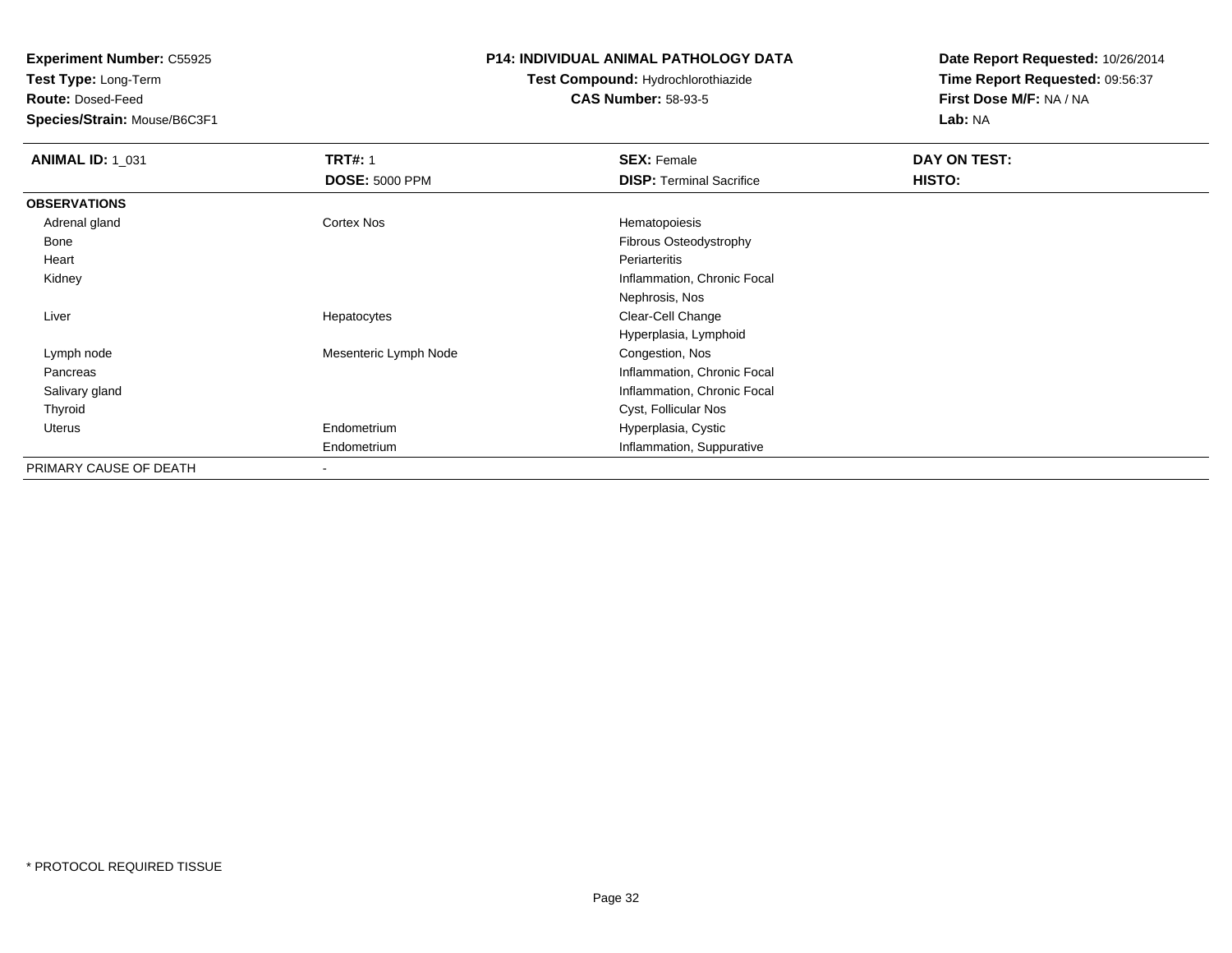**Test Type:** Long-Term

**Route:** Dosed-Feed

**Species/Strain:** Mouse/B6C3F1

## **P14: INDIVIDUAL ANIMAL PATHOLOGY DATA**

# **Test Compound:** Hydrochlorothiazide**CAS Number:** 58-93-5

| <b>ANIMAL ID: 1_032</b> | <b>TRT#: 1</b>            | <b>SEX: Female</b>              | DAY ON TEST: |  |
|-------------------------|---------------------------|---------------------------------|--------------|--|
|                         | <b>DOSE: 5000 PPM</b>     | <b>DISP:</b> Moribund Sacrifice | HISTO:       |  |
| <b>OBSERVATIONS</b>     |                           |                                 |              |  |
| Adrenal gland           | Capsule                   | Hyperplasia, Focal              |              |  |
| Bone                    |                           | <b>Fibrous Osteodystrophy</b>   |              |  |
| Brain                   |                           | Hemorrhage                      |              |  |
| Heart                   |                           | Inflammation, Chronic Focal     |              |  |
| Kidney                  |                           | Infarct, Nos                    |              |  |
| Lung                    |                           | Alveolar Macrophages            |              |  |
|                         |                           | Alveolar/Bronchiolar Carcinoma  |              |  |
| Nasal cavity            |                           | Inflammation, Acute Focal       |              |  |
| Pituitary gland         | <b>Anterior Pituitary</b> | Hyperplasia, Focal              |              |  |
| Skin                    | Tail                      | Inflammation, Chronic Focal     |              |  |
| Spleen                  |                           | Hematopoiesis                   |              |  |
| Thymus                  |                           | Involution, Nos                 |              |  |
| Thyroid                 |                           | Cyst, Follicular Nos            |              |  |
| Uterus                  | Endometrium               | Hyperplasia, Cystic             |              |  |
| PRIMARY CAUSE OF DEATH  | $\blacksquare$            |                                 |              |  |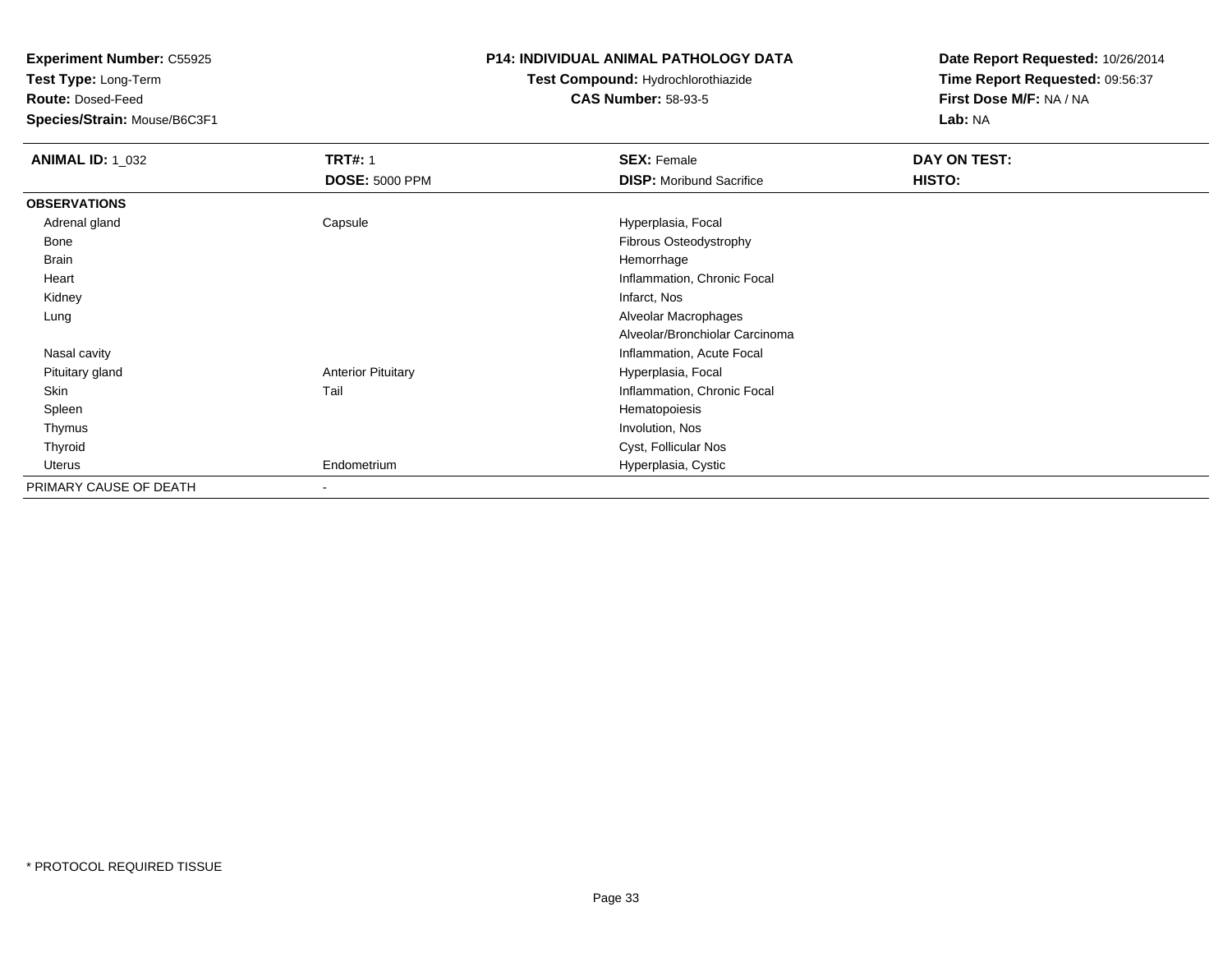| <b>Experiment Number: C55925</b><br>Test Type: Long-Term<br><b>Route: Dosed-Feed</b><br>Species/Strain: Mouse/B6C3F1 |                       | <b>P14: INDIVIDUAL ANIMAL PATHOLOGY DATA</b><br>Test Compound: Hydrochlorothiazide<br><b>CAS Number: 58-93-5</b> | Date Report Requested: 10/26/2014<br>Time Report Requested: 09:56:37<br>First Dose M/F: NA / NA<br>Lab: NA |  |
|----------------------------------------------------------------------------------------------------------------------|-----------------------|------------------------------------------------------------------------------------------------------------------|------------------------------------------------------------------------------------------------------------|--|
| <b>ANIMAL ID: 1_033</b>                                                                                              | <b>TRT#: 1</b>        | <b>SEX: Female</b>                                                                                               | DAY ON TEST:                                                                                               |  |
|                                                                                                                      | <b>DOSE: 5000 PPM</b> | <b>DISP:</b> Terminal Sacrifice                                                                                  | HISTO:                                                                                                     |  |
| <b>OBSERVATIONS</b>                                                                                                  |                       |                                                                                                                  |                                                                                                            |  |
| Liver                                                                                                                |                       | Hepatocellular Adenoma                                                                                           |                                                                                                            |  |
|                                                                                                                      |                       | Inflammation, Chronic Focal                                                                                      |                                                                                                            |  |
| Lung                                                                                                                 |                       | Hemorrhage                                                                                                       |                                                                                                            |  |
| Lymph node                                                                                                           | Mesenteric Lymph Node | Angiectasis                                                                                                      |                                                                                                            |  |
| Nasal cavity                                                                                                         |                       | Hemorrhage                                                                                                       |                                                                                                            |  |
| Unspecified                                                                                                          | Multiple Organs Nos   | Hyperplasia, Lymphoid                                                                                            |                                                                                                            |  |
| Uterus                                                                                                               | Endometrium           | Hyperplasia, Cystic                                                                                              |                                                                                                            |  |
| PRIMARY CAUSE OF DEATH                                                                                               |                       |                                                                                                                  |                                                                                                            |  |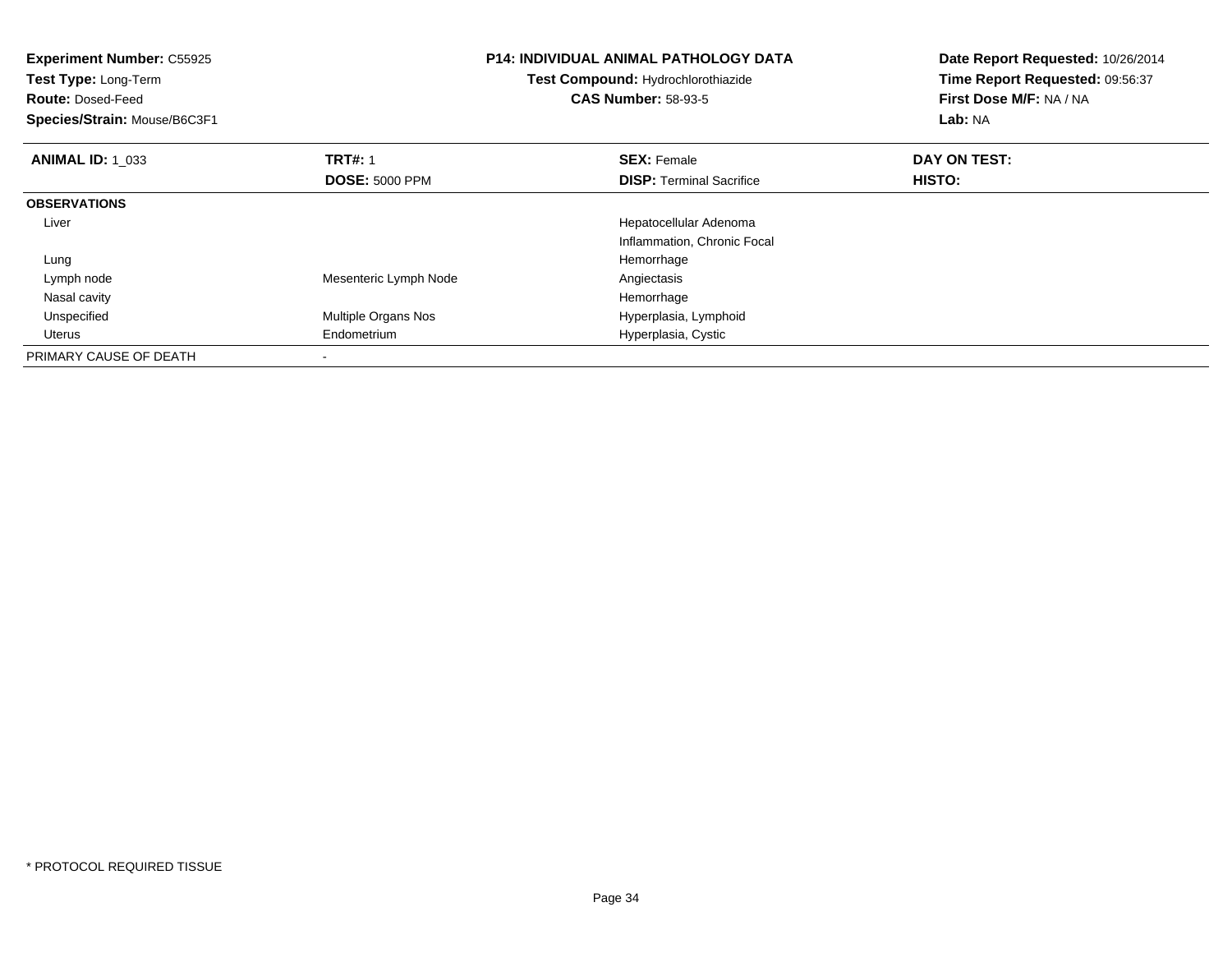**Test Type:** Long-Term

**Route:** Dosed-Feed

**Species/Strain:** Mouse/B6C3F1

## **P14: INDIVIDUAL ANIMAL PATHOLOGY DATA**

# **Test Compound:** Hydrochlorothiazide**CAS Number:** 58-93-5

| <b>ANIMAL ID: 1_034</b> | <b>TRT#: 1</b>            | <b>SEX: Female</b>               | DAY ON TEST: |  |
|-------------------------|---------------------------|----------------------------------|--------------|--|
|                         | <b>DOSE: 5000 PPM</b>     | <b>DISP: Terminal Sacrifice</b>  | HISTO:       |  |
| <b>OBSERVATIONS</b>     |                           |                                  |              |  |
| Adrenal gland           | Capsule                   | Hyperplasia, Focal               |              |  |
| Bone                    |                           | Fibrous Osteodystrophy           |              |  |
| Kidney                  |                           | Inflammation, Chronic Focal      |              |  |
|                         |                           | Metaplasia, Osseous              |              |  |
| Liver                   | Hepatocytes               | Cytoplasmic Change, Basophilic   |              |  |
|                         | Hepatocytes               | Cytoplasmic Change, Eosinophilic |              |  |
|                         |                           | Inflammation, Chronic Focal      |              |  |
|                         |                           | Necrosis, Focal                  |              |  |
|                         |                           | Peliosis Hepatis                 |              |  |
| Lung                    |                           | Hemorrhage                       |              |  |
| Lymph node              | Mesenteric Lymph Node     | Hyperplasia, Reticulum Cell      |              |  |
| Pancreas                |                           | Inflammation, Chronic Focal      |              |  |
| Pituitary gland         | <b>Anterior Pituitary</b> | Hyperplasia, Focal               |              |  |
| Stomach                 | Forestomach               | Hyperkeratosis                   |              |  |
| Unspecified             | <b>Abdominal Cavity</b>   | Inflammation, Chronic Focal      |              |  |
| Urinary bladder         | Submucosa                 | Inflammation, Chronic Focal      |              |  |
| Uterus                  | Endometrium               | Hyperplasia, Cystic              |              |  |
| PRIMARY CAUSE OF DEATH  | $\,$                      |                                  |              |  |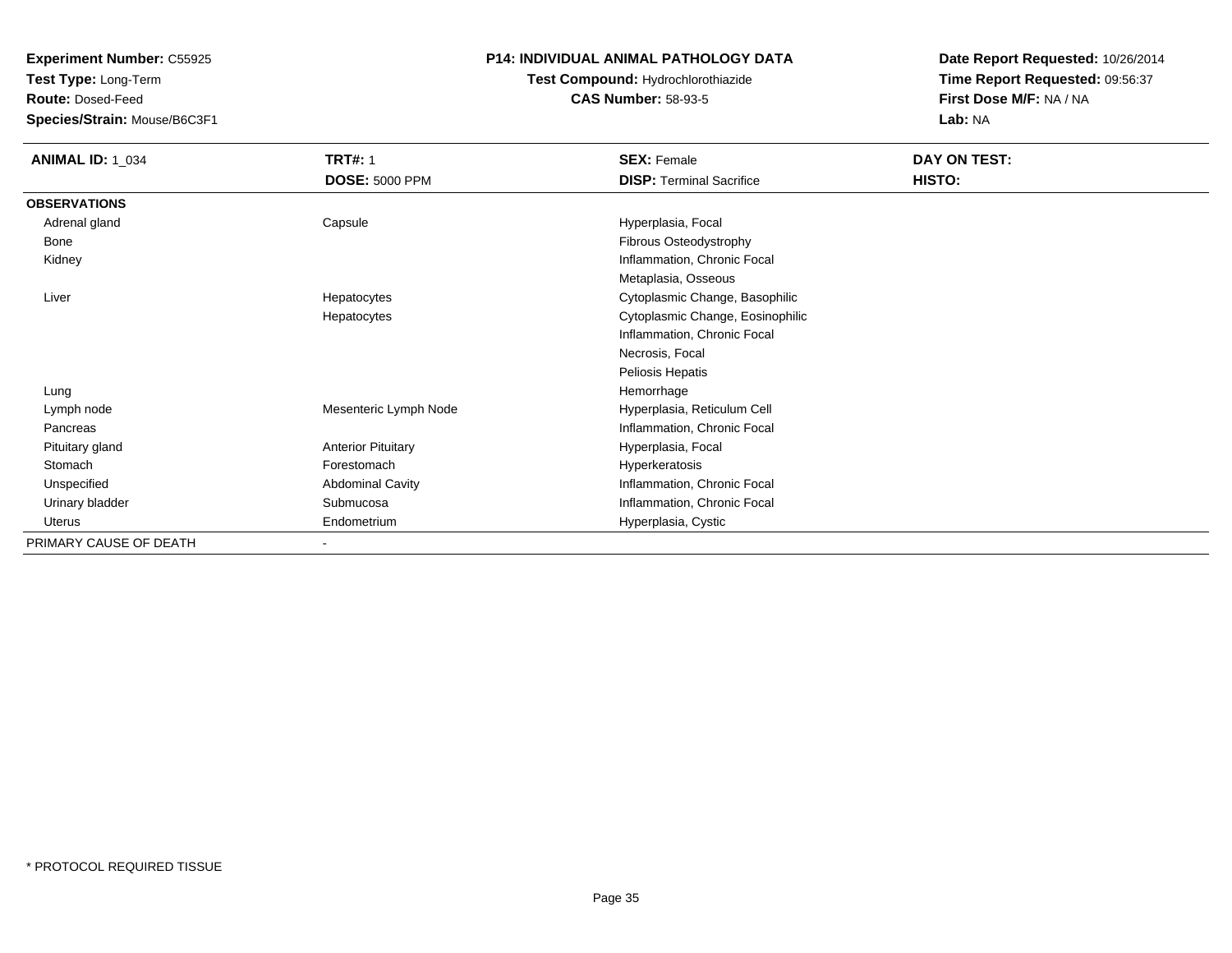**Test Type:** Long-Term

**Route:** Dosed-Feed

**Species/Strain:** Mouse/B6C3F1

### **P14: INDIVIDUAL ANIMAL PATHOLOGY DATA**

# **Test Compound:** Hydrochlorothiazide**CAS Number:** 58-93-5

| <b>ANIMAL ID: 1 035</b> | <b>TRT#: 1</b>             | <b>SEX: Female</b>              | DAY ON TEST: |  |
|-------------------------|----------------------------|---------------------------------|--------------|--|
|                         | <b>DOSE: 5000 PPM</b>      | <b>DISP:</b> Terminal Sacrifice | HISTO:       |  |
| <b>OBSERVATIONS</b>     |                            |                                 |              |  |
| Adrenal gland           | Capsule                    | Hyperplasia, Focal              |              |  |
| Bone                    |                            | Fibrous Osteodystrophy          |              |  |
| Heart                   | Cardiac Valve              | Pigmentation, Nos               |              |  |
| Liver                   | Hepatocytes                | Cytoplasmic Vacuolization       |              |  |
|                         |                            | Inflammation, Chronic Focal     |              |  |
| Lung                    |                            | Hyperplasia, Lymphoid           |              |  |
| Ovary                   |                            | Cyst, Nos                       |              |  |
| Stomach                 | <b>Glandular Stomach</b>   | Inflammation, Chronic Focal     |              |  |
| Thyroid                 |                            | Cyst, Follicular Nos            |              |  |
| Unspecified             | <b>Multiple Organs Nos</b> | Lymphoma, Mixed-Malignant Type  |              |  |
| Urinary bladder         | Submucosa                  | Inflammation, Chronic Focal     |              |  |
| PRIMARY CAUSE OF DEATH  |                            |                                 |              |  |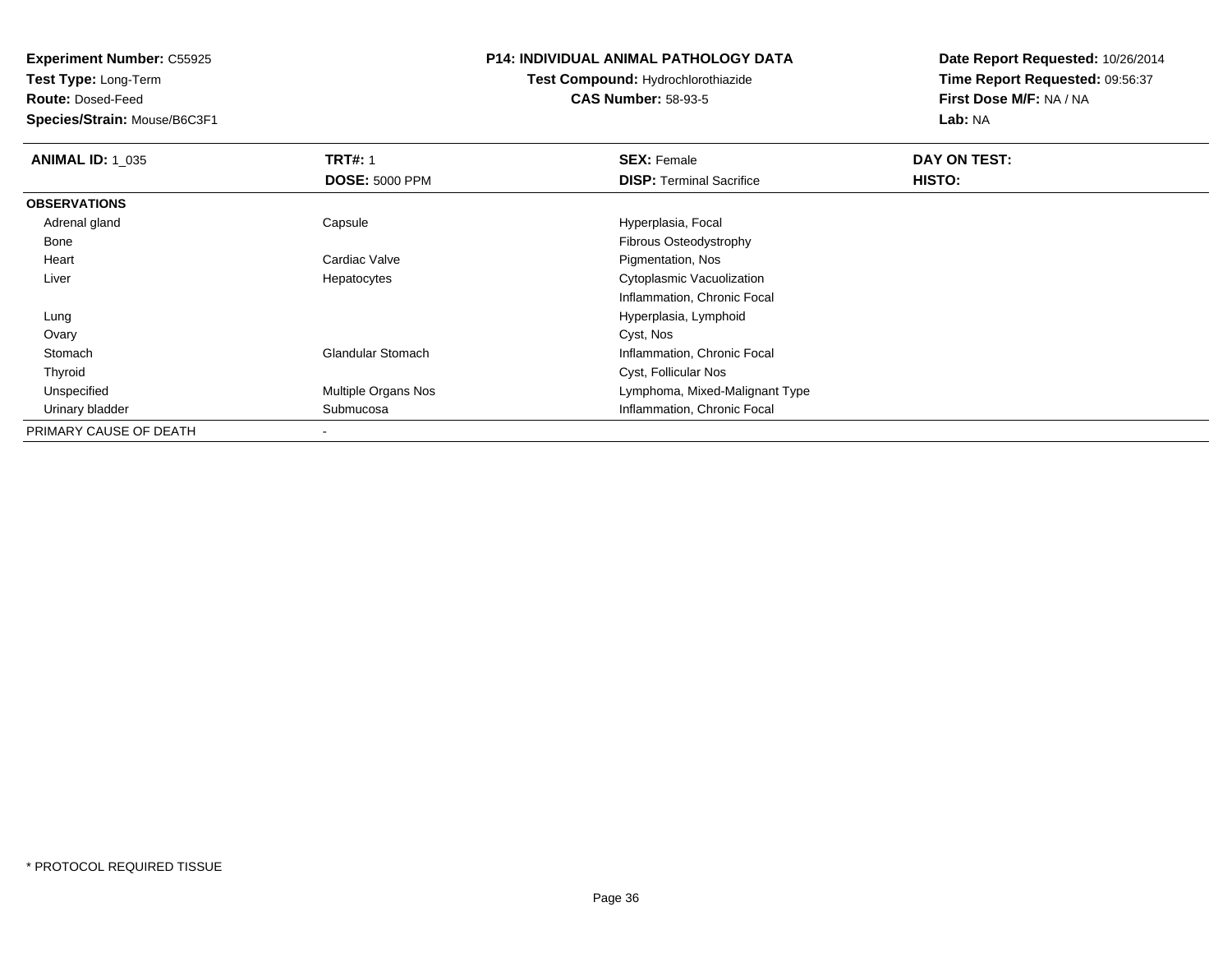**Test Type:** Long-Term

**Route:** Dosed-Feed

**Species/Strain:** Mouse/B6C3F1

### **P14: INDIVIDUAL ANIMAL PATHOLOGY DATA**

# **Test Compound:** Hydrochlorothiazide**CAS Number:** 58-93-5

| <b>ANIMAL ID: 1_036</b> | <b>TRT#: 1</b>            | <b>SEX: Female</b>             | DAY ON TEST: |  |
|-------------------------|---------------------------|--------------------------------|--------------|--|
|                         | <b>DOSE: 5000 PPM</b>     | <b>DISP: Natural Death</b>     | HISTO:       |  |
| <b>OBSERVATIONS</b>     |                           |                                |              |  |
| Adrenal gland           | Capsule                   | Hyperplasia, Focal             |              |  |
| Bone marrow             |                           | Pigmentation, Nos              |              |  |
| Kidney                  | Tubule                    | Degeneration, Nos              |              |  |
|                         |                           | Glomerulonephritis, Nos        |              |  |
|                         |                           | Infarct, Nos                   |              |  |
|                         |                           | Nephrosis, Nos                 |              |  |
| Liver                   |                           | Necrosis, Focal                |              |  |
| Pancreas                | Acinus                    | Atrophy, Focal                 |              |  |
| Pituitary gland         | <b>Anterior Pituitary</b> | Hyperplasia, Focal             |              |  |
| Unspecified             | Multiple Organs Nos       | Lymphoma, Mixed-Malignant Type |              |  |
|                         | Tail                      | Necrosis, Focal                |              |  |
| Uterus                  | Endometrium               | Hyperplasia, Nos               |              |  |
| PRIMARY CAUSE OF DEATH  |                           |                                |              |  |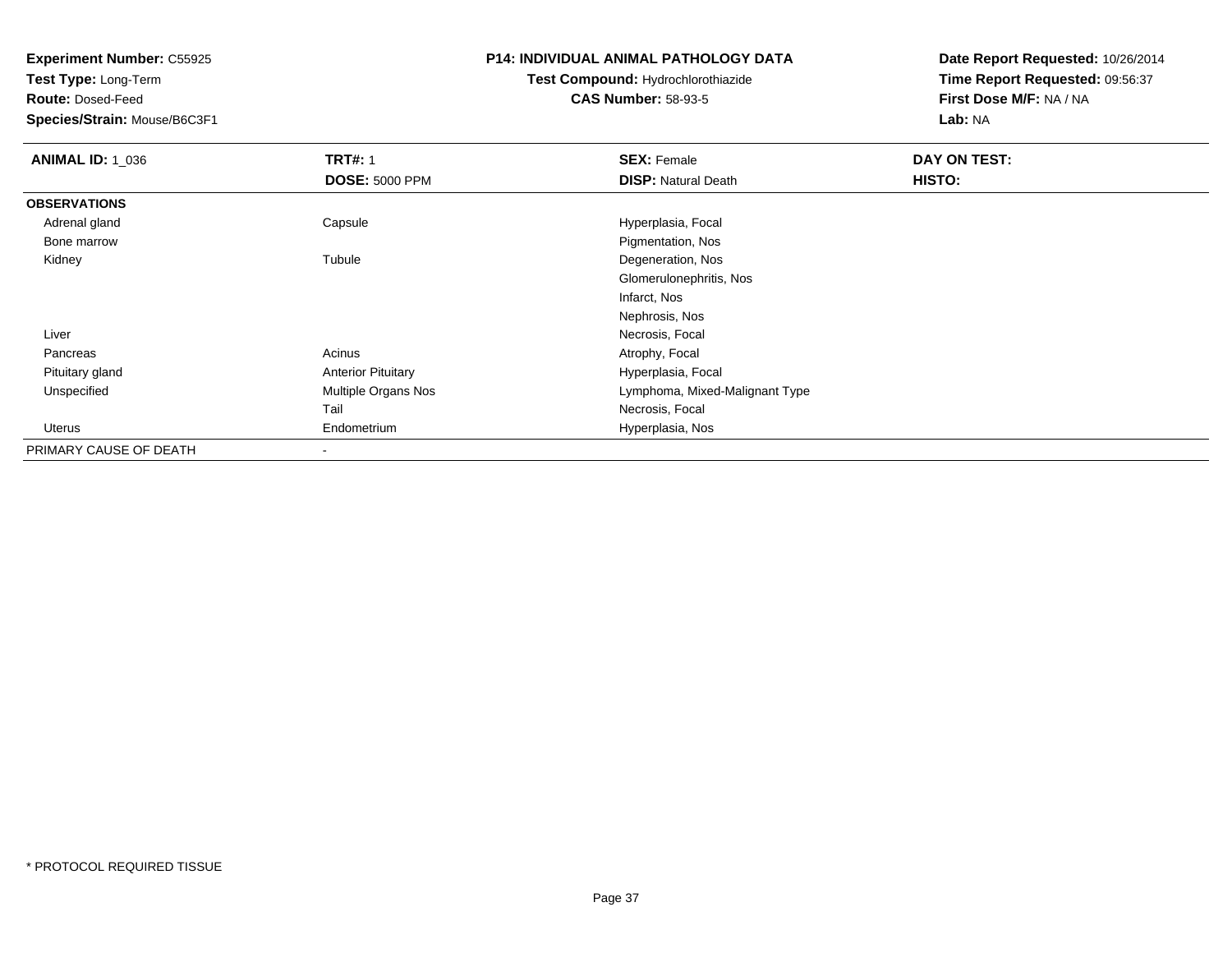| <b>Experiment Number: C55925</b><br><b>Test Type: Long-Term</b><br><b>Route: Dosed-Feed</b><br>Species/Strain: Mouse/B6C3F1 |                           | <b>P14: INDIVIDUAL ANIMAL PATHOLOGY DATA</b><br>Test Compound: Hydrochlorothiazide<br><b>CAS Number: 58-93-5</b> | Date Report Requested: 10/26/2014<br>Time Report Requested: 09:56:37<br>First Dose M/F: NA / NA<br>Lab: NA |  |
|-----------------------------------------------------------------------------------------------------------------------------|---------------------------|------------------------------------------------------------------------------------------------------------------|------------------------------------------------------------------------------------------------------------|--|
| <b>ANIMAL ID: 1 037</b>                                                                                                     | <b>TRT#: 1</b>            | <b>SEX: Female</b>                                                                                               | DAY ON TEST:                                                                                               |  |
|                                                                                                                             | <b>DOSE: 5000 PPM</b>     | <b>DISP:</b> Natural Death                                                                                       | HISTO:                                                                                                     |  |
| <b>OBSERVATIONS</b>                                                                                                         |                           |                                                                                                                  |                                                                                                            |  |
| Adrenal gland                                                                                                               | Capsule                   | Hyperplasia, Focal                                                                                               |                                                                                                            |  |
| Lung                                                                                                                        |                           | Edema, Nos                                                                                                       |                                                                                                            |  |
| Pituitary gland                                                                                                             | <b>Anterior Pituitary</b> | Hyperplasia, Focal                                                                                               |                                                                                                            |  |
| Thyroid                                                                                                                     |                           | Follicular-Cell Adenoma                                                                                          |                                                                                                            |  |
| Unspecified                                                                                                                 | Multiple Organs Nos       | Lymphoma, Mixed-Malignant Type                                                                                   |                                                                                                            |  |
| PRIMARY CAUSE OF DEATH                                                                                                      |                           |                                                                                                                  |                                                                                                            |  |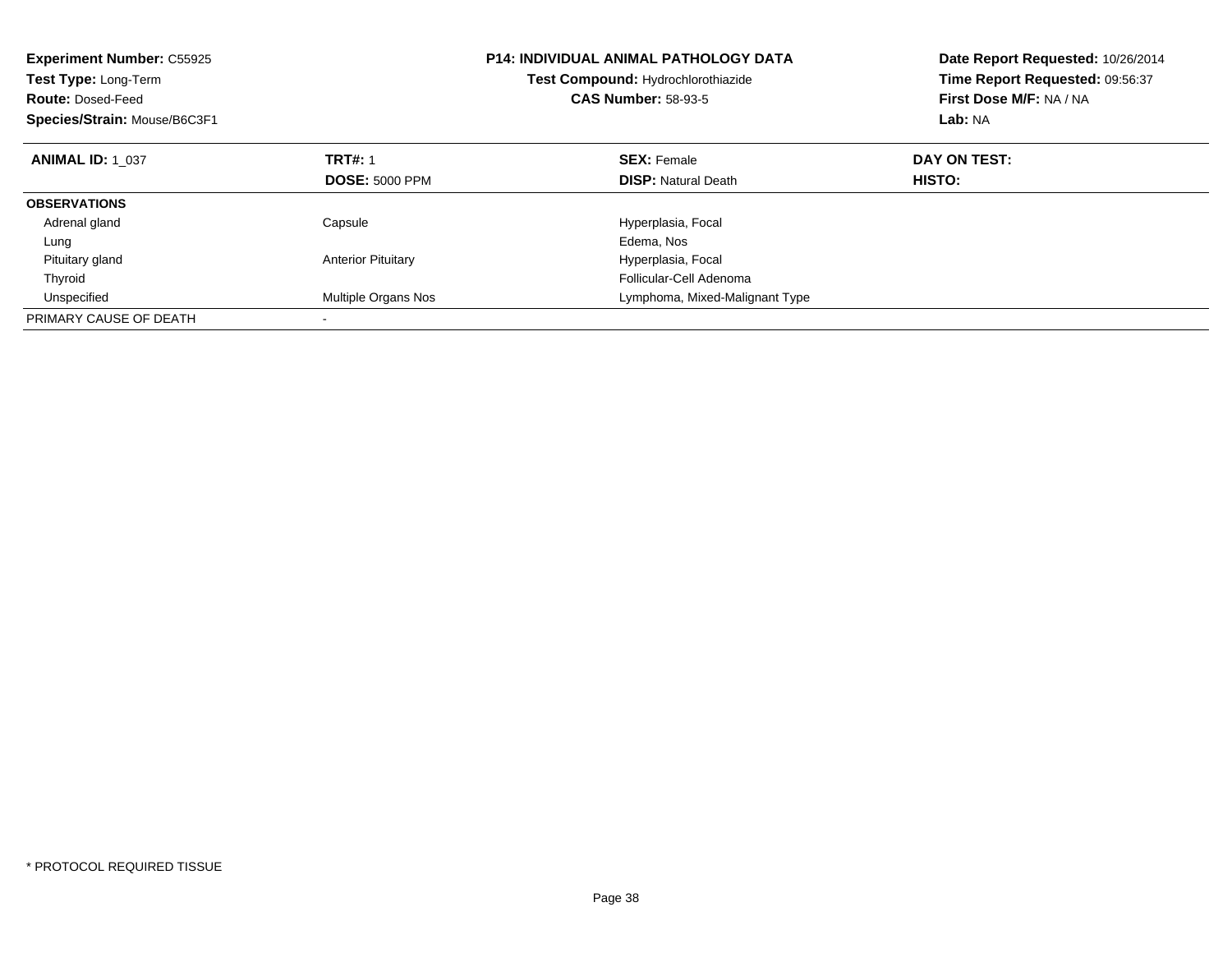| <b>Experiment Number: C55925</b><br><b>Test Type: Long-Term</b><br><b>Route: Dosed-Feed</b><br>Species/Strain: Mouse/B6C3F1 |                       | <b>P14: INDIVIDUAL ANIMAL PATHOLOGY DATA</b><br>Test Compound: Hydrochlorothiazide<br><b>CAS Number: 58-93-5</b> | Date Report Requested: 10/26/2014<br>Time Report Requested: 09:56:37<br>First Dose M/F: NA / NA<br>Lab: NA |  |
|-----------------------------------------------------------------------------------------------------------------------------|-----------------------|------------------------------------------------------------------------------------------------------------------|------------------------------------------------------------------------------------------------------------|--|
| <b>ANIMAL ID: 1 038</b>                                                                                                     | <b>TRT#: 1</b>        | <b>SEX: Female</b>                                                                                               | DAY ON TEST:                                                                                               |  |
|                                                                                                                             | <b>DOSE: 5000 PPM</b> | <b>DISP: Natural Death</b>                                                                                       | HISTO:                                                                                                     |  |
| <b>OBSERVATIONS</b>                                                                                                         |                       |                                                                                                                  |                                                                                                            |  |
| Adrenal gland                                                                                                               | Capsule               | Hyperplasia, Focal                                                                                               |                                                                                                            |  |
| Bone                                                                                                                        |                       | Fibrous Osteodystrophy                                                                                           |                                                                                                            |  |
| <b>Brain</b>                                                                                                                |                       | Mineralization                                                                                                   |                                                                                                            |  |
| Kidney                                                                                                                      |                       | Glomerulosclerosis, Nos                                                                                          |                                                                                                            |  |
| Unspecified                                                                                                                 | Multiple Organs Nos   | Lymphoma, Histiocytic-Malignant Type                                                                             |                                                                                                            |  |
| PRIMARY CAUSE OF DEATH                                                                                                      |                       |                                                                                                                  |                                                                                                            |  |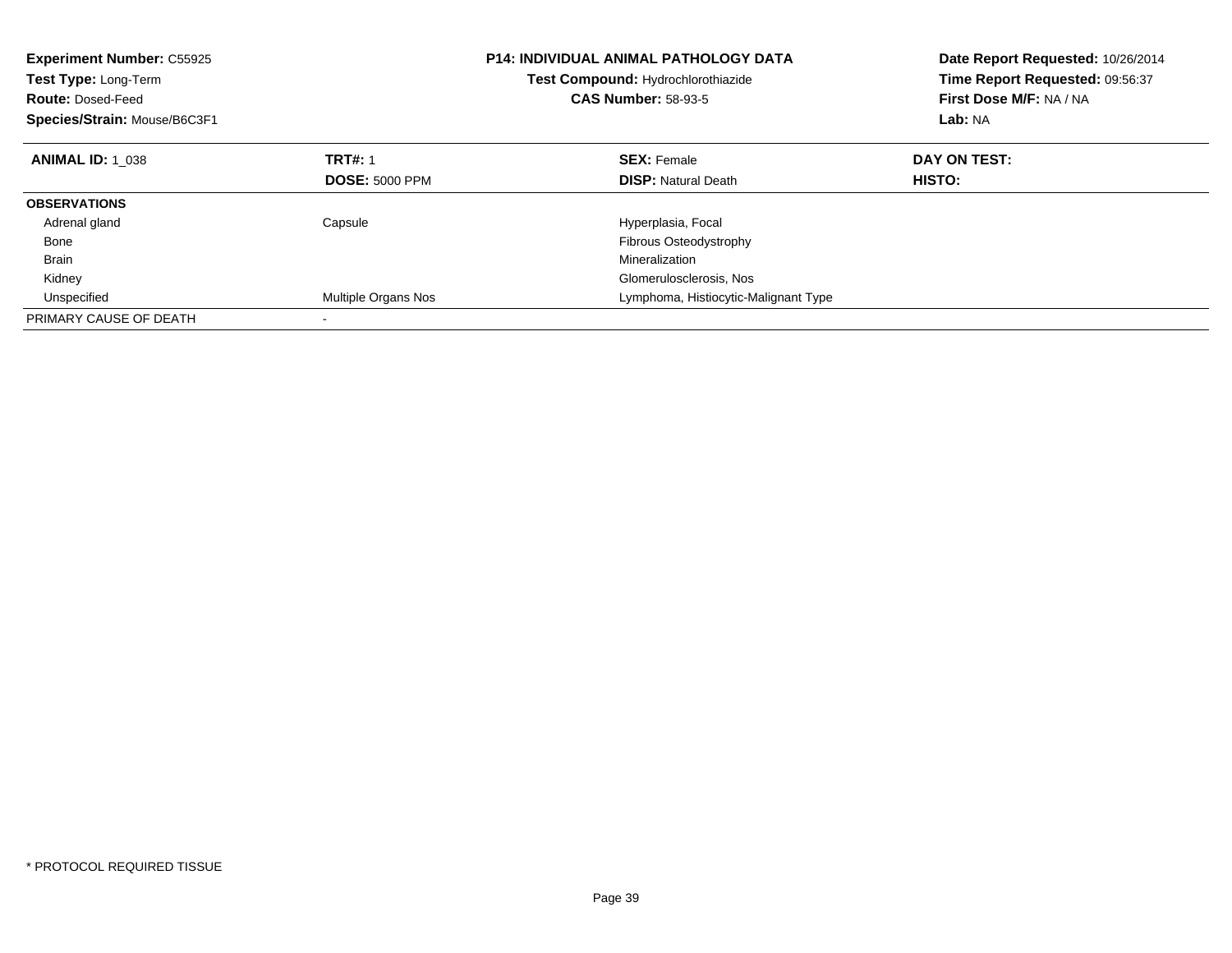**Test Type:** Long-Term

**Route:** Dosed-Feed

**Species/Strain:** Mouse/B6C3F1

### **P14: INDIVIDUAL ANIMAL PATHOLOGY DATA**

# **Test Compound:** Hydrochlorothiazide**CAS Number:** 58-93-5

| <b>ANIMAL ID: 1_039</b> | <b>TRT#: 1</b>        | <b>SEX: Female</b>              | DAY ON TEST: |  |
|-------------------------|-----------------------|---------------------------------|--------------|--|
|                         | <b>DOSE: 5000 PPM</b> | <b>DISP: Terminal Sacrifice</b> | HISTO:       |  |
| <b>OBSERVATIONS</b>     |                       |                                 |              |  |
| Adrenal gland           | Capsule               | Hyperplasia, Focal              |              |  |
| Bone                    |                       | Fibrous Osteodystrophy          |              |  |
| Brain                   |                       | Mineralization                  |              |  |
| Eye                     | Nasolacrimal Duct     | Hemorrhage                      |              |  |
| Heart                   | Cardiac Valve         | Pigmentation, Nos               |              |  |
| Kidney                  |                       | Hyperplasia, Lymphoid           |              |  |
| Liver                   |                       | Inflammation, Chronic Focal     |              |  |
| Lung                    |                       | Inflammation, Chronic Focal     |              |  |
| Ovary                   |                       | Cyst, Nos                       |              |  |
| Pancreas                |                       | Inflammation, Chronic Focal     |              |  |
| Thyroid                 |                       | Cyst, Nos                       |              |  |
| Urinary bladder         | Submucosa             | Inflammation, Chronic Focal     |              |  |
| Uterus                  | Endometrium           | Hyperplasia, Cystic             |              |  |
| PRIMARY CAUSE OF DEATH  |                       |                                 |              |  |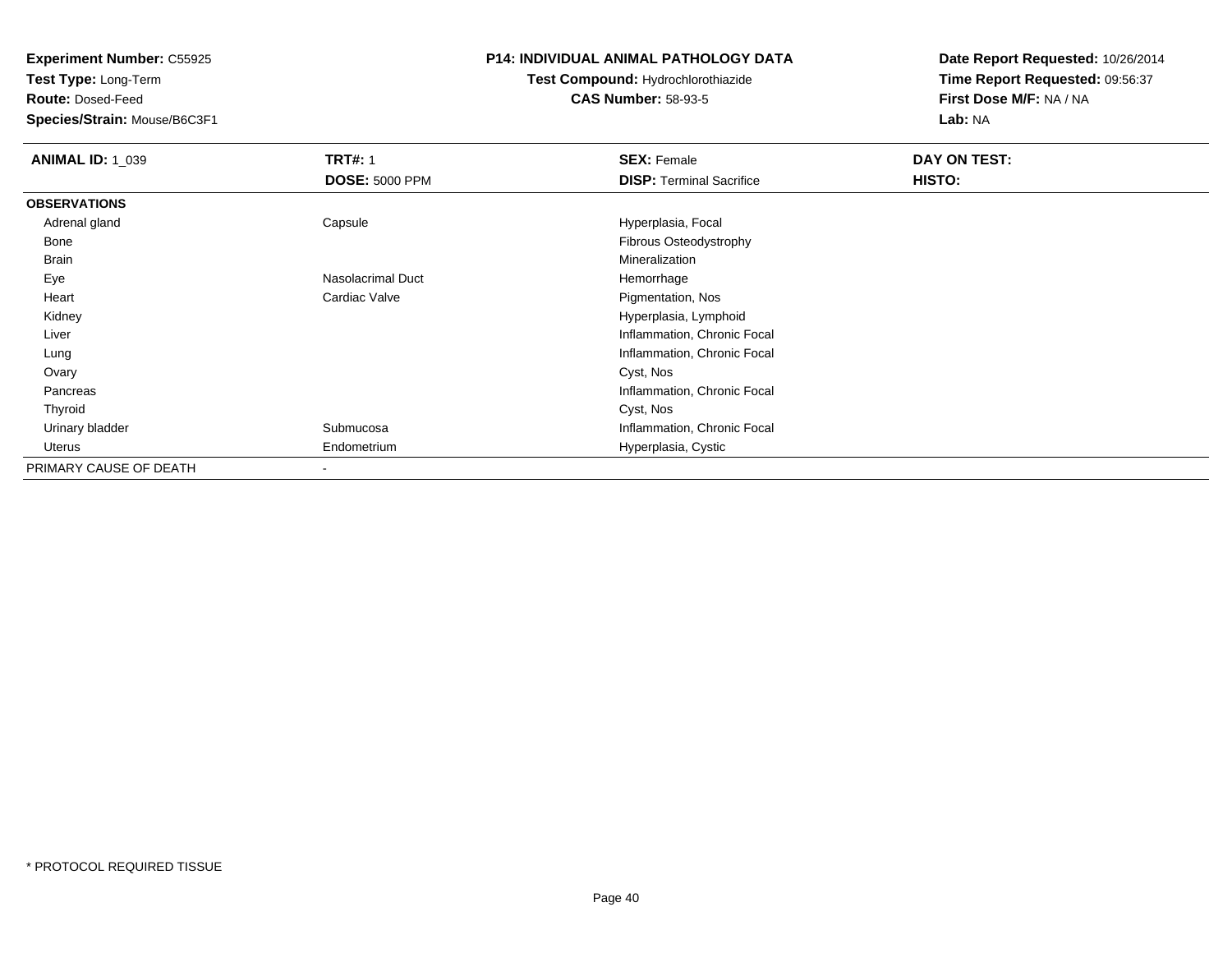**Test Type:** Long-Term

**Route:** Dosed-Feed

**Species/Strain:** Mouse/B6C3F1

#### **P14: INDIVIDUAL ANIMAL PATHOLOGY DATA**

# **Test Compound:** Hydrochlorothiazide**CAS Number:** 58-93-5

| <b>ANIMAL ID: 1_040</b> | <b>TRT#: 1</b>        | <b>SEX: Female</b>              | DAY ON TEST: |
|-------------------------|-----------------------|---------------------------------|--------------|
|                         | <b>DOSE: 5000 PPM</b> | <b>DISP: Terminal Sacrifice</b> | HISTO:       |
| <b>OBSERVATIONS</b>     |                       |                                 |              |
| Adrenal gland           | Capsule               | Hyperplasia, Focal              |              |
| Bone                    |                       | Fibrous Osteodystrophy          |              |
| Brain                   |                       | Mineralization                  |              |
| Kidney                  |                       | Hyperplasia, Lymphoid           |              |
| Liver                   |                       | Inflammation, Chronic Focal     |              |
| Lung                    |                       | Inflammation, Chronic Focal     |              |
| Pancreas                |                       | Inflammation, Chronic Focal     |              |
| Salivary gland          |                       | Inflammation, Chronic Focal     |              |
| Thyroid                 |                       | Cyst, Follicular Nos            |              |
| Urinary bladder         | Submucosa             | Inflammation, Chronic Focal     |              |
| Uterus                  | Endometrium           | Hyperplasia, Cystic             |              |
| PRIMARY CAUSE OF DEATH  |                       |                                 |              |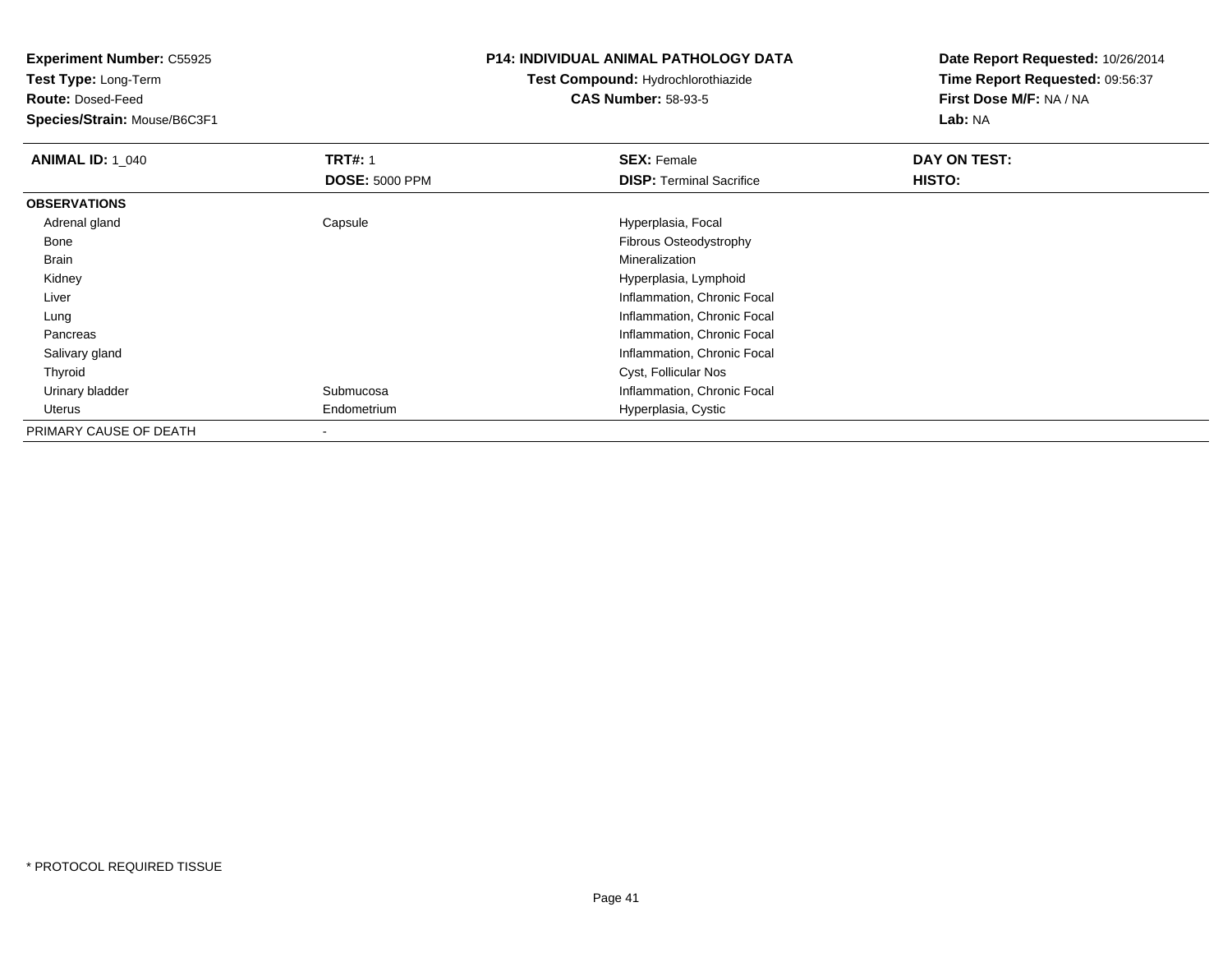**Experiment Number:** C55925**Test Type:** Long-Term**Route:** Dosed-Feed **Species/Strain:** Mouse/B6C3F1**P14: INDIVIDUAL ANIMAL PATHOLOGY DATATest Compound:** Hydrochlorothiazide**CAS Number:** 58-93-5**Date Report Requested:** 10/26/2014**Time Report Requested:** 09:56:37**First Dose M/F:** NA / NA**Lab:** NA**ANIMAL ID: 1\_041 TRT#:** 1 **SEX:** Female **DAY ON TEST: DOSE:** 5000 PPM**DISP:** Natural Death **HISTO: OBSERVATIONS** Adrenal glandCapsule **Capsule Hyperplasia**, Focal BoneFibrous Osteodystrophy<br>Hemorrhage Lungg and the state of the state of the state of the state of the state of the state of the state of the state of the state of the state of the state of the state of the state of the state of the state of the state of the stat Pituitary glandAnterior Pituitary **Anterior Pituitary** Elementary Multiple Organs Nos<br>
Multiple Organs Nos<br>
Hymphoma, Mixed- UnspecifiedLymphoma, Mixed-Malignant Type Urinary bladder Cavity Calculus, Microscopic ExaminationSubmucosa Inflammation, Chronic Diffuse Cavity Inflammation, Suppurative Uterus EndometriumHyperplasia, Cystic

PRIMARY CAUSE OF DEATH-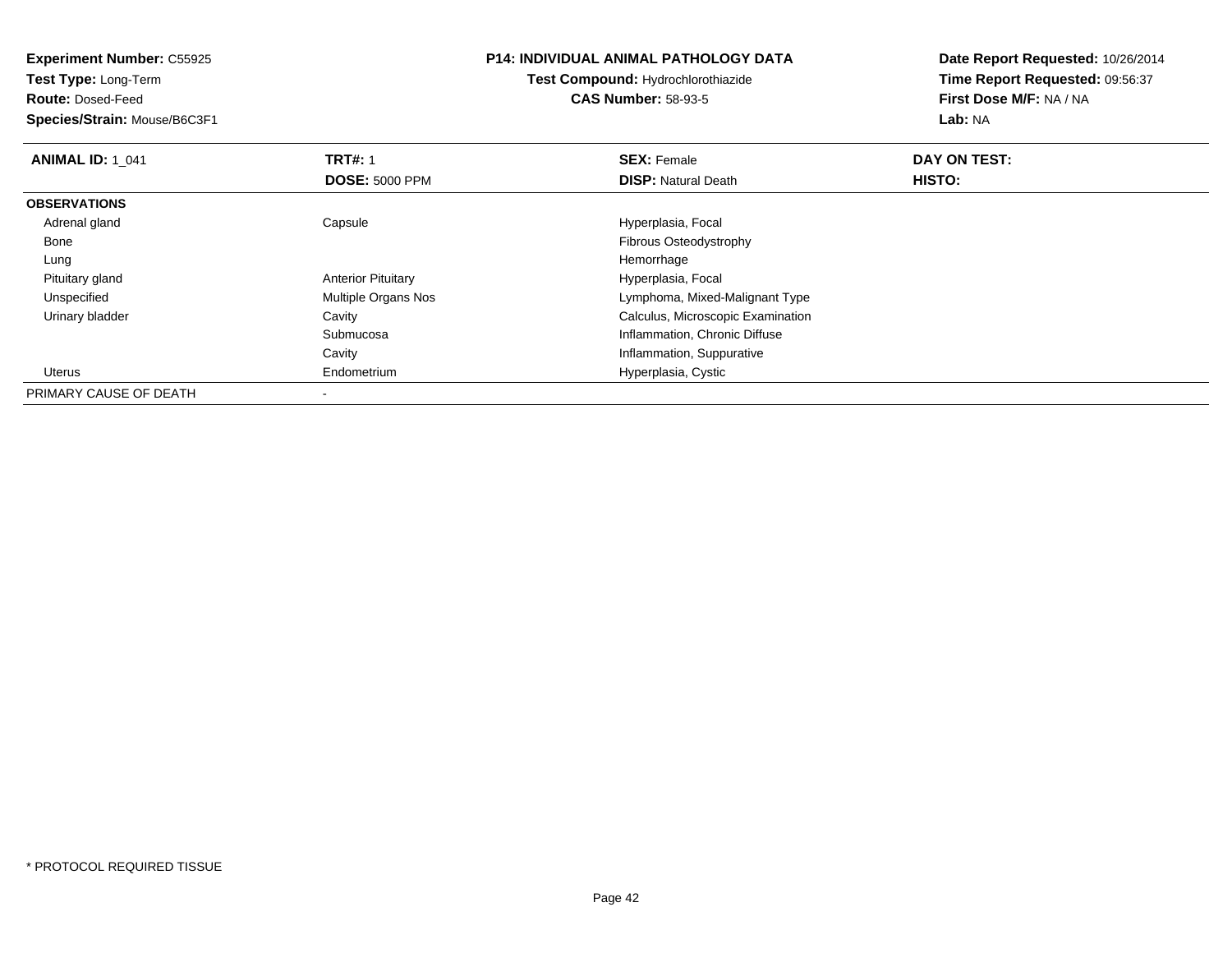**Test Type:** Long-Term

**Route:** Dosed-Feed

**Species/Strain:** Mouse/B6C3F1

#### **P14: INDIVIDUAL ANIMAL PATHOLOGY DATA**

# **Test Compound:** Hydrochlorothiazide**CAS Number:** 58-93-5

| <b>ANIMAL ID: 1_042</b> | <b>TRT#: 1</b>            | <b>SEX: Female</b>              | DAY ON TEST: |  |
|-------------------------|---------------------------|---------------------------------|--------------|--|
|                         | <b>DOSE: 5000 PPM</b>     | <b>DISP: Terminal Sacrifice</b> | HISTO:       |  |
| <b>OBSERVATIONS</b>     |                           |                                 |              |  |
| Adrenal gland           | <b>Cortex Nos</b>         | Degeneration, Nos               |              |  |
|                         | Capsule                   | Hyperplasia, Focal              |              |  |
| Bone                    |                           | Fibrous Osteodystrophy          |              |  |
| <b>Brain</b>            |                           | Mineralization                  |              |  |
| Heart                   | Cardiac Valve             | Pigmentation, Nos               |              |  |
| Kidney                  |                           | Inflammation, Chronic Focal     |              |  |
|                         |                           | Metaplasia, Osseous             |              |  |
| Lung                    |                           | Inflammation, Chronic Focal     |              |  |
| Ovary                   |                           | Cyst, Nos                       |              |  |
| Pancreas                |                           | Inflammation, Chronic Focal     |              |  |
| Pituitary gland         | <b>Anterior Pituitary</b> | Hyperplasia, Focal              |              |  |
| Thyroid                 |                           | Hyperplasia, Follicular Cell    |              |  |
| Uterus                  | Endometrium               | Hyperplasia, Cystic             |              |  |
| PRIMARY CAUSE OF DEATH  |                           |                                 |              |  |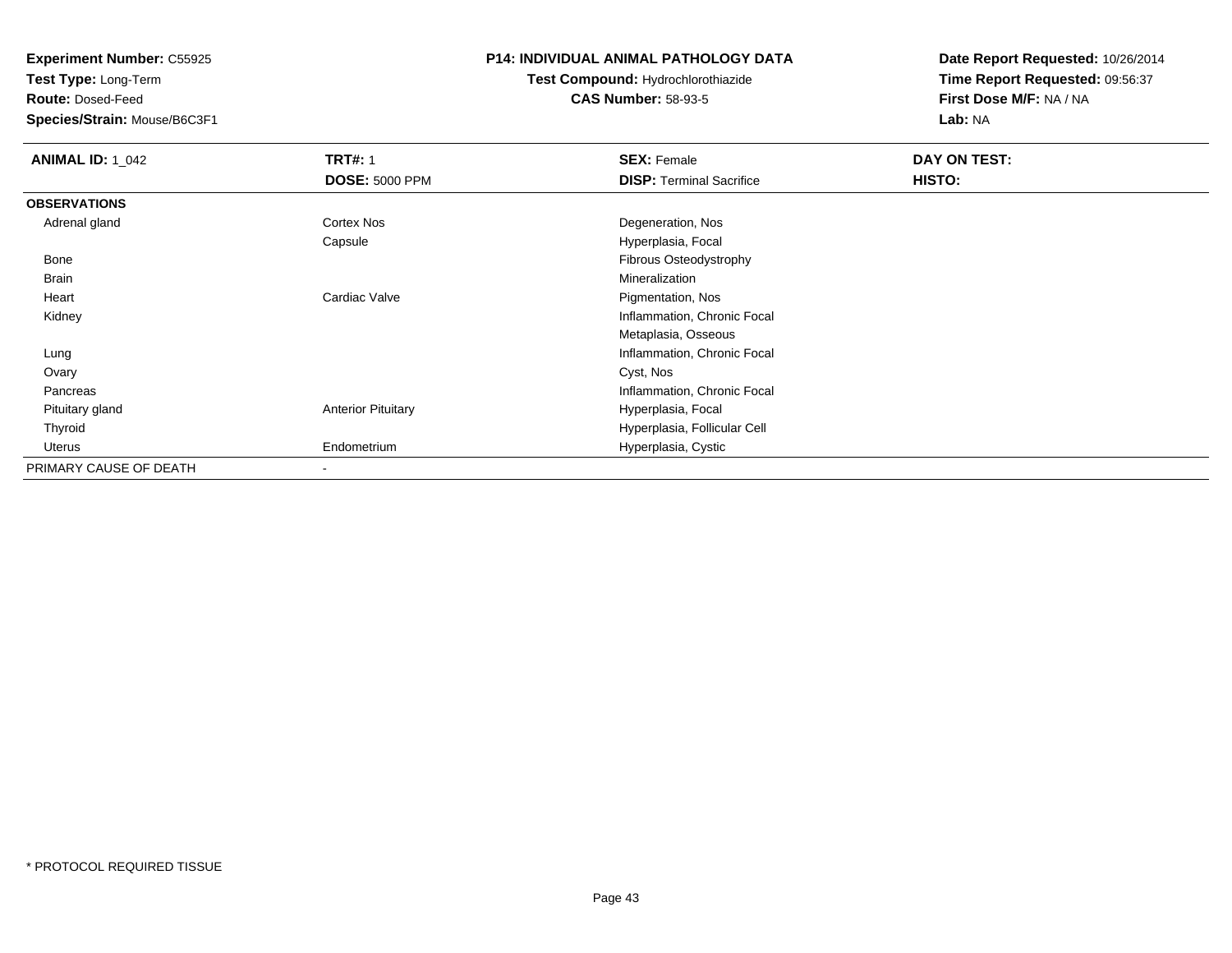**Experiment Number:** C55925**Test Type:** Long-Term**Route:** Dosed-Feed **Species/Strain:** Mouse/B6C3F1**P14: INDIVIDUAL ANIMAL PATHOLOGY DATATest Compound:** Hydrochlorothiazide**CAS Number:** 58-93-5**Date Report Requested:** 10/26/2014**Time Report Requested:** 09:56:37**First Dose M/F:** NA / NA**Lab:** NA**ANIMAL ID: 1\_043 TRT#:** 1 **SEX:** Female **DAY ON TEST: DOSE:** 5000 PPM**DISP:** Terminal Sacrifice **HISTO: OBSERVATIONS** Adrenal glandCapsule **Capsule Hyperplasia**, Focal Bone Fibrous Osteodystrophy Brainn and the control of the control of the control of the control of the control of the control of the control of the control of the control of the control of the control of the control of the control of the control of the co EyeNasolacrimal Duct **Hemorrhage**  Kidney Glomerulosclerosis, Nos Liver Hematopoiesisd **Anterior Pituitary Hyperplasia, Focal**  Pituitary gland UnspecifiedMultiple Organs Nos **Multiple Organs Nos** Lymphoma, Mixed-Malignant Type Uterus Endometrium Hyperplasia, Cystic PRIMARY CAUSE OF DEATH-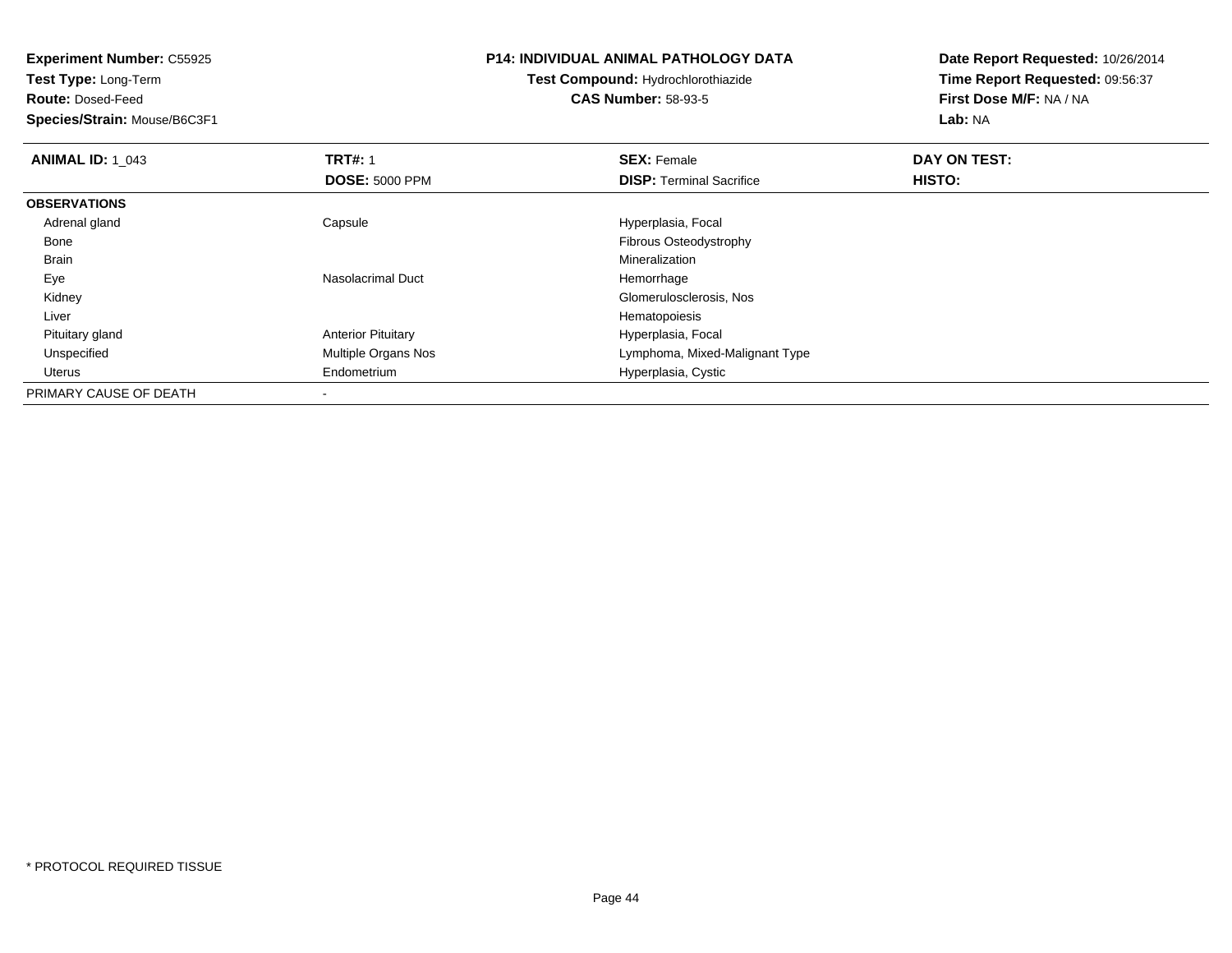| <b>Experiment Number: C55925</b><br>Test Type: Long-Term<br><b>Route: Dosed-Feed</b><br>Species/Strain: Mouse/B6C3F1 |                           | <b>P14: INDIVIDUAL ANIMAL PATHOLOGY DATA</b><br>Test Compound: Hydrochlorothiazide<br><b>CAS Number: 58-93-5</b> | Date Report Requested: 10/26/2014<br>Time Report Requested: 09:56:37<br>First Dose M/F: NA / NA<br>Lab: NA |
|----------------------------------------------------------------------------------------------------------------------|---------------------------|------------------------------------------------------------------------------------------------------------------|------------------------------------------------------------------------------------------------------------|
| <b>ANIMAL ID: 1 044</b>                                                                                              | <b>TRT#: 1</b>            | <b>SEX: Female</b>                                                                                               | DAY ON TEST:                                                                                               |
|                                                                                                                      | <b>DOSE: 5000 PPM</b>     | <b>DISP:</b> Terminal Sacrifice                                                                                  | <b>HISTO:</b>                                                                                              |
| <b>OBSERVATIONS</b>                                                                                                  |                           |                                                                                                                  |                                                                                                            |
| Adrenal gland                                                                                                        | Capsule                   | Hyperplasia, Focal                                                                                               |                                                                                                            |
| Bone                                                                                                                 |                           | Fibrous Osteodystrophy                                                                                           |                                                                                                            |
| Lung                                                                                                                 |                           | Inflammation, Chronic Focal                                                                                      |                                                                                                            |
| Ovary                                                                                                                |                           | Cyst, Nos                                                                                                        |                                                                                                            |
| Pituitary gland                                                                                                      | <b>Anterior Pituitary</b> | Hyperplasia, Focal                                                                                               |                                                                                                            |
| Unspecified                                                                                                          | Multiple Organs Nos       | Lymphoma, Mixed-Malignant Type                                                                                   |                                                                                                            |
| Uterus                                                                                                               | Endometrium               | Hyperplasia, Cystic                                                                                              |                                                                                                            |
| PRIMARY CAUSE OF DEATH                                                                                               |                           |                                                                                                                  |                                                                                                            |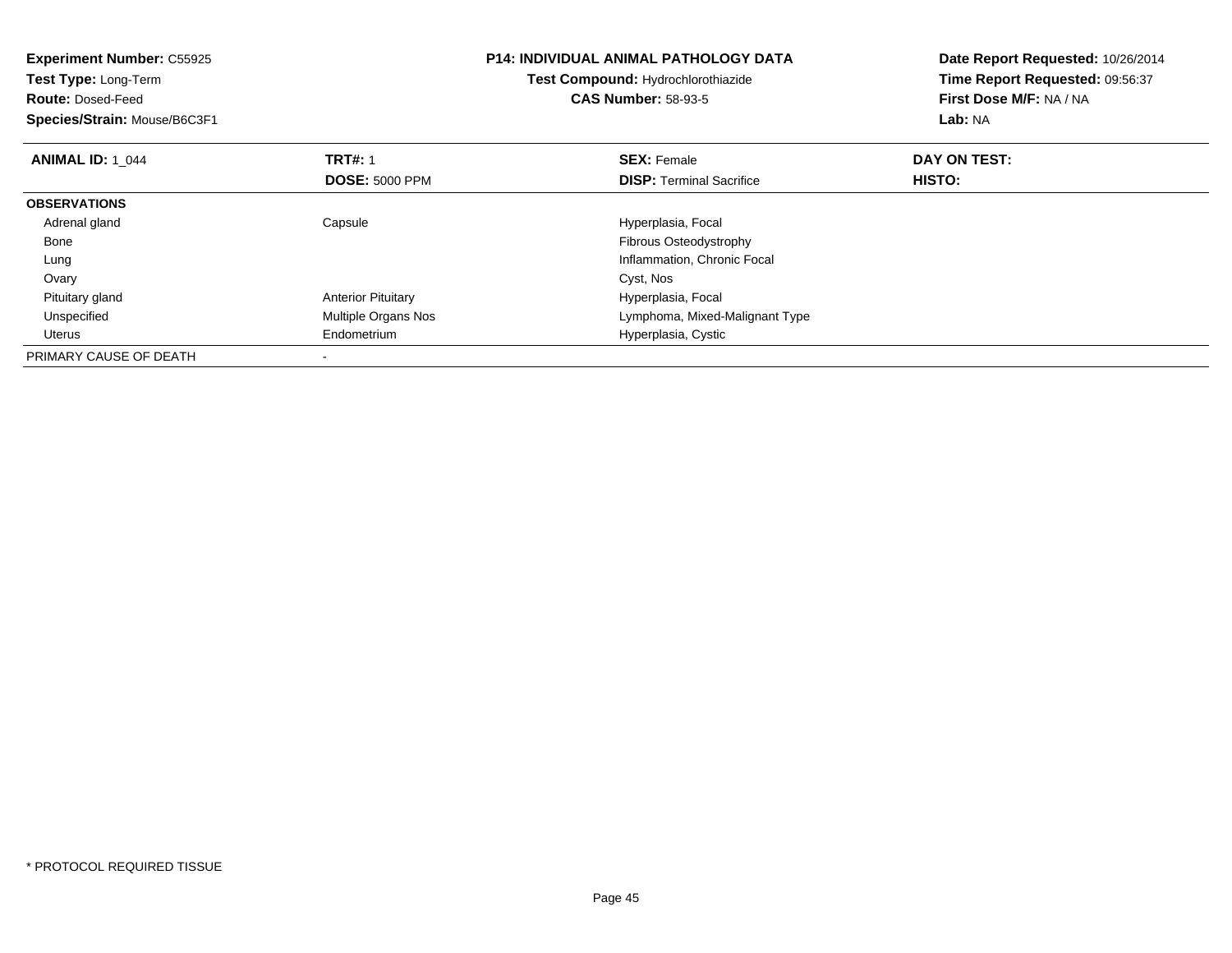**Test Type:** Long-Term

**Route:** Dosed-Feed

**Species/Strain:** Mouse/B6C3F1

### **P14: INDIVIDUAL ANIMAL PATHOLOGY DATA**

# **Test Compound:** Hydrochlorothiazide**CAS Number:** 58-93-5

| <b>ANIMAL ID: 1 045</b> | <b>TRT#: 1</b>            | <b>SEX: Female</b>               | DAY ON TEST: |
|-------------------------|---------------------------|----------------------------------|--------------|
|                         | <b>DOSE: 5000 PPM</b>     | <b>DISP: Terminal Sacrifice</b>  | HISTO:       |
| <b>OBSERVATIONS</b>     |                           |                                  |              |
| Adrenal gland           | Capsule                   | Hyperplasia, Focal               |              |
| Bone                    |                           | Fibrous Osteodystrophy           |              |
| Brain                   | Meninges                  | Hyperplasia, Lymphoid            |              |
| Kidney                  |                           | Hyperplasia, Lymphoid            |              |
| Liver                   |                           | Inflammation, Chronic Focal      |              |
| Lung                    |                           | Hyperplasia, Alveolar Epithelium |              |
| Nasal cavity            |                           | Foreign Body, Nos                |              |
|                         |                           | Inflammation, Acute Focal        |              |
| Ovary                   |                           | Cyst, Nos                        |              |
| Pituitary gland         | <b>Anterior Pituitary</b> | Hyperplasia, Focal               |              |
| Salivary gland          |                           | Inflammation, Chronic Focal      |              |
| Stomach                 | <b>Glandular Stomach</b>  | Inflammation, Chronic Focal      |              |
| Unspecified             | Abdomen                   | Inflammation, Chronic Focal      |              |
| Urinary bladder         | Submucosa                 | Inflammation, Chronic Focal      |              |
| Uterus                  | Endometrium               | Hyperplasia, Cystic              |              |
| PRIMARY CAUSE OF DEATH  |                           |                                  |              |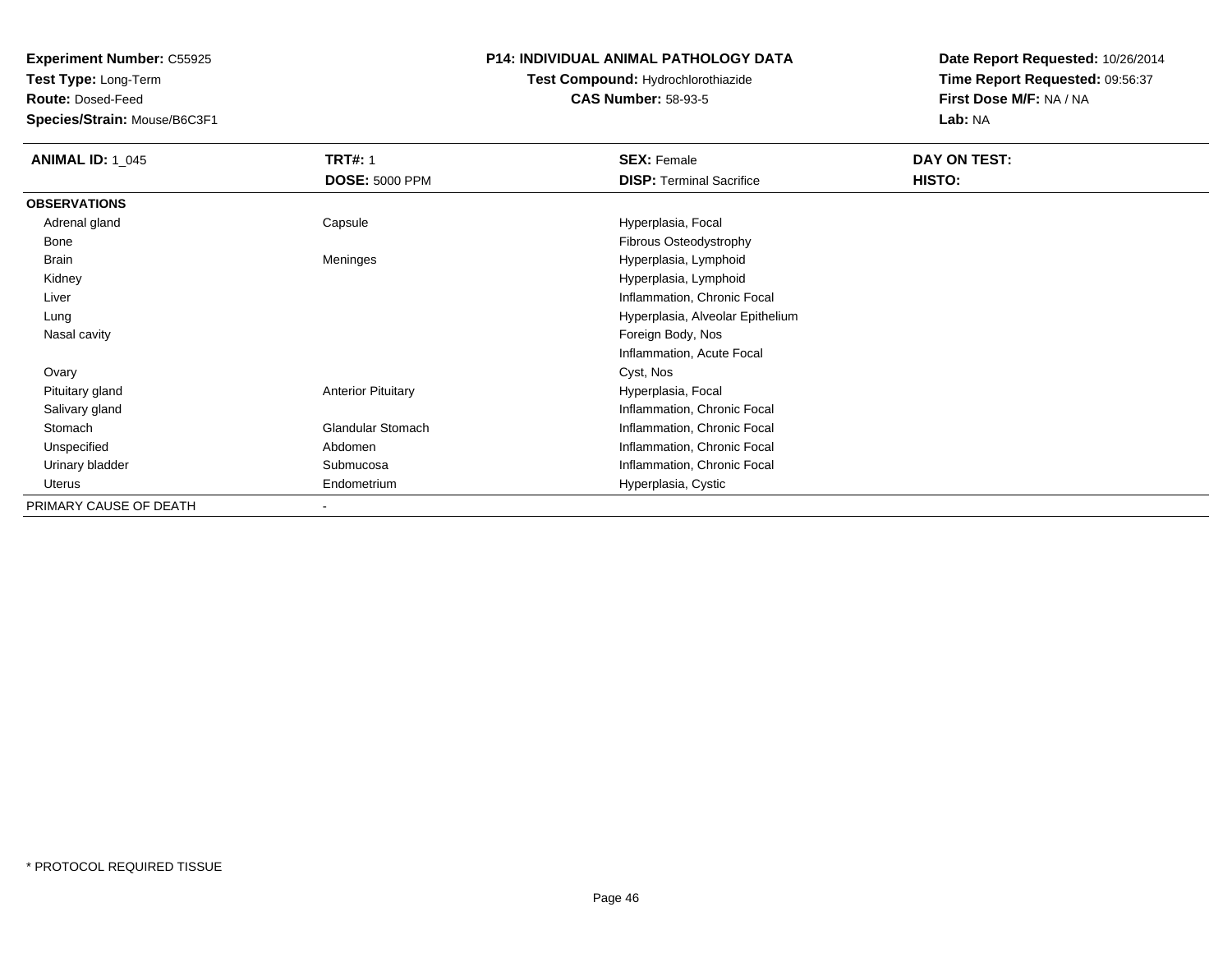**Test Type:** Long-Term

**Route:** Dosed-Feed

**Species/Strain:** Mouse/B6C3F1

### **P14: INDIVIDUAL ANIMAL PATHOLOGY DATA**

# **Test Compound:** Hydrochlorothiazide**CAS Number:** 58-93-5

| <b>ANIMAL ID: 1 046</b> | <b>TRT#: 1</b>            | <b>SEX: Female</b>              | DAY ON TEST: |  |
|-------------------------|---------------------------|---------------------------------|--------------|--|
|                         | <b>DOSE: 5000 PPM</b>     | <b>DISP:</b> Terminal Sacrifice | HISTO:       |  |
| <b>OBSERVATIONS</b>     |                           |                                 |              |  |
| Adrenal gland           | Capsule                   | Hyperplasia, Focal              |              |  |
| Bone                    |                           | Fibrous Osteodystrophy          |              |  |
| <b>Brain</b>            |                           | Mineralization                  |              |  |
| <b>Intestine Small</b>  | <b>Ileum</b>              | Amyloidosis                     |              |  |
| Ovary                   |                           | Cyst, Nos                       |              |  |
| Pancreas                | Acinus                    | Atrophy, Diffuse                |              |  |
| Pituitary gland         | <b>Anterior Pituitary</b> | Hyperplasia, Focal              |              |  |
| Thyroid                 |                           | Cyst, Follicular Nos            |              |  |
| Unspecified             | Multiple Organs Nos       | Hyperplasia, Lymphoid           |              |  |
| Urinary bladder         | Submucosa                 | Inflammation, Chronic Focal     |              |  |
| Uterus                  | Endometrium               | Hyperplasia, Cystic             |              |  |
| PRIMARY CAUSE OF DEATH  |                           |                                 |              |  |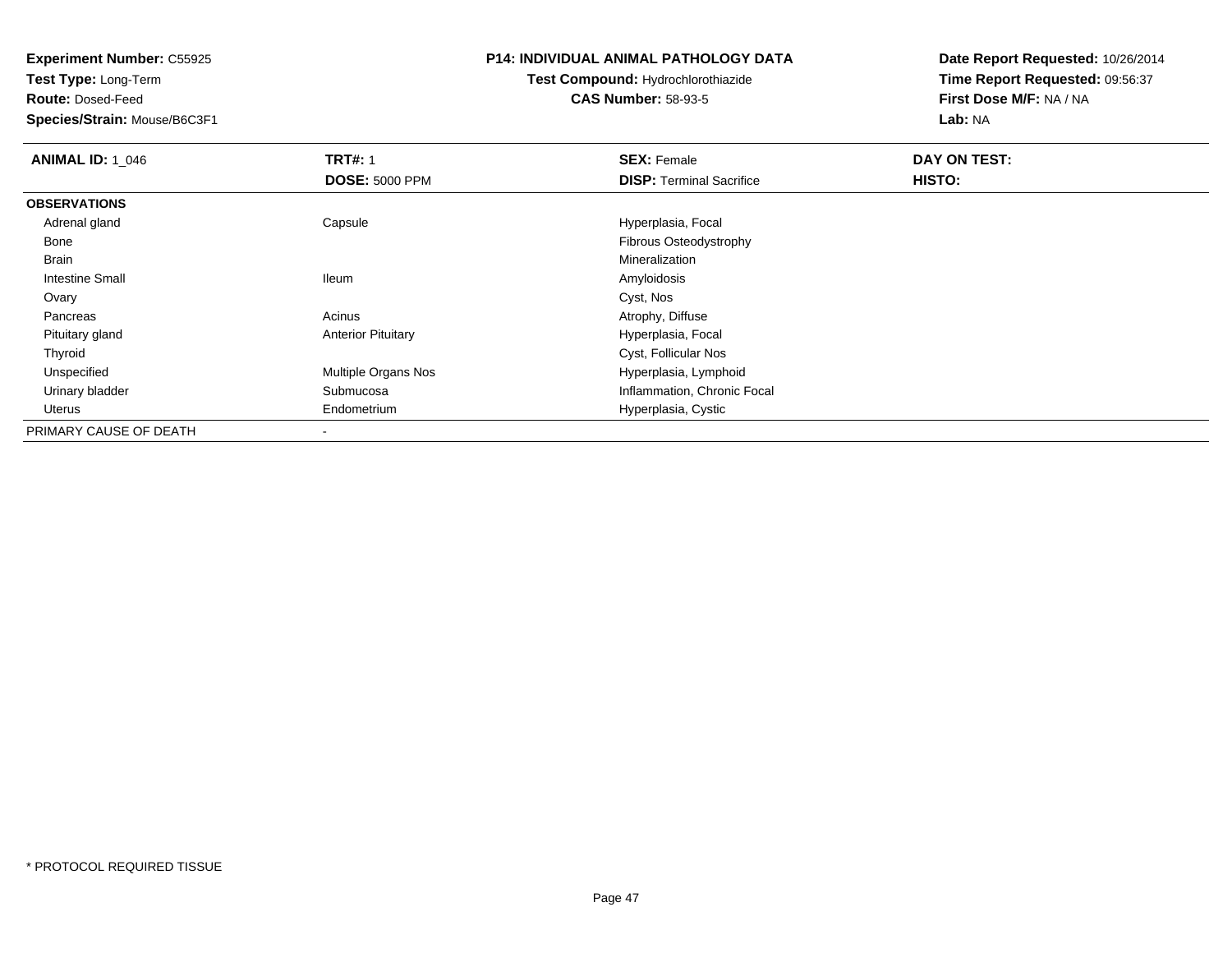**Test Type:** Long-Term

**Route:** Dosed-Feed

**Species/Strain:** Mouse/B6C3F1

### **P14: INDIVIDUAL ANIMAL PATHOLOGY DATA**

# **Test Compound:** Hydrochlorothiazide**CAS Number:** 58-93-5

| <b>ANIMAL ID: 1 047</b> | <b>TRT#: 1</b><br><b>DOSE: 5000 PPM</b> | <b>SEX: Female</b><br><b>DISP:</b> Moribund Sacrifice | DAY ON TEST:<br>HISTO: |
|-------------------------|-----------------------------------------|-------------------------------------------------------|------------------------|
|                         |                                         |                                                       |                        |
| <b>OBSERVATIONS</b>     |                                         |                                                       |                        |
| Adrenal gland           | Capsule                                 | Hyperplasia, Focal                                    |                        |
| Brain                   |                                         | Mineralization                                        |                        |
| Kidney                  |                                         | Inflammation, Chronic Focal                           |                        |
| Liver                   |                                         | Inflammation, Chronic Focal                           |                        |
| Lung                    |                                         | Inflammation, Chronic Focal                           |                        |
| Pancreas                |                                         | Inflammation, Chronic Focal                           |                        |
| Pituitary gland         | <b>Anterior Pituitary</b>               | Hyperplasia, Focal                                    |                        |
| Salivary gland          |                                         | Inflammation, Chronic Focal                           |                        |
| Trachea                 | Submucosa                               | Inflammation, Chronic Focal                           |                        |
| Urinary bladder         | Submucosa                               | Inflammation, Chronic Focal                           |                        |
| Uterus                  | Endometrium                             | Hyperplasia, Cystic                                   |                        |
| PRIMARY CAUSE OF DEATH  |                                         |                                                       |                        |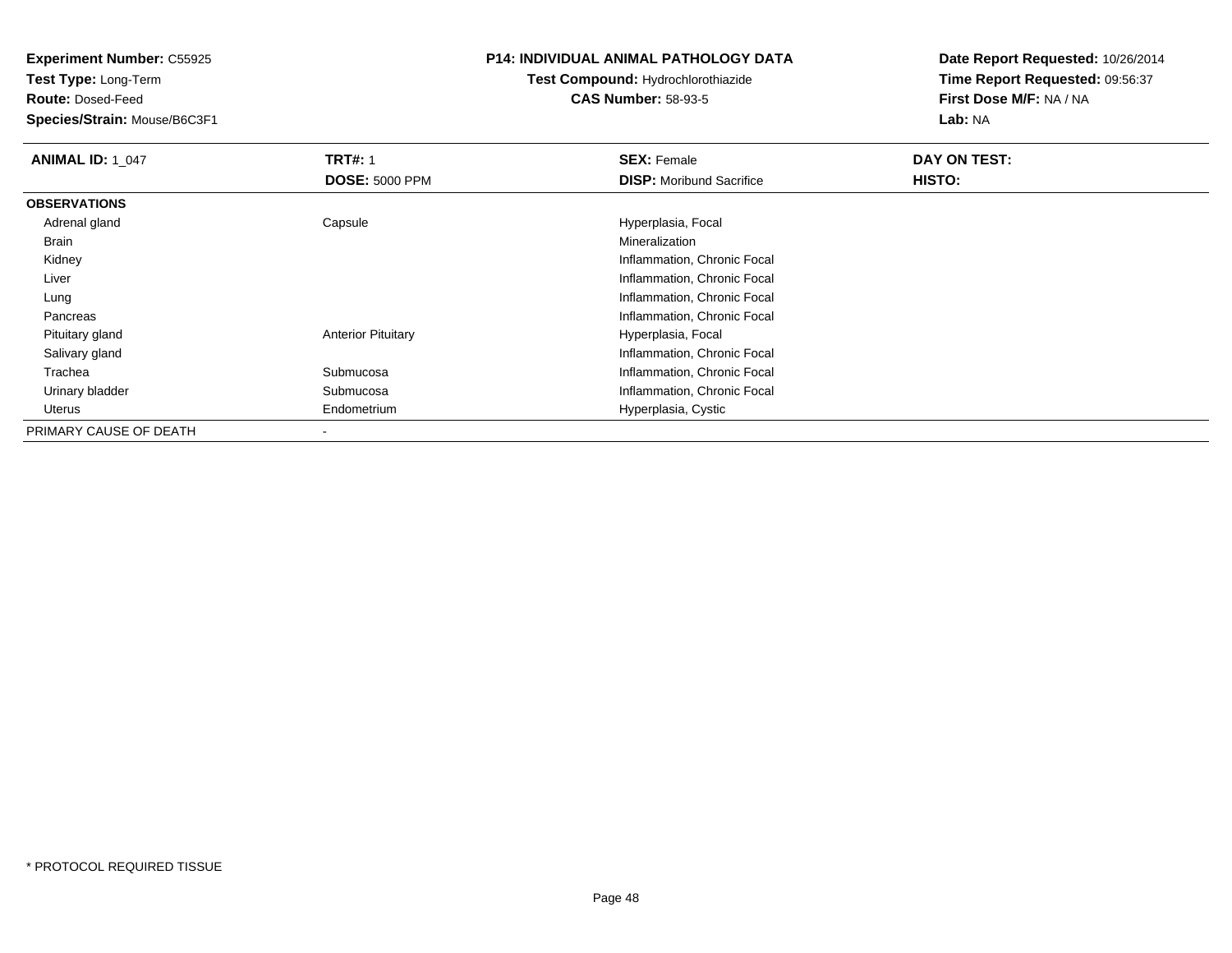**Test Type:** Long-Term

**Route:** Dosed-Feed

**Species/Strain:** Mouse/B6C3F1

### **P14: INDIVIDUAL ANIMAL PATHOLOGY DATA**

# **Test Compound:** Hydrochlorothiazide**CAS Number:** 58-93-5

| <b>ANIMAL ID: 1 048</b> | <b>TRT#: 1</b>        | <b>SEX: Female</b>         | DAY ON TEST: |  |
|-------------------------|-----------------------|----------------------------|--------------|--|
|                         | <b>DOSE: 5000 PPM</b> | <b>DISP: Natural Death</b> | HISTO:       |  |
| <b>OBSERVATIONS</b>     |                       |                            |              |  |
| Adrenal gland           | Cortex Nos            | Congestion, Nos            |              |  |
|                         | Capsule               | Hyperplasia, Focal         |              |  |
| Bone marrow             |                       | Hyperplasia, Granulocytic  |              |  |
| Heart                   |                       | Degeneration, Nos          |              |  |
|                         |                       | Inflammation, Acute Focal  |              |  |
| Kidney                  |                       | Inflammation, Suppurative  |              |  |
| Lung                    |                       | Congestion, Nos            |              |  |
| Lymph node              | Mesenteric Lymph Node | Congestion, Nos            |              |  |
|                         | Mesenteric Lymph Node | Edema, Nos                 |              |  |
| Spleen                  |                       | Hematopoiesis              |              |  |
| Thymus                  |                       | Involution, Nos            |              |  |
| Urinary bladder         | Submucosa             | Inflammation, Suppurative  |              |  |
| PRIMARY CAUSE OF DEATH  |                       |                            |              |  |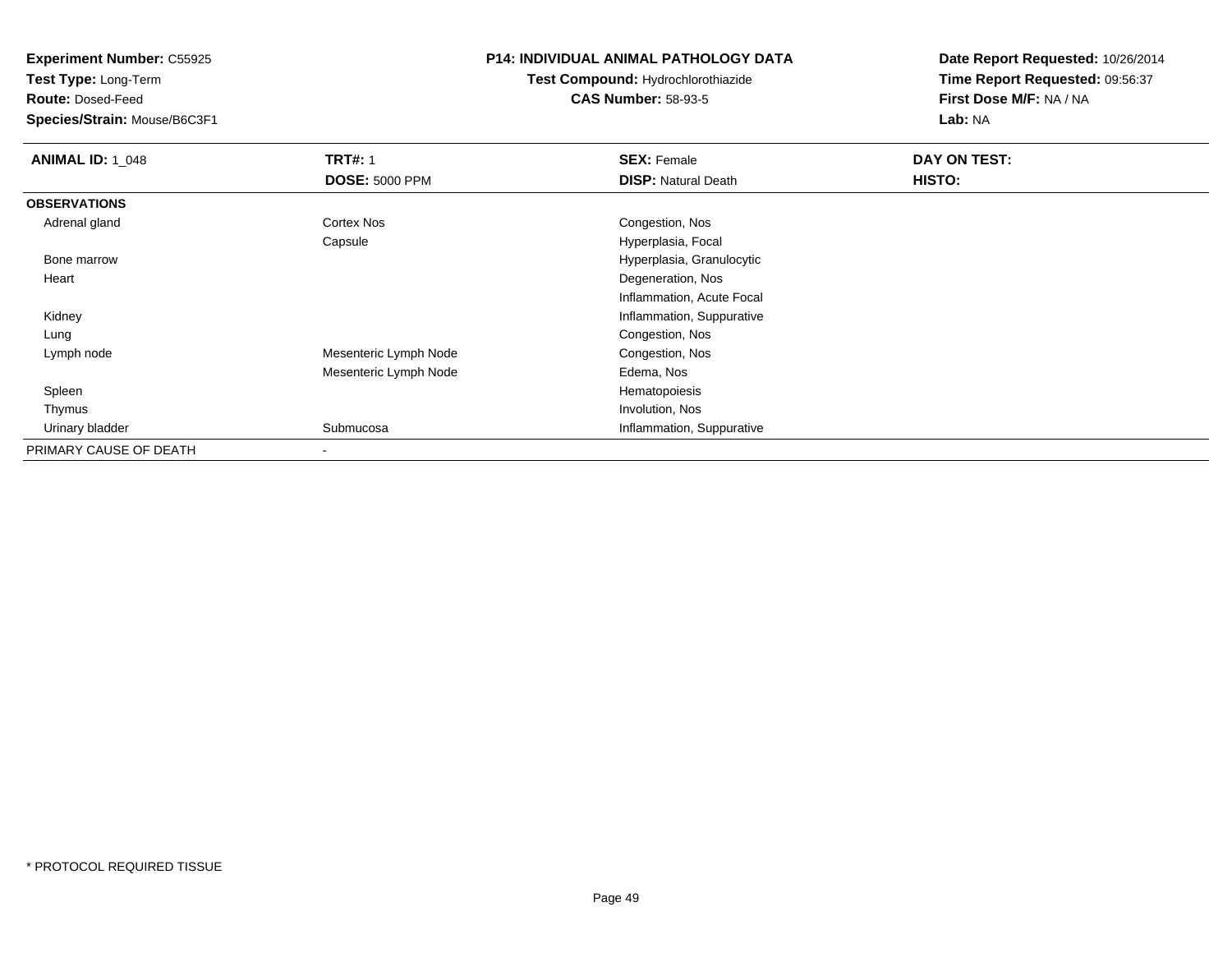**Test Type:** Long-Term

**Route:** Dosed-Feed

**Species/Strain:** Mouse/B6C3F1

### **P14: INDIVIDUAL ANIMAL PATHOLOGY DATA**

# **Test Compound:** Hydrochlorothiazide**CAS Number:** 58-93-5

| <b>ANIMAL ID: 1_049</b> | <b>TRT#: 1</b>         | <b>SEX: Female</b>              | DAY ON TEST: |  |
|-------------------------|------------------------|---------------------------------|--------------|--|
|                         | <b>DOSE: 5000 PPM</b>  | <b>DISP:</b> Moribund Sacrifice | HISTO:       |  |
| <b>OBSERVATIONS</b>     |                        |                                 |              |  |
| Adrenal gland           | Capsule                | Hyperplasia, Focal              |              |  |
| Bone                    |                        | Fibrous Osteodystrophy          |              |  |
| <b>Brain</b>            |                        | Mineralization                  |              |  |
| Harderian gland         | <b>Hardarian Gland</b> | Adenoma, Nos                    |              |  |
| <b>Intestine Small</b>  | <b>Ileum</b>           | Amyloidosis                     |              |  |
|                         | Peyers Patch           | Hyperplasia, Lymphoid           |              |  |
| Kidney                  |                        | Inflammation, Chronic Focal     |              |  |
| Liver                   | Hepatocytes            | Cytoplasmic Vacuolization       |              |  |
|                         |                        | Inflammation, Chronic Focal     |              |  |
| Lung                    |                        | Alveolar/Bronchiolar Adenoma    |              |  |
| Lymph node              | Mesenteric Lymph Node  | Hyperplasia, Plasma Cell        |              |  |
|                         | Thoracic Lymph Node    | Hyperplasia, Reticulum Cell     |              |  |
| Ovary                   |                        | Hemorrhage                      |              |  |
| Skin                    | Tail                   | Cyst, Epidermal Inclusion       |              |  |
| Spleen                  |                        | Hematopoiesis                   |              |  |
| Thyroid                 |                        | Cyst, Follicular Nos            |              |  |
| Uterus                  | Endometrium            | Hyperplasia, Cystic             |              |  |
| PRIMARY CAUSE OF DEATH  |                        |                                 |              |  |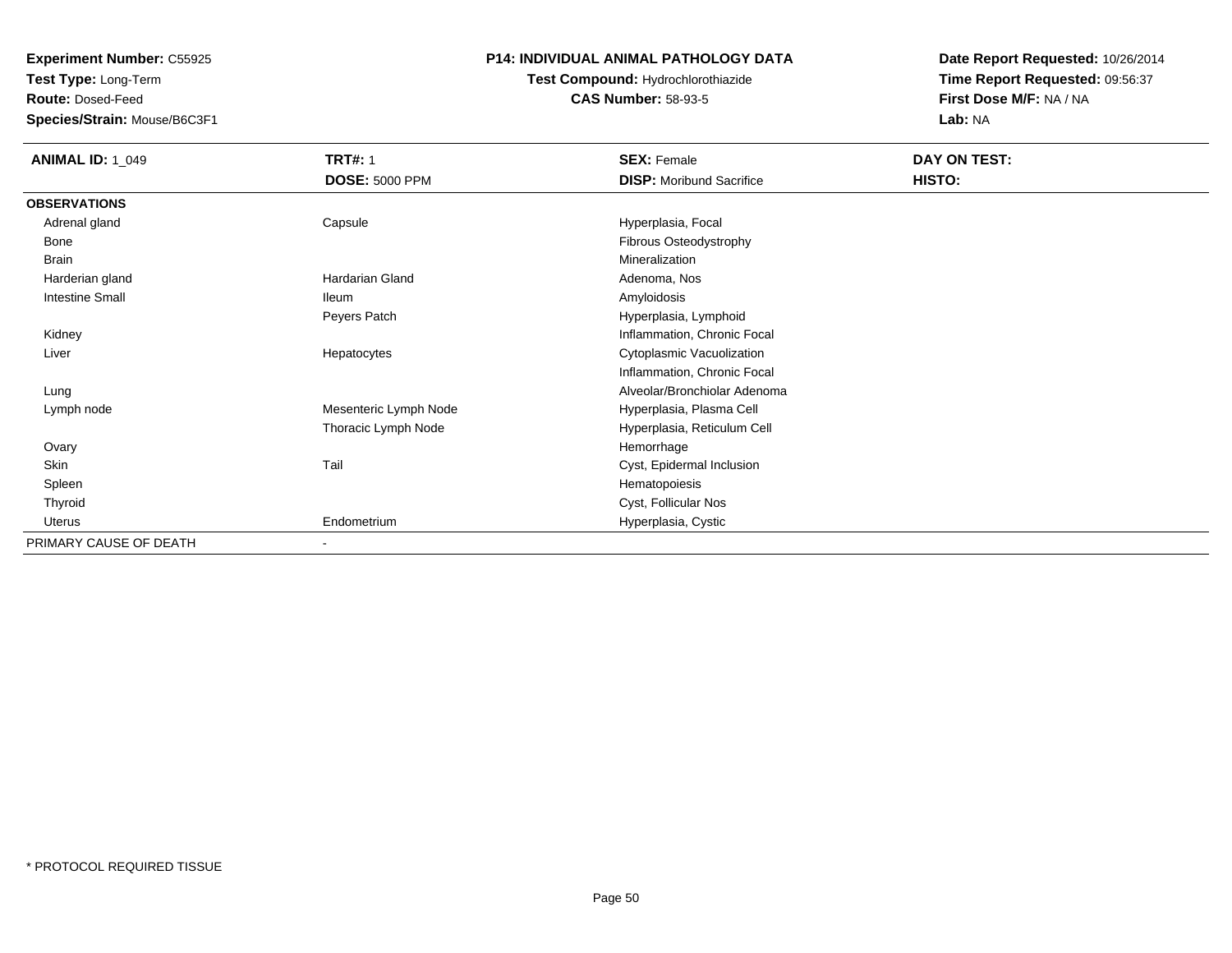**Test Type:** Long-Term

**Route:** Dosed-Feed

**Species/Strain:** Mouse/B6C3F1

### **P14: INDIVIDUAL ANIMAL PATHOLOGY DATA**

# **Test Compound:** Hydrochlorothiazide**CAS Number:** 58-93-5

| <b>ANIMAL ID: 1_050</b> | <b>TRT#: 1</b>           | <b>SEX: Female</b>              | DAY ON TEST: |  |
|-------------------------|--------------------------|---------------------------------|--------------|--|
|                         | <b>DOSE: 5000 PPM</b>    | <b>DISP: Terminal Sacrifice</b> | HISTO:       |  |
| <b>OBSERVATIONS</b>     |                          |                                 |              |  |
| Adrenal gland           | Capsule                  | Hyperplasia, Focal              |              |  |
| Bone                    |                          | Fibrous Osteodystrophy          |              |  |
| Eye                     | Nasolacrimal Duct        | Hemorrhage                      |              |  |
| Harderian gland         | Hardarian Gland          | Adenoma, Nos                    |              |  |
| <b>Intestine Small</b>  | lleum                    | Amyloidosis                     |              |  |
| Lung                    |                          | Hyperplasia, Lymphoid           |              |  |
| Lymph node              | Mesenteric Lymph Node    | Hemorrhage                      |              |  |
| Mammary gland           |                          | Hyperplasia, Cystic             |              |  |
| Pancreas                |                          | Inflammation, Chronic Focal     |              |  |
| Pituitary gland         | Intermedia               | Carcinoma, Nos                  |              |  |
| Salivary gland          |                          | Inflammation, Chronic Focal     |              |  |
| Unspecified             | Groin                    | Cyst, Nos                       |              |  |
|                         | Multiple Organs Nos      | Hyperplasia, Lymphoid           |              |  |
| Urinary bladder         | Submucosa                | Inflammation, Chronic Focal     |              |  |
| Uterus                  | Endometrium              | Hyperplasia, Cystic             |              |  |
| PRIMARY CAUSE OF DEATH  | $\overline{\phantom{a}}$ |                                 |              |  |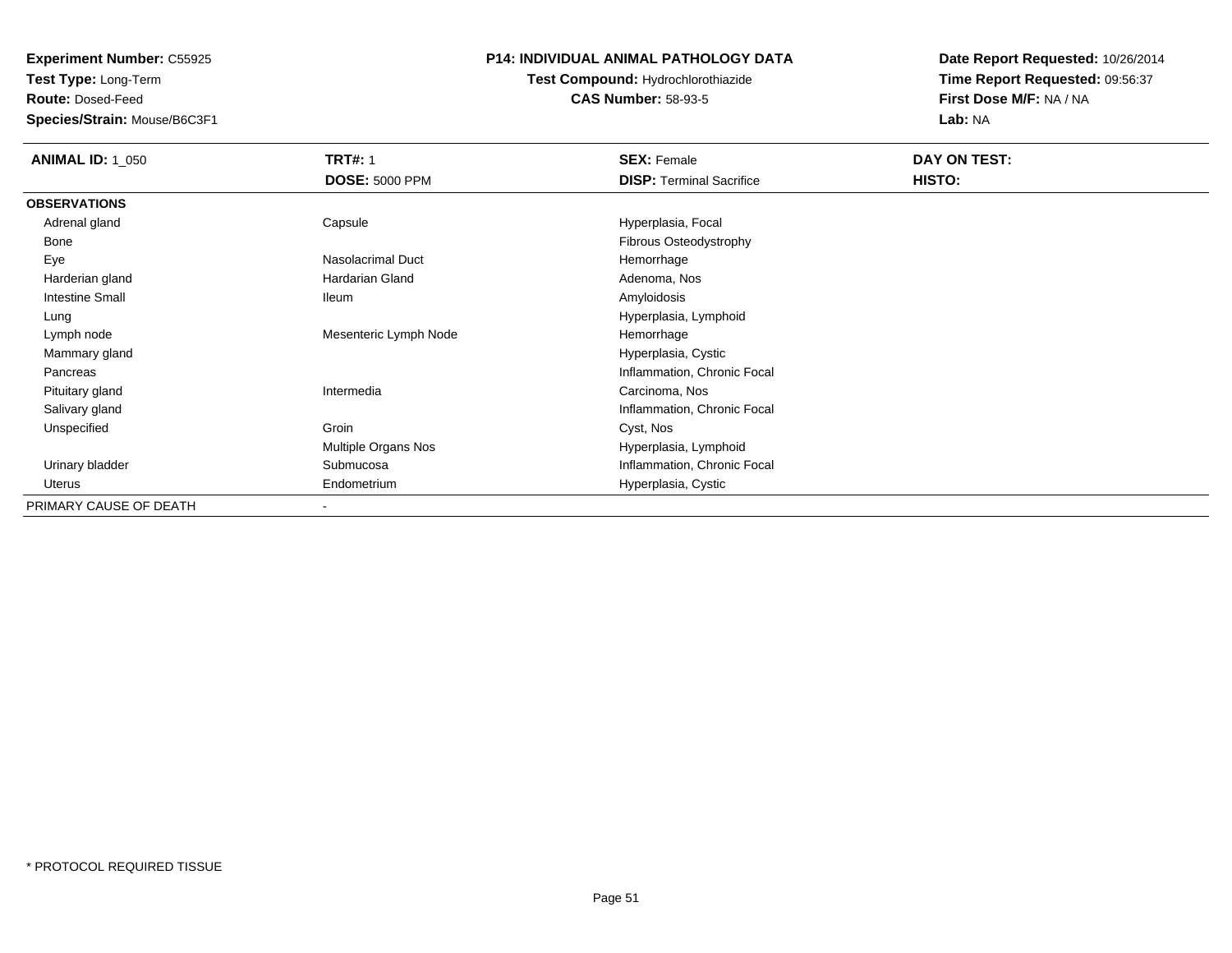| <b>Experiment Number: C55925</b><br>Test Type: Long-Term<br><b>Route: Dosed-Feed</b><br>Species/Strain: Mouse/B6C3F1 |                           | <b>P14: INDIVIDUAL ANIMAL PATHOLOGY DATA</b><br>Test Compound: Hydrochlorothiazide<br><b>CAS Number: 58-93-5</b> | Date Report Requested: 10/26/2014<br>Time Report Requested: 09:56:37<br>First Dose M/F: NA / NA<br>Lab: NA |
|----------------------------------------------------------------------------------------------------------------------|---------------------------|------------------------------------------------------------------------------------------------------------------|------------------------------------------------------------------------------------------------------------|
| <b>ANIMAL ID: 2 001</b>                                                                                              | TRT#: 2                   | <b>SEX: Female</b>                                                                                               | DAY ON TEST:                                                                                               |
|                                                                                                                      | <b>DOSE: 2500 PPM</b>     | <b>DISP:</b> Terminal Sacrifice                                                                                  | HISTO:                                                                                                     |
| <b>OBSERVATIONS</b>                                                                                                  |                           |                                                                                                                  |                                                                                                            |
| Heart                                                                                                                |                           | Inflammation, Chronic Focal                                                                                      |                                                                                                            |
| Kidney                                                                                                               |                           | Inflammation, Chronic Focal                                                                                      |                                                                                                            |
| Ovary                                                                                                                |                           | Cyst, Nos                                                                                                        |                                                                                                            |
| Pituitary gland                                                                                                      | <b>Anterior Pituitary</b> | Hyperplasia, Focal                                                                                               |                                                                                                            |
| Uterus                                                                                                               | Endometrium               | Hyperplasia, Cystic                                                                                              |                                                                                                            |
| PRIMARY CAUSE OF DEATH                                                                                               |                           |                                                                                                                  |                                                                                                            |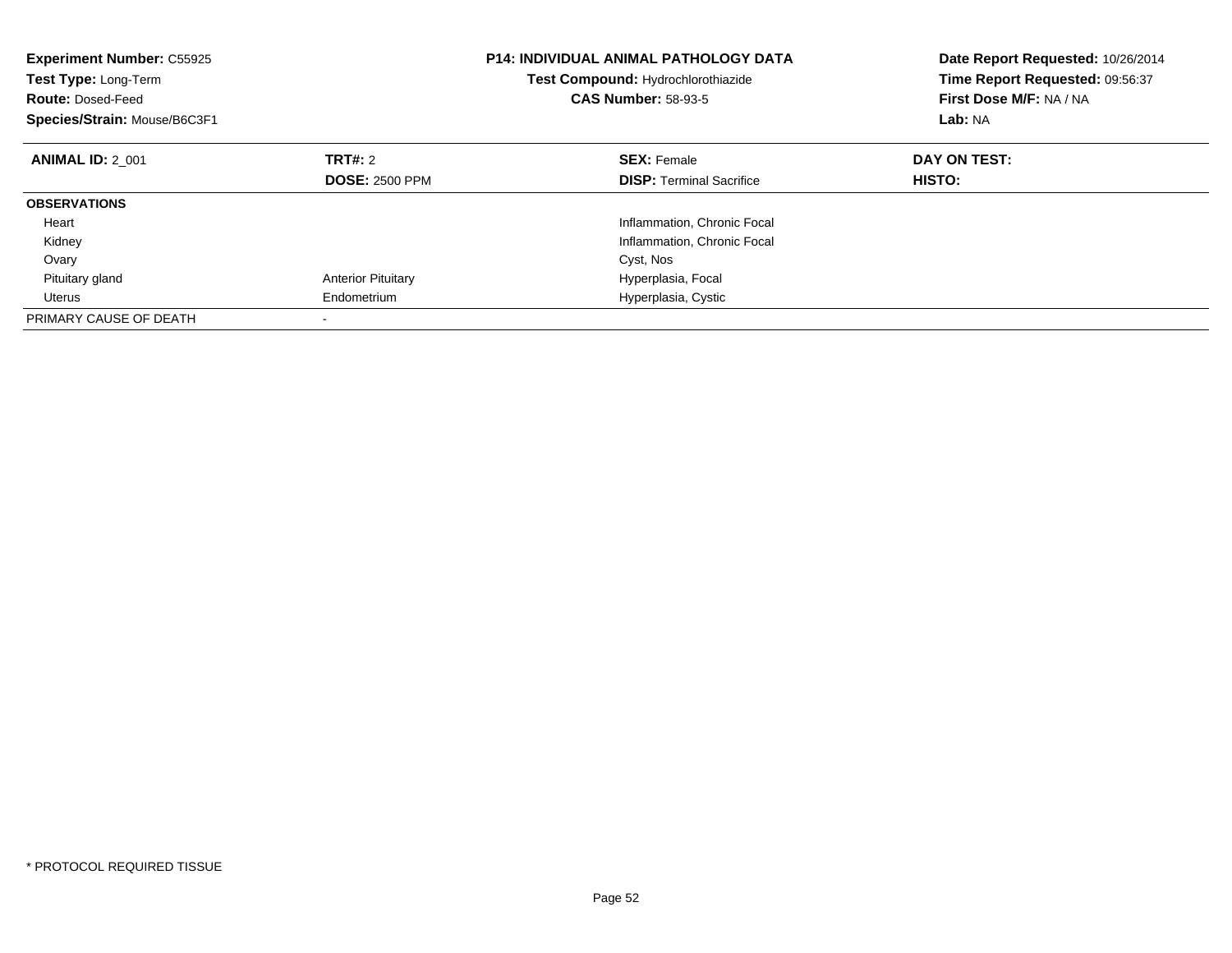| <b>Experiment Number: C55925</b><br>Test Type: Long-Term<br><b>Route: Dosed-Feed</b><br>Species/Strain: Mouse/B6C3F1 |                           | <b>P14: INDIVIDUAL ANIMAL PATHOLOGY DATA</b><br>Test Compound: Hydrochlorothiazide<br><b>CAS Number: 58-93-5</b> | Date Report Requested: 10/26/2014<br>Time Report Requested: 09:56:37<br>First Dose M/F: NA / NA<br>Lab: NA |
|----------------------------------------------------------------------------------------------------------------------|---------------------------|------------------------------------------------------------------------------------------------------------------|------------------------------------------------------------------------------------------------------------|
| <b>ANIMAL ID: 2 002</b>                                                                                              | TRT#: 2                   | <b>SEX: Female</b>                                                                                               | DAY ON TEST:                                                                                               |
|                                                                                                                      | <b>DOSE: 2500 PPM</b>     | <b>DISP:</b> Terminal Sacrifice                                                                                  | HISTO:                                                                                                     |
| <b>OBSERVATIONS</b>                                                                                                  |                           |                                                                                                                  |                                                                                                            |
| Kidney                                                                                                               |                           | Inflammation, Chronic Focal                                                                                      |                                                                                                            |
| Pituitary gland                                                                                                      | <b>Anterior Pituitary</b> | Hyperplasia, Focal                                                                                               |                                                                                                            |
|                                                                                                                      | Intermedia                | Hyperplasia, Focal                                                                                               |                                                                                                            |
| PRIMARY CAUSE OF DEATH                                                                                               |                           |                                                                                                                  |                                                                                                            |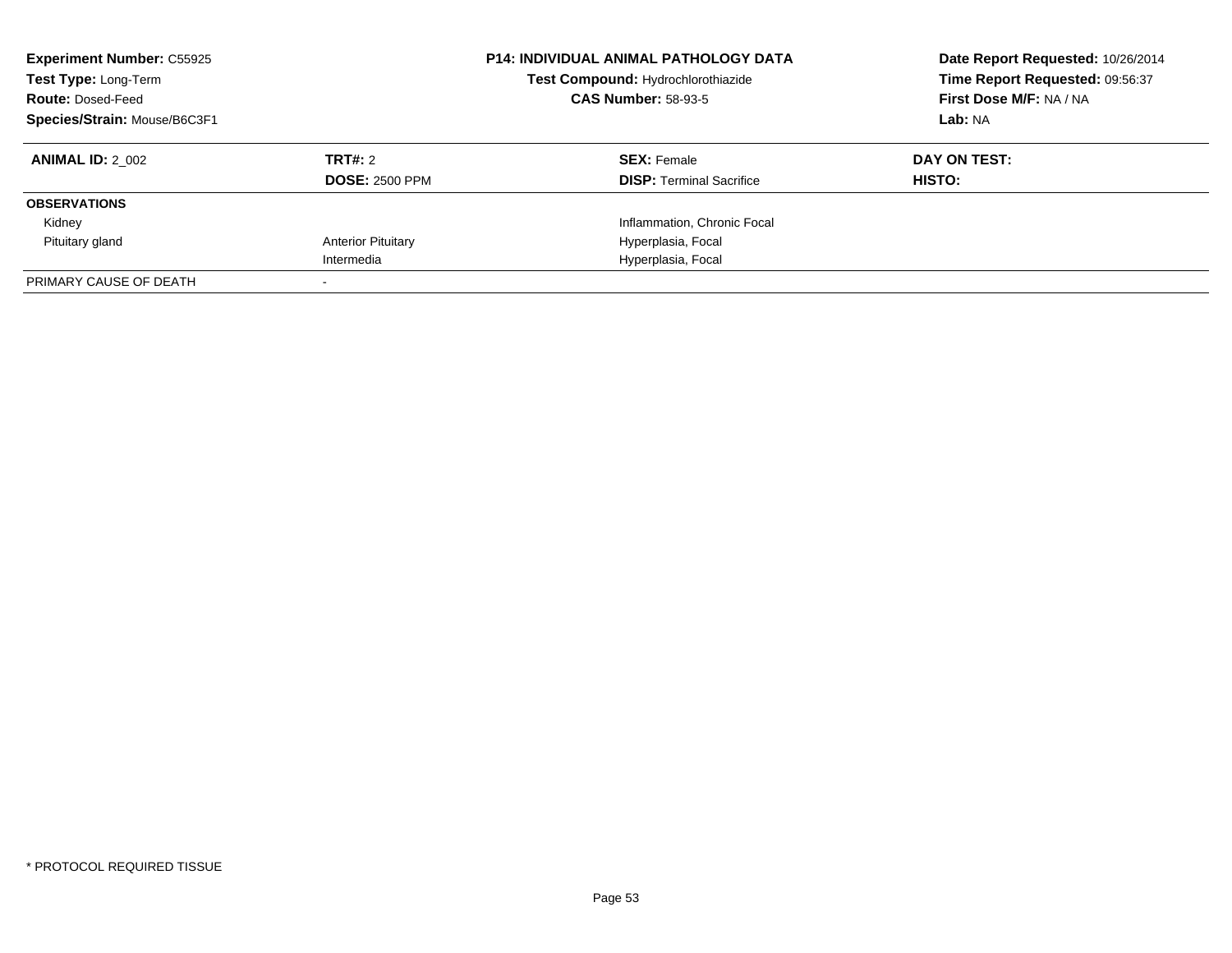| <b>Experiment Number: C55925</b><br><b>Test Type: Long-Term</b><br><b>Route: Dosed-Feed</b><br>Species/Strain: Mouse/B6C3F1 |                           | <b>P14: INDIVIDUAL ANIMAL PATHOLOGY DATA</b><br>Test Compound: Hydrochlorothiazide<br><b>CAS Number: 58-93-5</b> | Date Report Requested: 10/26/2014<br>Time Report Requested: 09:56:37<br>First Dose M/F: NA / NA<br>Lab: NA |
|-----------------------------------------------------------------------------------------------------------------------------|---------------------------|------------------------------------------------------------------------------------------------------------------|------------------------------------------------------------------------------------------------------------|
| <b>ANIMAL ID: 2 003</b>                                                                                                     | TRT#: 2                   | <b>SEX: Female</b>                                                                                               | DAY ON TEST:                                                                                               |
|                                                                                                                             | <b>DOSE: 2500 PPM</b>     | <b>DISP:</b> Terminal Sacrifice                                                                                  | HISTO:                                                                                                     |
| <b>OBSERVATIONS</b>                                                                                                         |                           |                                                                                                                  |                                                                                                            |
| Liver                                                                                                                       | Hepatocytes               | Cytoplasmic Change, Basophilic                                                                                   |                                                                                                            |
| Pituitary gland                                                                                                             | <b>Anterior Pituitary</b> | Adenoma, Nos                                                                                                     |                                                                                                            |
|                                                                                                                             | <b>Anterior Pituitary</b> | Hyperplasia, Focal                                                                                               |                                                                                                            |
| Unspecified                                                                                                                 | Multiple Organs Nos       | Lymphoma, Mixed-Malignant Type                                                                                   |                                                                                                            |
| Uterus                                                                                                                      | Endometrium               | Hyperplasia, Cystic                                                                                              |                                                                                                            |
| PRIMARY CAUSE OF DEATH                                                                                                      |                           |                                                                                                                  |                                                                                                            |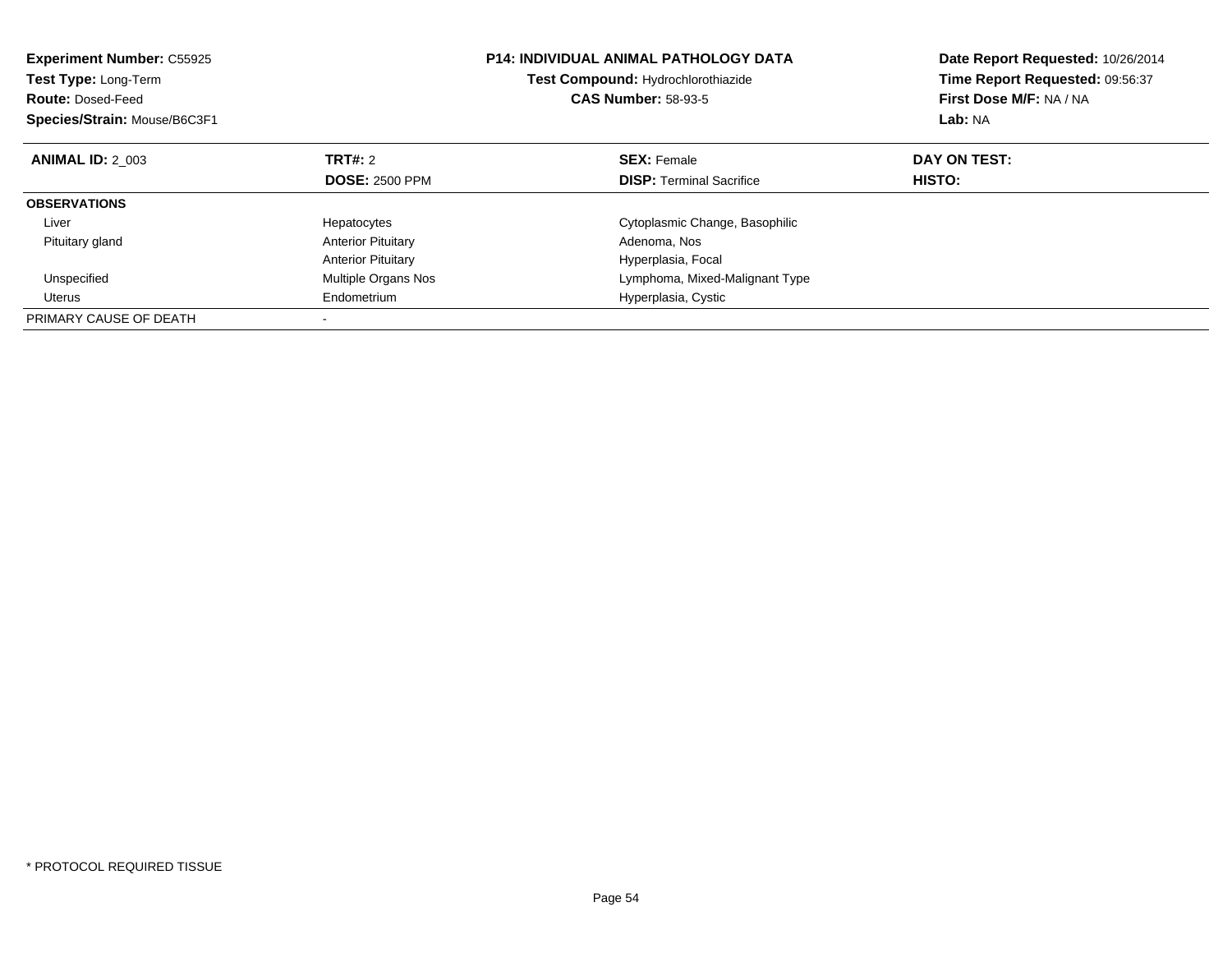| <b>Experiment Number: C55925</b><br><b>Test Type: Long-Term</b> |                       | <b>P14: INDIVIDUAL ANIMAL PATHOLOGY DATA</b> | Date Report Requested: 10/26/2014 |  |
|-----------------------------------------------------------------|-----------------------|----------------------------------------------|-----------------------------------|--|
|                                                                 |                       | Test Compound: Hydrochlorothiazide           | Time Report Requested: 09:56:37   |  |
| <b>Route: Dosed-Feed</b>                                        |                       | <b>CAS Number: 58-93-5</b>                   | First Dose M/F: NA / NA           |  |
| Species/Strain: Mouse/B6C3F1                                    |                       |                                              | Lab: NA                           |  |
| <b>ANIMAL ID: 2_004</b>                                         | <b>TRT#:</b> 2        | <b>SEX: Female</b>                           | DAY ON TEST:                      |  |
|                                                                 | <b>DOSE: 2500 PPM</b> | <b>DISP:</b> Moribund Sacrifice              | HISTO:                            |  |
| <b>OBSERVATIONS</b>                                             |                       |                                              |                                   |  |
| Adrenal gland                                                   | Capsule               | Hyperplasia, Focal                           |                                   |  |
| Kidney                                                          |                       | Inflammation, Chronic Focal                  |                                   |  |
| Lung                                                            |                       | Hemorrhage                                   |                                   |  |
| Salivary gland                                                  |                       | Inflammation, Chronic Focal                  |                                   |  |
| Stomach                                                         | Forestomach           | Hyperplasia, Epithelial                      |                                   |  |
|                                                                 | Forestomach           | Inflammation, Chronic Focal                  |                                   |  |
| Thymus                                                          |                       | Involution, Nos                              |                                   |  |
| Urinary bladder                                                 | Submucosa             | Inflammation, Chronic Focal                  |                                   |  |
| Uterus                                                          | Endometrium           | Hyperplasia, Cystic                          |                                   |  |
| PRIMARY CAUSE OF DEATH                                          |                       |                                              |                                   |  |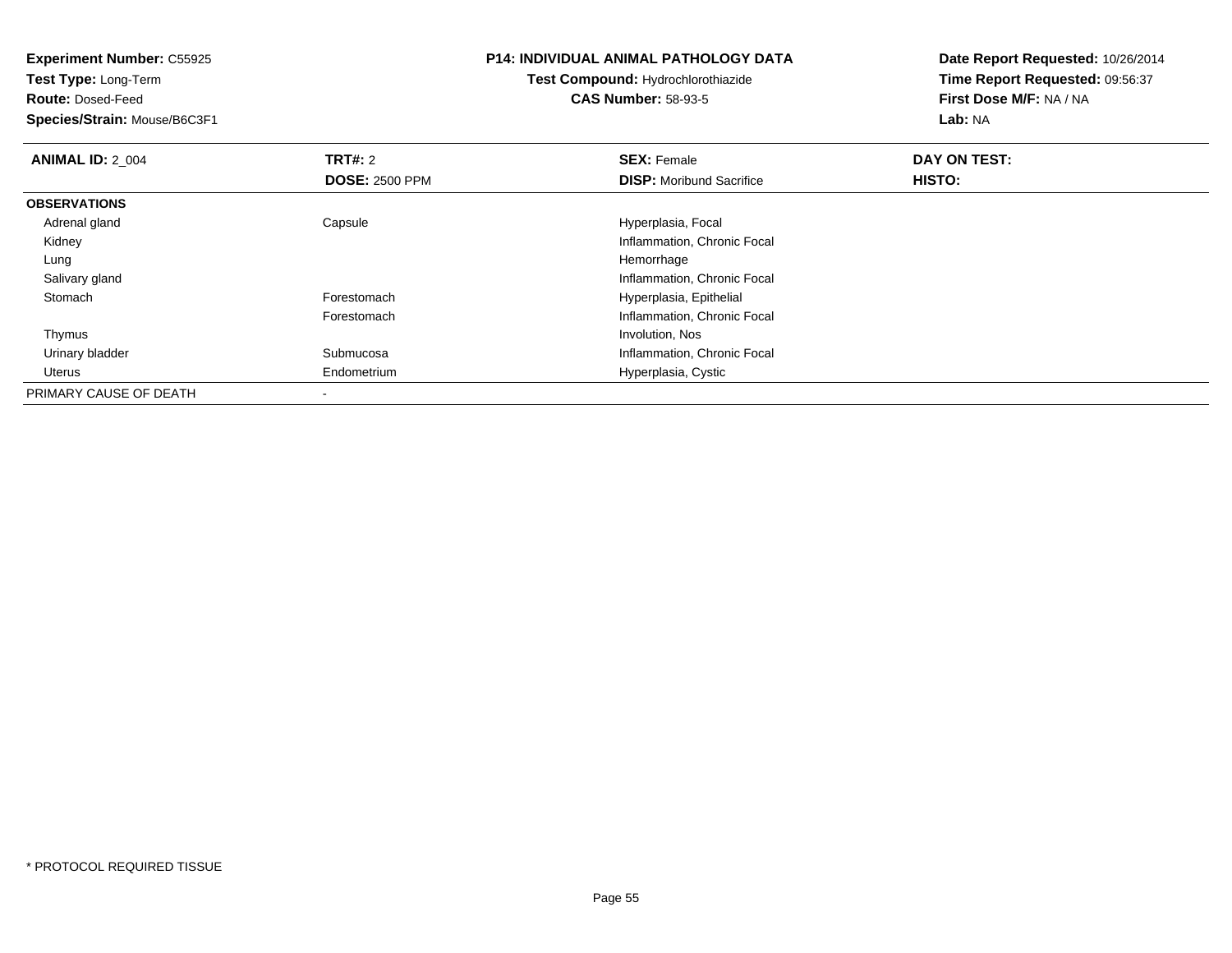| <b>Experiment Number: C55925</b><br>Test Type: Long-Term<br><b>Route: Dosed-Feed</b><br>Species/Strain: Mouse/B6C3F1 |                                  | <b>P14: INDIVIDUAL ANIMAL PATHOLOGY DATA</b><br>Test Compound: Hydrochlorothiazide<br><b>CAS Number: 58-93-5</b> | Date Report Requested: 10/26/2014<br>Time Report Requested: 09:56:37<br>First Dose M/F: NA / NA<br>Lab: NA |
|----------------------------------------------------------------------------------------------------------------------|----------------------------------|------------------------------------------------------------------------------------------------------------------|------------------------------------------------------------------------------------------------------------|
| <b>ANIMAL ID: 2 005</b>                                                                                              | TRT#: 2<br><b>DOSE: 2500 PPM</b> | <b>SEX:</b> Female<br><b>DISP:</b> Terminal Sacrifice                                                            | DAY ON TEST:<br>HISTO:                                                                                     |
| <b>OBSERVATIONS</b>                                                                                                  |                                  |                                                                                                                  |                                                                                                            |
| Pituitary gland                                                                                                      | <b>Anterior Pituitary</b>        | Hyperplasia, Focal                                                                                               |                                                                                                            |
| Uterus                                                                                                               | Endometrium                      | Hyperplasia, Cystic                                                                                              |                                                                                                            |
| PRIMARY CAUSE OF DEATH                                                                                               |                                  |                                                                                                                  |                                                                                                            |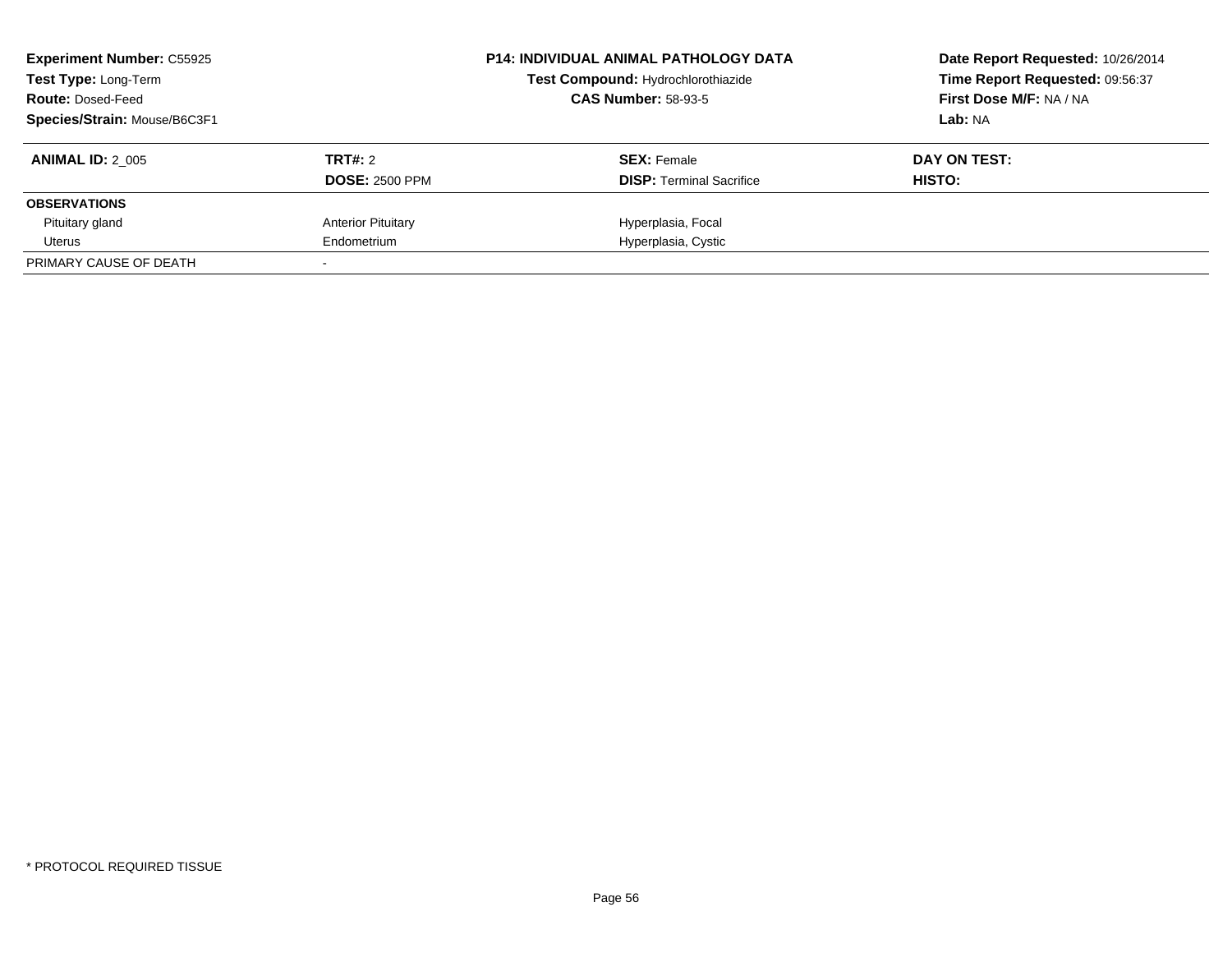| <b>Experiment Number: C55925</b><br>Test Type: Long-Term<br><b>Route: Dosed-Feed</b><br>Species/Strain: Mouse/B6C3F1 |                                  | <b>P14: INDIVIDUAL ANIMAL PATHOLOGY DATA</b><br>Test Compound: Hydrochlorothiazide<br><b>CAS Number: 58-93-5</b> | Date Report Requested: 10/26/2014<br>Time Report Requested: 09:56:37<br>First Dose M/F: NA / NA<br>Lab: NA |
|----------------------------------------------------------------------------------------------------------------------|----------------------------------|------------------------------------------------------------------------------------------------------------------|------------------------------------------------------------------------------------------------------------|
| <b>ANIMAL ID: 2 006</b>                                                                                              | TRT#: 2<br><b>DOSE: 2500 PPM</b> | <b>SEX: Female</b><br><b>DISP:</b> Terminal Sacrifice                                                            | DAY ON TEST:<br>HISTO:                                                                                     |
| <b>OBSERVATIONS</b>                                                                                                  |                                  |                                                                                                                  |                                                                                                            |
| Kidney                                                                                                               |                                  | Inflammation, Chronic Focal                                                                                      |                                                                                                            |
| Ovary                                                                                                                |                                  | Cyst, Nos                                                                                                        |                                                                                                            |
| Pituitary gland                                                                                                      | <b>Anterior Pituitary</b>        | Hyperplasia, Focal                                                                                               |                                                                                                            |
| Uterus                                                                                                               | Endometrium                      | Hyperplasia, Cystic                                                                                              |                                                                                                            |
| PRIMARY CAUSE OF DEATH                                                                                               |                                  |                                                                                                                  |                                                                                                            |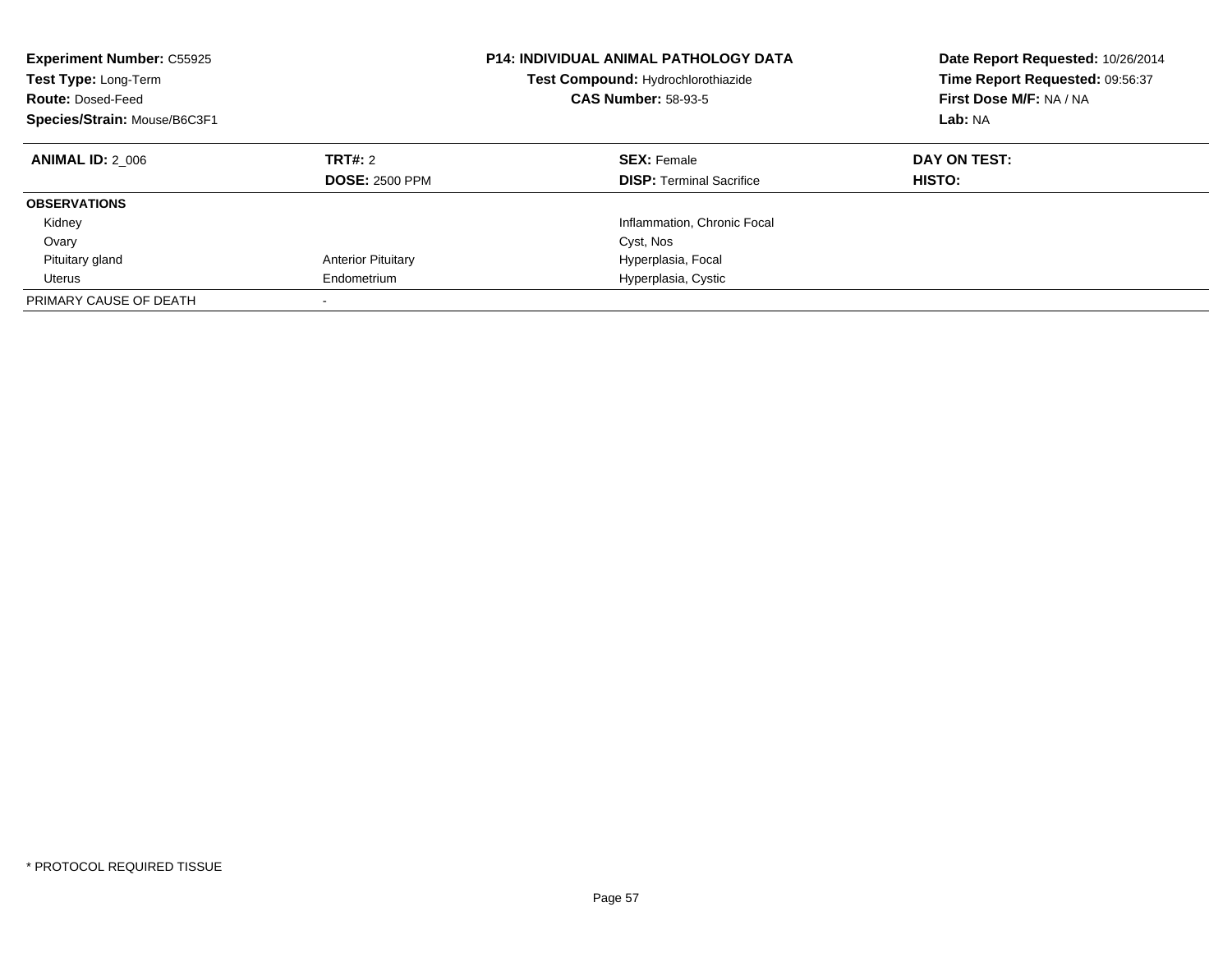| <b>Experiment Number: C55925</b><br>Test Type: Long-Term<br><b>Route: Dosed-Feed</b><br>Species/Strain: Mouse/B6C3F1 |                                         | <b>P14: INDIVIDUAL ANIMAL PATHOLOGY DATA</b><br>Test Compound: Hydrochlorothiazide<br><b>CAS Number: 58-93-5</b> | Date Report Requested: 10/26/2014<br>Time Report Requested: 09:56:37<br>First Dose M/F: NA / NA<br>Lab: NA |
|----------------------------------------------------------------------------------------------------------------------|-----------------------------------------|------------------------------------------------------------------------------------------------------------------|------------------------------------------------------------------------------------------------------------|
| <b>ANIMAL ID: 2 007</b>                                                                                              | <b>TRT#:</b> 2<br><b>DOSE: 2500 PPM</b> | <b>SEX: Female</b><br><b>DISP:</b> Terminal Sacrifice                                                            | DAY ON TEST:<br>HISTO:                                                                                     |
| <b>OBSERVATIONS</b>                                                                                                  |                                         |                                                                                                                  |                                                                                                            |
| Kidney                                                                                                               |                                         | Glomerulosclerosis, Nos<br>Inflammation, Chronic Focal<br>Nephrosis, Nos                                         |                                                                                                            |
| Liver                                                                                                                | Hepatocytes                             | Cytoplasmic Change, Basophilic<br>Inflammation, Chronic Focal                                                    |                                                                                                            |
| Lung                                                                                                                 |                                         | Inflammation, Chronic Focal                                                                                      |                                                                                                            |
| Pituitary gland                                                                                                      | <b>Anterior Pituitary</b>               | Adenoma, Nos                                                                                                     |                                                                                                            |
| Uterus                                                                                                               | Endometrium                             | Hyperplasia, Cystic                                                                                              |                                                                                                            |
| PRIMARY CAUSE OF DEATH                                                                                               |                                         |                                                                                                                  |                                                                                                            |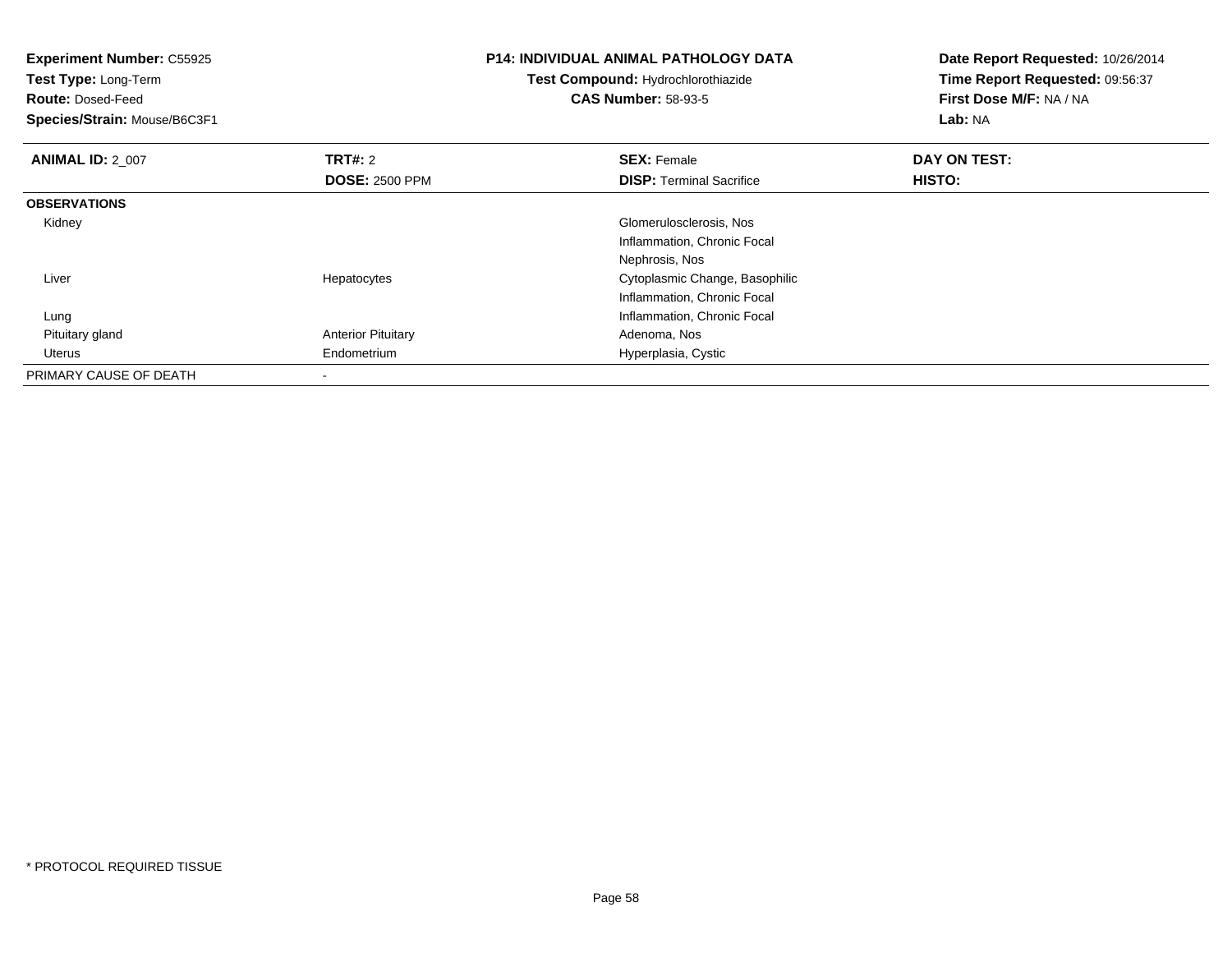| <b>Experiment Number: C55925</b><br><b>Test Type: Long-Term</b><br><b>Route: Dosed-Feed</b><br>Species/Strain: Mouse/B6C3F1 |                                  | <b>P14: INDIVIDUAL ANIMAL PATHOLOGY DATA</b><br>Test Compound: Hydrochlorothiazide<br><b>CAS Number: 58-93-5</b> | Date Report Requested: 10/26/2014<br>Time Report Requested: 09:56:37<br>First Dose M/F: NA / NA<br>Lab: NA |
|-----------------------------------------------------------------------------------------------------------------------------|----------------------------------|------------------------------------------------------------------------------------------------------------------|------------------------------------------------------------------------------------------------------------|
| <b>ANIMAL ID: 2 008</b>                                                                                                     | TRT#: 2<br><b>DOSE: 2500 PPM</b> | <b>SEX: Female</b><br><b>DISP:</b> Moribund Sacrifice                                                            | DAY ON TEST:<br>HISTO:                                                                                     |
| <b>OBSERVATIONS</b>                                                                                                         |                                  |                                                                                                                  |                                                                                                            |
| Adrenal gland                                                                                                               | Capsule                          | Hyperplasia, Focal                                                                                               |                                                                                                            |
| Bone marrow                                                                                                                 |                                  | Hyperplasia, Granulocytic                                                                                        |                                                                                                            |
|                                                                                                                             |                                  | Pigmentation, Nos                                                                                                |                                                                                                            |
| Brain                                                                                                                       |                                  | Hydrocephalus, Nos                                                                                               |                                                                                                            |
| Liver                                                                                                                       |                                  | Cyst, Nos                                                                                                        |                                                                                                            |
| Unspecified                                                                                                                 | Multiple Organs Nos              | Lymphoma, Histiocytic-Malignant Type                                                                             |                                                                                                            |
| Uterus                                                                                                                      | Endometrium                      | Hyperplasia, Cystic                                                                                              |                                                                                                            |
| PRIMARY CAUSE OF DEATH                                                                                                      |                                  |                                                                                                                  |                                                                                                            |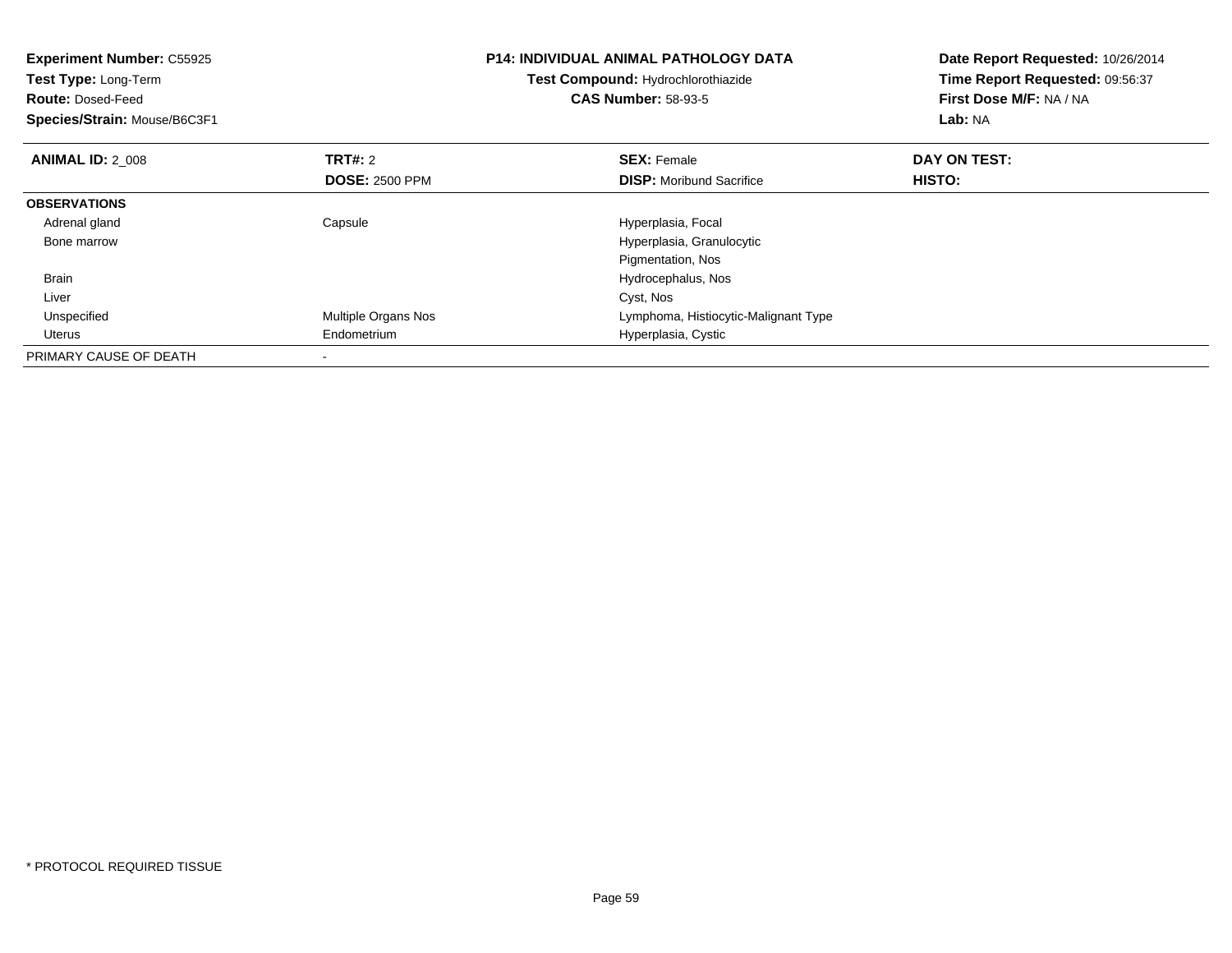| <b>Experiment Number: C55925</b><br>Test Type: Long-Term<br><b>Route: Dosed-Feed</b><br>Species/Strain: Mouse/B6C3F1 |                                  | <b>P14: INDIVIDUAL ANIMAL PATHOLOGY DATA</b><br>Test Compound: Hydrochlorothiazide<br><b>CAS Number: 58-93-5</b> | Date Report Requested: 10/26/2014<br>Time Report Requested: 09:56:37<br>First Dose M/F: NA / NA<br>Lab: NA |
|----------------------------------------------------------------------------------------------------------------------|----------------------------------|------------------------------------------------------------------------------------------------------------------|------------------------------------------------------------------------------------------------------------|
| <b>ANIMAL ID: 2 009</b>                                                                                              | TRT#: 2<br><b>DOSE: 2500 PPM</b> | <b>SEX:</b> Female<br><b>DISP:</b> Terminal Sacrifice                                                            | DAY ON TEST:<br>HISTO:                                                                                     |
| <b>OBSERVATIONS</b>                                                                                                  |                                  |                                                                                                                  |                                                                                                            |
| Harderian gland                                                                                                      | Hardarian Gland                  | Adenoma, Nos                                                                                                     |                                                                                                            |
| Uterus                                                                                                               | Endometrium                      | Hyperplasia, Cystic                                                                                              |                                                                                                            |
| PRIMARY CAUSE OF DEATH                                                                                               |                                  |                                                                                                                  |                                                                                                            |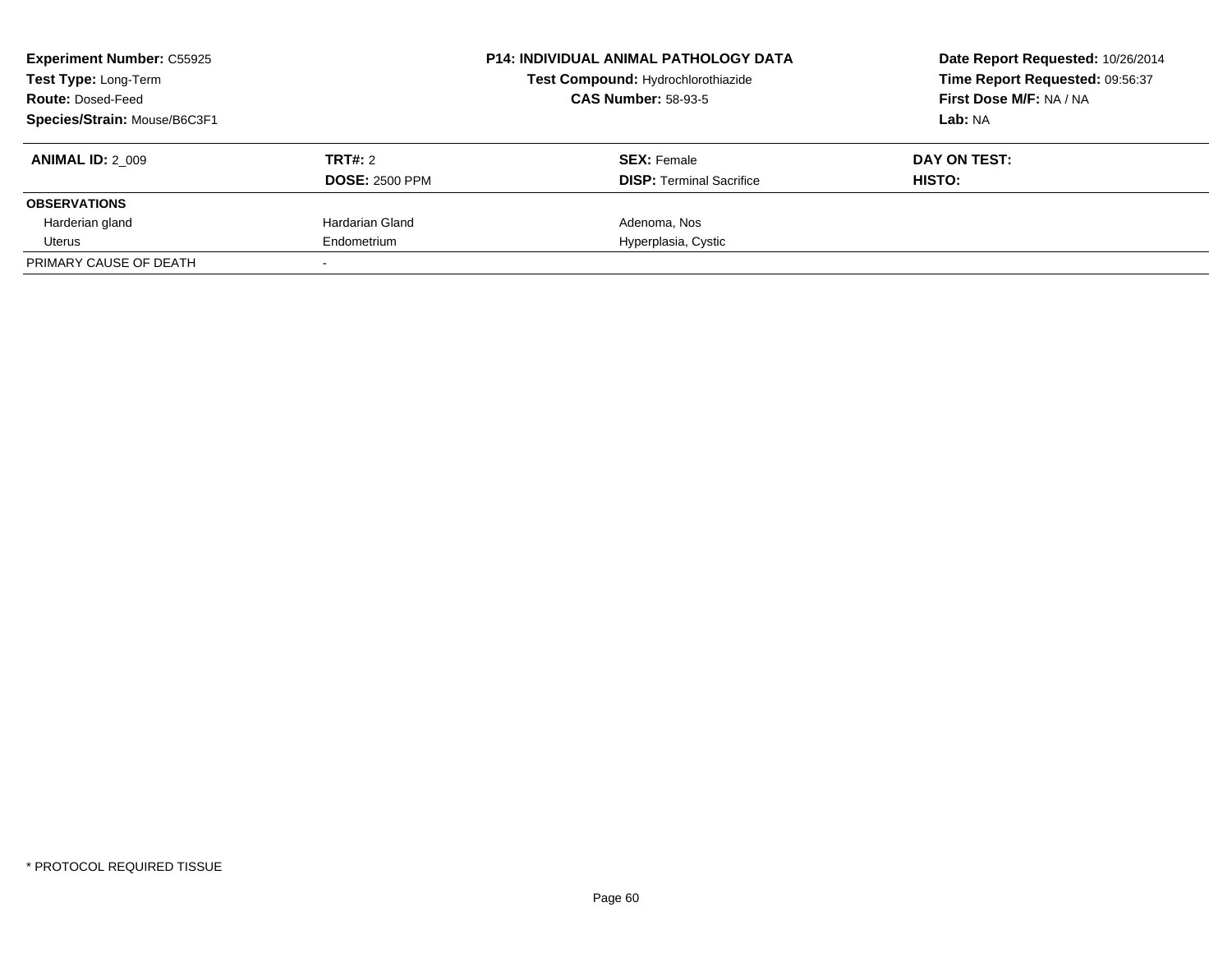| <b>Experiment Number: C55925</b><br>Test Type: Long-Term<br><b>Route: Dosed-Feed</b><br>Species/Strain: Mouse/B6C3F1 |                           | <b>P14: INDIVIDUAL ANIMAL PATHOLOGY DATA</b><br>Test Compound: Hydrochlorothiazide<br><b>CAS Number: 58-93-5</b> | Date Report Requested: 10/26/2014<br>Time Report Requested: 09:56:37<br>First Dose M/F: NA / NA<br>Lab: NA |
|----------------------------------------------------------------------------------------------------------------------|---------------------------|------------------------------------------------------------------------------------------------------------------|------------------------------------------------------------------------------------------------------------|
| <b>ANIMAL ID: 2 010</b>                                                                                              | <b>TRT#: 2</b>            | <b>SEX: Female</b>                                                                                               | DAY ON TEST:                                                                                               |
|                                                                                                                      | <b>DOSE: 2500 PPM</b>     | <b>DISP:</b> Terminal Sacrifice                                                                                  | <b>HISTO:</b>                                                                                              |
| <b>OBSERVATIONS</b>                                                                                                  |                           |                                                                                                                  |                                                                                                            |
| Kidney                                                                                                               |                           | Inflammation, Chronic Focal                                                                                      |                                                                                                            |
| Ovary                                                                                                                |                           | Cyst, Nos                                                                                                        |                                                                                                            |
| Pituitary gland                                                                                                      | <b>Anterior Pituitary</b> | Hyperplasia, Focal                                                                                               |                                                                                                            |
| Spleen                                                                                                               |                           | Hematopoiesis                                                                                                    |                                                                                                            |
| Unspecified                                                                                                          | Multiple Organs Nos       | Hyperplasia, Lymphoid                                                                                            |                                                                                                            |
| Uterus                                                                                                               | Endometrium               | Hyperplasia, Cystic                                                                                              |                                                                                                            |
| PRIMARY CAUSE OF DEATH                                                                                               |                           |                                                                                                                  |                                                                                                            |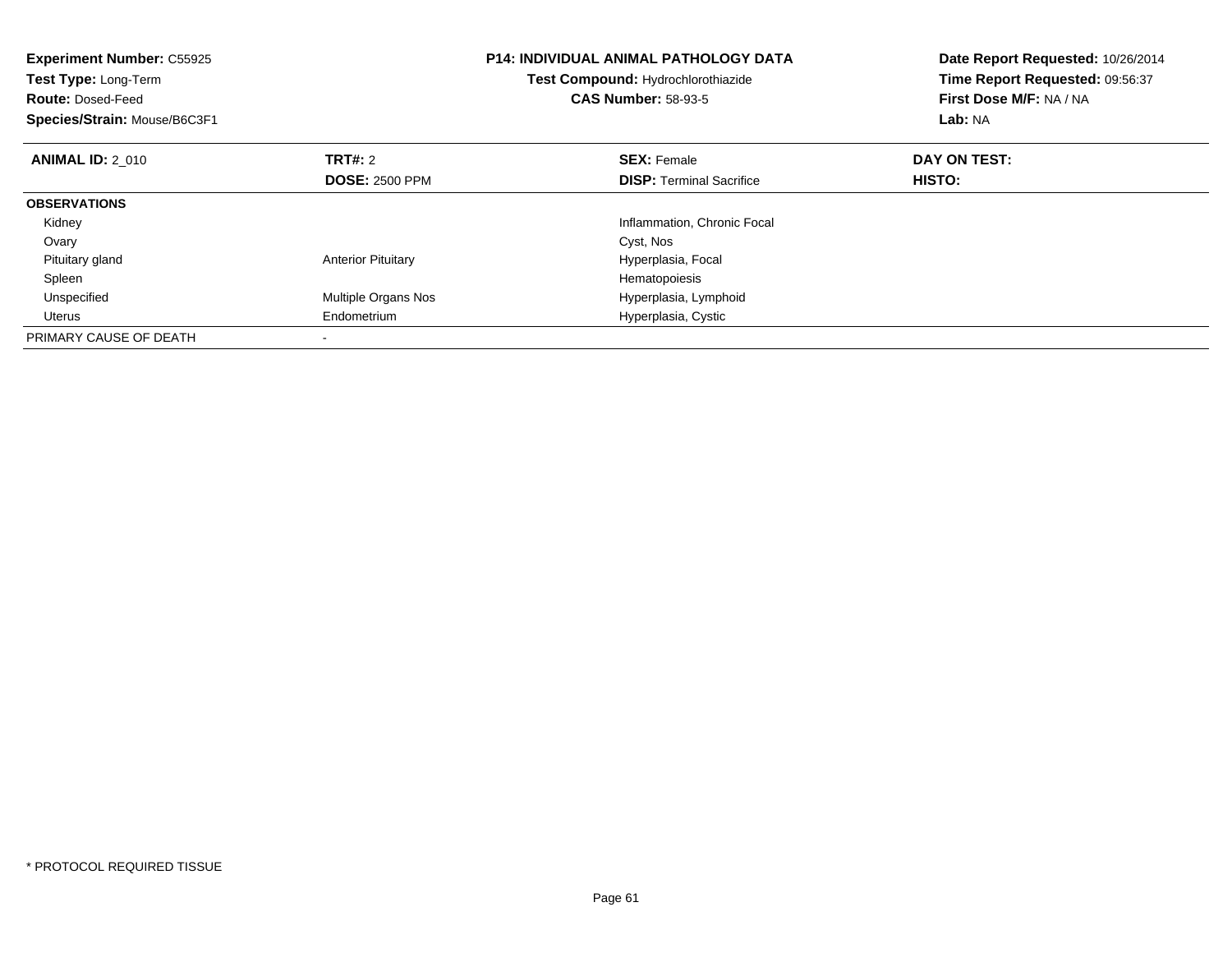| <b>Experiment Number: C55925</b><br>Test Type: Long-Term<br><b>Route: Dosed-Feed</b><br>Species/Strain: Mouse/B6C3F1 |                                         | P14: INDIVIDUAL ANIMAL PATHOLOGY DATA<br>Test Compound: Hydrochlorothiazide<br><b>CAS Number: 58-93-5</b> | Date Report Requested: 10/26/2014<br>Time Report Requested: 09:56:37<br>First Dose M/F: NA / NA<br>Lab: NA |
|----------------------------------------------------------------------------------------------------------------------|-----------------------------------------|-----------------------------------------------------------------------------------------------------------|------------------------------------------------------------------------------------------------------------|
| <b>ANIMAL ID: 2 011</b>                                                                                              | <b>TRT#: 2</b><br><b>DOSE: 2500 PPM</b> | <b>SEX: Female</b><br><b>DISP:</b> Terminal Sacrifice                                                     | DAY ON TEST:<br>HISTO:                                                                                     |
| <b>OBSERVATIONS</b>                                                                                                  |                                         |                                                                                                           |                                                                                                            |
| Ovary                                                                                                                |                                         | Cyst, Nos                                                                                                 |                                                                                                            |
| Pancreas                                                                                                             |                                         | Cyst, Nos                                                                                                 |                                                                                                            |
| Pituitary gland                                                                                                      | <b>Anterior Pituitary</b>               | Adenoma, Nos                                                                                              |                                                                                                            |
| Unspecified                                                                                                          | <b>Abdominal Cavity</b>                 | Necrosis, Fat                                                                                             |                                                                                                            |
| PRIMARY CAUSE OF DEATH                                                                                               |                                         |                                                                                                           |                                                                                                            |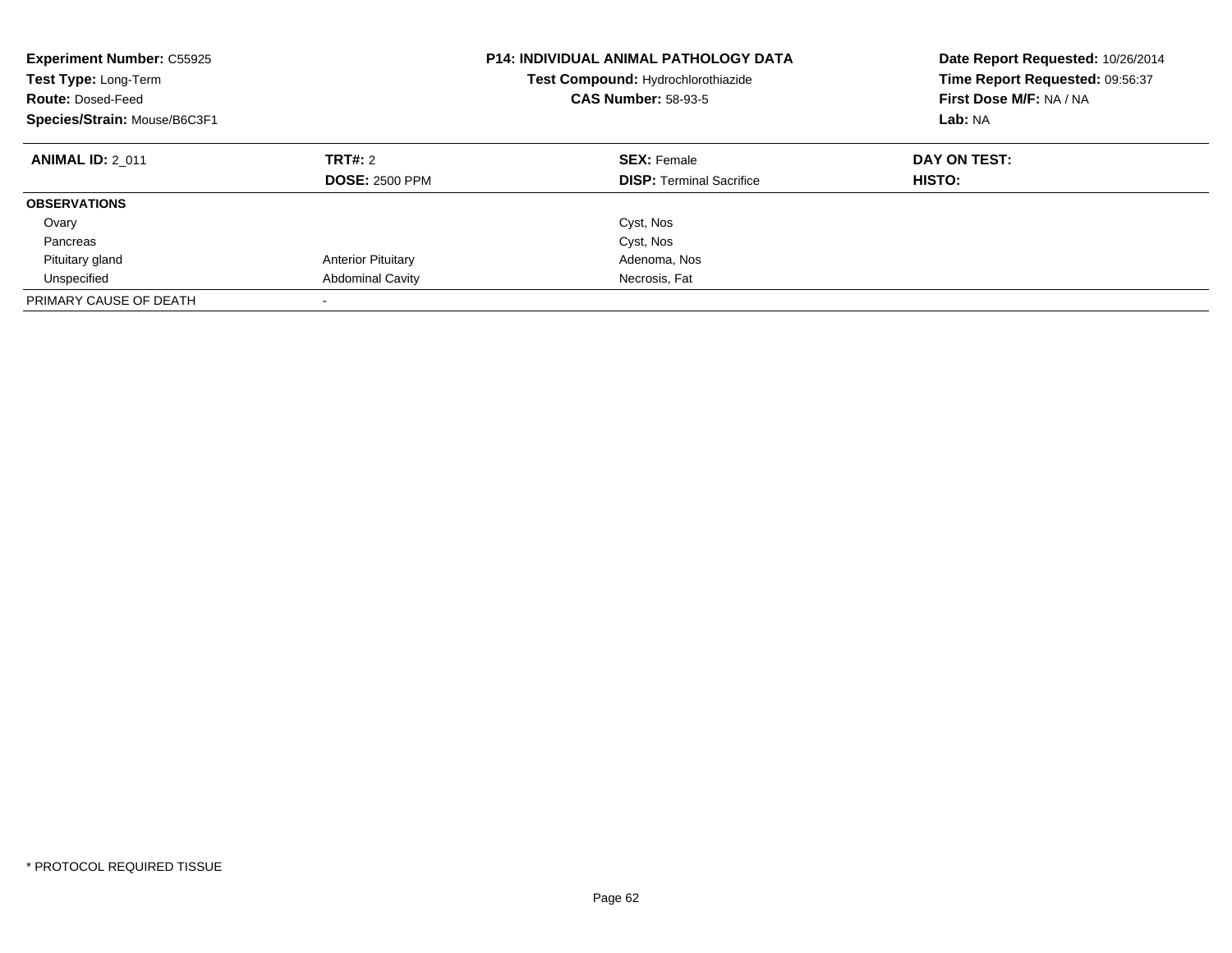| <b>Experiment Number: C55925</b> |                         | P14: INDIVIDUAL ANIMAL PATHOLOGY DATA | Date Report Requested: 10/26/2014<br>Time Report Requested: 09:56:37 |
|----------------------------------|-------------------------|---------------------------------------|----------------------------------------------------------------------|
| Test Type: Long-Term             |                         | Test Compound: Hydrochlorothiazide    |                                                                      |
| <b>Route: Dosed-Feed</b>         |                         | <b>CAS Number: 58-93-5</b>            | First Dose M/F: NA / NA                                              |
| Species/Strain: Mouse/B6C3F1     |                         |                                       | Lab: NA                                                              |
| <b>ANIMAL ID: 2 012</b>          | <b>TRT#: 2</b>          | <b>SEX: Female</b>                    | DAY ON TEST:                                                         |
|                                  | <b>DOSE: 2500 PPM</b>   | <b>DISP:</b> Natural Death            | HISTO:                                                               |
| <b>OBSERVATIONS</b>              |                         |                                       |                                                                      |
| Adrenal gland                    | Capsule                 | Adenoma, Nos                          |                                                                      |
|                                  | <b>Cortex Nos</b>       | Degeneration, Nos                     |                                                                      |
| Heart                            |                         | Inflammation, Chronic Focal           |                                                                      |
| Kidney                           |                         | Nephrosis, Nos                        |                                                                      |
| Thyroid                          |                         | Cyst, Follicular Nos                  |                                                                      |
|                                  |                         | Follicular-Cell Adenoma               |                                                                      |
| Unspecified                      | Multiple Organs Nos     | Lymphoma, Mixed-Malignant Type        |                                                                      |
|                                  | <b>Abdominal Cavity</b> | Necrosis, Fat                         |                                                                      |
| Uterus                           | Endometrium             | Hyperplasia, Cystic                   |                                                                      |
| PRIMARY CAUSE OF DEATH           |                         |                                       |                                                                      |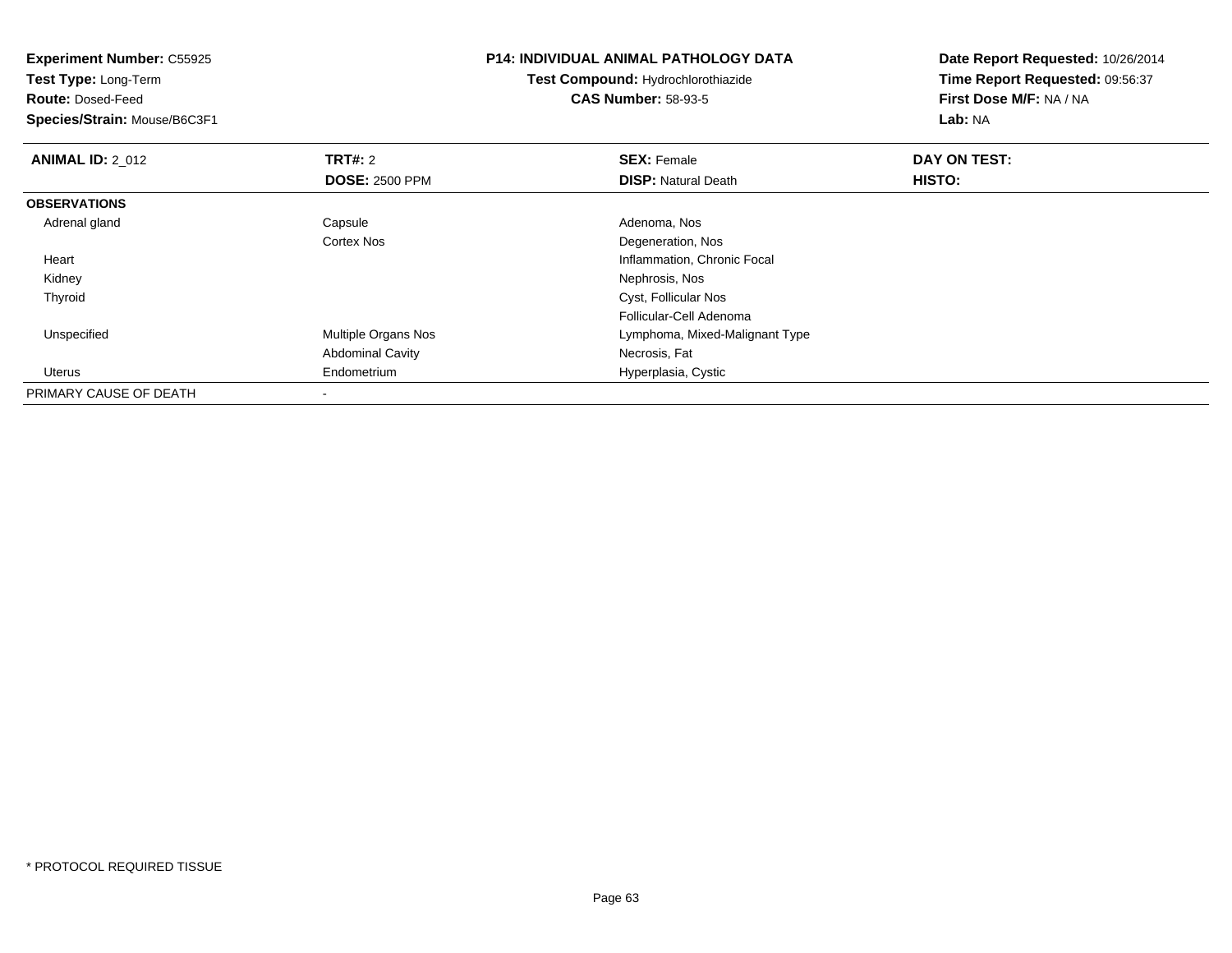| <b>Experiment Number: C55925</b><br>Test Type: Long-Term<br><b>Route: Dosed-Feed</b><br>Species/Strain: Mouse/B6C3F1 |                           | <b>P14: INDIVIDUAL ANIMAL PATHOLOGY DATA</b><br>Test Compound: Hydrochlorothiazide<br><b>CAS Number: 58-93-5</b> | Date Report Requested: 10/26/2014<br>Time Report Requested: 09:56:37<br>First Dose M/F: NA / NA<br>Lab: NA |
|----------------------------------------------------------------------------------------------------------------------|---------------------------|------------------------------------------------------------------------------------------------------------------|------------------------------------------------------------------------------------------------------------|
| <b>ANIMAL ID: 2 013</b>                                                                                              | <b>TRT#: 2</b>            | <b>SEX: Female</b>                                                                                               | DAY ON TEST:                                                                                               |
|                                                                                                                      | <b>DOSE: 2500 PPM</b>     | <b>DISP:</b> Terminal Sacrifice                                                                                  | HISTO:                                                                                                     |
| <b>OBSERVATIONS</b>                                                                                                  |                           |                                                                                                                  |                                                                                                            |
| Pituitary gland                                                                                                      | <b>Anterior Pituitary</b> | Angiectasis                                                                                                      |                                                                                                            |
| Unspecified                                                                                                          | Multiple Organs Nos       | Lymphoma, Lymphocytic-Malignant Type                                                                             |                                                                                                            |
| Uterus                                                                                                               | Endometrium               | Hyperplasia, Cystic                                                                                              |                                                                                                            |
| PRIMARY CAUSE OF DEATH                                                                                               |                           |                                                                                                                  |                                                                                                            |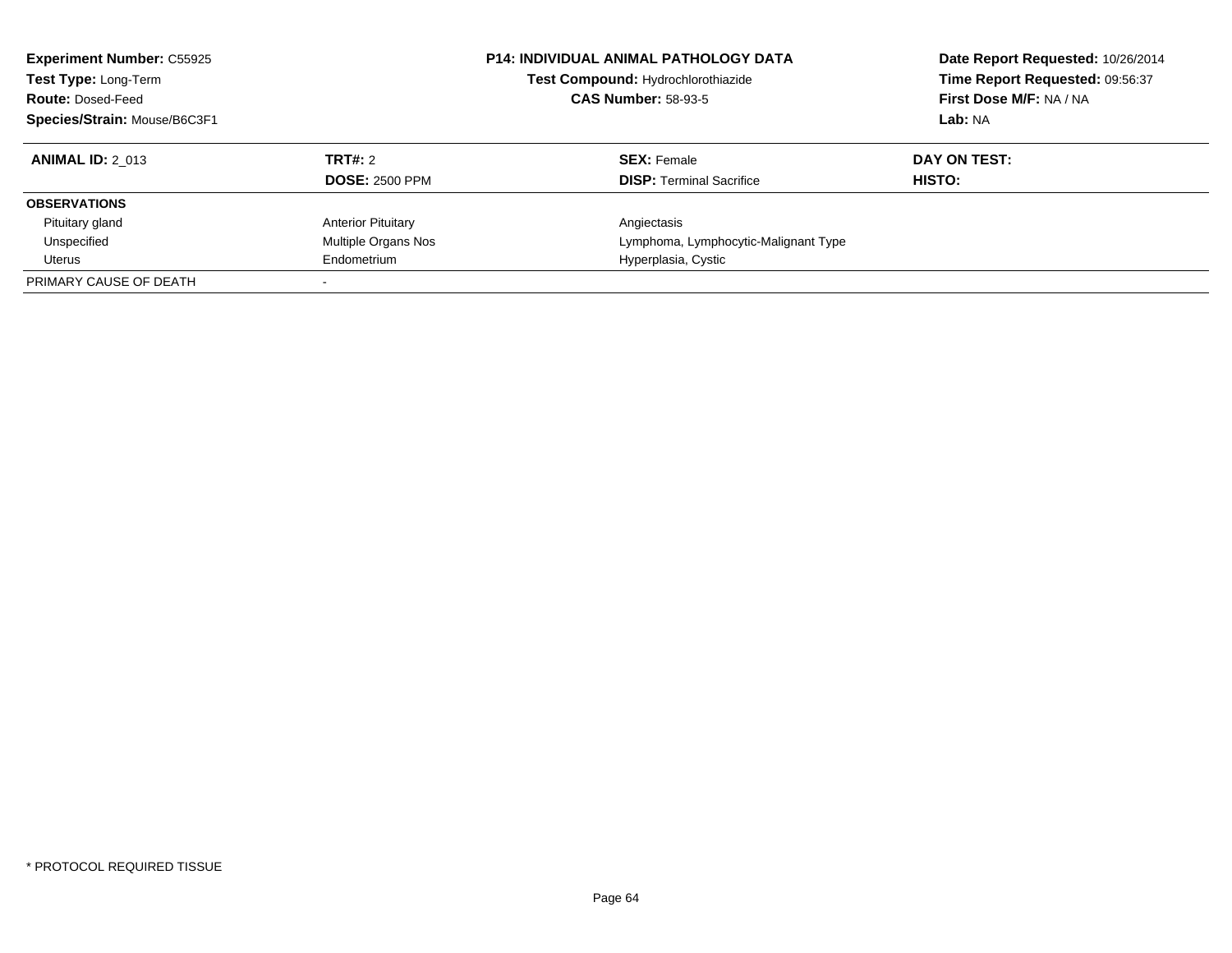| <b>Experiment Number: C55925</b><br>Test Type: Long-Term<br><b>Route: Dosed-Feed</b><br>Species/Strain: Mouse/B6C3F1 |                                  | <b>P14: INDIVIDUAL ANIMAL PATHOLOGY DATA</b><br>Test Compound: Hydrochlorothiazide<br><b>CAS Number: 58-93-5</b> | Date Report Requested: 10/26/2014<br>Time Report Requested: 09:56:37<br>First Dose M/F: NA / NA<br>Lab: NA |
|----------------------------------------------------------------------------------------------------------------------|----------------------------------|------------------------------------------------------------------------------------------------------------------|------------------------------------------------------------------------------------------------------------|
| <b>ANIMAL ID: 2 014</b>                                                                                              | TRT#: 2<br><b>DOSE: 2500 PPM</b> | <b>SEX: Female</b><br><b>DISP:</b> Terminal Sacrifice                                                            | DAY ON TEST:<br>HISTO:                                                                                     |
| <b>OBSERVATIONS</b>                                                                                                  |                                  |                                                                                                                  |                                                                                                            |
| Kidney                                                                                                               |                                  | Inflammation, Chronic Focal                                                                                      |                                                                                                            |
| Ovary                                                                                                                |                                  | Angiectasis                                                                                                      |                                                                                                            |
| Spleen                                                                                                               |                                  | Hyperplasia, Lymphoid                                                                                            |                                                                                                            |
| Uterus                                                                                                               | Endometrium                      | Hyperplasia, Cystic                                                                                              |                                                                                                            |
| PRIMARY CAUSE OF DEATH                                                                                               |                                  |                                                                                                                  |                                                                                                            |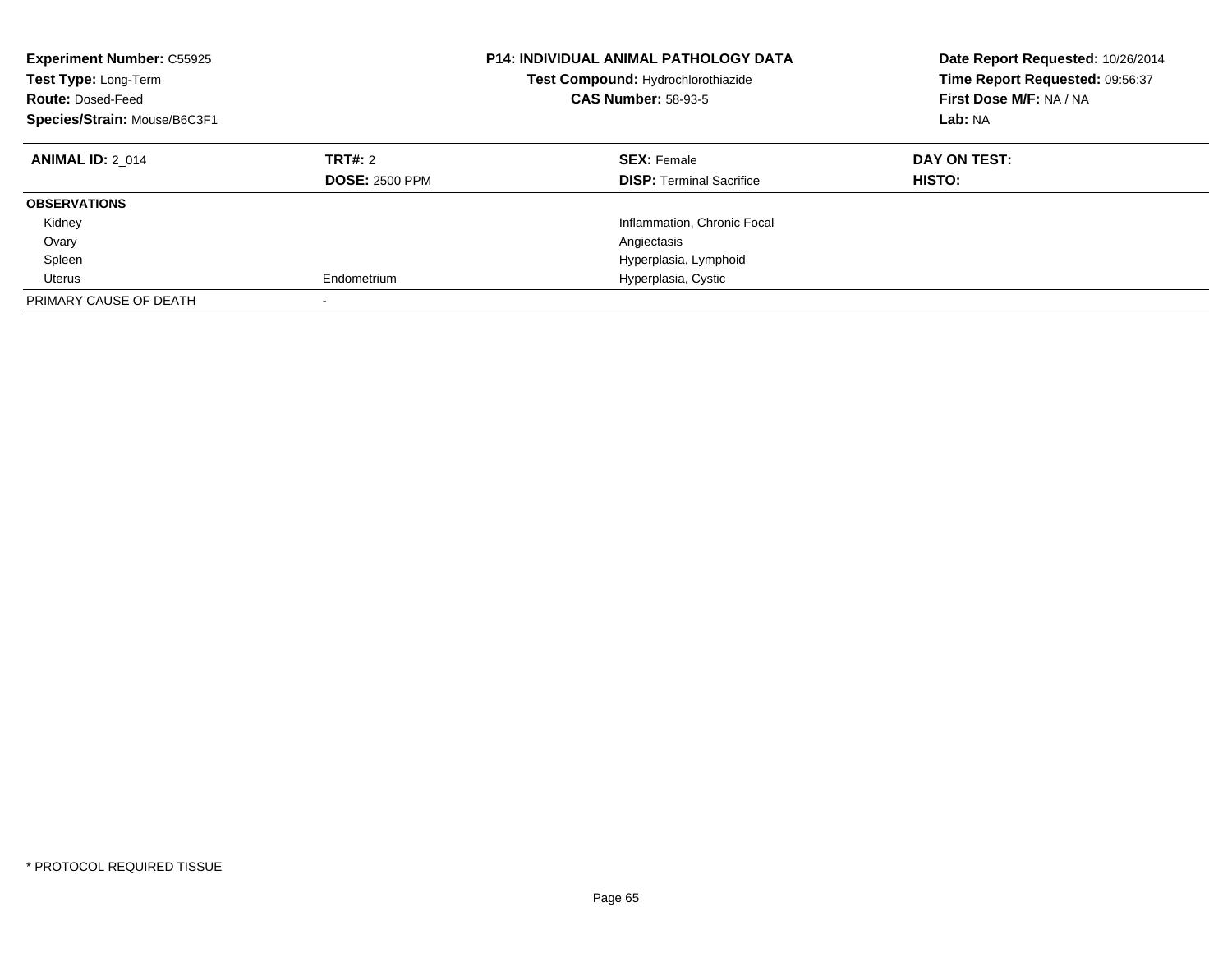| <b>Experiment Number: C55925</b><br>Test Type: Long-Term<br><b>Route: Dosed-Feed</b><br>Species/Strain: Mouse/B6C3F1 |                           | <b>P14: INDIVIDUAL ANIMAL PATHOLOGY DATA</b><br>Test Compound: Hydrochlorothiazide<br><b>CAS Number: 58-93-5</b> | Date Report Requested: 10/26/2014<br>Time Report Requested: 09:56:37<br>First Dose M/F: NA / NA<br>Lab: NA |
|----------------------------------------------------------------------------------------------------------------------|---------------------------|------------------------------------------------------------------------------------------------------------------|------------------------------------------------------------------------------------------------------------|
|                                                                                                                      |                           |                                                                                                                  |                                                                                                            |
| <b>ANIMAL ID: 2 015</b>                                                                                              | <b>TRT#: 2</b>            | <b>SEX: Female</b>                                                                                               | DAY ON TEST:                                                                                               |
|                                                                                                                      | <b>DOSE: 2500 PPM</b>     | <b>DISP: Natural Death</b>                                                                                       | HISTO:                                                                                                     |
| <b>OBSERVATIONS</b>                                                                                                  |                           |                                                                                                                  |                                                                                                            |
| Adrenal gland                                                                                                        | Capsule                   | Hyperplasia, Focal                                                                                               |                                                                                                            |
| Kidney                                                                                                               |                           | Inflammation, Chronic Focal                                                                                      |                                                                                                            |
| Liver                                                                                                                |                           | Hematopoiesis                                                                                                    |                                                                                                            |
| Pituitary gland                                                                                                      | <b>Anterior Pituitary</b> | Hyperplasia, Focal                                                                                               |                                                                                                            |
| Spleen                                                                                                               |                           | Hematopoiesis                                                                                                    |                                                                                                            |
| Unspecified                                                                                                          | <b>Abdominal Cavity</b>   | Necrosis, Fat                                                                                                    |                                                                                                            |
|                                                                                                                      | Face                      | Sarcoma, Nos                                                                                                     |                                                                                                            |
| Uterus                                                                                                               | Endometrium               | Hyperplasia, Cystic                                                                                              |                                                                                                            |
| PRIMARY CAUSE OF DEATH                                                                                               |                           |                                                                                                                  |                                                                                                            |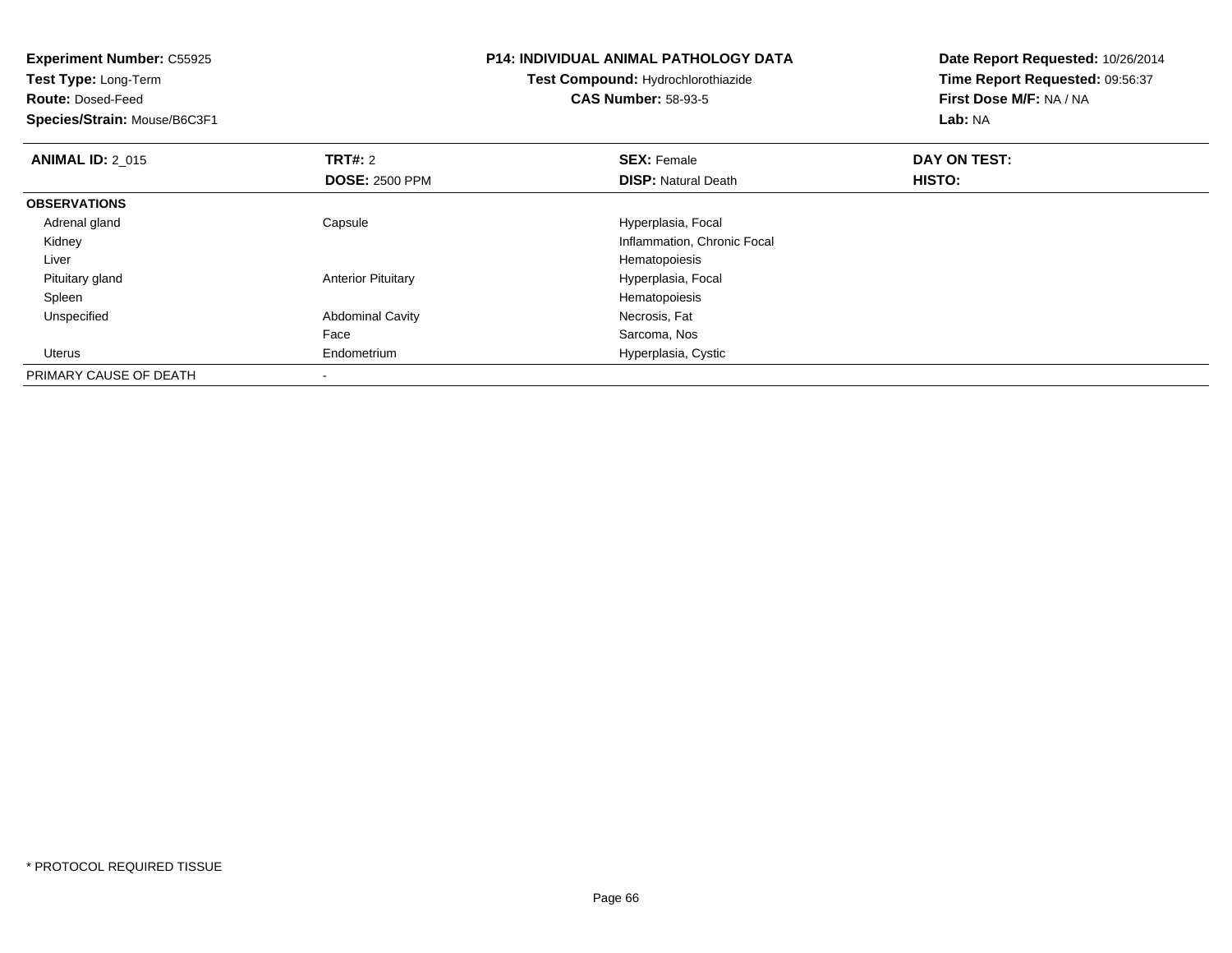| <b>Experiment Number: C55925</b><br>Test Type: Long-Term<br><b>Route: Dosed-Feed</b><br>Species/Strain: Mouse/B6C3F1 |                       | <b>P14: INDIVIDUAL ANIMAL PATHOLOGY DATA</b><br>Test Compound: Hydrochlorothiazide<br><b>CAS Number: 58-93-5</b> | Date Report Requested: 10/26/2014<br>Time Report Requested: 09:56:37<br>First Dose M/F: NA / NA<br>Lab: NA |
|----------------------------------------------------------------------------------------------------------------------|-----------------------|------------------------------------------------------------------------------------------------------------------|------------------------------------------------------------------------------------------------------------|
| <b>ANIMAL ID: 2 016</b>                                                                                              | <b>TRT#: 2</b>        | <b>SEX: Female</b>                                                                                               | DAY ON TEST:                                                                                               |
|                                                                                                                      | <b>DOSE: 2500 PPM</b> | <b>DISP:</b> Terminal Sacrifice                                                                                  | HISTO:                                                                                                     |
| <b>OBSERVATIONS</b>                                                                                                  |                       |                                                                                                                  |                                                                                                            |
| Kidney                                                                                                               |                       | Inflammation, Chronic Focal                                                                                      |                                                                                                            |
| Liver                                                                                                                |                       | Hepatocellular Adenoma                                                                                           |                                                                                                            |
| Lymph node                                                                                                           | Mandibular Lymph Node | Angiectasis                                                                                                      |                                                                                                            |
|                                                                                                                      |                       | Hyperplasia, Lymphoid                                                                                            |                                                                                                            |
| Spleen                                                                                                               |                       | Angiectasis                                                                                                      |                                                                                                            |
|                                                                                                                      |                       | Hematopoiesis                                                                                                    |                                                                                                            |
| PRIMARY CAUSE OF DEATH                                                                                               |                       |                                                                                                                  |                                                                                                            |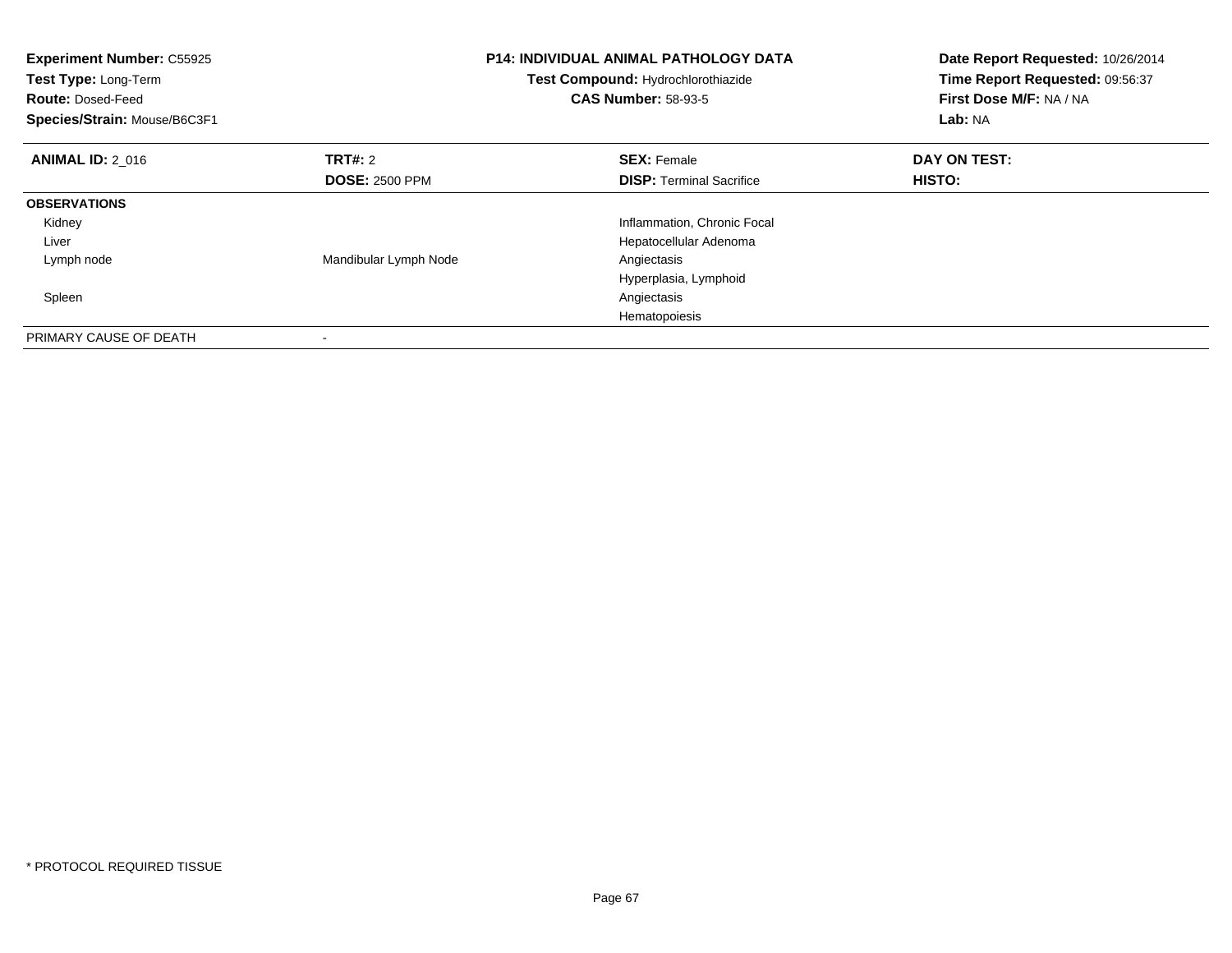| <b>Experiment Number: C55925</b><br>Test Type: Long-Term<br><b>Route: Dosed-Feed</b><br>Species/Strain: Mouse/B6C3F1 |                                  | <b>P14: INDIVIDUAL ANIMAL PATHOLOGY DATA</b><br>Test Compound: Hydrochlorothiazide<br><b>CAS Number: 58-93-5</b> | Date Report Requested: 10/26/2014<br>Time Report Requested: 09:56:37<br>First Dose M/F: NA / NA<br>Lab: NA |
|----------------------------------------------------------------------------------------------------------------------|----------------------------------|------------------------------------------------------------------------------------------------------------------|------------------------------------------------------------------------------------------------------------|
| <b>ANIMAL ID: 2 017</b>                                                                                              | TRT#: 2<br><b>DOSE: 2500 PPM</b> | <b>SEX: Female</b><br><b>DISP:</b> Terminal Sacrifice                                                            | DAY ON TEST:<br>HISTO:                                                                                     |
| <b>OBSERVATIONS</b>                                                                                                  |                                  |                                                                                                                  |                                                                                                            |
| Heart                                                                                                                |                                  | Inflammation, Chronic Focal                                                                                      |                                                                                                            |
| Kidney                                                                                                               |                                  | Inflammation, Chronic Focal                                                                                      |                                                                                                            |
| Spleen                                                                                                               |                                  | Hyperplasia, Lymphoid                                                                                            |                                                                                                            |
| Uterus                                                                                                               | Endometrium                      | Hyperplasia, Cystic                                                                                              |                                                                                                            |
| PRIMARY CAUSE OF DEATH                                                                                               |                                  |                                                                                                                  |                                                                                                            |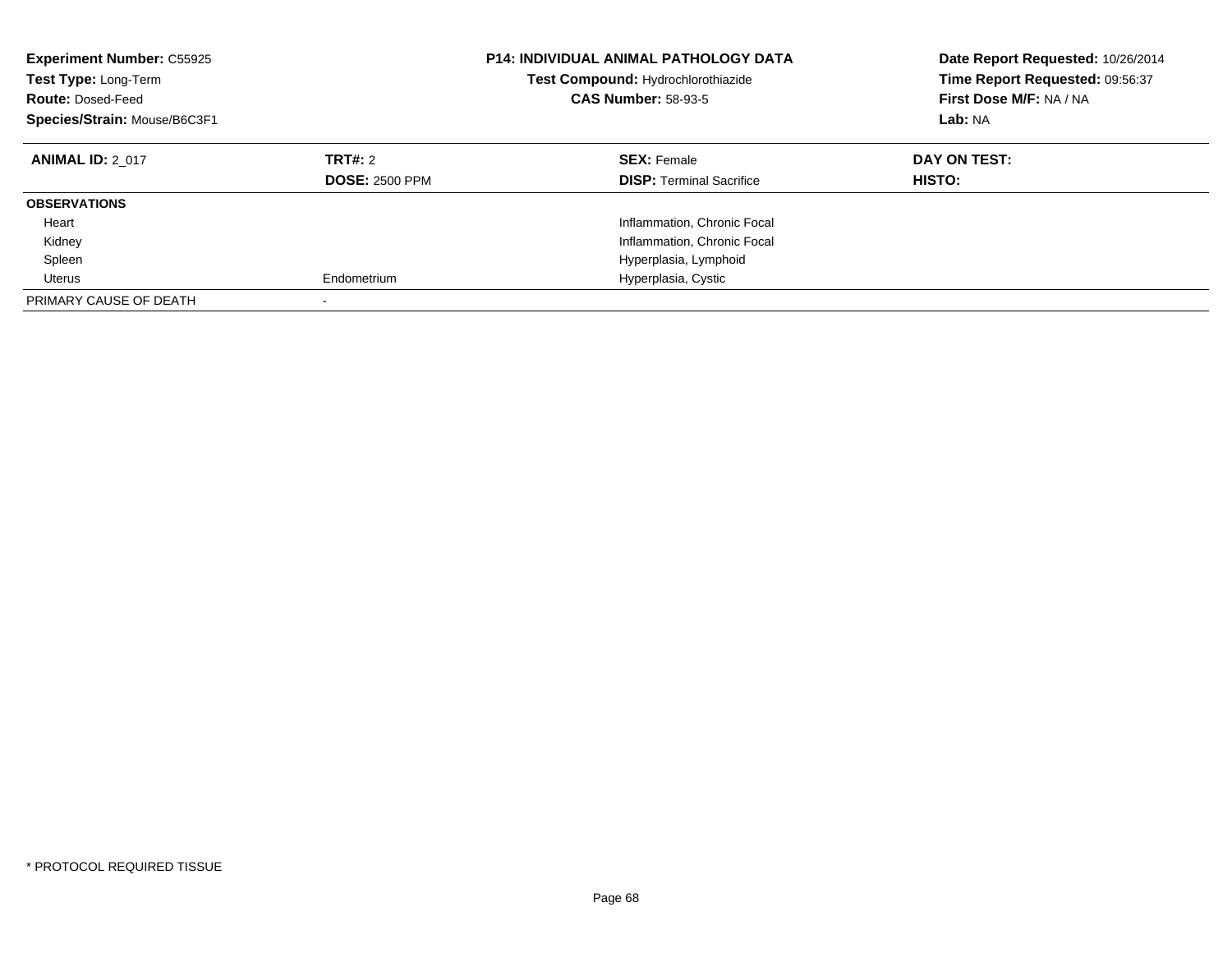| <b>Experiment Number: C55925</b><br>Test Type: Long-Term<br><b>Route: Dosed-Feed</b><br>Species/Strain: Mouse/B6C3F1 |                           | <b>P14: INDIVIDUAL ANIMAL PATHOLOGY DATA</b><br>Test Compound: Hydrochlorothiazide<br><b>CAS Number: 58-93-5</b> | Date Report Requested: 10/26/2014<br>Time Report Requested: 09:56:37<br>First Dose M/F: NA / NA<br>Lab: NA |
|----------------------------------------------------------------------------------------------------------------------|---------------------------|------------------------------------------------------------------------------------------------------------------|------------------------------------------------------------------------------------------------------------|
| <b>ANIMAL ID: 2 018</b>                                                                                              | TRT#: 2                   | <b>SEX: Female</b>                                                                                               | DAY ON TEST:                                                                                               |
|                                                                                                                      | <b>DOSE: 2500 PPM</b>     | <b>DISP: Terminal Sacrifice</b>                                                                                  | HISTO:                                                                                                     |
| <b>OBSERVATIONS</b>                                                                                                  |                           |                                                                                                                  |                                                                                                            |
| Kidney                                                                                                               |                           | Inflammation, Chronic Focal                                                                                      |                                                                                                            |
| Liver                                                                                                                |                           | Angiectasis                                                                                                      |                                                                                                            |
|                                                                                                                      |                           | Hemangiosarcoma                                                                                                  |                                                                                                            |
|                                                                                                                      |                           | Inflammation, Chronic Focal                                                                                      |                                                                                                            |
| Pituitary gland                                                                                                      | <b>Anterior Pituitary</b> | Adenoma, Nos                                                                                                     |                                                                                                            |
|                                                                                                                      | <b>Anterior Pituitary</b> | Hyperplasia, Focal                                                                                               |                                                                                                            |
| Spleen                                                                                                               |                           | Lymphoma, Lymphocytic-Malignant Type                                                                             |                                                                                                            |
| Uterus                                                                                                               | Endometrium               | Hyperplasia, Cystic                                                                                              |                                                                                                            |
| PRIMARY CAUSE OF DEATH                                                                                               |                           |                                                                                                                  |                                                                                                            |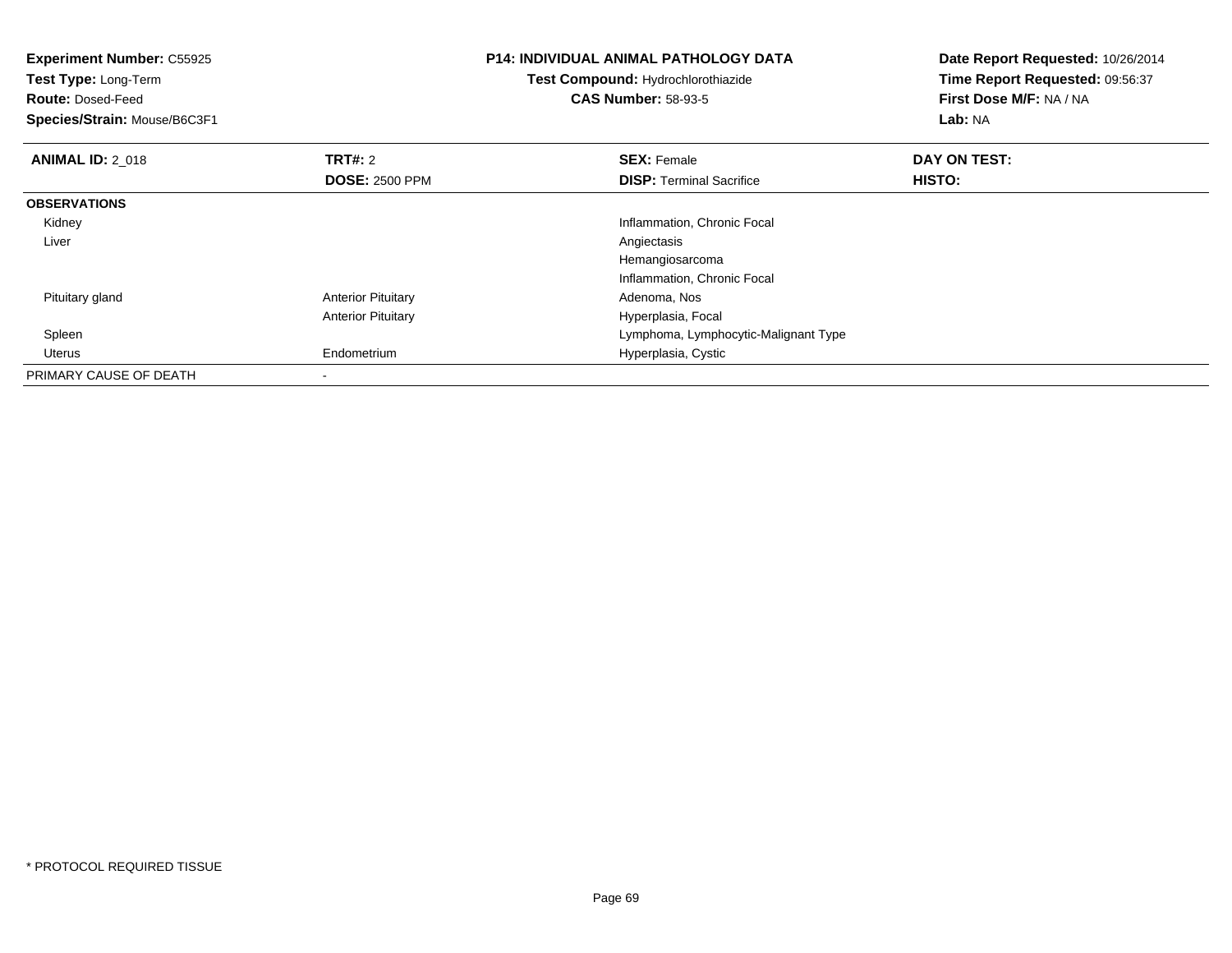| <b>Experiment Number: C55925</b><br>Test Type: Long-Term<br><b>Route: Dosed-Feed</b><br>Species/Strain: Mouse/B6C3F1 |                       | <b>P14: INDIVIDUAL ANIMAL PATHOLOGY DATA</b><br>Test Compound: Hydrochlorothiazide<br><b>CAS Number: 58-93-5</b> | Date Report Requested: 10/26/2014<br>Time Report Requested: 09:56:37<br>First Dose M/F: NA / NA<br>Lab: NA |
|----------------------------------------------------------------------------------------------------------------------|-----------------------|------------------------------------------------------------------------------------------------------------------|------------------------------------------------------------------------------------------------------------|
| <b>ANIMAL ID: 2 019</b>                                                                                              | <b>TRT#: 2</b>        | <b>SEX: Female</b>                                                                                               | DAY ON TEST:                                                                                               |
|                                                                                                                      | <b>DOSE: 2500 PPM</b> | <b>DISP:</b> Terminal Sacrifice                                                                                  | HISTO:                                                                                                     |
| <b>OBSERVATIONS</b>                                                                                                  |                       |                                                                                                                  |                                                                                                            |
| Kidney                                                                                                               |                       | Hyperplasia, Lymphoid                                                                                            |                                                                                                            |
| Unspecified                                                                                                          | Multiple Organs Nos   | Lymphoma, Mixed-Malignant Type                                                                                   |                                                                                                            |
| Uterus                                                                                                               | Endometrium           | Hyperplasia, Cystic                                                                                              |                                                                                                            |
| PRIMARY CAUSE OF DEATH                                                                                               |                       |                                                                                                                  |                                                                                                            |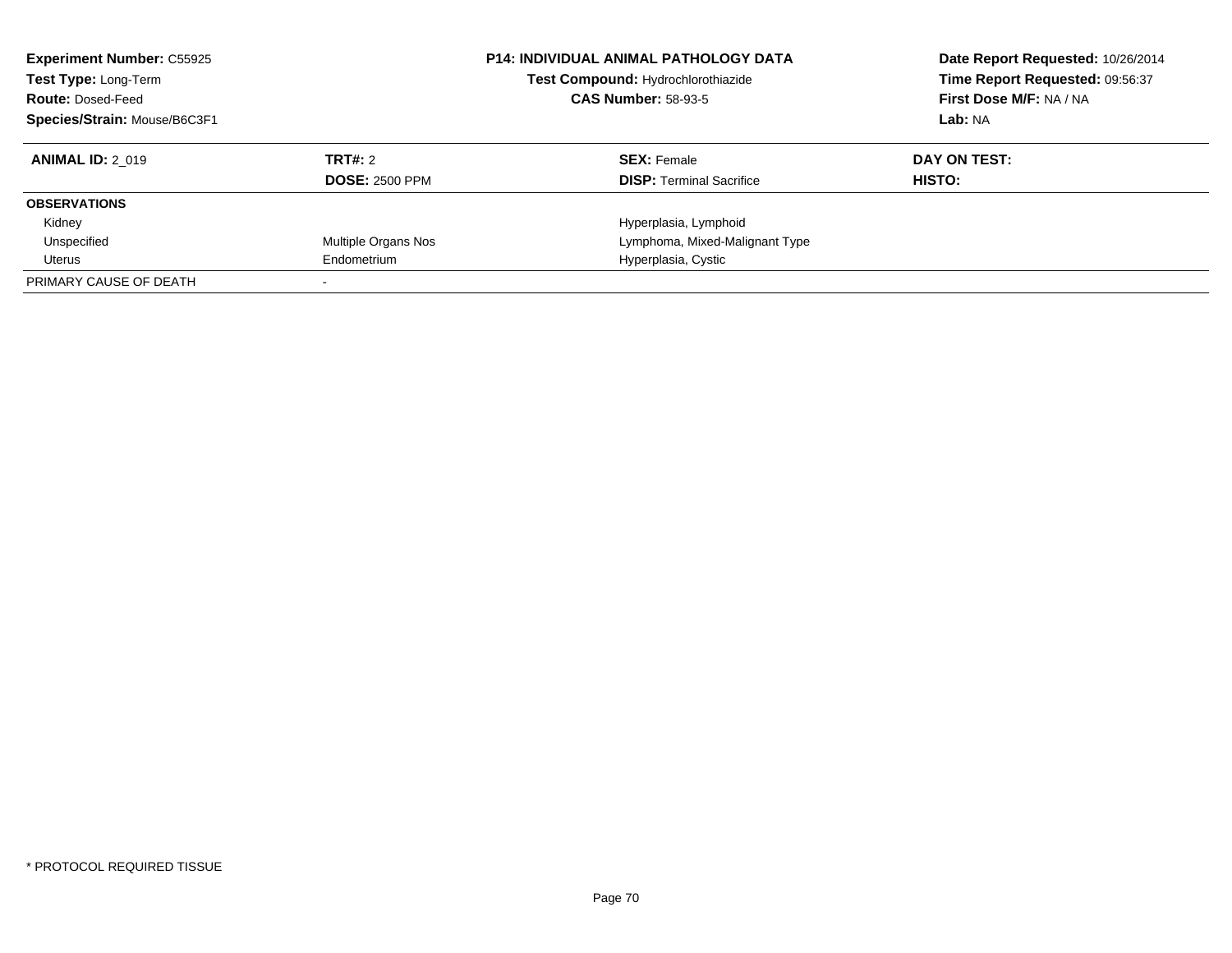| <b>Experiment Number: C55925</b><br><b>Test Type: Long-Term</b><br><b>Route: Dosed-Feed</b> |                       | <b>P14: INDIVIDUAL ANIMAL PATHOLOGY DATA</b><br>Test Compound: Hydrochlorothiazide<br><b>CAS Number: 58-93-5</b> | Date Report Requested: 10/26/2014<br>Time Report Requested: 09:56:37<br>First Dose M/F: NA / NA |
|---------------------------------------------------------------------------------------------|-----------------------|------------------------------------------------------------------------------------------------------------------|-------------------------------------------------------------------------------------------------|
|                                                                                             |                       |                                                                                                                  |                                                                                                 |
| Species/Strain: Mouse/B6C3F1                                                                |                       |                                                                                                                  | Lab: NA                                                                                         |
| <b>ANIMAL ID: 2 020</b>                                                                     | TRT#: 2               | <b>SEX: Female</b>                                                                                               | DAY ON TEST:                                                                                    |
|                                                                                             | <b>DOSE: 2500 PPM</b> | <b>DISP:</b> Terminal Sacrifice                                                                                  | HISTO:                                                                                          |
| <b>OBSERVATIONS</b>                                                                         |                       |                                                                                                                  |                                                                                                 |
| Kidney                                                                                      |                       | Inflammation, Chronic Focal                                                                                      |                                                                                                 |
| Uterus                                                                                      | Endometrium           | Hyperplasia, Cystic                                                                                              |                                                                                                 |
| PRIMARY CAUSE OF DEATH                                                                      |                       |                                                                                                                  |                                                                                                 |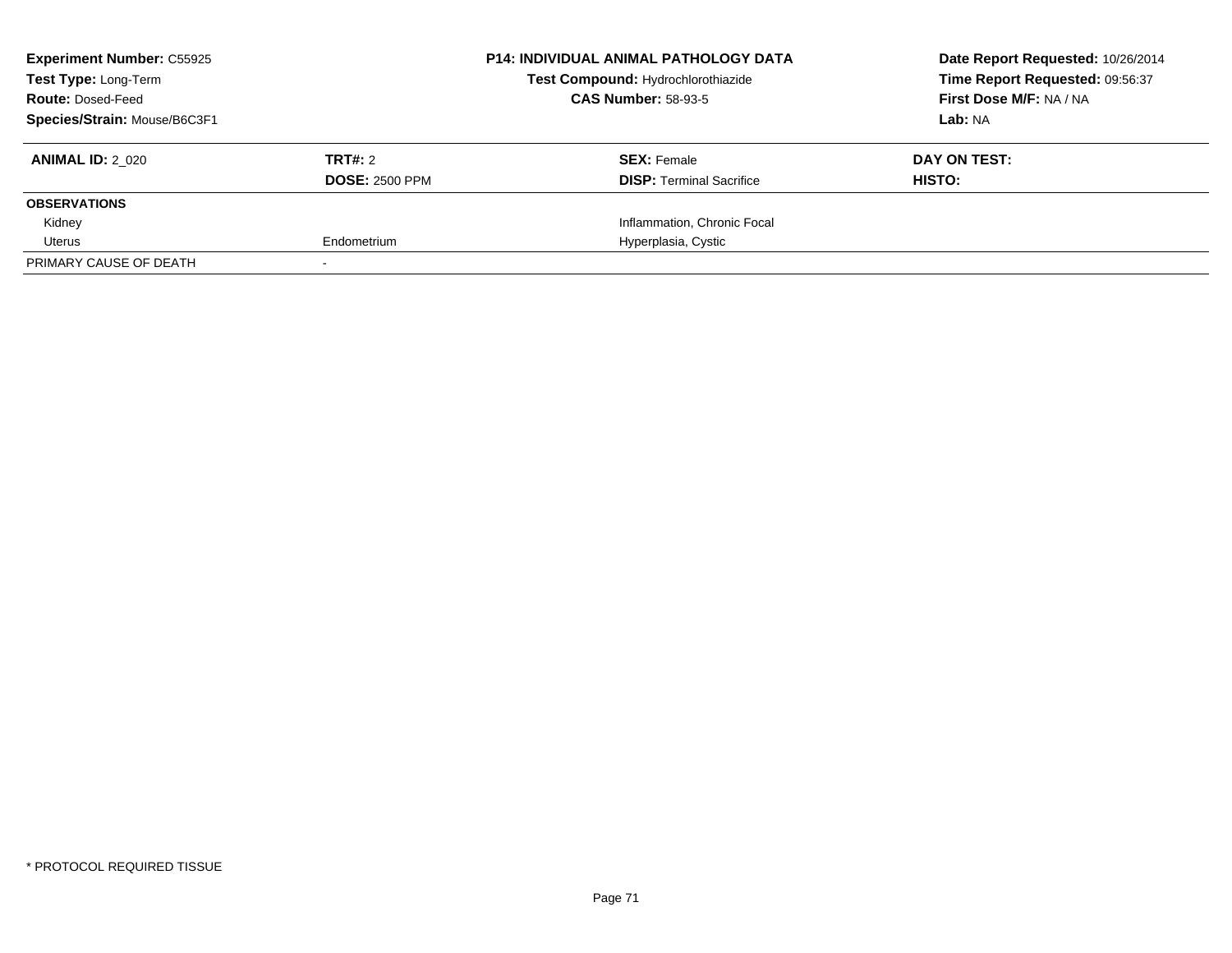| <b>Experiment Number: C55925</b><br>Test Type: Long-Term<br><b>Route: Dosed-Feed</b><br>Species/Strain: Mouse/B6C3F1 |                       | <b>P14: INDIVIDUAL ANIMAL PATHOLOGY DATA</b><br>Test Compound: Hydrochlorothiazide<br><b>CAS Number: 58-93-5</b> | Date Report Requested: 10/26/2014<br>Time Report Requested: 09:56:37<br>First Dose M/F: NA / NA<br>Lab: NA |
|----------------------------------------------------------------------------------------------------------------------|-----------------------|------------------------------------------------------------------------------------------------------------------|------------------------------------------------------------------------------------------------------------|
| <b>ANIMAL ID: 2 021</b>                                                                                              | <b>TRT#: 2</b>        | <b>SEX: Female</b>                                                                                               | DAY ON TEST:                                                                                               |
|                                                                                                                      | <b>DOSE: 2500 PPM</b> | <b>DISP:</b> Terminal Sacrifice                                                                                  | HISTO:                                                                                                     |
| <b>OBSERVATIONS</b>                                                                                                  |                       |                                                                                                                  |                                                                                                            |
| Liver                                                                                                                |                       | Hepatocellular Adenoma                                                                                           |                                                                                                            |
| Lung                                                                                                                 |                       | Hemorrhage                                                                                                       |                                                                                                            |
| Unspecified                                                                                                          | Multiple Organs Nos   | Lymphoma, Mixed-Malignant Type                                                                                   |                                                                                                            |
| Uterus                                                                                                               | Endometrium           | Hyperplasia, Cystic                                                                                              |                                                                                                            |
| PRIMARY CAUSE OF DEATH                                                                                               |                       |                                                                                                                  |                                                                                                            |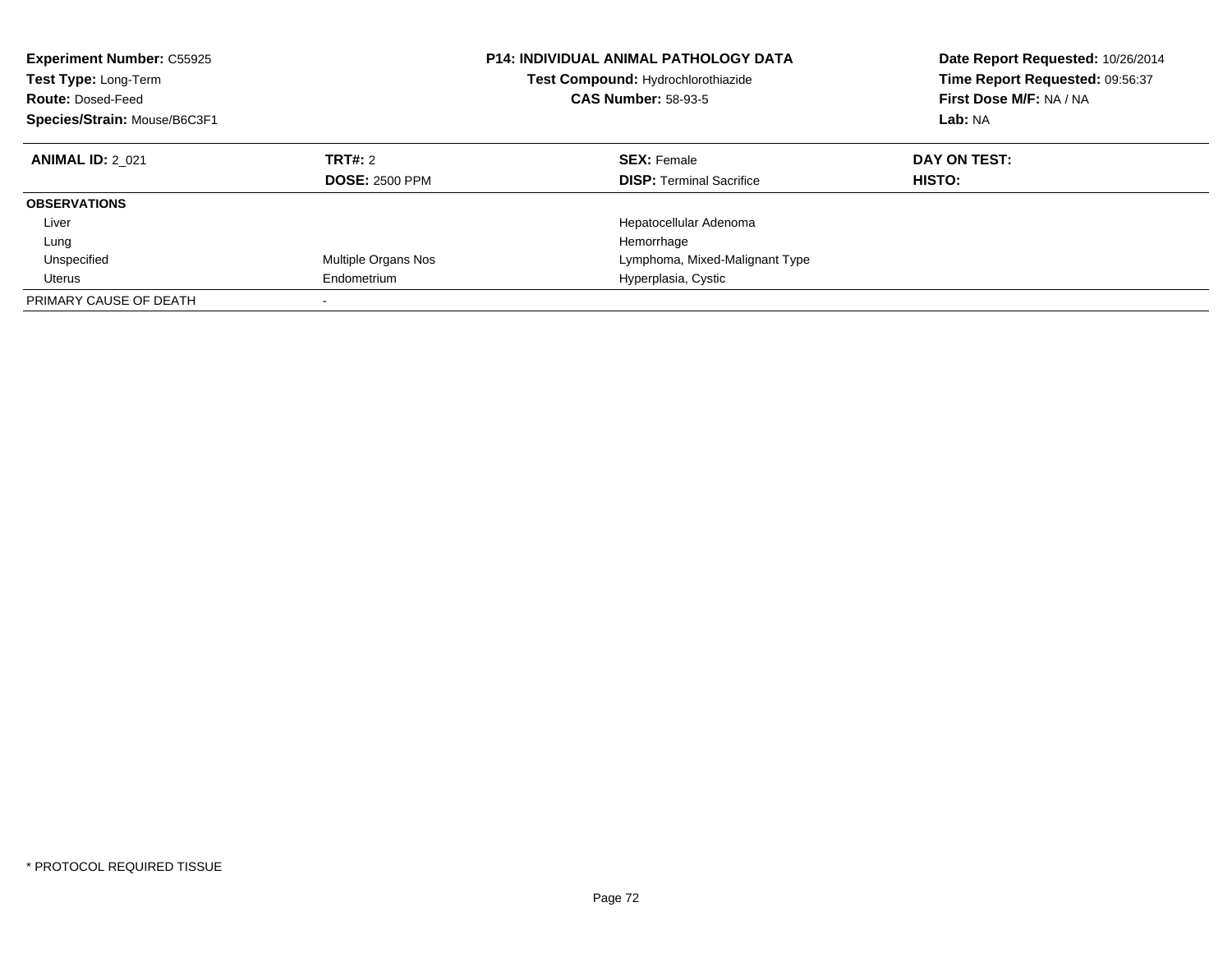| <b>Experiment Number: C55925</b><br><b>Test Type: Long-Term</b><br><b>Route: Dosed-Feed</b><br>Species/Strain: Mouse/B6C3F1 |                           | <b>P14: INDIVIDUAL ANIMAL PATHOLOGY DATA</b><br>Test Compound: Hydrochlorothiazide<br><b>CAS Number: 58-93-5</b> | Date Report Requested: 10/26/2014<br>Time Report Requested: 09:56:37<br>First Dose M/F: NA / NA<br>Lab: NA |
|-----------------------------------------------------------------------------------------------------------------------------|---------------------------|------------------------------------------------------------------------------------------------------------------|------------------------------------------------------------------------------------------------------------|
| <b>ANIMAL ID: 2 022</b>                                                                                                     | TRT#: 2                   | <b>SEX: Female</b>                                                                                               | DAY ON TEST:                                                                                               |
|                                                                                                                             | <b>DOSE: 2500 PPM</b>     | <b>DISP:</b> Terminal Sacrifice                                                                                  | HISTO:                                                                                                     |
| <b>OBSERVATIONS</b>                                                                                                         |                           |                                                                                                                  |                                                                                                            |
| Ovary                                                                                                                       |                           | Cyst, Nos                                                                                                        |                                                                                                            |
| Pituitary gland                                                                                                             | Intermedia                | Adenoma, Nos                                                                                                     |                                                                                                            |
|                                                                                                                             | <b>Anterior Pituitary</b> | Hyperplasia, Focal                                                                                               |                                                                                                            |
| Unspecified                                                                                                                 | Multiple Organs Nos       | Lymphoma, Mixed-Malignant Type                                                                                   |                                                                                                            |
| Uterus                                                                                                                      | Endometrium               | Hyperplasia, Cystic                                                                                              |                                                                                                            |
| PRIMARY CAUSE OF DEATH                                                                                                      |                           |                                                                                                                  |                                                                                                            |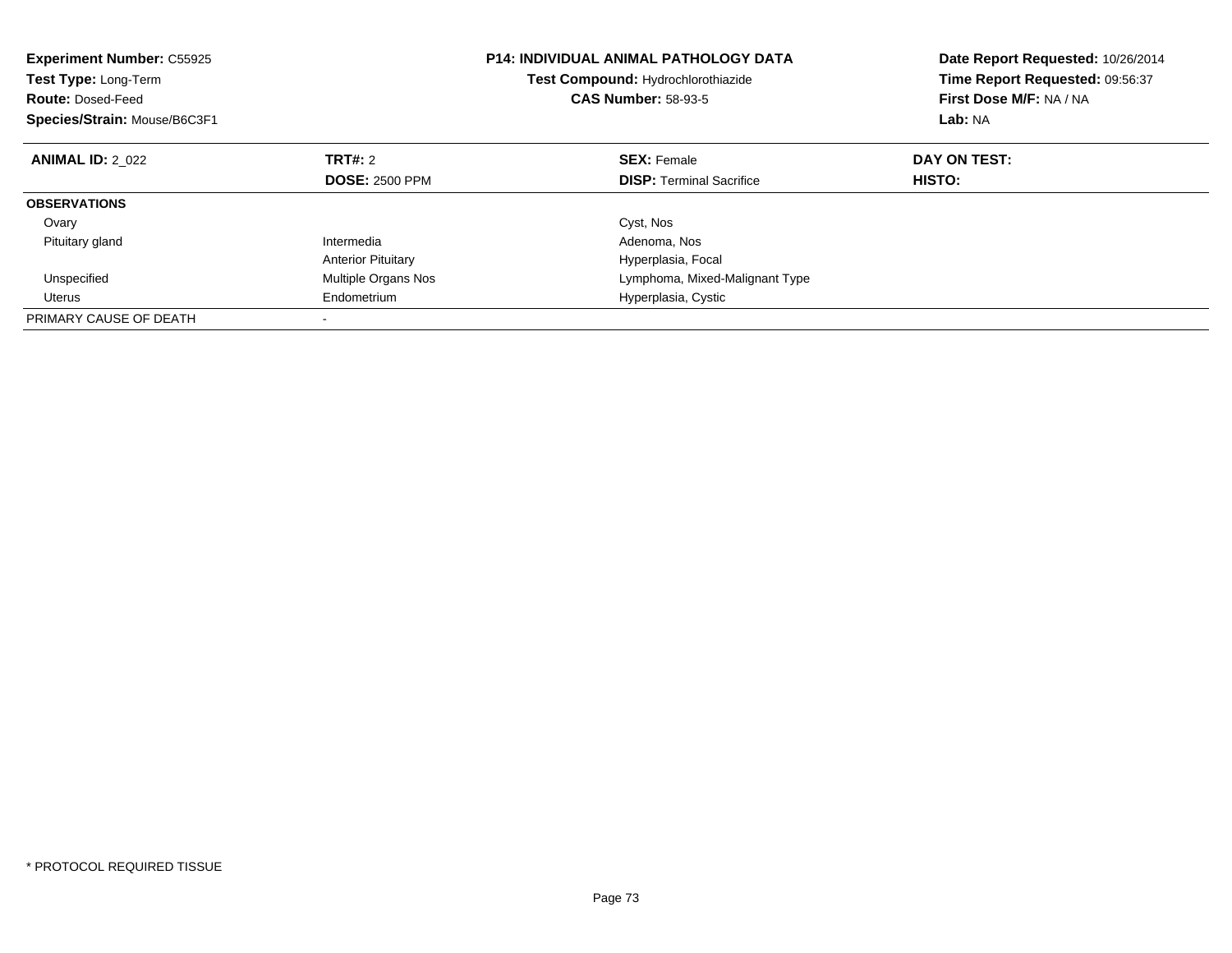| <b>Experiment Number: C55925</b><br><b>Test Type: Long-Term</b><br><b>Route: Dosed-Feed</b><br>Species/Strain: Mouse/B6C3F1 |                                  | <b>P14: INDIVIDUAL ANIMAL PATHOLOGY DATA</b><br>Test Compound: Hydrochlorothiazide<br><b>CAS Number: 58-93-5</b> | Date Report Requested: 10/26/2014<br>Time Report Requested: 09:56:37<br>First Dose M/F: NA / NA<br>Lab: NA |
|-----------------------------------------------------------------------------------------------------------------------------|----------------------------------|------------------------------------------------------------------------------------------------------------------|------------------------------------------------------------------------------------------------------------|
| <b>ANIMAL ID: 2 023</b>                                                                                                     | TRT#: 2<br><b>DOSE: 2500 PPM</b> | <b>SEX:</b> Female<br><b>DISP:</b> Terminal Sacrifice                                                            | DAY ON TEST:<br>HISTO:                                                                                     |
| <b>OBSERVATIONS</b>                                                                                                         |                                  |                                                                                                                  |                                                                                                            |
| Harderian gland                                                                                                             | Hardarian Gland                  | Hyperplasia, Focal                                                                                               |                                                                                                            |
| Uterus                                                                                                                      | Endometrium                      | Hyperplasia, Cystic                                                                                              |                                                                                                            |
| PRIMARY CAUSE OF DEATH                                                                                                      |                                  |                                                                                                                  |                                                                                                            |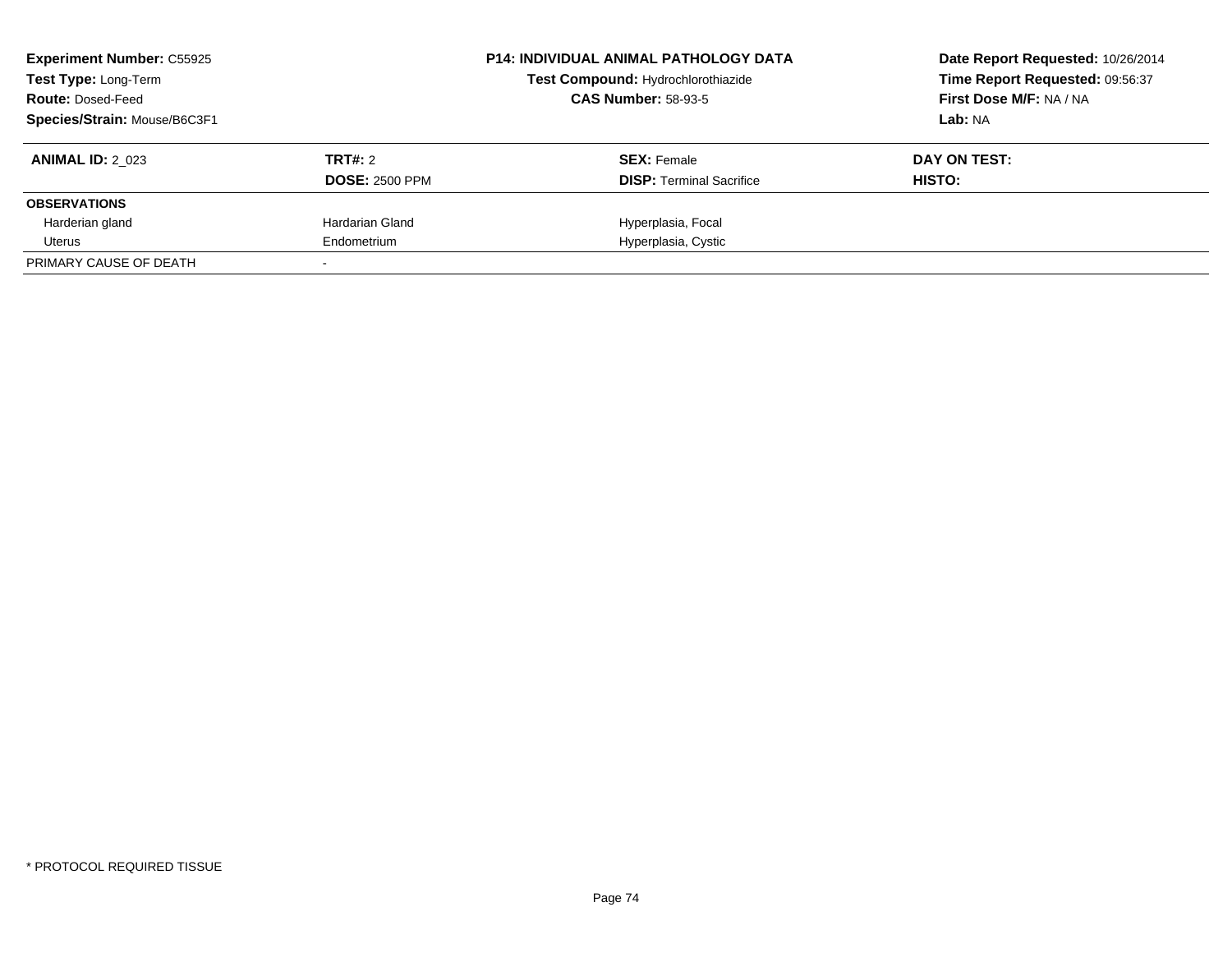**Experiment Number:** C55925**Test Type:** Long-Term**Route:** Dosed-Feed **Species/Strain:** Mouse/B6C3F1**P14: INDIVIDUAL ANIMAL PATHOLOGY DATATest Compound:** Hydrochlorothiazide**CAS Number:** 58-93-5**Date Report Requested:** 10/26/2014**Time Report Requested:** 09:56:37**First Dose M/F:** NA / NA**Lab:** NA**ANIMAL ID: 2 024 TRT#:** 2 **SEX:** Female **DAY ON TEST: DOSE:** 2500 PPM**DISP:** Moribund Sacrifice **HISTO: OBSERVATIONS** Adrenal gland Capsule Hyperplasia, Focal Brainn and the control of the control of the control of the control of the control of the control of the control of the control of the control of the control of the control of the control of the control of the control of the co Intestine Small Ileum Inflammation, Acute Focal Kidney Inflammation, Chronic Focal Ovaryy and the control of the control of the control of the control of the control of the control of the control of the control of the control of the control of the control of the control of the control of the control of the co Pancreas Acinus Atrophy, Diffused **Example 20 Multiple Organs Nos** Communist Communist Cymphoma, Lymphocytic-Malignant Type Unspecified Uterus Cyst, Hemorrhagic Endometrium Hyperplasia, Cystic PRIMARY CAUSE OF DEATH-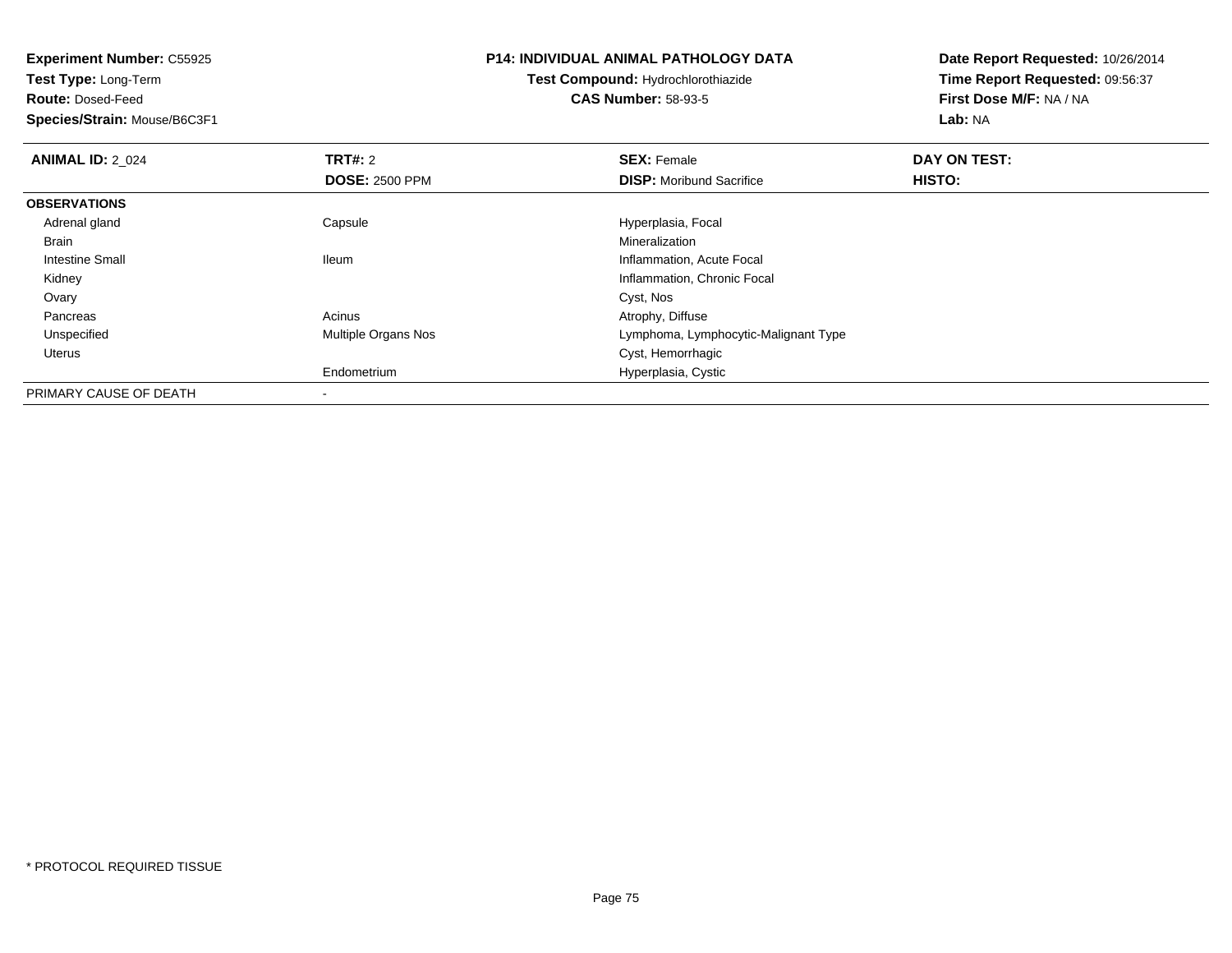| <b>Experiment Number: C55925</b><br><b>Test Type: Long-Term</b><br><b>Route: Dosed-Feed</b><br>Species/Strain: Mouse/B6C3F1 |                            | <b>P14: INDIVIDUAL ANIMAL PATHOLOGY DATA</b><br>Test Compound: Hydrochlorothiazide<br><b>CAS Number: 58-93-5</b> | Date Report Requested: 10/26/2014<br>Time Report Requested: 09:56:37<br>First Dose M/F: NA / NA<br>Lab: NA |
|-----------------------------------------------------------------------------------------------------------------------------|----------------------------|------------------------------------------------------------------------------------------------------------------|------------------------------------------------------------------------------------------------------------|
| <b>ANIMAL ID: 2 025</b>                                                                                                     | TRT#: 2                    | <b>SEX: Female</b>                                                                                               | DAY ON TEST:                                                                                               |
|                                                                                                                             | <b>DOSE: 2500 PPM</b>      | <b>DISP:</b> Terminal Sacrifice                                                                                  | HISTO:                                                                                                     |
| <b>OBSERVATIONS</b>                                                                                                         |                            |                                                                                                                  |                                                                                                            |
| Liver                                                                                                                       |                            | Hepatocellular Carcinoma                                                                                         |                                                                                                            |
| Lung                                                                                                                        |                            | Congestion, Nos                                                                                                  |                                                                                                            |
| Pituitary gland                                                                                                             | <b>Anterior Pituitary</b>  | Adenoma, Nos                                                                                                     |                                                                                                            |
| Unspecified                                                                                                                 | <b>Multiple Organs Nos</b> | Lymphoma, Mixed-Malignant Type                                                                                   |                                                                                                            |
| Uterus                                                                                                                      | Endometrium                | Hyperplasia, Cystic                                                                                              |                                                                                                            |
| PRIMARY CAUSE OF DEATH                                                                                                      |                            |                                                                                                                  |                                                                                                            |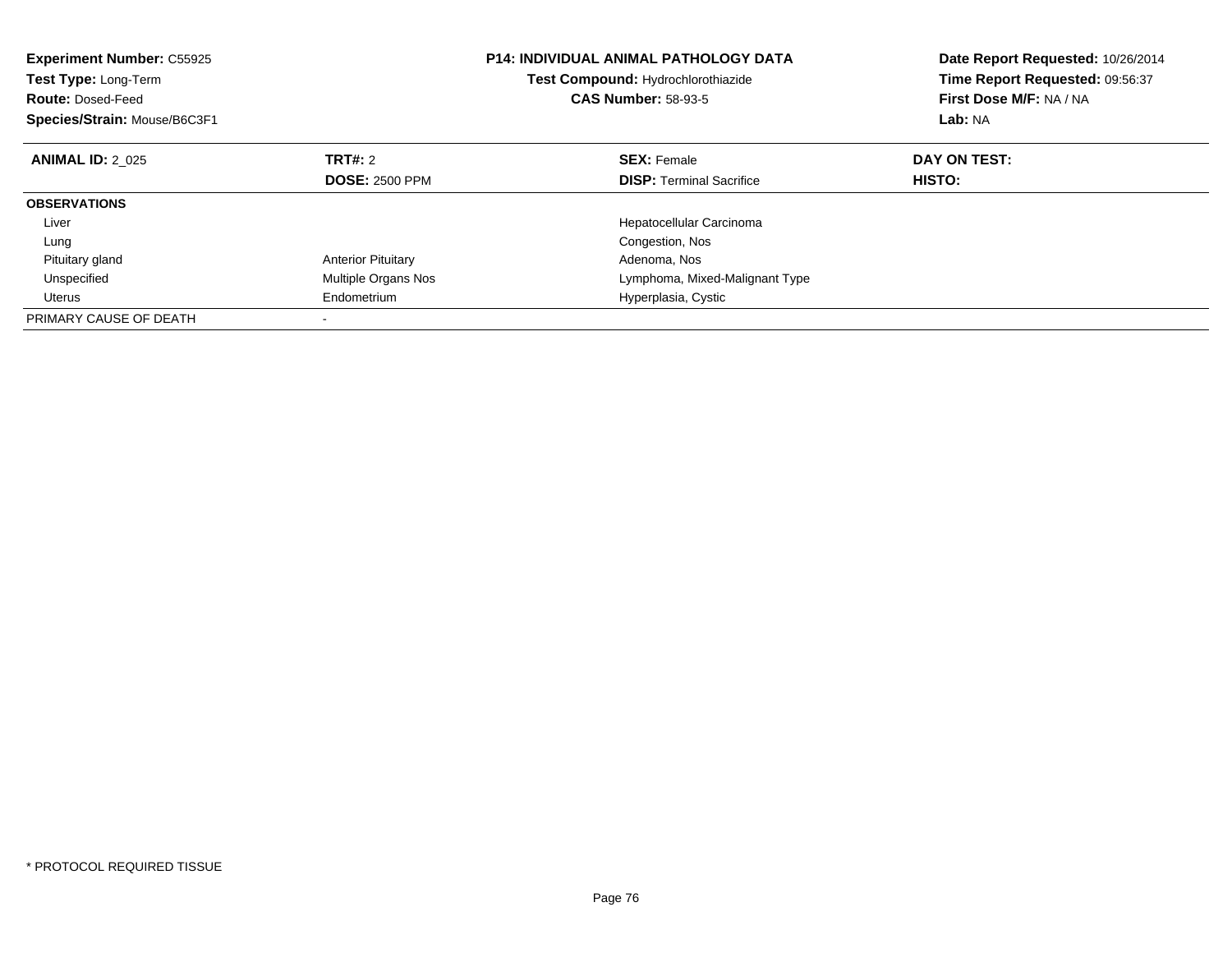| <b>Experiment Number: C55925</b><br>Test Type: Long-Term<br><b>Route: Dosed-Feed</b><br>Species/Strain: Mouse/B6C3F1 |                           | <b>P14: INDIVIDUAL ANIMAL PATHOLOGY DATA</b><br>Test Compound: Hydrochlorothiazide<br><b>CAS Number: 58-93-5</b> | Date Report Requested: 10/26/2014<br>Time Report Requested: 09:56:37<br>First Dose M/F: NA / NA<br>Lab: NA |  |
|----------------------------------------------------------------------------------------------------------------------|---------------------------|------------------------------------------------------------------------------------------------------------------|------------------------------------------------------------------------------------------------------------|--|
| <b>ANIMAL ID: 2 026</b>                                                                                              | <b>TRT#: 2</b>            | <b>SEX: Female</b>                                                                                               | DAY ON TEST:                                                                                               |  |
|                                                                                                                      | <b>DOSE: 2500 PPM</b>     | <b>DISP:</b> Terminal Sacrifice                                                                                  | HISTO:                                                                                                     |  |
| <b>OBSERVATIONS</b>                                                                                                  |                           |                                                                                                                  |                                                                                                            |  |
| Harderian gland                                                                                                      | Hardarian Gland           | Adenoma, Nos                                                                                                     |                                                                                                            |  |
| Kidney                                                                                                               |                           | Nephrosis, Nos                                                                                                   |                                                                                                            |  |
| Lymph node                                                                                                           | Mesenteric Lymph Node     | Congestion, Nos                                                                                                  |                                                                                                            |  |
| Pituitary gland                                                                                                      | <b>Anterior Pituitary</b> | Hyperplasia, Focal                                                                                               |                                                                                                            |  |
| Thymus                                                                                                               |                           | Hyperplasia, Lymphoid                                                                                            |                                                                                                            |  |
| Thyroid                                                                                                              |                           | Follicular-Cell Adenoma                                                                                          |                                                                                                            |  |
| Uterus                                                                                                               | Endometrium               | Hyperplasia, Cystic                                                                                              |                                                                                                            |  |
| PRIMARY CAUSE OF DEATH                                                                                               |                           |                                                                                                                  |                                                                                                            |  |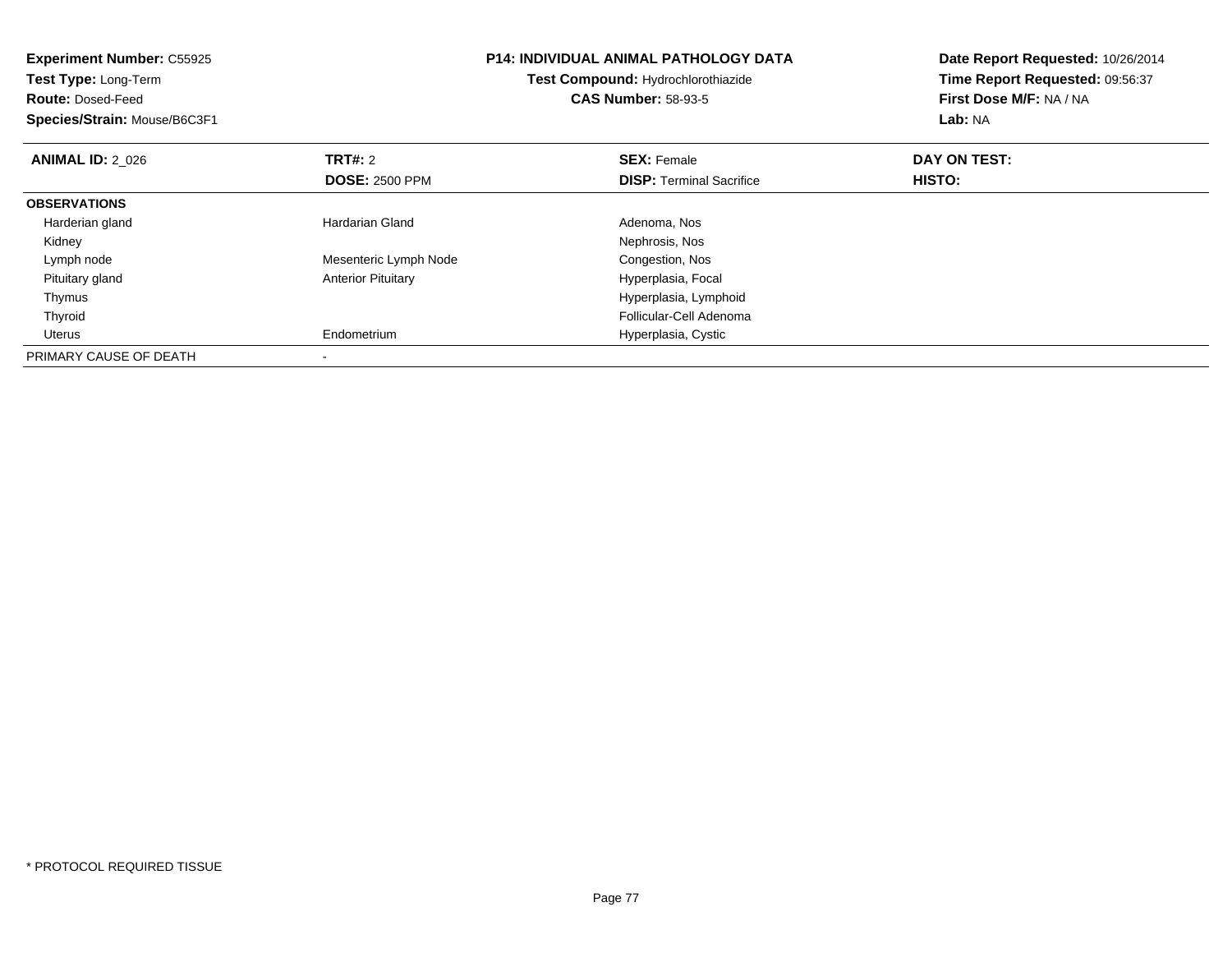| <b>Experiment Number: C55925</b><br>Test Type: Long-Term<br><b>Route: Dosed-Feed</b><br>Species/Strain: Mouse/B6C3F1 |                           | <b>P14: INDIVIDUAL ANIMAL PATHOLOGY DATA</b><br>Test Compound: Hydrochlorothiazide<br><b>CAS Number: 58-93-5</b> | Date Report Requested: 10/26/2014<br>Time Report Requested: 09:56:37<br>First Dose M/F: NA / NA<br>Lab: NA |
|----------------------------------------------------------------------------------------------------------------------|---------------------------|------------------------------------------------------------------------------------------------------------------|------------------------------------------------------------------------------------------------------------|
| <b>ANIMAL ID: 2 027</b>                                                                                              | <b>TRT#: 2</b>            | <b>SEX: Female</b>                                                                                               | DAY ON TEST:                                                                                               |
|                                                                                                                      | <b>DOSE: 2500 PPM</b>     | <b>DISP:</b> Terminal Sacrifice                                                                                  | HISTO:                                                                                                     |
| <b>OBSERVATIONS</b>                                                                                                  |                           |                                                                                                                  |                                                                                                            |
| Heart                                                                                                                |                           | Inflammation, Chronic Focal                                                                                      |                                                                                                            |
| Kidney                                                                                                               |                           | Inflammation, Chronic Focal                                                                                      |                                                                                                            |
| Ovary                                                                                                                |                           | Cyst, Nos                                                                                                        |                                                                                                            |
| Pituitary gland                                                                                                      | <b>Anterior Pituitary</b> | Cyst, Nos                                                                                                        |                                                                                                            |
| Uterus                                                                                                               | Endometrium               | Hyperplasia, Cystic                                                                                              |                                                                                                            |
| PRIMARY CAUSE OF DEATH                                                                                               |                           |                                                                                                                  |                                                                                                            |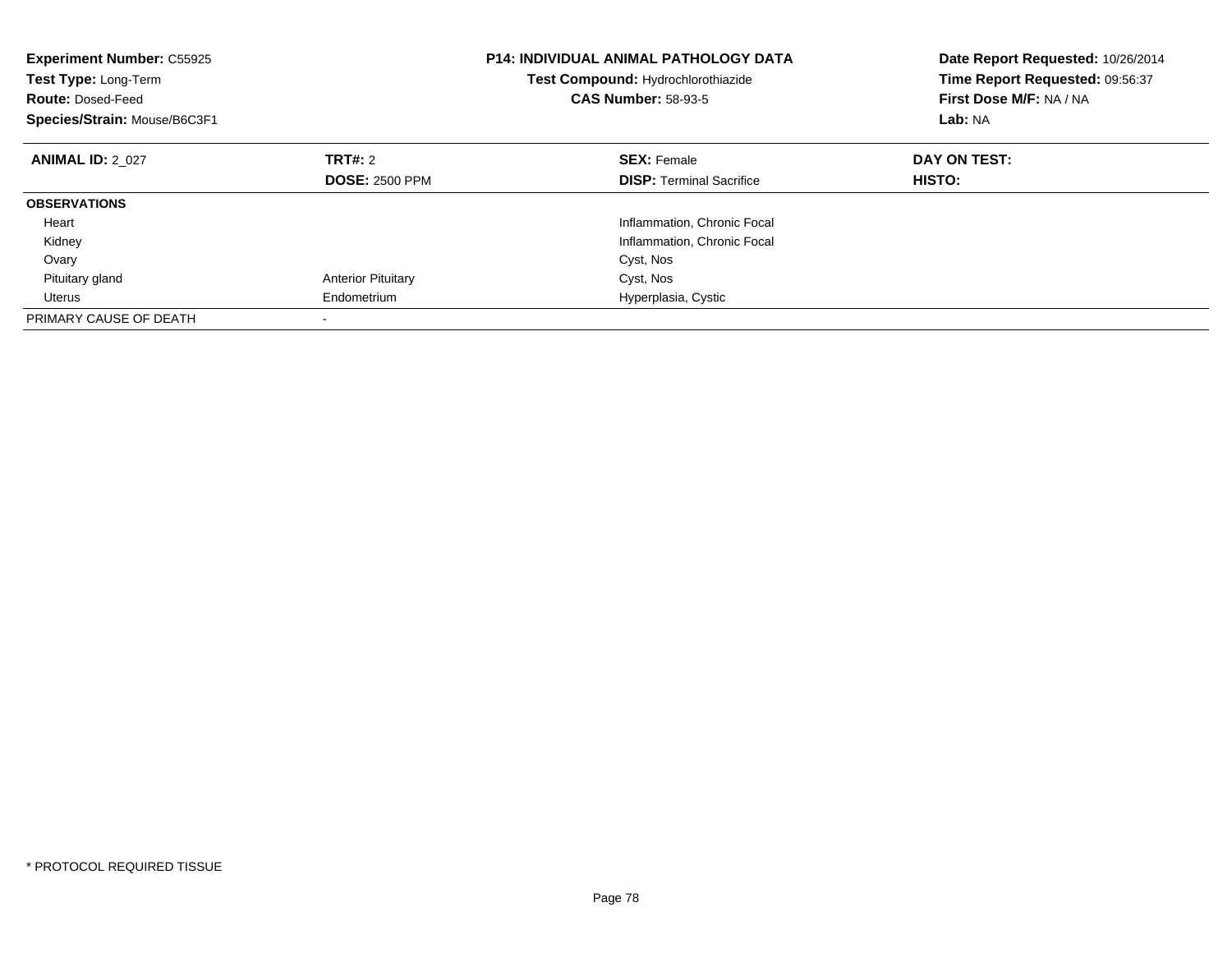| <b>Experiment Number: C55925</b><br>Test Type: Long-Term<br><b>Route: Dosed-Feed</b><br>Species/Strain: Mouse/B6C3F1 |                                         | <b>P14: INDIVIDUAL ANIMAL PATHOLOGY DATA</b><br>Test Compound: Hydrochlorothiazide<br><b>CAS Number: 58-93-5</b> | Date Report Requested: 10/26/2014<br>Time Report Requested: 09:56:37<br>First Dose M/F: NA / NA<br>Lab: NA |
|----------------------------------------------------------------------------------------------------------------------|-----------------------------------------|------------------------------------------------------------------------------------------------------------------|------------------------------------------------------------------------------------------------------------|
| <b>ANIMAL ID: 2 028</b>                                                                                              | <b>TRT#: 2</b><br><b>DOSE: 2500 PPM</b> | <b>SEX: Female</b><br><b>DISP:</b> Terminal Sacrifice                                                            | DAY ON TEST:<br>HISTO:                                                                                     |
| <b>OBSERVATIONS</b>                                                                                                  |                                         |                                                                                                                  |                                                                                                            |
| Harderian gland                                                                                                      | Hardarian Gland                         | Adenoma, Nos                                                                                                     |                                                                                                            |
| Pituitary gland                                                                                                      | <b>Anterior Pituitary</b>               | Hyperplasia, Focal                                                                                               |                                                                                                            |
| Uterus                                                                                                               | Endometrium                             | Hyperplasia, Cystic                                                                                              |                                                                                                            |
| PRIMARY CAUSE OF DEATH                                                                                               |                                         |                                                                                                                  |                                                                                                            |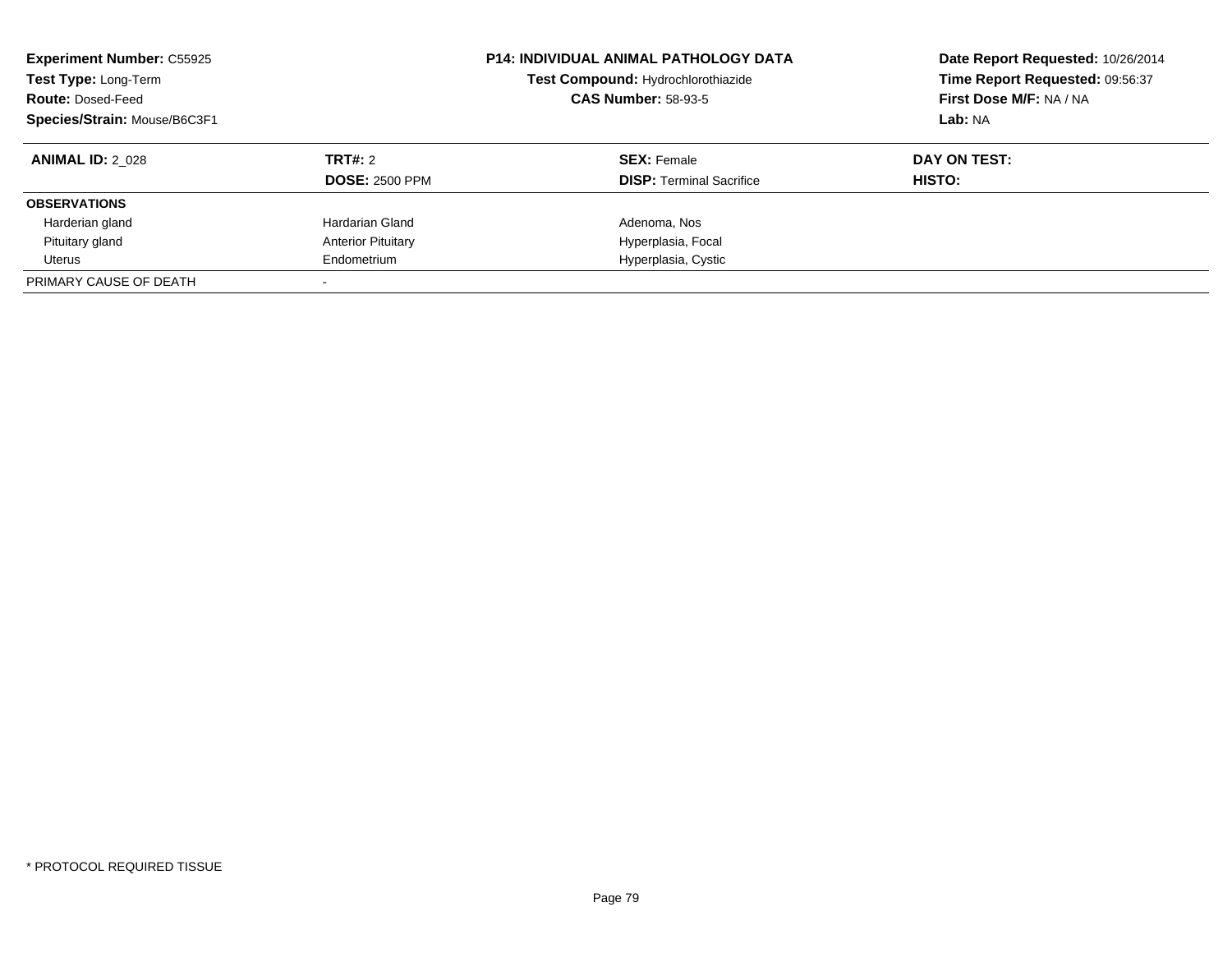| <b>Experiment Number: C55925</b><br>Test Type: Long-Term<br><b>Route: Dosed-Feed</b><br>Species/Strain: Mouse/B6C3F1 |                                         | <b>P14: INDIVIDUAL ANIMAL PATHOLOGY DATA</b><br>Date Report Requested: 10/26/2014<br>Time Report Requested: 09:56:37<br>Test Compound: Hydrochlorothiazide<br>First Dose M/F: NA / NA<br><b>CAS Number: 58-93-5</b><br>Lab: NA |                        |
|----------------------------------------------------------------------------------------------------------------------|-----------------------------------------|--------------------------------------------------------------------------------------------------------------------------------------------------------------------------------------------------------------------------------|------------------------|
| <b>ANIMAL ID: 2 029</b>                                                                                              | <b>TRT#: 2</b><br><b>DOSE: 2500 PPM</b> | <b>SEX: Female</b><br><b>DISP:</b> Terminal Sacrifice                                                                                                                                                                          | DAY ON TEST:<br>HISTO: |
| <b>OBSERVATIONS</b>                                                                                                  |                                         |                                                                                                                                                                                                                                |                        |
| Mammary gland                                                                                                        |                                         | Hyperplasia, Cystic                                                                                                                                                                                                            |                        |
| Pituitary gland                                                                                                      | <b>Anterior Pituitary</b>               | Adenoma, Nos                                                                                                                                                                                                                   |                        |
| Unspecified                                                                                                          | Multiple Organs Nos                     | Lymphoma, Mixed-Malignant Type                                                                                                                                                                                                 |                        |
| Uterus                                                                                                               | Endometrium                             | Hyperplasia, Cystic                                                                                                                                                                                                            |                        |
| PRIMARY CAUSE OF DEATH                                                                                               |                                         |                                                                                                                                                                                                                                |                        |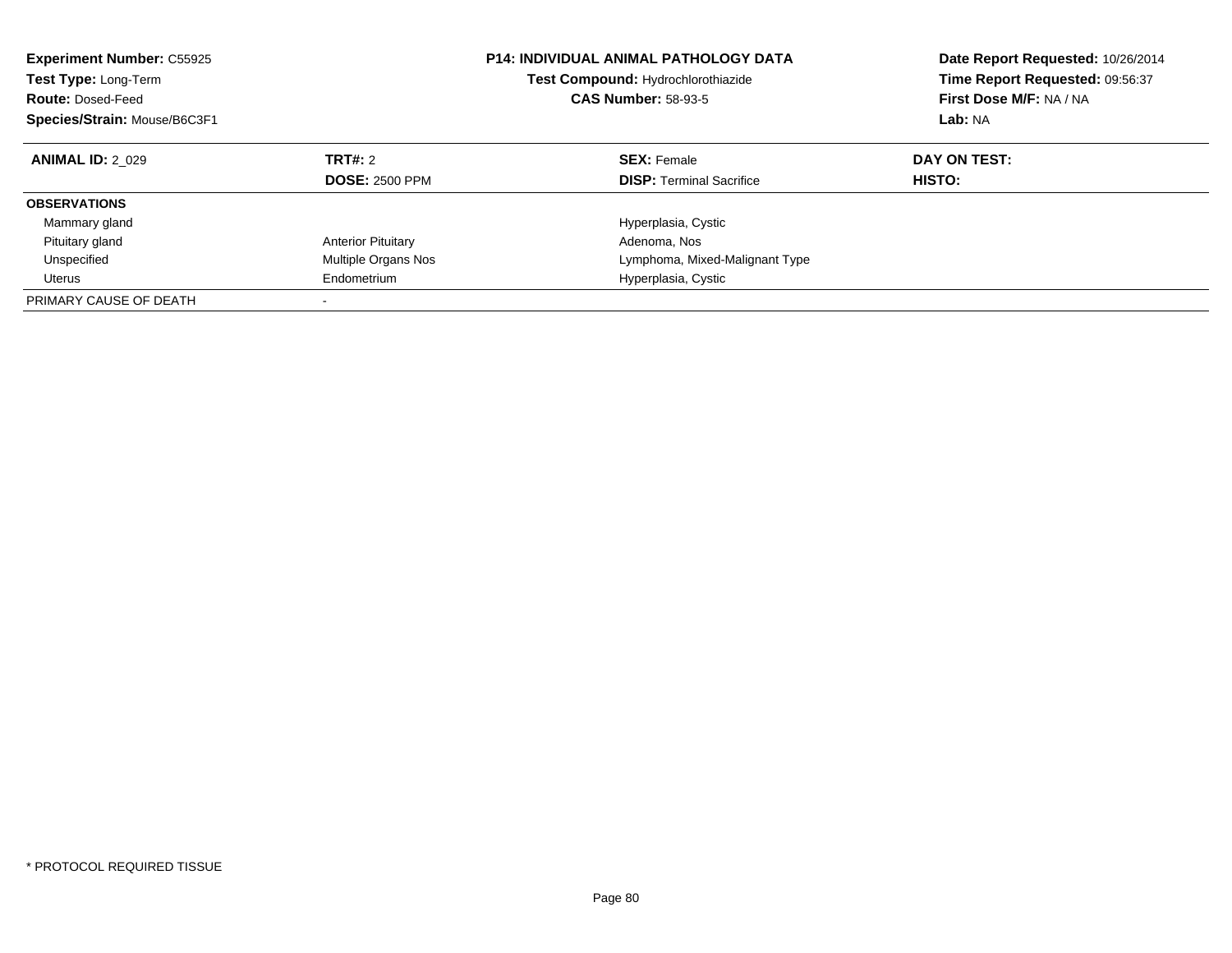**Test Type:** Long-Term

**Route:** Dosed-Feed

**Species/Strain:** Mouse/B6C3F1

### **P14: INDIVIDUAL ANIMAL PATHOLOGY DATA**

**Test Compound:** Hydrochlorothiazide**CAS Number:** 58-93-5

| <b>ANIMAL ID: 2_030</b> | <b>TRT#: 2</b>        | <b>SEX: Female</b>          | DAY ON TEST: |
|-------------------------|-----------------------|-----------------------------|--------------|
|                         | <b>DOSE: 2500 PPM</b> | <b>DISP: Natural Death</b>  | HISTO:       |
| <b>OBSERVATIONS</b>     |                       |                             |              |
| Heart                   |                       | Inflammation, Chronic Focal |              |
| Kidney                  |                       | Inflammation, Chronic Focal |              |
| Liver                   |                       | Hemangiosarcoma             |              |
|                         |                       | Necrosis, Focal             |              |
| Lymph node              | Mesenteric Lymph Node | Hematopoiesis               |              |
|                         | Mandibular Lymph Node | Hyperplasia, Lymphoid       |              |
| Mammary gland           |                       | Mixed Tumor, Malignant      |              |
| Salivary gland          |                       | Inflammation, Chronic Focal |              |
| Spleen                  |                       | Hematopoiesis               |              |
|                         |                       | Necrosis, Focal             |              |
| Uterus                  | Endometrium           | Hyperplasia, Cystic         |              |
| PRIMARY CAUSE OF DEATH  |                       |                             |              |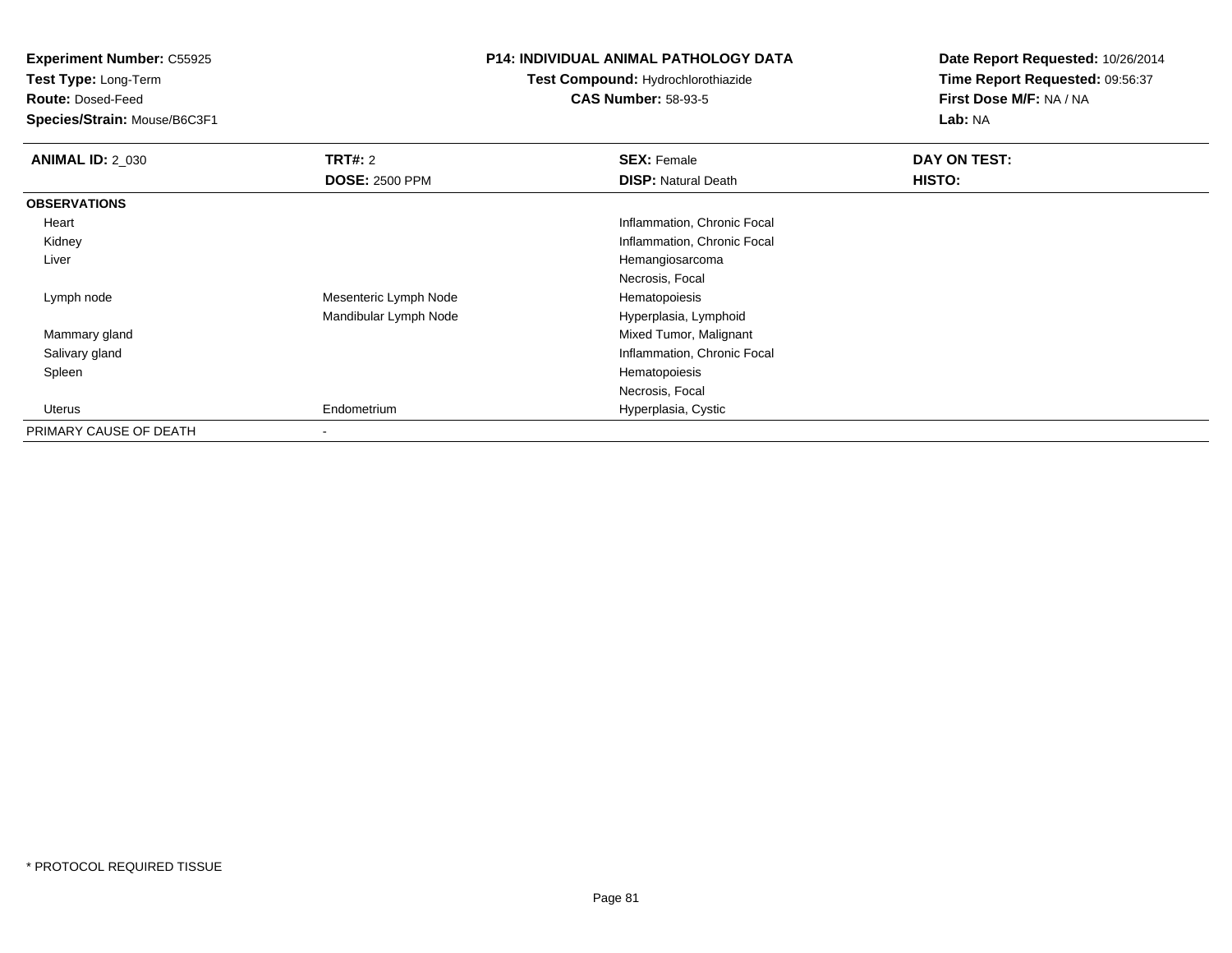| <b>Experiment Number: C55925</b><br>Test Type: Long-Term<br><b>Route: Dosed-Feed</b><br>Species/Strain: Mouse/B6C3F1 |                                  | <b>P14: INDIVIDUAL ANIMAL PATHOLOGY DATA</b><br>Date Report Requested: 10/26/2014<br>Time Report Requested: 09:56:37<br>Test Compound: Hydrochlorothiazide<br>First Dose M/F: NA / NA<br><b>CAS Number: 58-93-5</b><br>Lab: NA |                        |
|----------------------------------------------------------------------------------------------------------------------|----------------------------------|--------------------------------------------------------------------------------------------------------------------------------------------------------------------------------------------------------------------------------|------------------------|
| <b>ANIMAL ID: 2 031</b>                                                                                              | TRT#: 2<br><b>DOSE: 2500 PPM</b> | <b>SEX: Female</b><br><b>DISP:</b> Terminal Sacrifice                                                                                                                                                                          | DAY ON TEST:<br>HISTO: |
| <b>OBSERVATIONS</b>                                                                                                  |                                  |                                                                                                                                                                                                                                |                        |
| Ovary                                                                                                                |                                  | Cyst, Nos                                                                                                                                                                                                                      |                        |
| Spleen                                                                                                               |                                  | Hematopoiesis                                                                                                                                                                                                                  |                        |
| Uterus                                                                                                               | Endometrium                      | Hyperplasia, Cystic                                                                                                                                                                                                            |                        |
| PRIMARY CAUSE OF DEATH                                                                                               |                                  |                                                                                                                                                                                                                                |                        |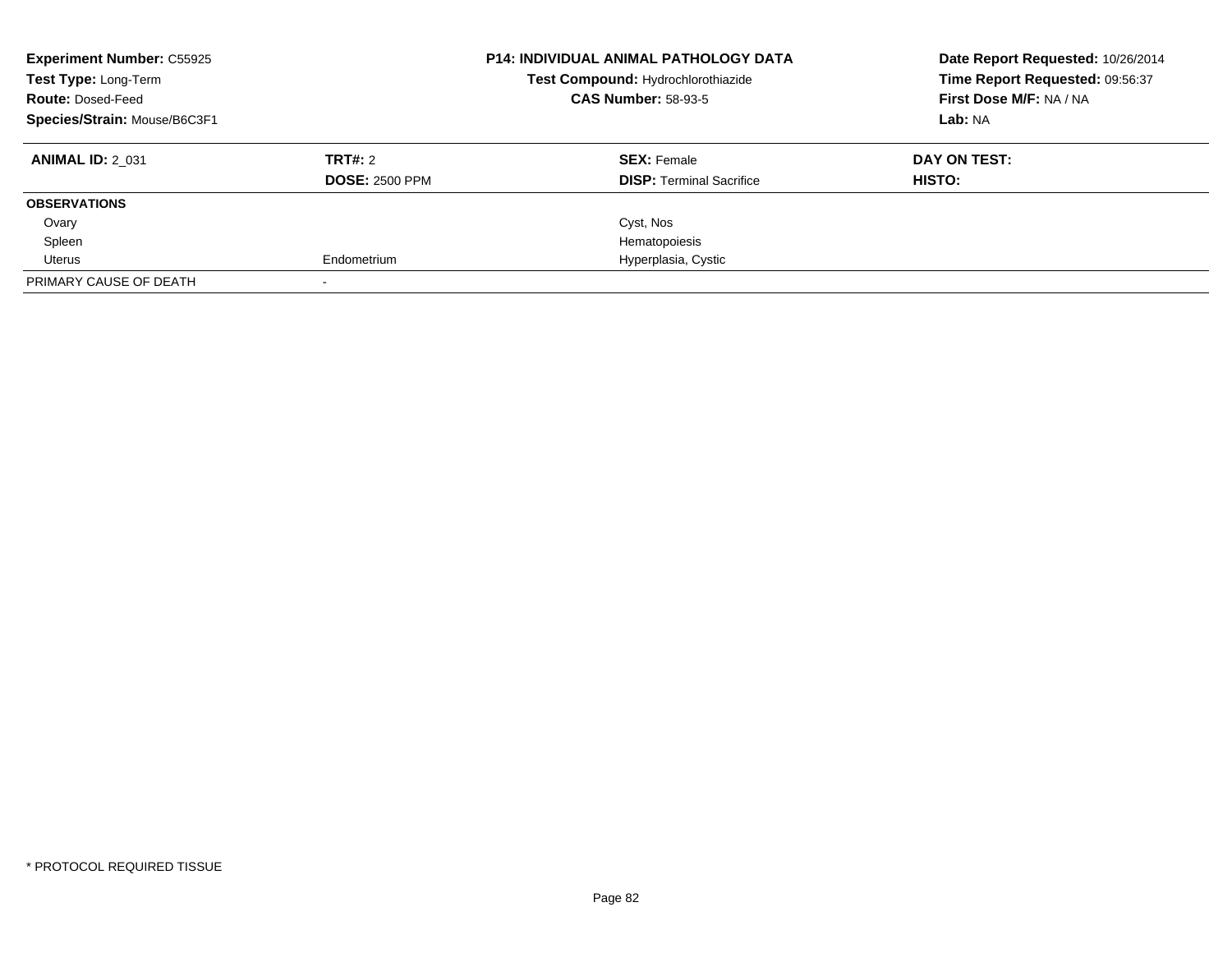| <b>Experiment Number: C55925</b><br><b>Test Type: Long-Term</b><br><b>Route: Dosed-Feed</b><br>Species/Strain: Mouse/B6C3F1 |                            | <b>P14: INDIVIDUAL ANIMAL PATHOLOGY DATA</b><br>Test Compound: Hydrochlorothiazide<br><b>CAS Number: 58-93-5</b> | Date Report Requested: 10/26/2014<br>Time Report Requested: 09:56:37<br>First Dose M/F: NA / NA<br>Lab: NA |
|-----------------------------------------------------------------------------------------------------------------------------|----------------------------|------------------------------------------------------------------------------------------------------------------|------------------------------------------------------------------------------------------------------------|
| <b>ANIMAL ID: 2 032</b>                                                                                                     | TRT#: 2                    | <b>SEX: Female</b>                                                                                               | DAY ON TEST:                                                                                               |
|                                                                                                                             | <b>DOSE: 2500 PPM</b>      | <b>DISP:</b> Terminal Sacrifice                                                                                  | HISTO:                                                                                                     |
| <b>OBSERVATIONS</b>                                                                                                         |                            |                                                                                                                  |                                                                                                            |
| Harderian gland                                                                                                             | Hardarian Gland            | Adenoma, Nos                                                                                                     |                                                                                                            |
| Kidney                                                                                                                      |                            | Inflammation, Chronic Focal                                                                                      |                                                                                                            |
| Unspecified                                                                                                                 | <b>Multiple Organs Nos</b> | Lymphoma, Mixed-Malignant Type                                                                                   |                                                                                                            |
|                                                                                                                             | <b>Abdominal Cavity</b>    | Necrosis, Fat                                                                                                    |                                                                                                            |
| Uterus                                                                                                                      | Endometrium                | Hyperplasia, Cystic                                                                                              |                                                                                                            |
| PRIMARY CAUSE OF DEATH                                                                                                      |                            |                                                                                                                  |                                                                                                            |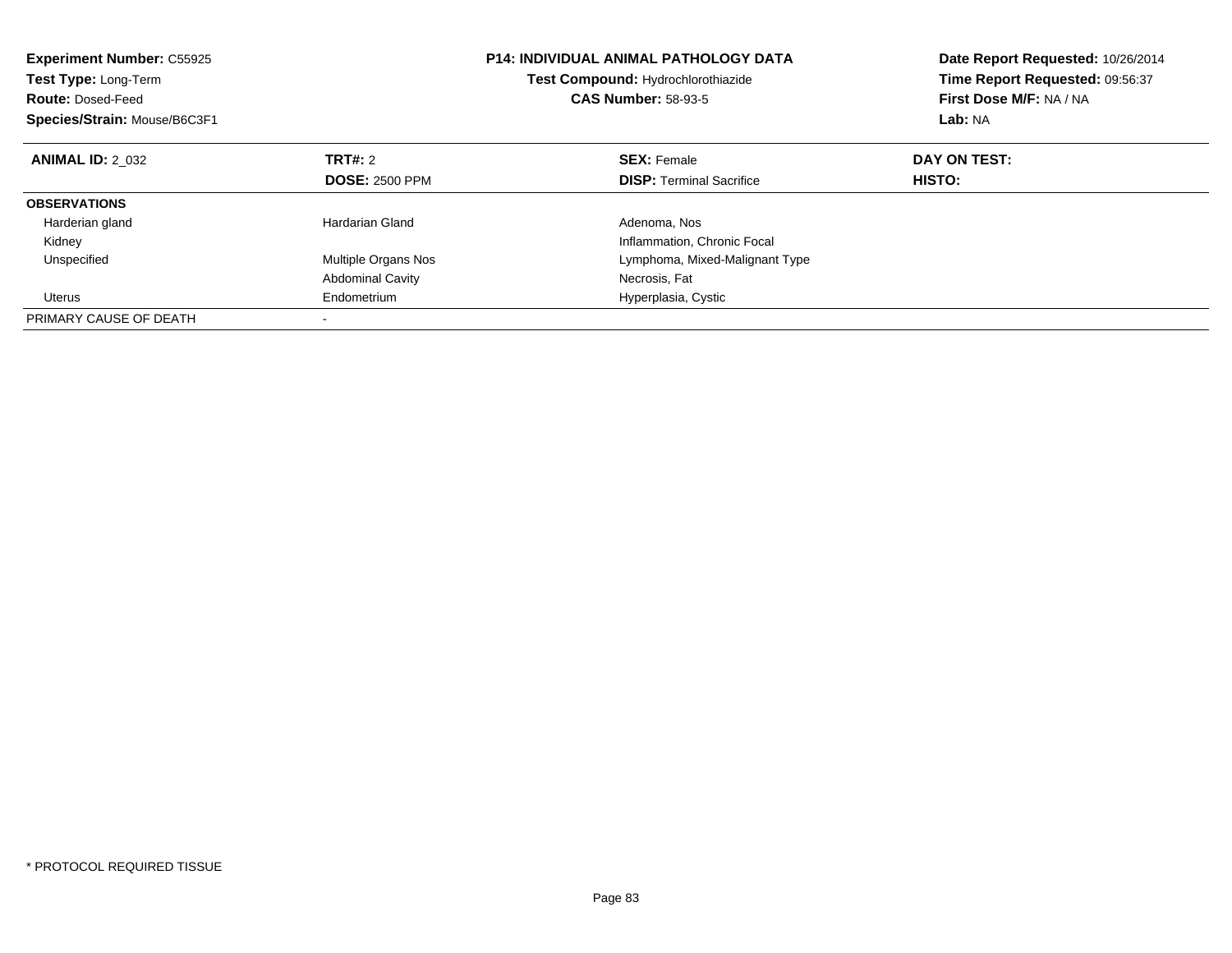**Test Type:** Long-Term

**Route:** Dosed-Feed

**Species/Strain:** Mouse/B6C3F1

### **P14: INDIVIDUAL ANIMAL PATHOLOGY DATA**

# **Test Compound:** Hydrochlorothiazide**CAS Number:** 58-93-5

| <b>ANIMAL ID: 2_033</b> | TRT#: 2                 | <b>SEX: Female</b>          | DAY ON TEST: |
|-------------------------|-------------------------|-----------------------------|--------------|
|                         | <b>DOSE: 2500 PPM</b>   | <b>DISP: Natural Death</b>  | HISTO:       |
| <b>OBSERVATIONS</b>     |                         |                             |              |
| Adrenal gland           | <b>Cortex Nos</b>       | Hematopoiesis               |              |
|                         | Capsule                 | Hyperplasia, Focal          |              |
| Bone marrow             |                         | Hyperplasia, Granulocytic   |              |
|                         |                         | Pigmentation, Nos           |              |
| Heart                   |                         | Inflammation, Chronic Focal |              |
| Kidney                  |                         | Nephrosis, Nos              |              |
| Liver                   | Hepatocytes             | Cytoplasmic Vacuolization   |              |
|                         |                         | Hematopoiesis               |              |
|                         |                         | Inflammation, Chronic Focal |              |
| Lung                    |                         | Inflammation, Chronic Focal |              |
| Lymph node              | Mesenteric Lymph Node   | Hematopoiesis               |              |
|                         | Mesenteric Lymph Node   | Hemorrhage                  |              |
|                         | Thoracic Lymph Node     | Hyperplasia, Plasma Cell    |              |
| Ovary                   |                         | Inflammation, Suppurative   |              |
| Salivary gland          |                         | Inflammation, Chronic Focal |              |
| Spleen                  |                         | Hematopoiesis               |              |
| Thymus                  |                         | Involution, Nos             |              |
| Unspecified             | <b>Abdominal Cavity</b> | Inflammation, Suppurative   |              |
| Uterus                  | Endometrium             | Hyperplasia, Cystic         |              |
| PRIMARY CAUSE OF DEATH  |                         |                             |              |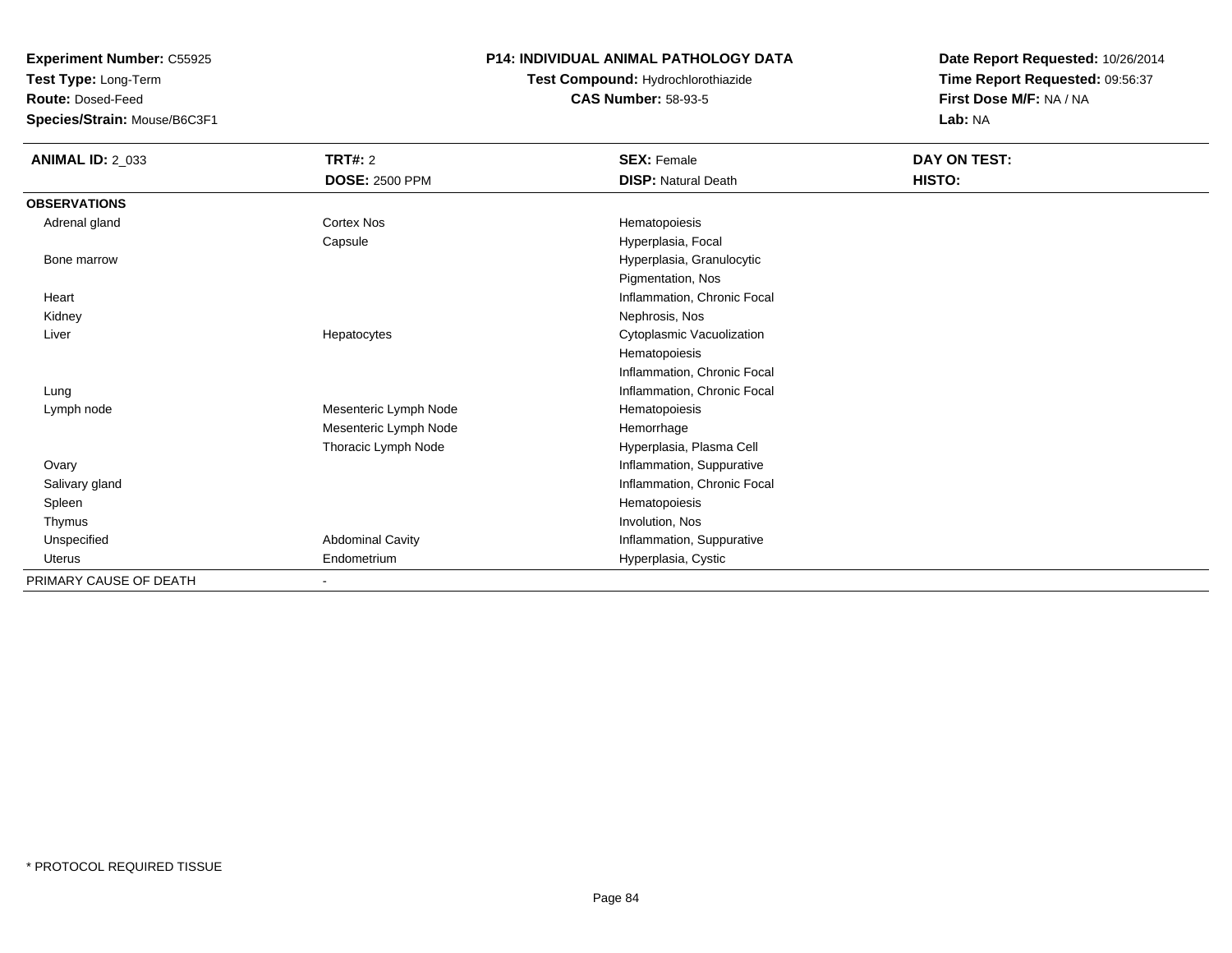**Test Type:** Long-Term

**Route:** Dosed-Feed

**Species/Strain:** Mouse/B6C3F1

# **P14: INDIVIDUAL ANIMAL PATHOLOGY DATA**

# **Test Compound:** Hydrochlorothiazide**CAS Number:** 58-93-5

| <b>ANIMAL ID: 2_034</b> | <b>TRT#: 2</b>            | <b>SEX: Female</b>               | DAY ON TEST: |  |
|-------------------------|---------------------------|----------------------------------|--------------|--|
|                         | <b>DOSE: 2500 PPM</b>     | <b>DISP:</b> Moribund Sacrifice  | HISTO:       |  |
| <b>OBSERVATIONS</b>     |                           |                                  |              |  |
| Adrenal gland           | Capsule                   | Hyperplasia, Focal               |              |  |
|                         | Cortex Nos                | Hyperplasia, Focal               |              |  |
| Bone marrow             |                           | Pigmentation, Nos                |              |  |
| Heart                   |                           | Pigmentation, Nos                |              |  |
| Kidney                  |                           | Hemorrhage                       |              |  |
|                         |                           | Necrosis, Focal                  |              |  |
| Pituitary gland         | <b>Anterior Pituitary</b> | Hyperplasia, Focal               |              |  |
| Thyroid                 |                           | Necrosis, Focal                  |              |  |
| Unspecified             | Multiple Organs Nos       | Lymphoma, Mixed-Malignant Type   |              |  |
| <b>Uterus</b>           |                           | <b>Endometrial Stromal Polyp</b> |              |  |
|                         |                           | Hydrometra                       |              |  |
| PRIMARY CAUSE OF DEATH  | -                         |                                  |              |  |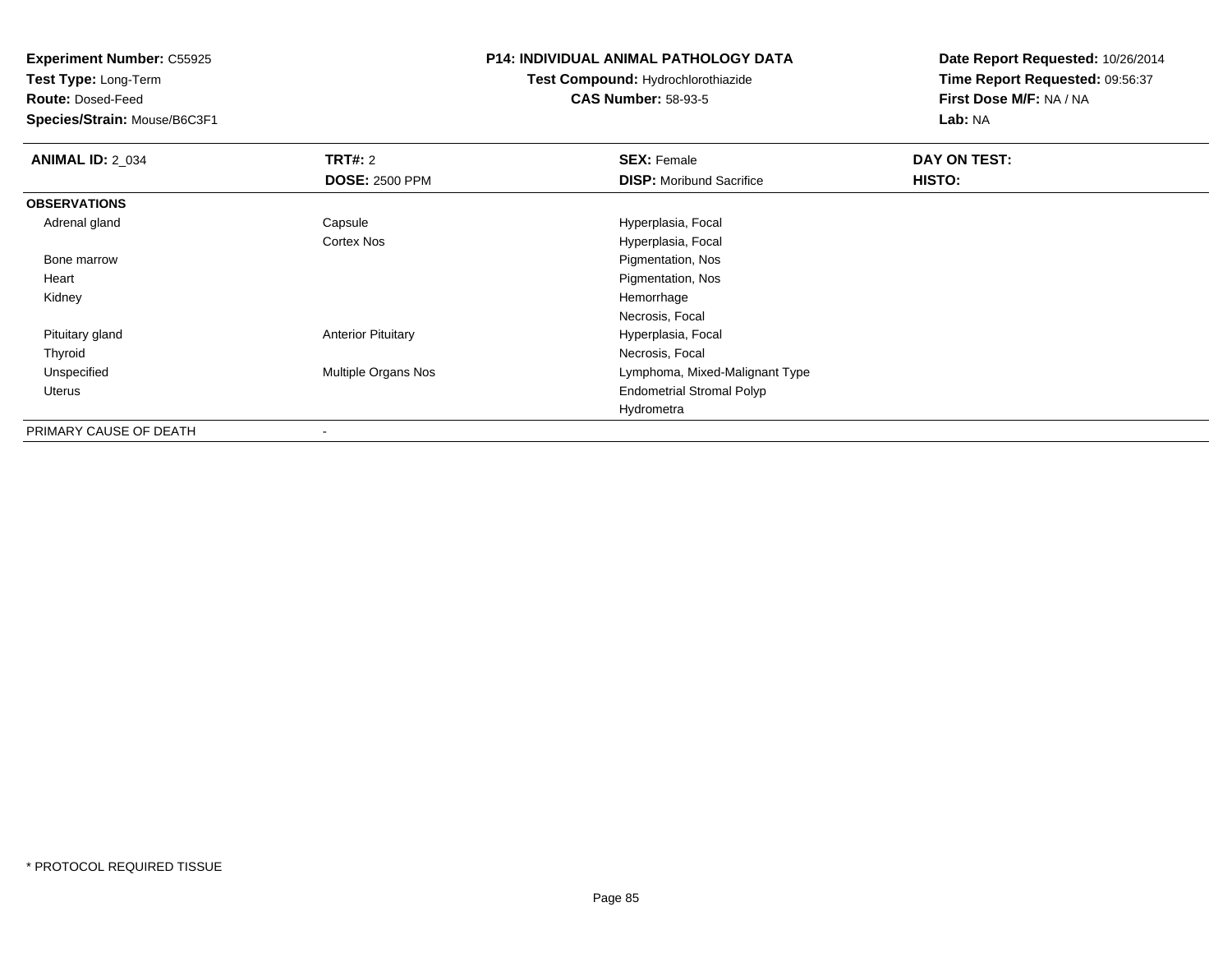| <b>Experiment Number: C55925</b><br><b>Test Type: Long-Term</b><br><b>Route: Dosed-Feed</b><br>Species/Strain: Mouse/B6C3F1 |                           | <b>P14: INDIVIDUAL ANIMAL PATHOLOGY DATA</b><br>Test Compound: Hydrochlorothiazide<br><b>CAS Number: 58-93-5</b> | Date Report Requested: 10/26/2014<br>Time Report Requested: 09:56:37<br>First Dose M/F: NA / NA<br>Lab: NA |
|-----------------------------------------------------------------------------------------------------------------------------|---------------------------|------------------------------------------------------------------------------------------------------------------|------------------------------------------------------------------------------------------------------------|
| <b>ANIMAL ID: 2 035</b>                                                                                                     | <b>TRT#: 2</b>            | <b>SEX: Female</b>                                                                                               | DAY ON TEST:                                                                                               |
|                                                                                                                             | <b>DOSE: 2500 PPM</b>     | <b>DISP:</b> Terminal Sacrifice                                                                                  | <b>HISTO:</b>                                                                                              |
| <b>OBSERVATIONS</b>                                                                                                         |                           |                                                                                                                  |                                                                                                            |
| Kidney                                                                                                                      |                           | Hyperplasia, Lymphoid                                                                                            |                                                                                                            |
| Liver                                                                                                                       |                           | Hepatocellular Adenoma                                                                                           |                                                                                                            |
|                                                                                                                             |                           | Inflammation, Chronic Focal                                                                                      |                                                                                                            |
| Pituitary gland                                                                                                             | <b>Anterior Pituitary</b> | Hyperplasia, Focal                                                                                               |                                                                                                            |
| Spleen                                                                                                                      |                           | Hyperplasia, Lymphoid                                                                                            |                                                                                                            |
| Uterus                                                                                                                      | Endometrium               | Hyperplasia, Cystic                                                                                              |                                                                                                            |
| PRIMARY CAUSE OF DEATH                                                                                                      |                           |                                                                                                                  |                                                                                                            |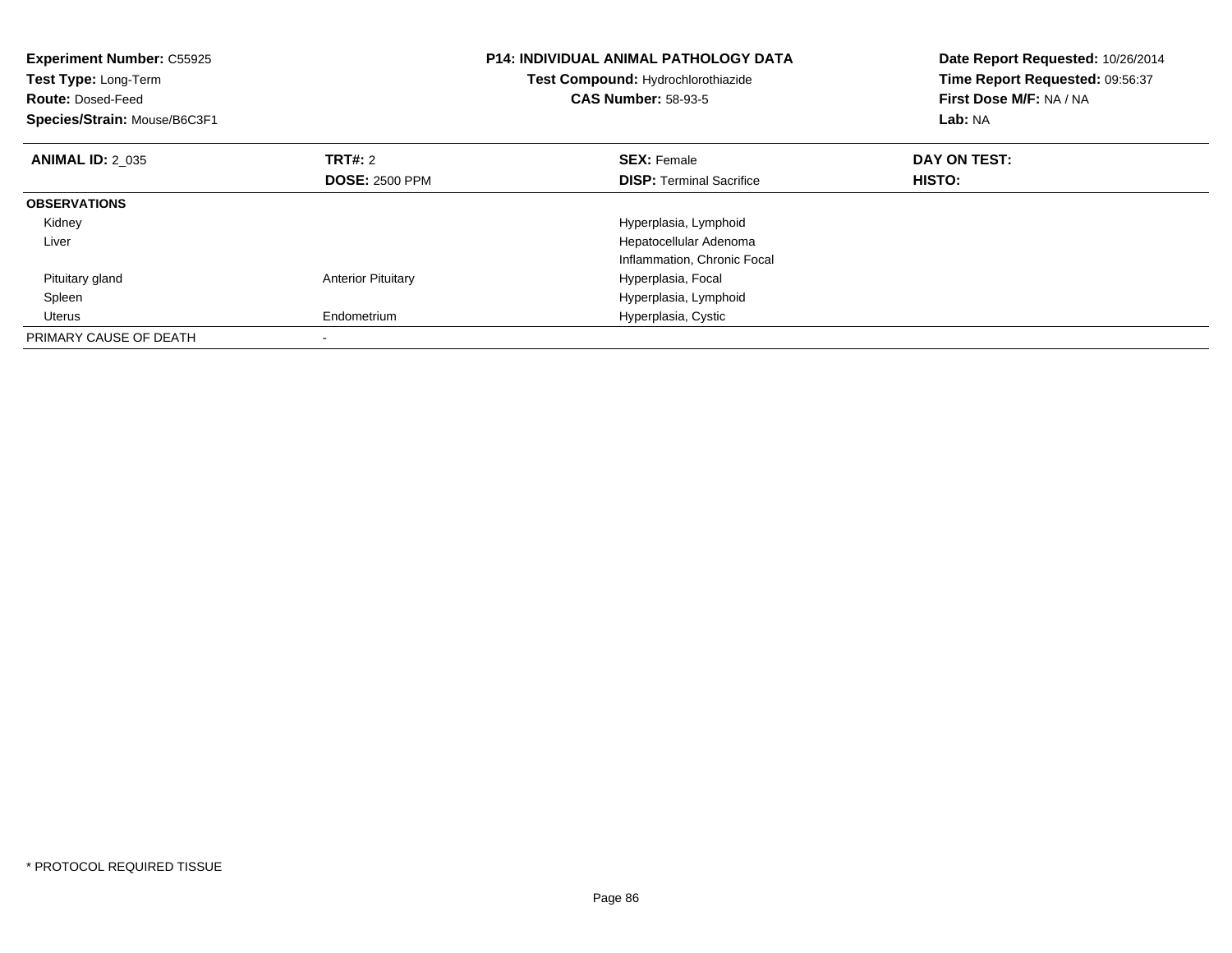| <b>Experiment Number: C55925</b><br>Test Type: Long-Term<br><b>Route: Dosed-Feed</b><br>Species/Strain: Mouse/B6C3F1 |                                  | <b>P14: INDIVIDUAL ANIMAL PATHOLOGY DATA</b><br>Test Compound: Hydrochlorothiazide<br><b>CAS Number: 58-93-5</b> | Date Report Requested: 10/26/2014<br>Time Report Requested: 09:56:37<br>First Dose M/F: NA / NA<br>Lab: NA |
|----------------------------------------------------------------------------------------------------------------------|----------------------------------|------------------------------------------------------------------------------------------------------------------|------------------------------------------------------------------------------------------------------------|
| <b>ANIMAL ID: 2 036</b>                                                                                              | TRT#: 2<br><b>DOSE: 2500 PPM</b> | <b>SEX: Female</b><br><b>DISP:</b> Terminal Sacrifice                                                            | DAY ON TEST:<br>HISTO:                                                                                     |
| <b>OBSERVATIONS</b>                                                                                                  |                                  |                                                                                                                  |                                                                                                            |
| Lung                                                                                                                 |                                  | Alveolar/Bronchiolar Adenoma                                                                                     |                                                                                                            |
| Ovary                                                                                                                |                                  | Cyst, Nos                                                                                                        |                                                                                                            |
| Unspecified                                                                                                          | Multiple Organs Nos              | Lymphoma, Lymphocytic-Malignant Type                                                                             |                                                                                                            |
| Uterus                                                                                                               | Endometrium                      | Hyperplasia, Cystic                                                                                              |                                                                                                            |
| PRIMARY CAUSE OF DEATH                                                                                               |                                  |                                                                                                                  |                                                                                                            |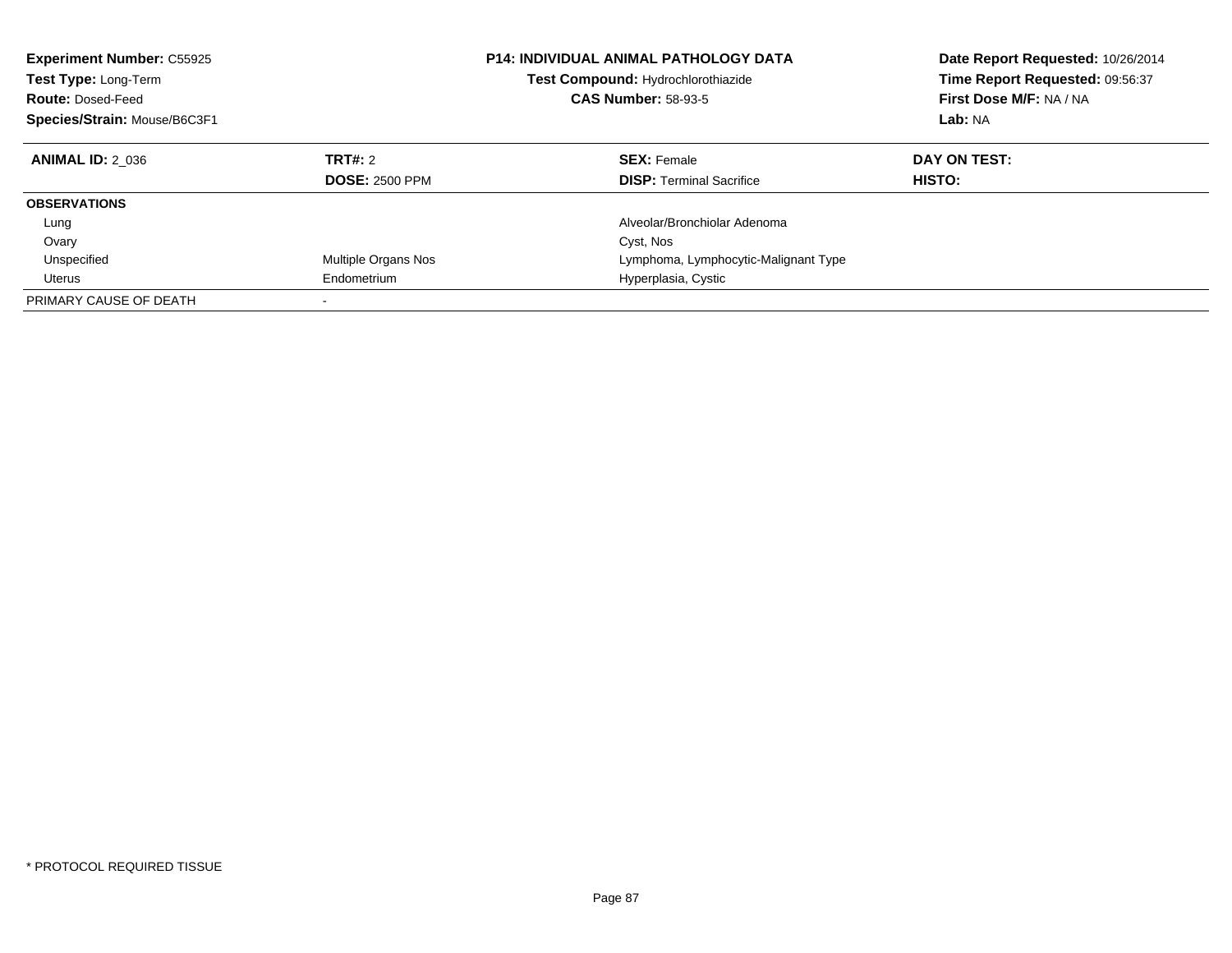| <b>Experiment Number: C55925</b><br>Test Type: Long-Term<br><b>Route: Dosed-Feed</b><br>Species/Strain: Mouse/B6C3F1 |                           | <b>P14: INDIVIDUAL ANIMAL PATHOLOGY DATA</b><br>Test Compound: Hydrochlorothiazide<br><b>CAS Number: 58-93-5</b> | Date Report Requested: 10/26/2014<br>Time Report Requested: 09:56:37<br>First Dose M/F: NA / NA<br>Lab: NA |
|----------------------------------------------------------------------------------------------------------------------|---------------------------|------------------------------------------------------------------------------------------------------------------|------------------------------------------------------------------------------------------------------------|
| <b>ANIMAL ID: 2 037</b>                                                                                              | TRT#: 2                   | <b>SEX: Female</b>                                                                                               | DAY ON TEST:                                                                                               |
|                                                                                                                      | <b>DOSE: 2500 PPM</b>     | <b>DISP:</b> Terminal Sacrifice                                                                                  | HISTO:                                                                                                     |
| <b>OBSERVATIONS</b>                                                                                                  |                           |                                                                                                                  |                                                                                                            |
| Heart                                                                                                                |                           | Inflammation, Chronic Focal                                                                                      |                                                                                                            |
| Kidney                                                                                                               |                           | Glomerulonephritis, Nos                                                                                          |                                                                                                            |
| Mammary gland                                                                                                        |                           | Mixed Tumor, Malignant                                                                                           |                                                                                                            |
| Pituitary gland                                                                                                      | <b>Anterior Pituitary</b> | Hyperplasia, Focal                                                                                               |                                                                                                            |
| Unspecified                                                                                                          | Multiple Organs Nos       | Lymphoma, Mixed-Malignant Type                                                                                   |                                                                                                            |
| PRIMARY CAUSE OF DEATH                                                                                               |                           |                                                                                                                  |                                                                                                            |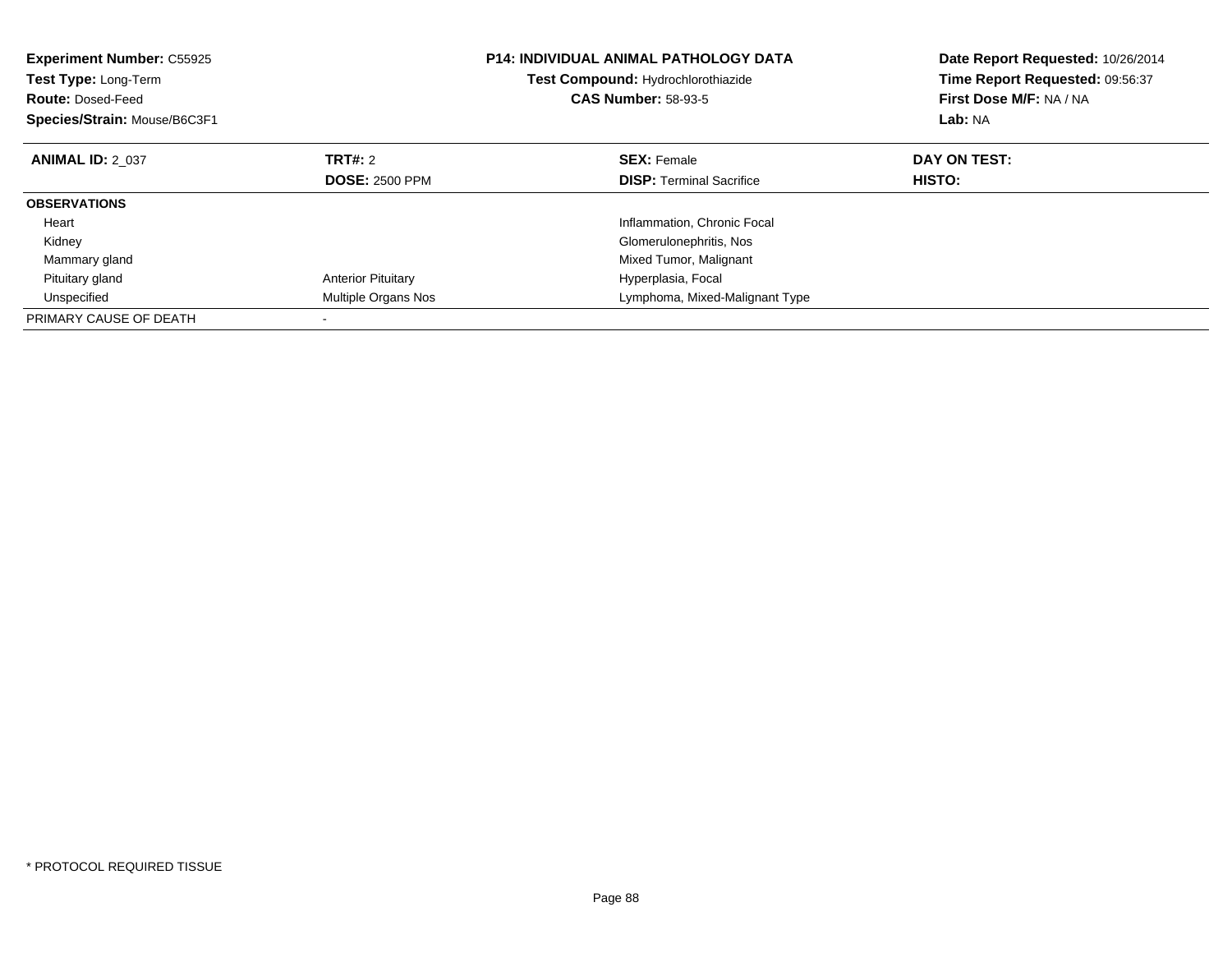| <b>Experiment Number: C55925</b><br>Test Type: Long-Term<br><b>Route: Dosed-Feed</b><br>Species/Strain: Mouse/B6C3F1 |                           | <b>P14: INDIVIDUAL ANIMAL PATHOLOGY DATA</b><br>Test Compound: Hydrochlorothiazide<br><b>CAS Number: 58-93-5</b> | Date Report Requested: 10/26/2014<br>Time Report Requested: 09:56:37<br>First Dose M/F: NA / NA<br>Lab: NA |
|----------------------------------------------------------------------------------------------------------------------|---------------------------|------------------------------------------------------------------------------------------------------------------|------------------------------------------------------------------------------------------------------------|
| <b>ANIMAL ID: 2 038</b>                                                                                              | <b>TRT#: 2</b>            | <b>SEX: Female</b>                                                                                               | DAY ON TEST:                                                                                               |
|                                                                                                                      | <b>DOSE: 2500 PPM</b>     | <b>DISP:</b> Terminal Sacrifice                                                                                  | HISTO:                                                                                                     |
| <b>OBSERVATIONS</b>                                                                                                  |                           |                                                                                                                  |                                                                                                            |
| Kidney                                                                                                               |                           | Inflammation, Chronic Focal                                                                                      |                                                                                                            |
| Lung                                                                                                                 |                           | Inflammation, Chronic Focal                                                                                      |                                                                                                            |
| Pituitary gland                                                                                                      | <b>Anterior Pituitary</b> | Hyperplasia, Focal                                                                                               |                                                                                                            |
| Unspecified                                                                                                          | Multiple Organs Nos       | Hyperplasia, Lymphoid                                                                                            |                                                                                                            |
| <b>Uterus</b>                                                                                                        |                           | <b>Endometrial Stromal Polyp</b>                                                                                 |                                                                                                            |
|                                                                                                                      | Endometrium               | Hyperplasia, Cystic                                                                                              |                                                                                                            |
| PRIMARY CAUSE OF DEATH                                                                                               |                           |                                                                                                                  |                                                                                                            |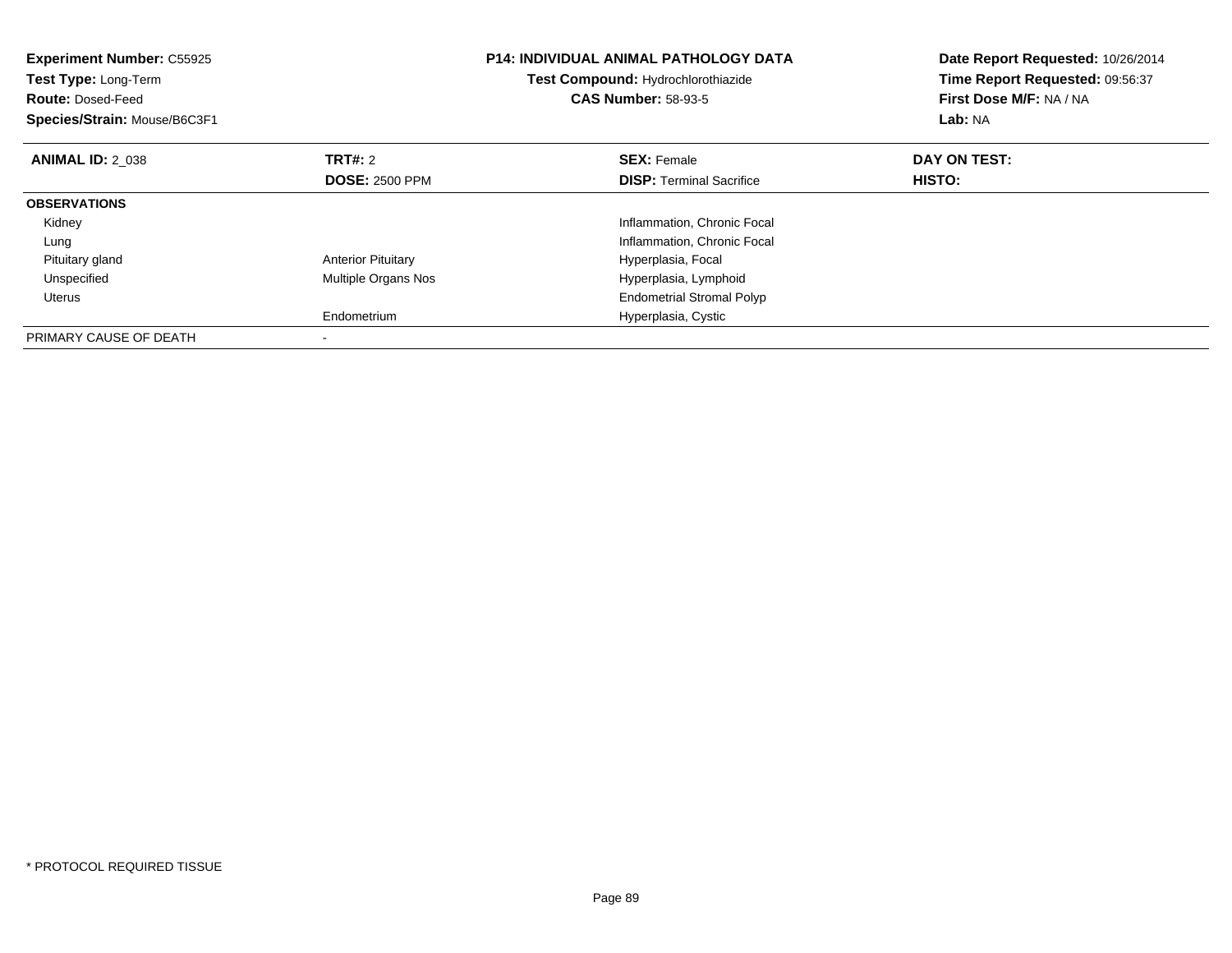| <b>Experiment Number: C55925</b><br>Test Type: Long-Term |                           | <b>P14: INDIVIDUAL ANIMAL PATHOLOGY DATA</b> | Date Report Requested: 10/26/2014 |
|----------------------------------------------------------|---------------------------|----------------------------------------------|-----------------------------------|
|                                                          |                           | Test Compound: Hydrochlorothiazide           | Time Report Requested: 09:56:37   |
| <b>Route: Dosed-Feed</b>                                 |                           | <b>CAS Number: 58-93-5</b>                   | First Dose M/F: NA / NA           |
| Species/Strain: Mouse/B6C3F1                             |                           |                                              | Lab: NA                           |
| <b>ANIMAL ID: 2 039</b>                                  | <b>TRT#: 2</b>            | <b>SEX: Female</b>                           | DAY ON TEST:                      |
|                                                          | <b>DOSE: 2500 PPM</b>     | <b>DISP: Natural Death</b>                   | HISTO:                            |
| <b>OBSERVATIONS</b>                                      |                           |                                              |                                   |
| Adrenal gland                                            | Capsule                   | Hyperplasia, Focal                           |                                   |
| Kidney                                                   | Tubule                    | Degeneration, Nos                            |                                   |
|                                                          |                           | Necrosis, Focal                              |                                   |
|                                                          |                           | Nephrosis, Hydro                             |                                   |
| Liver                                                    |                           | Necrosis, Focal                              |                                   |
| Lymph node                                               | Lumbar Lymph Node         | Hyperplasia, Nos                             |                                   |
| Pituitary gland                                          | <b>Anterior Pituitary</b> | Hyperplasia, Focal                           |                                   |
| Spleen                                                   |                           | Hematopoiesis                                |                                   |
| Unspecified                                              | Multiple Organs Nos       | Lymphoma, Histiocytic-Malignant Type         |                                   |
| Uterus                                                   |                           | Hydrometra                                   |                                   |
| PRIMARY CAUSE OF DEATH                                   |                           |                                              |                                   |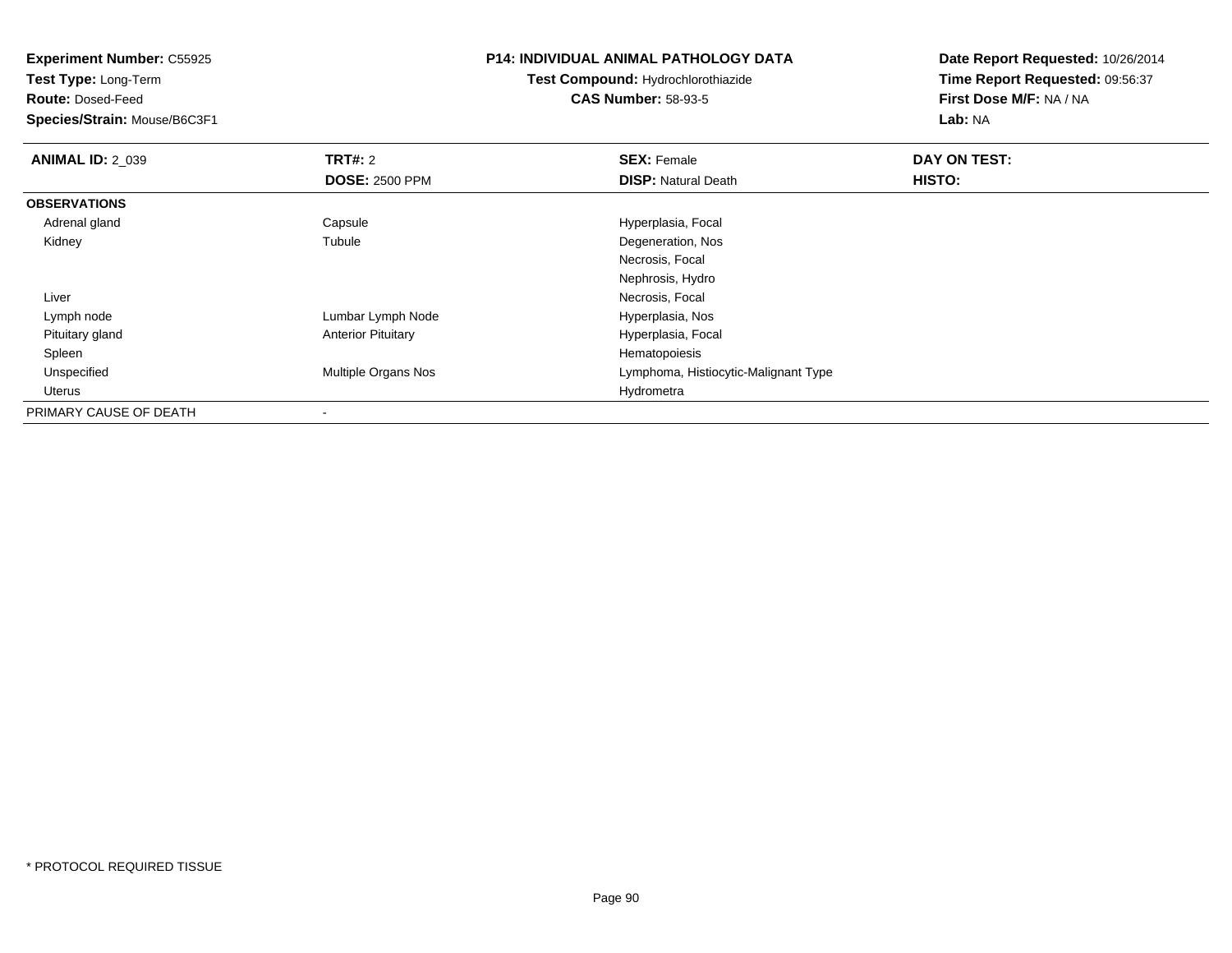**Test Type:** Long-Term

**Route:** Dosed-Feed

**Species/Strain:** Mouse/B6C3F1

### **P14: INDIVIDUAL ANIMAL PATHOLOGY DATA**

**Test Compound:** Hydrochlorothiazide**CAS Number:** 58-93-5

| <b>ANIMAL ID: 2 040</b> | TRT#: 2                   | <b>SEX: Female</b>              | DAY ON TEST: |  |
|-------------------------|---------------------------|---------------------------------|--------------|--|
|                         | <b>DOSE: 2500 PPM</b>     | <b>DISP: Terminal Sacrifice</b> | HISTO:       |  |
| <b>OBSERVATIONS</b>     |                           |                                 |              |  |
| Kidney                  |                           | Nephrosis, Nos                  |              |  |
| Liver                   |                           | Hepatocellular Adenoma          |              |  |
|                         |                           | Necrosis, Focal                 |              |  |
| Lung                    |                           | Inflammation, Chronic Focal     |              |  |
| Mammary gland           |                           | Acinar-Cell Carcinoma           |              |  |
|                         |                           | Hyperplasia, Cystic             |              |  |
| Pituitary gland         | <b>Anterior Pituitary</b> | Adenoma, Nos                    |              |  |
| Spleen                  |                           | Hematopoiesis                   |              |  |
| Unspecified             | <b>Abdominal Cavity</b>   | Cyst, Nos                       |              |  |
| Uterus                  | Endometrium               | Hyperplasia, Cystic             |              |  |
| PRIMARY CAUSE OF DEATH  | ۰                         |                                 |              |  |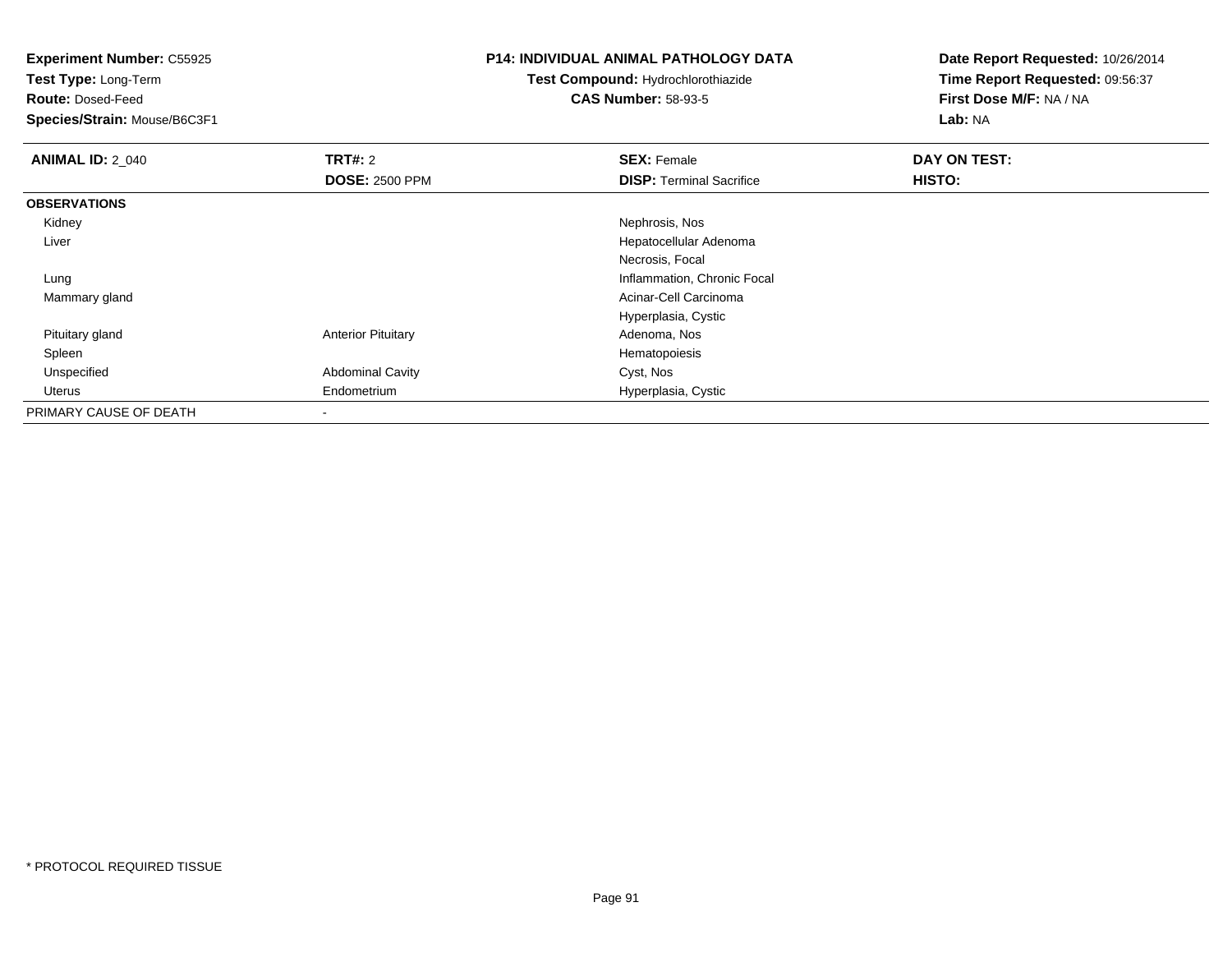| <b>Experiment Number: C55925</b><br>Test Type: Long-Term<br><b>Route: Dosed-Feed</b><br>Species/Strain: Mouse/B6C3F1 |                                  | <b>P14: INDIVIDUAL ANIMAL PATHOLOGY DATA</b><br>Test Compound: Hydrochlorothiazide<br><b>CAS Number: 58-93-5</b> | Date Report Requested: 10/26/2014<br>Time Report Requested: 09:56:37<br>First Dose M/F: NA / NA<br>Lab: NA |  |
|----------------------------------------------------------------------------------------------------------------------|----------------------------------|------------------------------------------------------------------------------------------------------------------|------------------------------------------------------------------------------------------------------------|--|
| <b>ANIMAL ID: 2 041</b>                                                                                              | TRT#: 2<br><b>DOSE: 2500 PPM</b> | <b>SEX: Female</b><br><b>DISP:</b> Terminal Sacrifice                                                            | DAY ON TEST:<br>HISTO:                                                                                     |  |
| <b>OBSERVATIONS</b>                                                                                                  |                                  |                                                                                                                  |                                                                                                            |  |
| Pituitary gland                                                                                                      | <b>Anterior Pituitary</b>        | Hyperplasia, Focal                                                                                               |                                                                                                            |  |
| Spleen                                                                                                               |                                  | Hematopoiesis                                                                                                    |                                                                                                            |  |
| Uterus                                                                                                               |                                  | Hemangioma                                                                                                       |                                                                                                            |  |
|                                                                                                                      | Endometrium                      | Hyperplasia, Cystic                                                                                              |                                                                                                            |  |
| PRIMARY CAUSE OF DEATH                                                                                               | -                                |                                                                                                                  |                                                                                                            |  |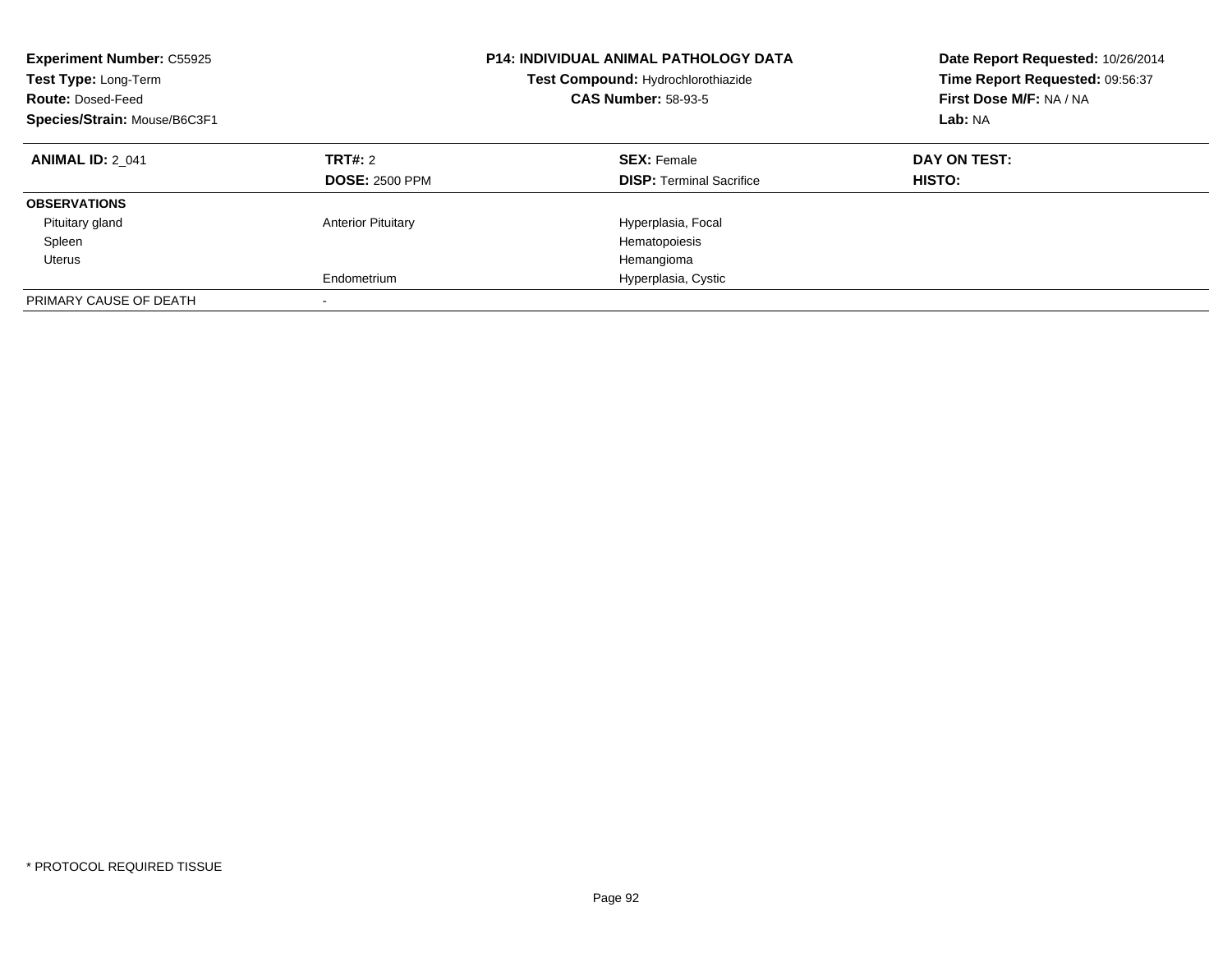**Test Type:** Long-Term

**Route:** Dosed-Feed

**Species/Strain:** Mouse/B6C3F1

### **P14: INDIVIDUAL ANIMAL PATHOLOGY DATA**

**Test Compound:** Hydrochlorothiazide**CAS Number:** 58-93-5

| <b>ANIMAL ID: 2 042</b> | TRT#: 2                    | <b>SEX: Female</b>                   | DAY ON TEST: |  |
|-------------------------|----------------------------|--------------------------------------|--------------|--|
|                         | <b>DOSE: 2500 PPM</b>      | <b>DISP: Terminal Sacrifice</b>      | HISTO:       |  |
| <b>OBSERVATIONS</b>     |                            |                                      |              |  |
| Kidney                  |                            | Nephrosis, Nos                       |              |  |
| Liver                   | Hepatocytes                | Cytoplasmic Change, Basophilic       |              |  |
| Pituitary gland         | <b>Anterior Pituitary</b>  | Adenoma, Nos                         |              |  |
| Thymus                  |                            | Hyperplasia, Lymphoid                |              |  |
| Unspecified             | <b>Multiple Organs Nos</b> | Lymphoma, Lymphocytic-Malignant Type |              |  |
|                         | <b>Abdominal Cavity</b>    | Necrosis, Fat                        |              |  |
| Urinary bladder         | Submucosa                  | Congestion, Nos                      |              |  |
|                         | Submucosa                  | Inflammation, Chronic Focal          |              |  |
| Uterus                  | Endometrium                | Hyperplasia, Cystic                  |              |  |
| PRIMARY CAUSE OF DEATH  |                            |                                      |              |  |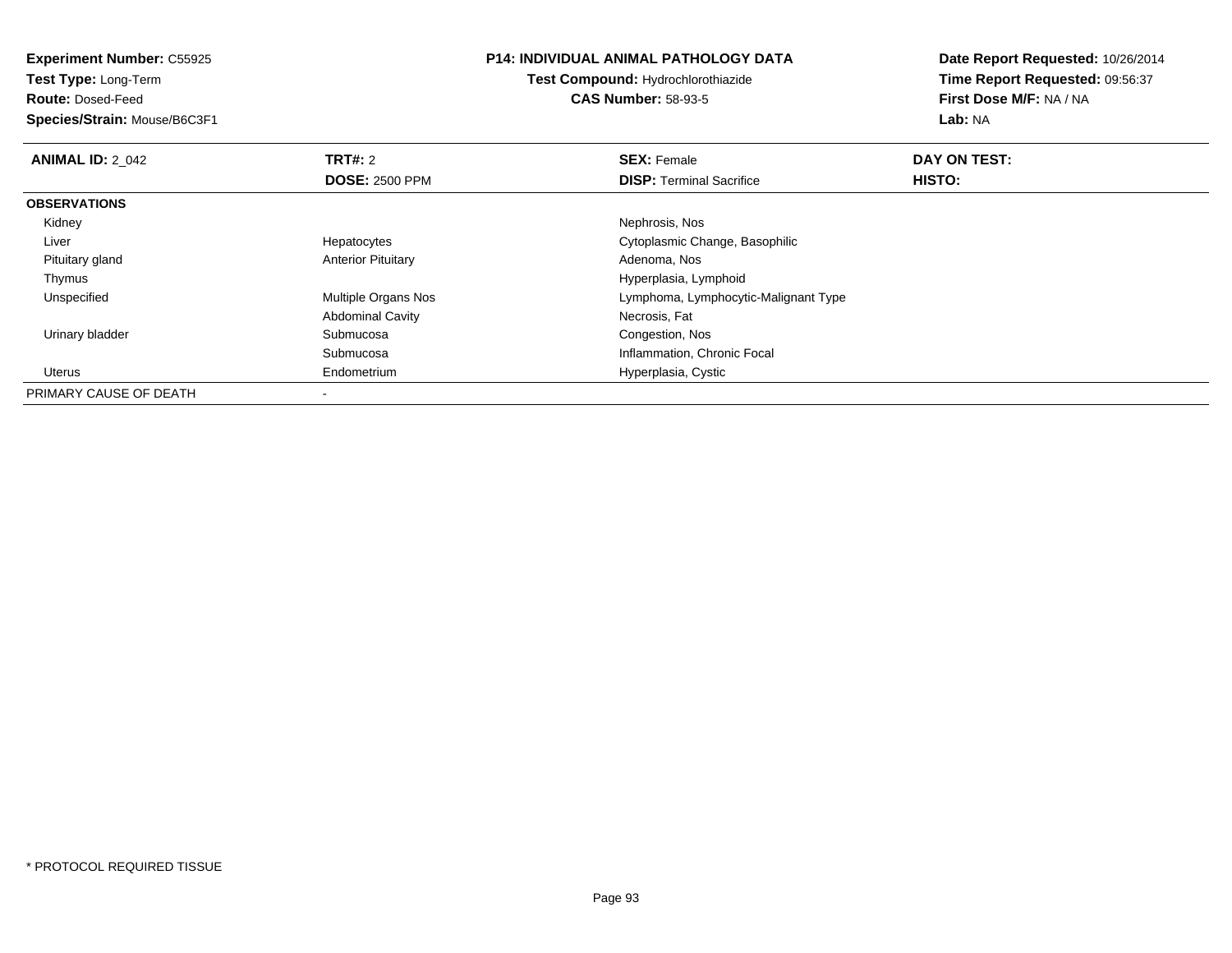| <b>Experiment Number: C55925</b><br>Test Type: Long-Term<br><b>Route: Dosed-Feed</b><br>Species/Strain: Mouse/B6C3F1 |                                  | <b>P14: INDIVIDUAL ANIMAL PATHOLOGY DATA</b><br>Test Compound: Hydrochlorothiazide<br><b>CAS Number: 58-93-5</b> | Date Report Requested: 10/26/2014<br>Time Report Requested: 09:56:37<br>First Dose M/F: NA / NA<br>Lab: NA |
|----------------------------------------------------------------------------------------------------------------------|----------------------------------|------------------------------------------------------------------------------------------------------------------|------------------------------------------------------------------------------------------------------------|
| <b>ANIMAL ID: 2 043</b>                                                                                              | TRT#: 2<br><b>DOSE: 2500 PPM</b> | <b>SEX: Female</b><br><b>DISP:</b> Natural Death                                                                 | DAY ON TEST:<br>HISTO:                                                                                     |
| <b>OBSERVATIONS</b>                                                                                                  |                                  |                                                                                                                  |                                                                                                            |
| Pituitary gland<br>Spleen                                                                                            | <b>Anterior Pituitary</b>        | Congestion, Nos<br>Hematopoiesis                                                                                 |                                                                                                            |
| Unspecified                                                                                                          | Multiple Organs Nos              | Lymphoma, Mixed-Malignant Type                                                                                   |                                                                                                            |
| Uterus<br>PRIMARY CAUSE OF DEATH                                                                                     | Endometrium                      | Hyperplasia, Cystic                                                                                              |                                                                                                            |
|                                                                                                                      |                                  |                                                                                                                  |                                                                                                            |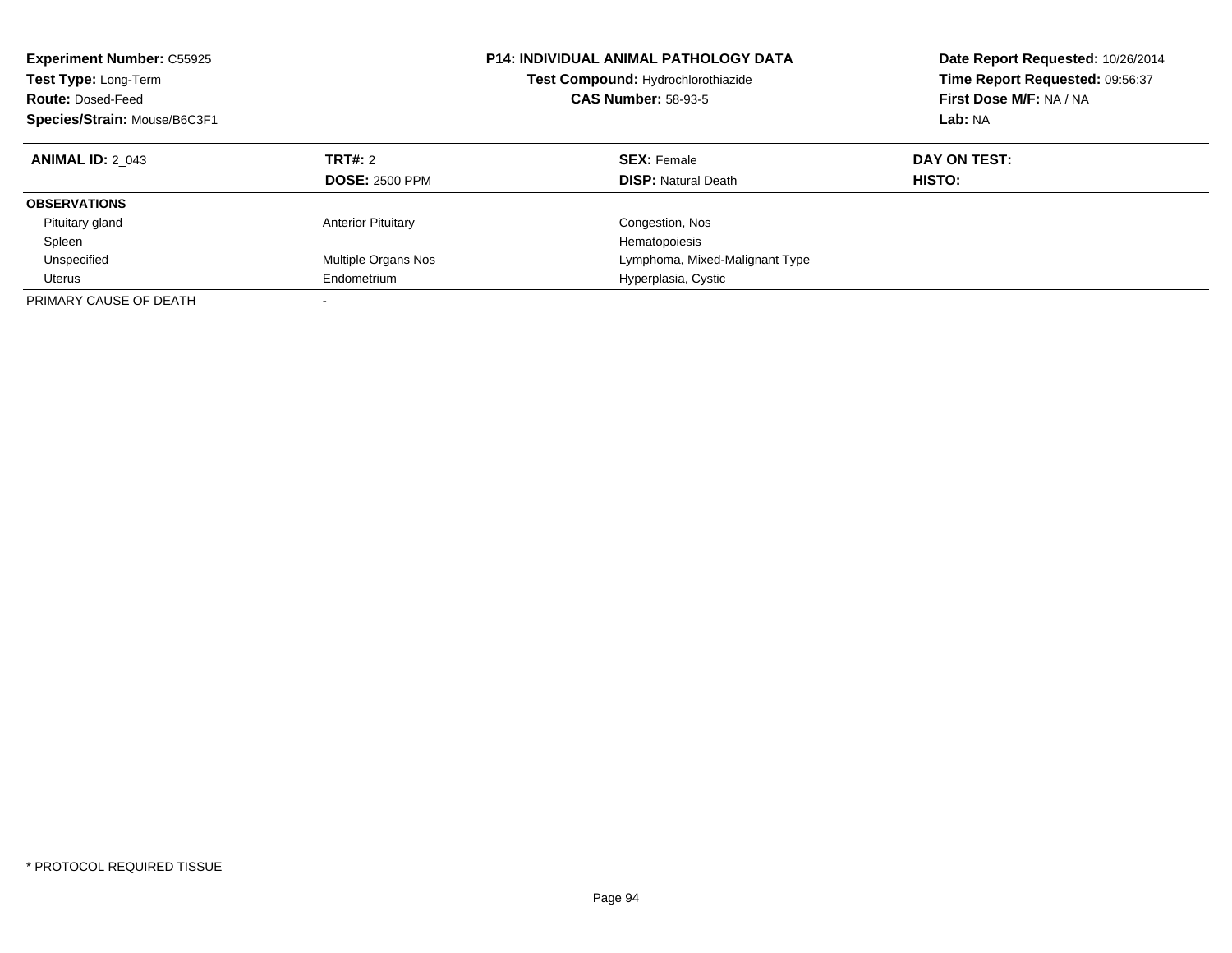| <b>Experiment Number: C55925</b><br>Test Type: Long-Term<br><b>Route: Dosed-Feed</b><br>Species/Strain: Mouse/B6C3F1 |                         | <b>P14: INDIVIDUAL ANIMAL PATHOLOGY DATA</b><br>Test Compound: Hydrochlorothiazide<br><b>CAS Number: 58-93-5</b> | Date Report Requested: 10/26/2014<br>Time Report Requested: 09:56:37<br>First Dose M/F: NA / NA<br>Lab: NA |
|----------------------------------------------------------------------------------------------------------------------|-------------------------|------------------------------------------------------------------------------------------------------------------|------------------------------------------------------------------------------------------------------------|
| <b>ANIMAL ID: 2 044</b>                                                                                              | <b>TRT#:</b> 2          | <b>SEX: Female</b>                                                                                               | DAY ON TEST:                                                                                               |
|                                                                                                                      | <b>DOSE: 2500 PPM</b>   | <b>DISP:</b> Terminal Sacrifice                                                                                  | HISTO:                                                                                                     |
| <b>OBSERVATIONS</b>                                                                                                  |                         |                                                                                                                  |                                                                                                            |
| Heart                                                                                                                |                         | Inflammation, Chronic Focal                                                                                      |                                                                                                            |
| Kidney                                                                                                               |                         | Inflammation, Chronic Focal                                                                                      |                                                                                                            |
| Ovary                                                                                                                |                         | Cyst, Nos                                                                                                        |                                                                                                            |
| Unspecified                                                                                                          | <b>Abdominal Cavity</b> | Necrosis, Fat                                                                                                    |                                                                                                            |
| Uterus                                                                                                               | Endometrium             | Hyperplasia, Cystic                                                                                              |                                                                                                            |
| PRIMARY CAUSE OF DEATH                                                                                               |                         |                                                                                                                  |                                                                                                            |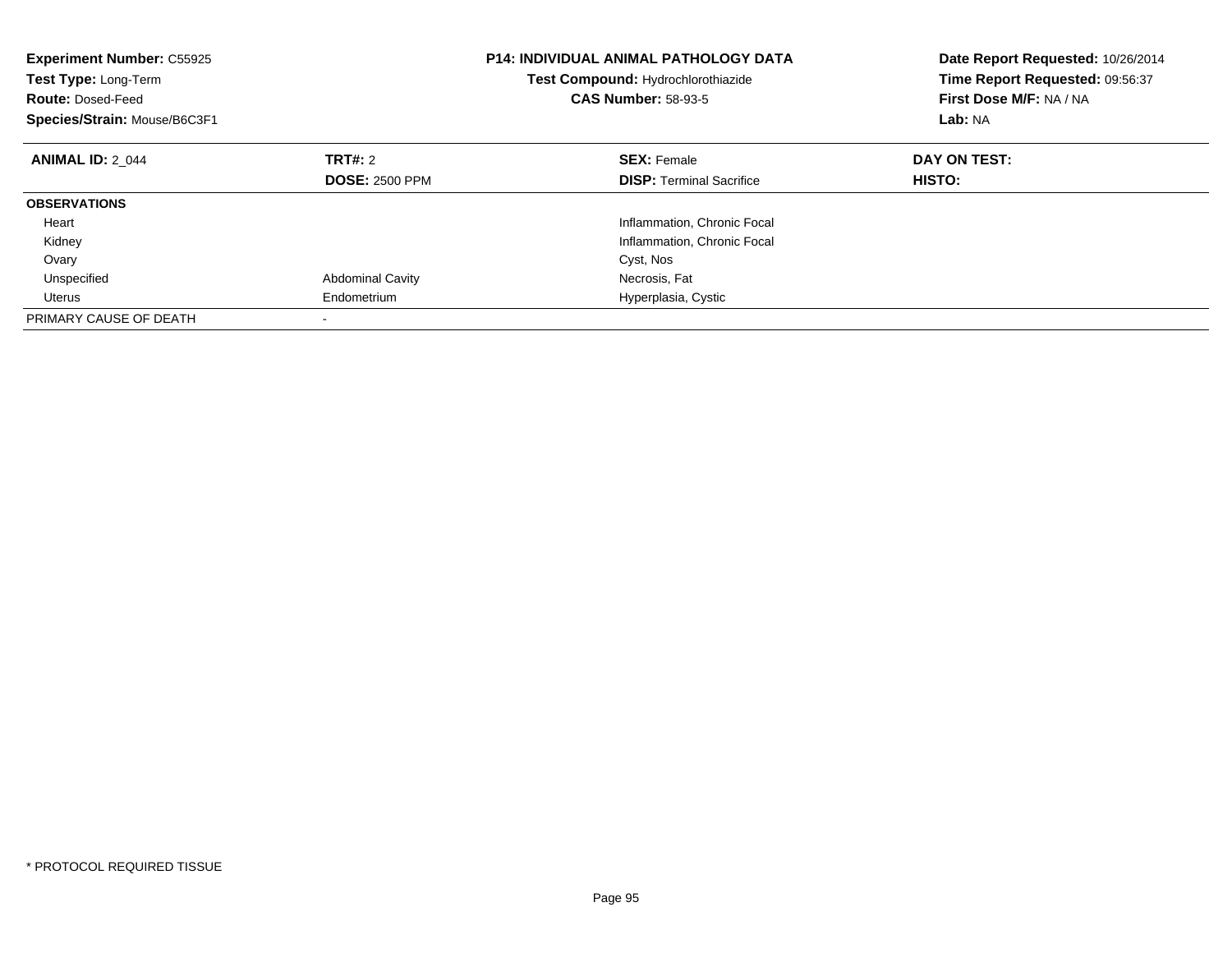| <b>Experiment Number: C55925</b><br>Test Type: Long-Term |                           | <b>P14: INDIVIDUAL ANIMAL PATHOLOGY DATA</b> | Date Report Requested: 10/26/2014 |  |
|----------------------------------------------------------|---------------------------|----------------------------------------------|-----------------------------------|--|
|                                                          |                           | Test Compound: Hydrochlorothiazide           | Time Report Requested: 09:56:37   |  |
| <b>Route: Dosed-Feed</b>                                 |                           | <b>CAS Number: 58-93-5</b>                   | First Dose M/F: NA / NA           |  |
| Species/Strain: Mouse/B6C3F1                             |                           |                                              | Lab: NA                           |  |
| <b>ANIMAL ID: 2_045</b>                                  | <b>TRT#: 2</b>            | <b>SEX: Female</b>                           | DAY ON TEST:                      |  |
|                                                          | <b>DOSE: 2500 PPM</b>     | <b>DISP:</b> Moribund Sacrifice              | HISTO:                            |  |
| <b>OBSERVATIONS</b>                                      |                           |                                              |                                   |  |
| Kidney                                                   | Tubule                    | Degeneration, Nos                            |                                   |  |
| Liver                                                    |                           | Fibrosis, Focal                              |                                   |  |
|                                                          |                           | Necrosis, Focal                              |                                   |  |
| Pancreas                                                 |                           | Inflammation, Chronic Focal                  |                                   |  |
| Pituitary gland                                          | <b>Anterior Pituitary</b> | Angiectasis                                  |                                   |  |
| Spleen                                                   |                           | Hematopoiesis                                |                                   |  |
| Unspecified                                              | Multiple Organs Nos       | Lymphoma, Histiocytic-Malignant Type         |                                   |  |
| Uterus                                                   | Endometrium               | Hyperplasia, Cystic                          |                                   |  |
| PRIMARY CAUSE OF DEATH                                   |                           |                                              |                                   |  |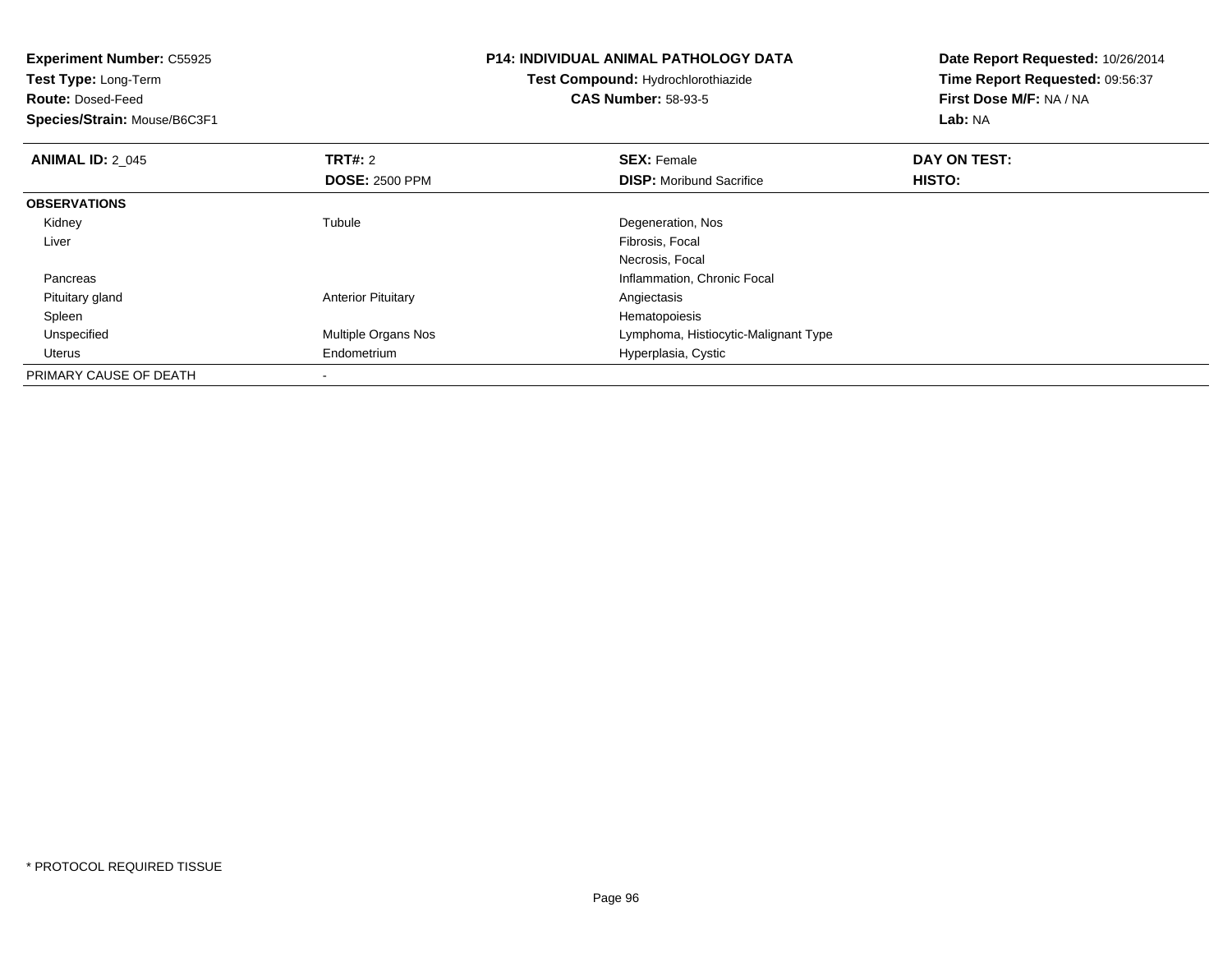| <b>Experiment Number: C55925</b><br>Test Type: Long-Term<br><b>Route: Dosed-Feed</b><br>Species/Strain: Mouse/B6C3F1 |                                  | <b>P14: INDIVIDUAL ANIMAL PATHOLOGY DATA</b><br>Test Compound: Hydrochlorothiazide<br><b>CAS Number: 58-93-5</b> | Date Report Requested: 10/26/2014<br>Time Report Requested: 09:56:37<br>First Dose M/F: NA / NA<br>Lab: NA |  |
|----------------------------------------------------------------------------------------------------------------------|----------------------------------|------------------------------------------------------------------------------------------------------------------|------------------------------------------------------------------------------------------------------------|--|
| <b>ANIMAL ID: 2 046</b>                                                                                              | TRT#: 2<br><b>DOSE: 2500 PPM</b> | <b>SEX: Female</b><br><b>DISP:</b> Terminal Sacrifice                                                            | DAY ON TEST:<br><b>HISTO:</b>                                                                              |  |
| <b>OBSERVATIONS</b>                                                                                                  |                                  |                                                                                                                  |                                                                                                            |  |
| Harderian gland                                                                                                      | Hardarian Gland                  | Adenoma, Nos                                                                                                     |                                                                                                            |  |
| Kidney                                                                                                               |                                  | Inflammation, Chronic Focal                                                                                      |                                                                                                            |  |
|                                                                                                                      |                                  | Nephrosis, Nos                                                                                                   |                                                                                                            |  |
| <b>Uterus</b>                                                                                                        | Endometrium                      | Hyperplasia, Cystic                                                                                              |                                                                                                            |  |
| PRIMARY CAUSE OF DEATH                                                                                               |                                  |                                                                                                                  |                                                                                                            |  |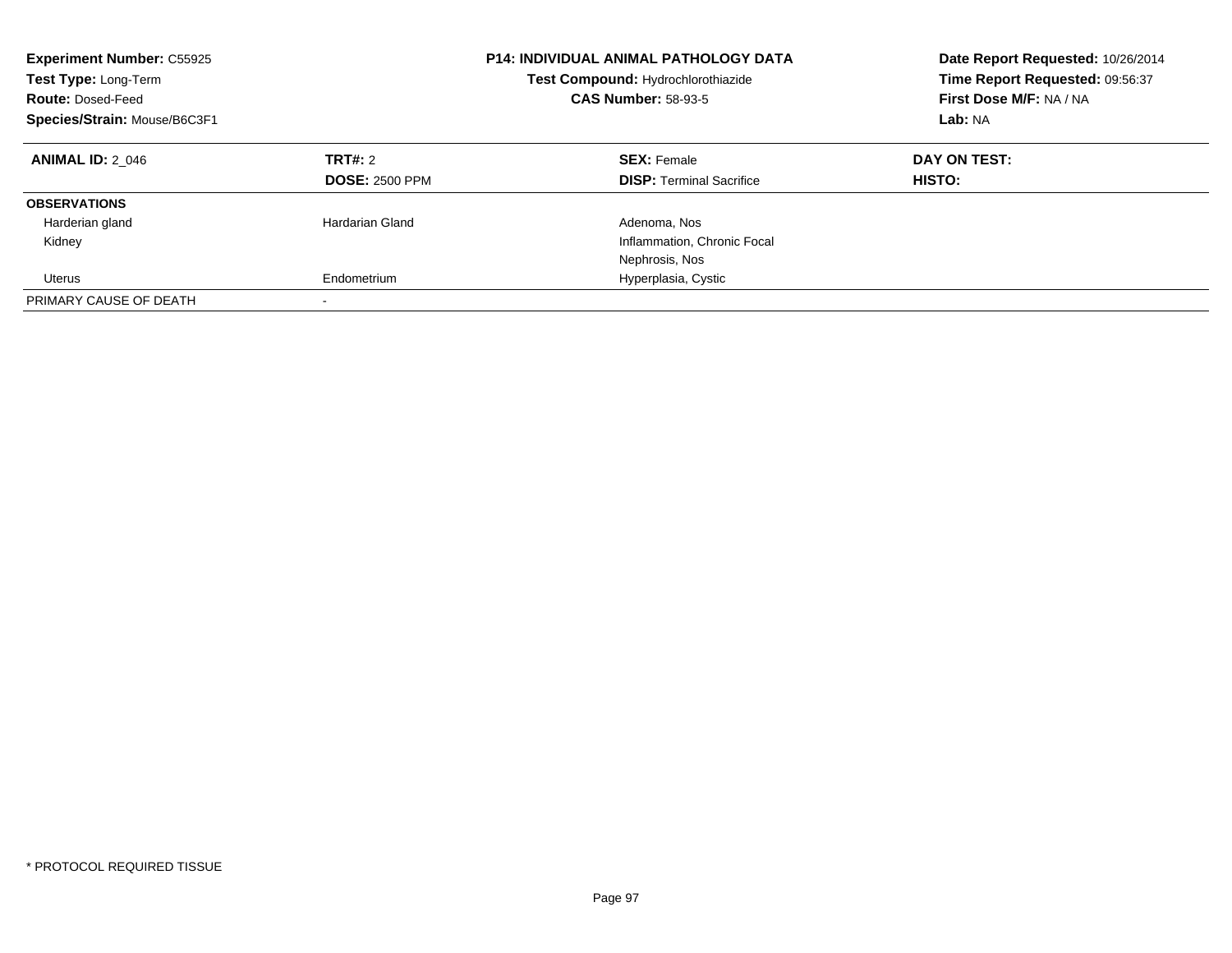| <b>Experiment Number: C55925</b><br><b>P14: INDIVIDUAL ANIMAL PATHOLOGY DATA</b><br>Test Compound: Hydrochlorothiazide<br>Test Type: Long-Term<br><b>CAS Number: 58-93-5</b><br><b>Route: Dosed-Feed</b><br>Species/Strain: Mouse/B6C3F1 |                                  |                                                       | Date Report Requested: 10/26/2014<br>Time Report Requested: 09:56:37<br>First Dose M/F: NA / NA<br>Lab: NA |
|------------------------------------------------------------------------------------------------------------------------------------------------------------------------------------------------------------------------------------------|----------------------------------|-------------------------------------------------------|------------------------------------------------------------------------------------------------------------|
| <b>ANIMAL ID: 2 047</b>                                                                                                                                                                                                                  | TRT#: 2<br><b>DOSE: 2500 PPM</b> | <b>SEX: Female</b><br><b>DISP:</b> Terminal Sacrifice | DAY ON TEST:<br>HISTO:                                                                                     |
| <b>OBSERVATIONS</b>                                                                                                                                                                                                                      |                                  |                                                       |                                                                                                            |
| Kidney                                                                                                                                                                                                                                   |                                  | Inflammation, Chronic Focal                           |                                                                                                            |
| Lung                                                                                                                                                                                                                                     |                                  | Inflammation, Chronic Focal                           |                                                                                                            |
| Pituitary gland                                                                                                                                                                                                                          | <b>Anterior Pituitary</b>        | Hyperplasia, Focal                                    |                                                                                                            |
| Uterus                                                                                                                                                                                                                                   | Endometrium                      | Hyperplasia, Cystic                                   |                                                                                                            |
| PRIMARY CAUSE OF DEATH                                                                                                                                                                                                                   |                                  |                                                       |                                                                                                            |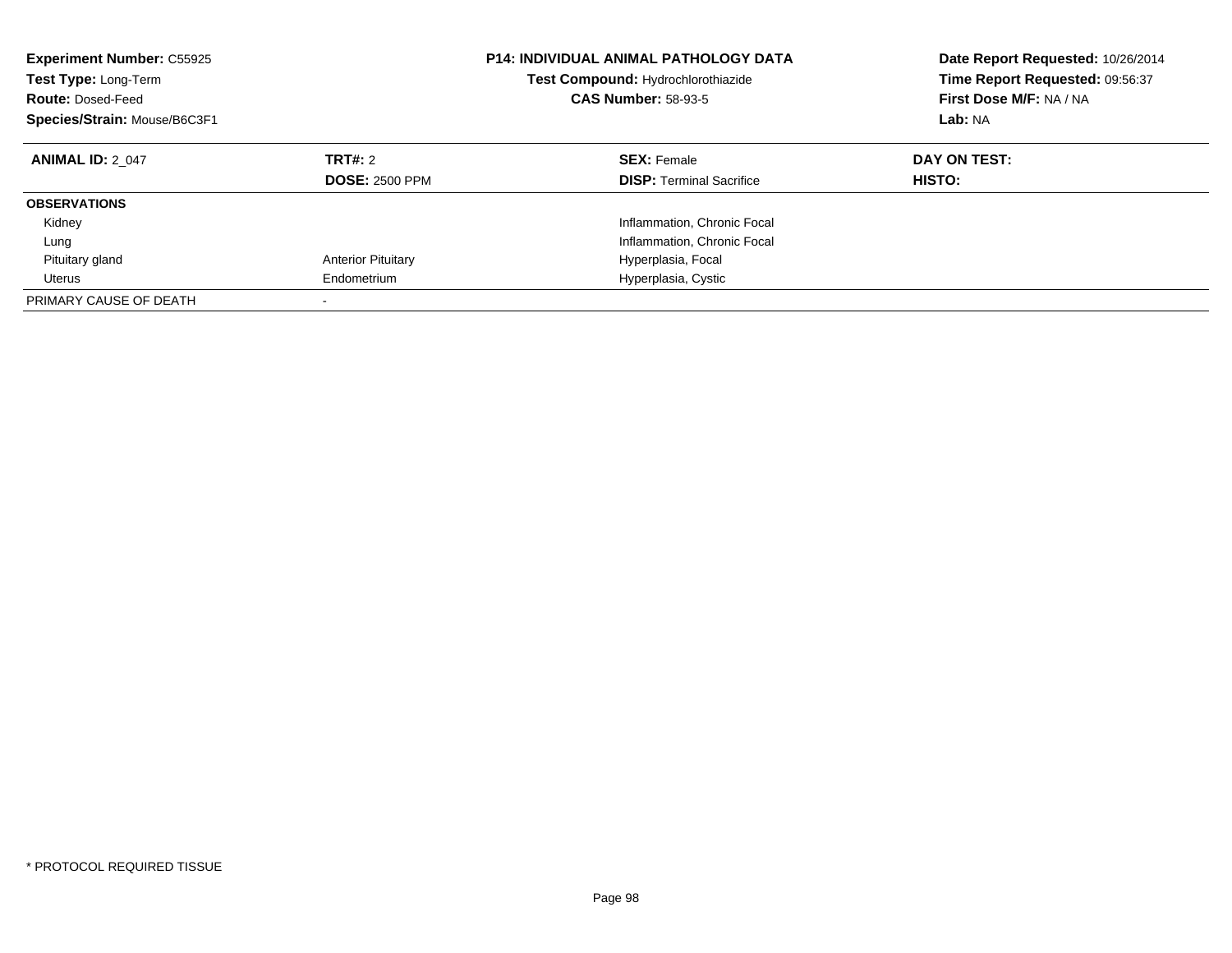| <b>Experiment Number: C55925</b><br>Test Type: Long-Term<br><b>Route: Dosed-Feed</b><br>Species/Strain: Mouse/B6C3F1 |                           | <b>P14: INDIVIDUAL ANIMAL PATHOLOGY DATA</b><br>Test Compound: Hydrochlorothiazide<br><b>CAS Number: 58-93-5</b> | Date Report Requested: 10/26/2014<br>Time Report Requested: 09:56:37<br>First Dose M/F: NA / NA<br>Lab: NA |
|----------------------------------------------------------------------------------------------------------------------|---------------------------|------------------------------------------------------------------------------------------------------------------|------------------------------------------------------------------------------------------------------------|
| <b>ANIMAL ID: 2 048</b>                                                                                              | TRT#: 2                   | <b>SEX: Female</b>                                                                                               | DAY ON TEST:                                                                                               |
|                                                                                                                      | <b>DOSE: 2500 PPM</b>     | <b>DISP:</b> Terminal Sacrifice                                                                                  | HISTO:                                                                                                     |
| <b>OBSERVATIONS</b>                                                                                                  |                           |                                                                                                                  |                                                                                                            |
| Liver                                                                                                                | Hepatocytes               | Clear-Cell Change                                                                                                |                                                                                                            |
| Lung                                                                                                                 |                           | Alveolar Macrophages                                                                                             |                                                                                                            |
|                                                                                                                      |                           | Alveolar/Bronchiolar Carcinoma                                                                                   |                                                                                                            |
|                                                                                                                      |                           | Inflammation, Chronic Focal                                                                                      |                                                                                                            |
| Lymph node                                                                                                           |                           | Lymphoma, Mixed-Malignant Type                                                                                   |                                                                                                            |
| Pituitary gland                                                                                                      | <b>Anterior Pituitary</b> | Hyperplasia, Focal                                                                                               |                                                                                                            |
| PRIMARY CAUSE OF DEATH                                                                                               |                           |                                                                                                                  |                                                                                                            |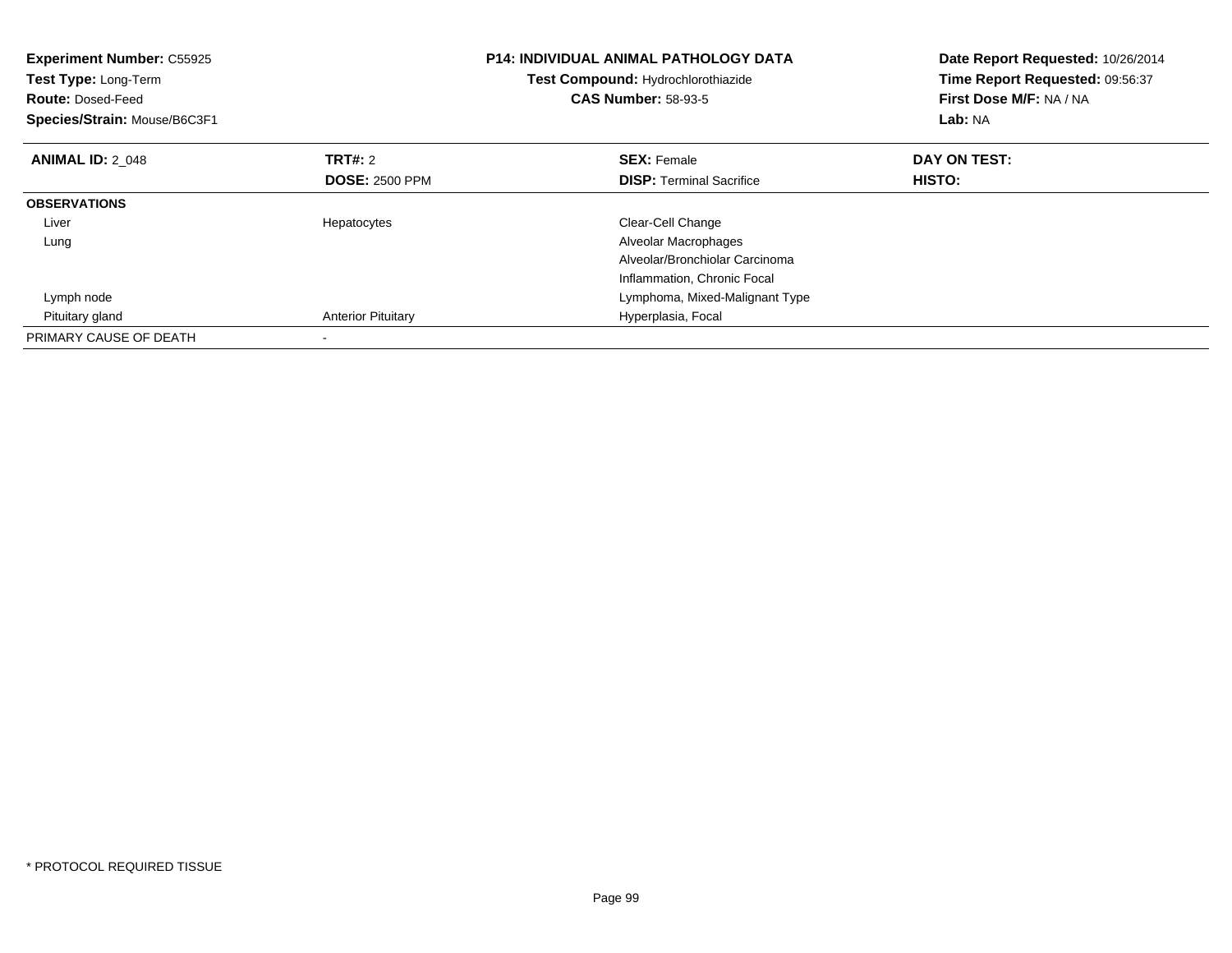| <b>Experiment Number: C55925</b><br>Test Type: Long-Term<br><b>Route: Dosed-Feed</b><br>Species/Strain: Mouse/B6C3F1 | <b>P14: INDIVIDUAL ANIMAL PATHOLOGY DATA</b><br>Test Compound: Hydrochlorothiazide<br><b>CAS Number: 58-93-5</b> |                                 | Date Report Requested: 10/26/2014<br>Time Report Requested: 09:56:37<br>First Dose M/F: NA / NA<br>Lab: NA |
|----------------------------------------------------------------------------------------------------------------------|------------------------------------------------------------------------------------------------------------------|---------------------------------|------------------------------------------------------------------------------------------------------------|
| <b>ANIMAL ID: 2 049</b>                                                                                              | TRT#: 2                                                                                                          | <b>SEX: Female</b>              | DAY ON TEST:                                                                                               |
|                                                                                                                      | <b>DOSE: 2500 PPM</b>                                                                                            | <b>DISP:</b> Terminal Sacrifice | HISTO:                                                                                                     |
| <b>OBSERVATIONS</b>                                                                                                  |                                                                                                                  |                                 |                                                                                                            |
| Lung                                                                                                                 |                                                                                                                  | Alveolar/Bronchiolar Adenoma    |                                                                                                            |
| Ovary                                                                                                                |                                                                                                                  | Cyst, Nos                       |                                                                                                            |
| Pituitary gland                                                                                                      | <b>Anterior Pituitary</b>                                                                                        | Hyperplasia, Focal              |                                                                                                            |
| Unspecified                                                                                                          | Multiple Organs Nos                                                                                              | Lymphoma, Mixed-Malignant Type  |                                                                                                            |
| Uterus                                                                                                               | Endometrium                                                                                                      | Hyperplasia, Cystic             |                                                                                                            |
| PRIMARY CAUSE OF DEATH                                                                                               |                                                                                                                  |                                 |                                                                                                            |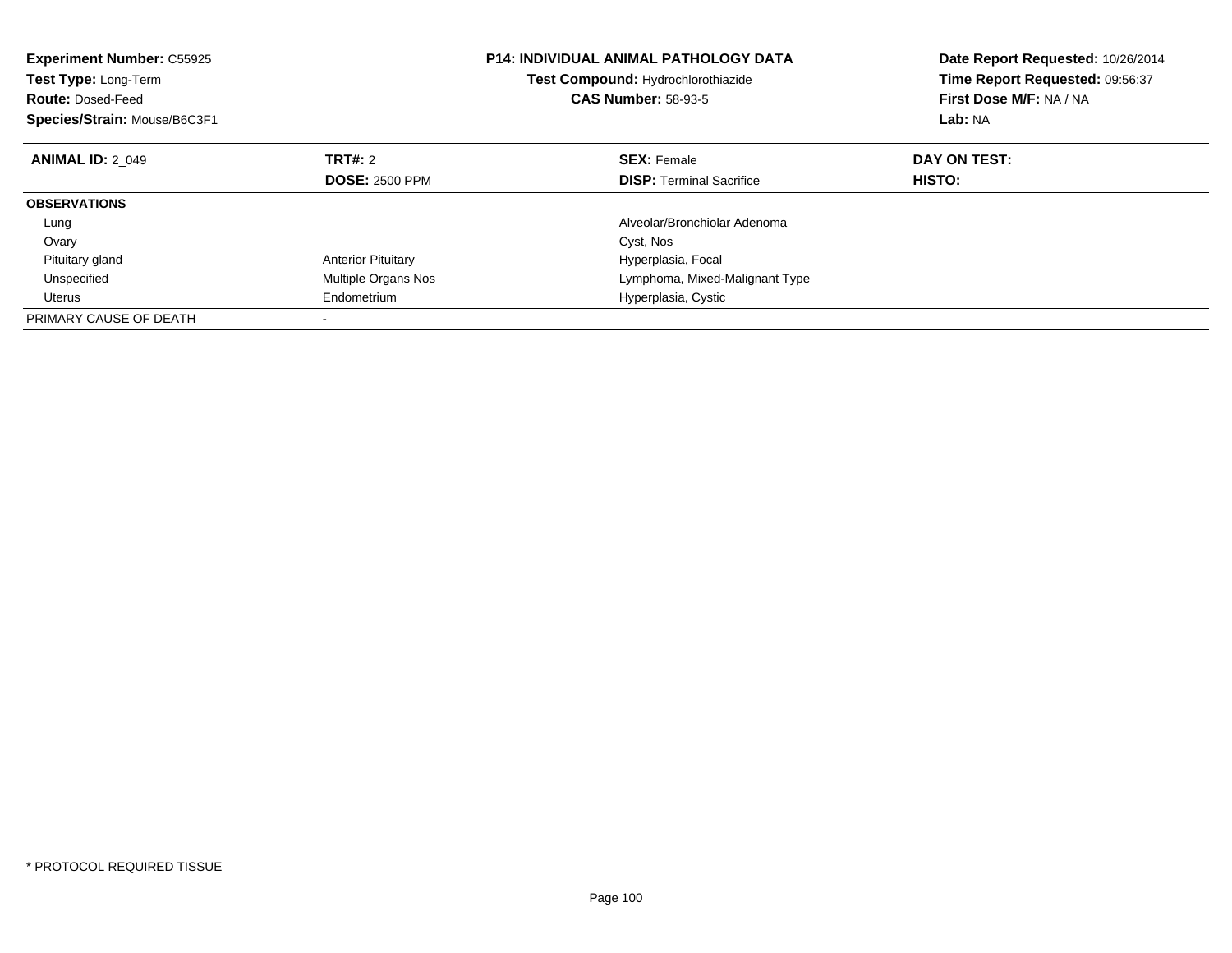| <b>Experiment Number: C55925</b><br>Test Type: Long-Term<br><b>Route: Dosed-Feed</b><br>Species/Strain: Mouse/B6C3F1 |                                  | <b>P14: INDIVIDUAL ANIMAL PATHOLOGY DATA</b><br>Test Compound: Hydrochlorothiazide<br><b>CAS Number: 58-93-5</b> | Date Report Requested: 10/26/2014<br>Time Report Requested: 09:56:37<br>First Dose M/F: NA / NA<br>Lab: NA |
|----------------------------------------------------------------------------------------------------------------------|----------------------------------|------------------------------------------------------------------------------------------------------------------|------------------------------------------------------------------------------------------------------------|
| <b>ANIMAL ID: 2 050</b>                                                                                              | TRT#: 2<br><b>DOSE: 2500 PPM</b> | <b>SEX: Female</b><br><b>DISP:</b> Terminal Sacrifice                                                            | DAY ON TEST:<br><b>HISTO:</b>                                                                              |
| <b>OBSERVATIONS</b>                                                                                                  |                                  |                                                                                                                  |                                                                                                            |
| Ovary                                                                                                                |                                  | Cyst, Nos                                                                                                        |                                                                                                            |
| Pituitary gland                                                                                                      | <b>Anterior Pituitary</b>        | Hyperplasia, Focal                                                                                               |                                                                                                            |
| Spleen                                                                                                               |                                  | Lymphoma, Mixed-Malignant Type                                                                                   |                                                                                                            |
| Uterus                                                                                                               | Endometrium                      | Hyperplasia, Cystic                                                                                              |                                                                                                            |
| PRIMARY CAUSE OF DEATH                                                                                               |                                  |                                                                                                                  |                                                                                                            |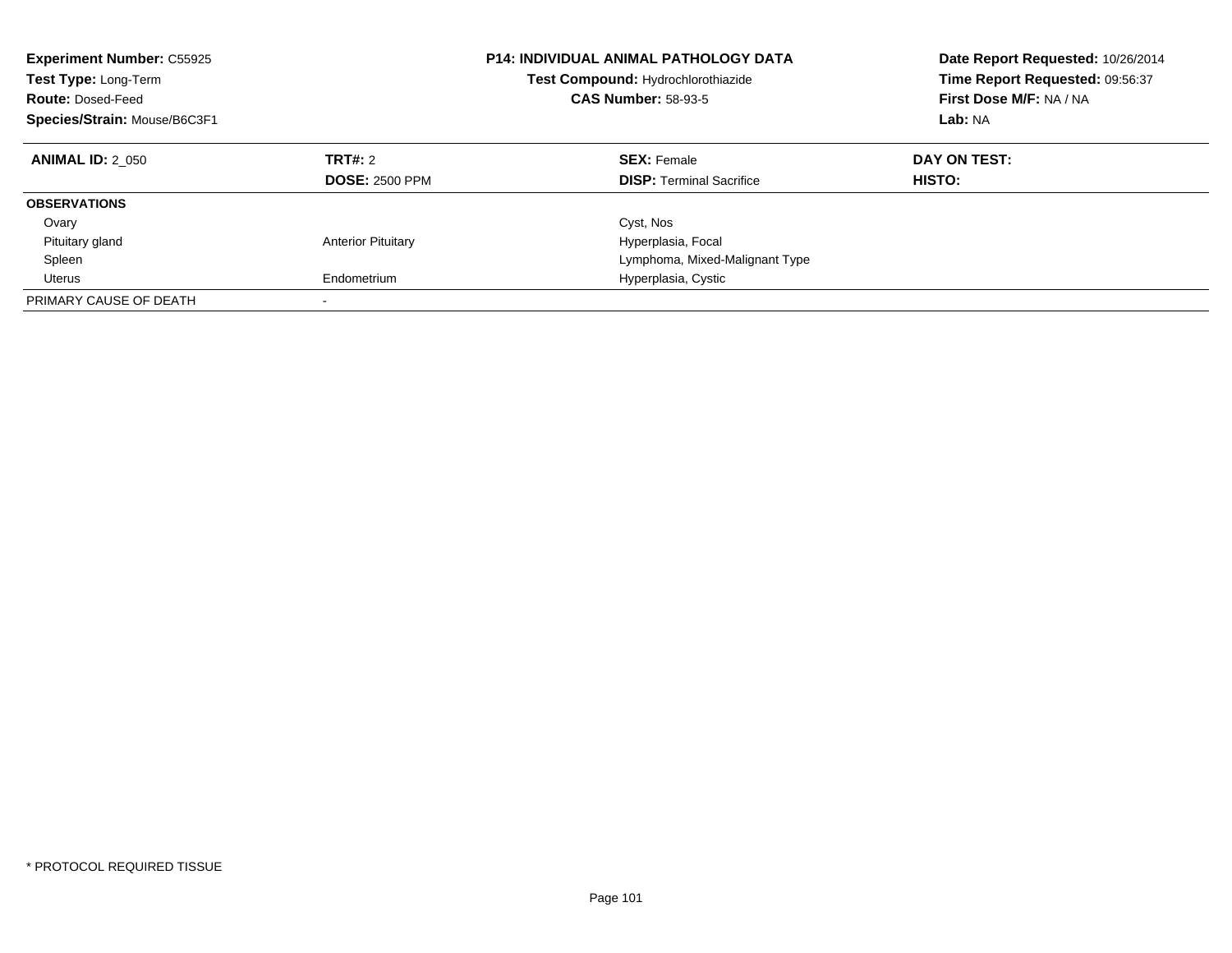**Test Type:** Long-Term

**Route:** Dosed-Feed

**Species/Strain:** Mouse/B6C3F1

### **P14: INDIVIDUAL ANIMAL PATHOLOGY DATA**

# **Test Compound:** Hydrochlorothiazide**CAS Number:** 58-93-5

| <b>ANIMAL ID: 3_001</b> | TRT#: 3                   | <b>SEX: Female</b>              | DAY ON TEST: |  |
|-------------------------|---------------------------|---------------------------------|--------------|--|
|                         | <b>DOSE: 0</b>            | <b>DISP: Terminal Sacrifice</b> | HISTO:       |  |
| <b>OBSERVATIONS</b>     |                           |                                 |              |  |
| Adrenal gland           | Capsule                   | Hyperplasia, Focal              |              |  |
| Bone                    |                           | Fibrous Osteodystrophy          |              |  |
| <b>Brain</b>            |                           | Mineralization                  |              |  |
| Heart                   | Cardiac Valve             | Pigmentation, Nos               |              |  |
| Kidney                  |                           | Inflammation, Chronic Focal     |              |  |
| Liver                   |                           | Inflammation, Chronic Focal     |              |  |
|                         |                           | Necrosis, Focal                 |              |  |
| Lung                    |                           | Inflammation, Chronic Focal     |              |  |
| Lymph node              | Mesenteric Lymph Node     | Hyperplasia, Lymphoid           |              |  |
| Ovary                   |                           | Cyst, Nos                       |              |  |
|                         |                           | Inflammation, Chronic Focal     |              |  |
| Pancreas                |                           | Inflammation, Chronic Focal     |              |  |
| Pituitary gland         | <b>Anterior Pituitary</b> | Hyperplasia, Focal              |              |  |
| Salivary gland          |                           | Inflammation, Chronic Focal     |              |  |
| Spleen                  |                           | Hyperplasia, Lymphoid           |              |  |
| Thymus                  |                           | Involution, Nos                 |              |  |
| Uterus                  | Endometrium               | Hyperplasia, Cystic             |              |  |
| PRIMARY CAUSE OF DEATH  | $\overline{\phantom{0}}$  |                                 |              |  |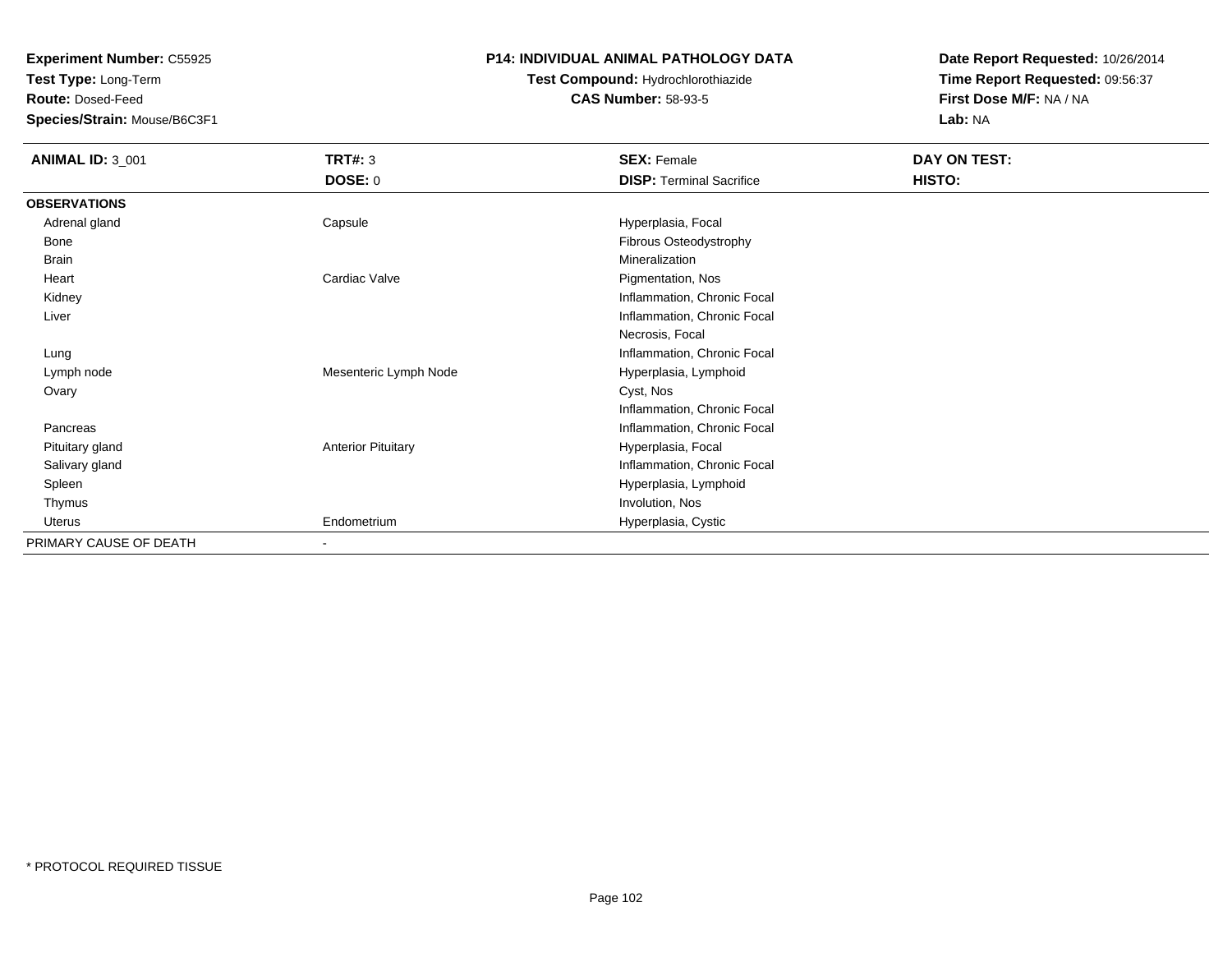**Test Type:** Long-Term

**Route:** Dosed-Feed

**Species/Strain:** Mouse/B6C3F1

### **P14: INDIVIDUAL ANIMAL PATHOLOGY DATA**

# **Test Compound:** Hydrochlorothiazide**CAS Number:** 58-93-5

| <b>ANIMAL ID: 3 002</b> | TRT#: 3                  | <b>SEX: Female</b>              | DAY ON TEST:  |
|-------------------------|--------------------------|---------------------------------|---------------|
|                         | DOSE: 0                  | <b>DISP: Terminal Sacrifice</b> | <b>HISTO:</b> |
| <b>OBSERVATIONS</b>     |                          |                                 |               |
| Adrenal gland           | Capsule                  | Hyperplasia, Focal              |               |
| Bone                    |                          | Fibrous Osteodystrophy          |               |
| Brain                   | Meninges                 | Inflammation, Chronic Focal     |               |
| Kidney                  |                          | Inflammation, Chronic Focal     |               |
| Liver                   |                          | Inflammation, Chronic Focal     |               |
| Lung                    |                          | Inflammation, Chronic Focal     |               |
| Lymph node              | Mesenteric Lymph Node    | Hyperplasia, Lymphoid           |               |
| Pancreas                |                          | Inflammation, Chronic Focal     |               |
| Salivary gland          |                          | Inflammation, Chronic Focal     |               |
| Stomach                 | Forestomach              | Inflammation, Chronic Focal     |               |
|                         | Glandular Stomach        | Inflammation, Chronic Focal     |               |
| Uterus                  | Endometrium              | Hyperplasia, Cystic             |               |
| PRIMARY CAUSE OF DEATH  | $\overline{\phantom{a}}$ |                                 |               |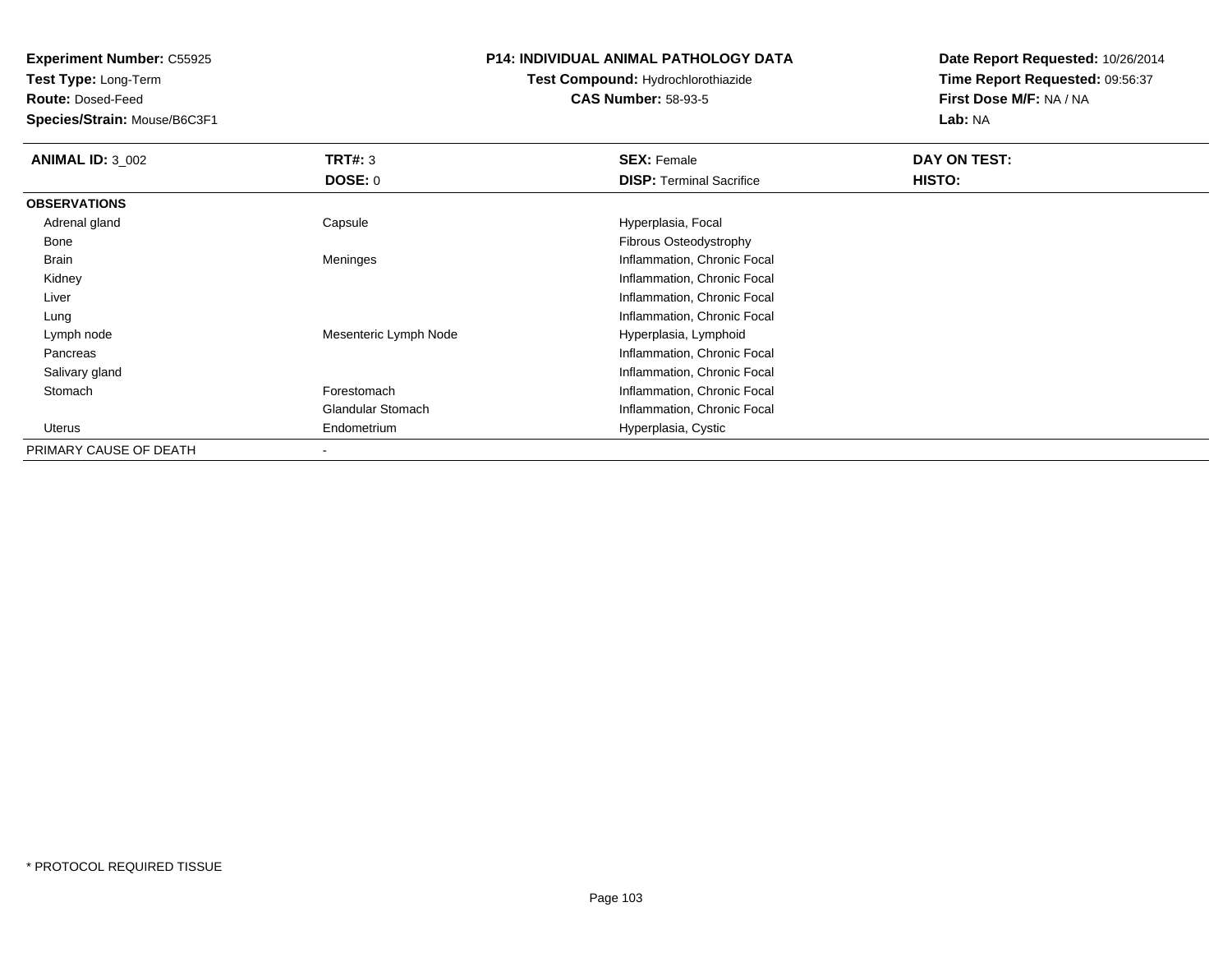**Test Type:** Long-Term

**Route:** Dosed-Feed

**Species/Strain:** Mouse/B6C3F1

### **P14: INDIVIDUAL ANIMAL PATHOLOGY DATA**

# **Test Compound:** Hydrochlorothiazide**CAS Number:** 58-93-5

| <b>ANIMAL ID: 3 003</b> | TRT#: 3                   | <b>SEX: Female</b>              | DAY ON TEST: |
|-------------------------|---------------------------|---------------------------------|--------------|
|                         | <b>DOSE: 0</b>            | <b>DISP: Terminal Sacrifice</b> | HISTO:       |
| <b>OBSERVATIONS</b>     |                           |                                 |              |
| Adrenal gland           | Capsule                   | Hyperplasia, Focal              |              |
| Bone                    |                           | Fibrous Osteodystrophy          |              |
| Brain                   |                           | Mineralization                  |              |
| Kidney                  |                           | Inflammation, Chronic Focal     |              |
| Liver                   | Hepatocytes               | Cytoplasmic Change, Basophilic  |              |
| Lung                    |                           | Alveolar/Bronchiolar Adenoma    |              |
| Ovary                   |                           | Cyst, Nos                       |              |
| Pancreas                |                           | Inflammation, Chronic Focal     |              |
| Pituitary gland         | <b>Anterior Pituitary</b> | Hyperplasia, Focal              |              |
| Salivary gland          |                           | Inflammation, Chronic Focal     |              |
| Thyroid                 |                           | Cyst, Follicular Nos            |              |
| Unspecified             |                           | Mineralization                  |              |
| Uterus                  | Endometrium               | Hyperplasia, Cystic             |              |
| PRIMARY CAUSE OF DEATH  | $\overline{\phantom{a}}$  |                                 |              |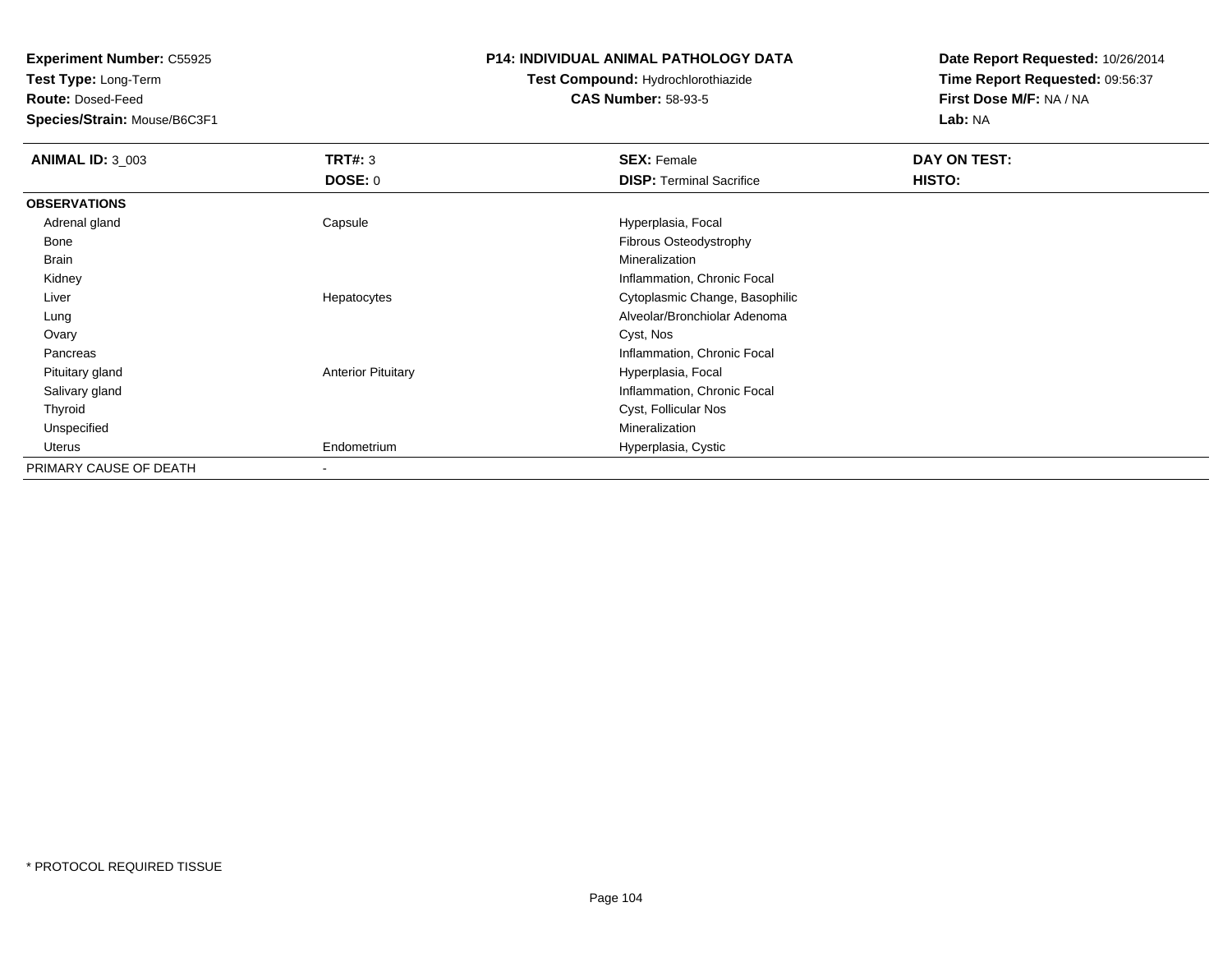**Test Type:** Long-Term

**Route:** Dosed-Feed

**Species/Strain:** Mouse/B6C3F1

### **P14: INDIVIDUAL ANIMAL PATHOLOGY DATA**

**Test Compound:** Hydrochlorothiazide**CAS Number:** 58-93-5

| <b>ANIMAL ID: 3_004</b> | <b>TRT#: 3</b>            | <b>SEX: Female</b>              | DAY ON TEST: |
|-------------------------|---------------------------|---------------------------------|--------------|
|                         | <b>DOSE: 0</b>            | <b>DISP: Terminal Sacrifice</b> | HISTO:       |
| <b>OBSERVATIONS</b>     |                           |                                 |              |
| Adrenal gland           | Capsule                   | Hyperplasia, Focal              |              |
| Bone                    |                           | Fibrous Osteodystrophy          |              |
| <b>Brain</b>            | Meninges                  | Inflammation, Chronic Focal     |              |
|                         |                           | Mineralization                  |              |
| Eye                     | <b>Nasolacrimal Duct</b>  | Hemorrhage                      |              |
| Gall bladder            |                           | Inflammation, Chronic Focal     |              |
| Heart                   | Cardiac Valve             | Pigmentation, Nos               |              |
| Kidney                  |                           | Inflammation, Chronic Focal     |              |
| Liver                   |                           | Hepatocellular Adenoma          |              |
|                         |                           | Inflammation, Chronic Focal     |              |
| Ovary                   |                           | Cyst, Nos                       |              |
|                         |                           | Mineralization                  |              |
| Pancreas                |                           | Inflammation, Chronic Focal     |              |
| Pituitary gland         | <b>Anterior Pituitary</b> | Hyperplasia, Focal              |              |
| Salivary gland          |                           | Inflammation, Chronic Focal     |              |
| Stomach                 | <b>Glandular Stomach</b>  | Inflammation, Chronic Focal     |              |
| Unspecified             | <b>Abdominal Cavity</b>   | Necrosis, Fat                   |              |
| Urinary bladder         | Submucosa                 | Inflammation, Chronic Focal     |              |
| Uterus                  | Endometrium               | Hyperplasia, Cystic             |              |
| PRIMARY CAUSE OF DEATH  |                           |                                 |              |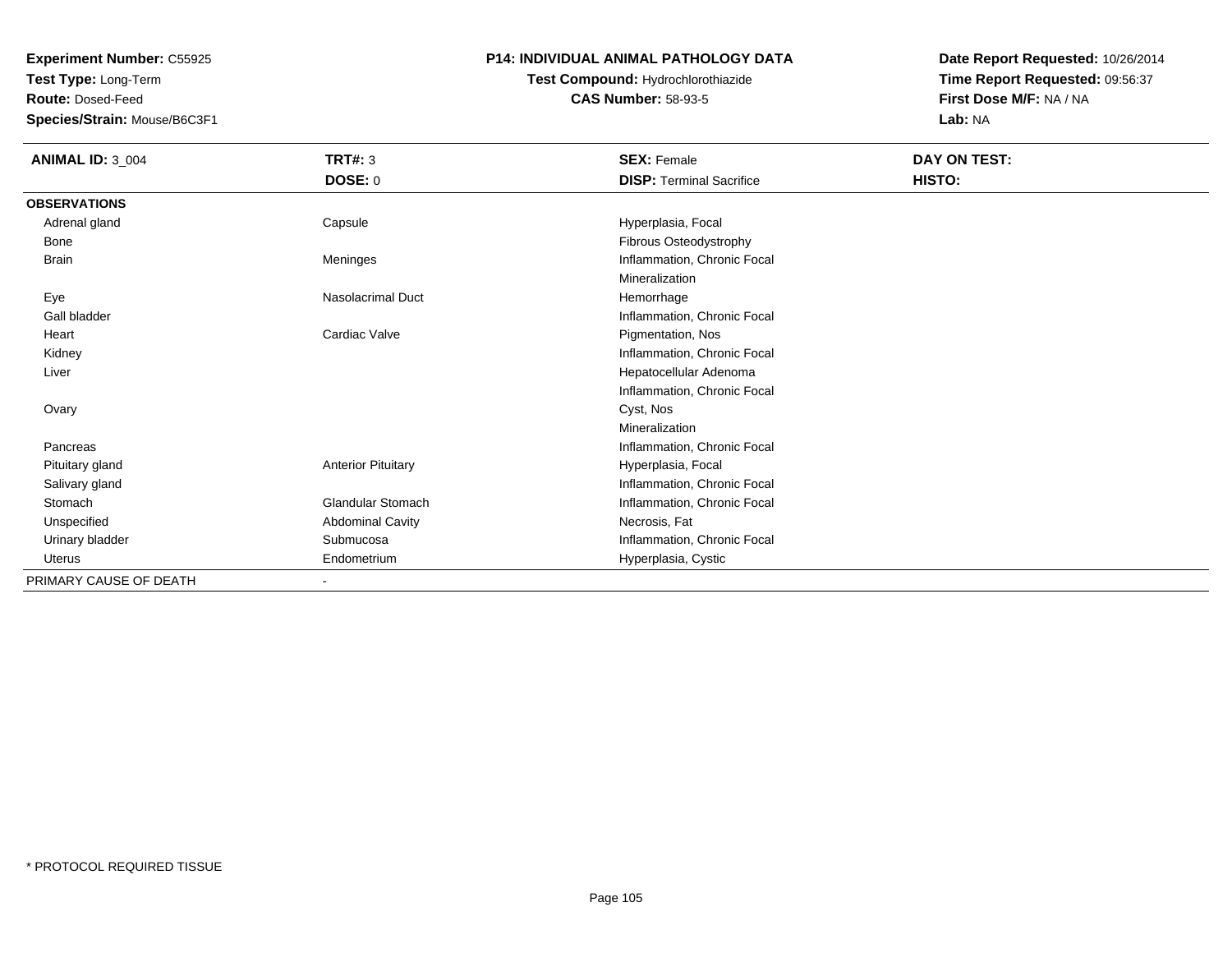**Test Type:** Long-Term

**Route:** Dosed-Feed

**Species/Strain:** Mouse/B6C3F1

### **P14: INDIVIDUAL ANIMAL PATHOLOGY DATA**

# **Test Compound:** Hydrochlorothiazide**CAS Number:** 58-93-5

| <b>ANIMAL ID: 3_005</b> | TRT#: 3                   | <b>SEX: Female</b>              | DAY ON TEST: |  |
|-------------------------|---------------------------|---------------------------------|--------------|--|
|                         | DOSE: 0                   | <b>DISP:</b> Terminal Sacrifice | HISTO:       |  |
| <b>OBSERVATIONS</b>     |                           |                                 |              |  |
| Adrenal gland           | Capsule                   | Hyperplasia, Focal              |              |  |
| Bone                    |                           | Fibrous Osteodystrophy          |              |  |
| Eye                     | Nasolacrimal Duct         | Hemorrhage                      |              |  |
| Gall bladder            |                           | Inflammation, Chronic Focal     |              |  |
| Kidney                  |                           | Inflammation, Chronic Focal     |              |  |
| Liver                   |                           | Inflammation, Chronic Focal     |              |  |
| Lymph node              | Mesenteric Lymph Node     | Hematopoiesis                   |              |  |
| Ovary                   |                           | Cyst, Nos                       |              |  |
| Pituitary gland         | <b>Anterior Pituitary</b> | Hyperplasia, Focal              |              |  |
| Thyroid                 |                           | Inflammation, Chronic Focal     |              |  |
| Uterus                  | Endometrium               | Hyperplasia, Cystic             |              |  |
| PRIMARY CAUSE OF DEATH  |                           |                                 |              |  |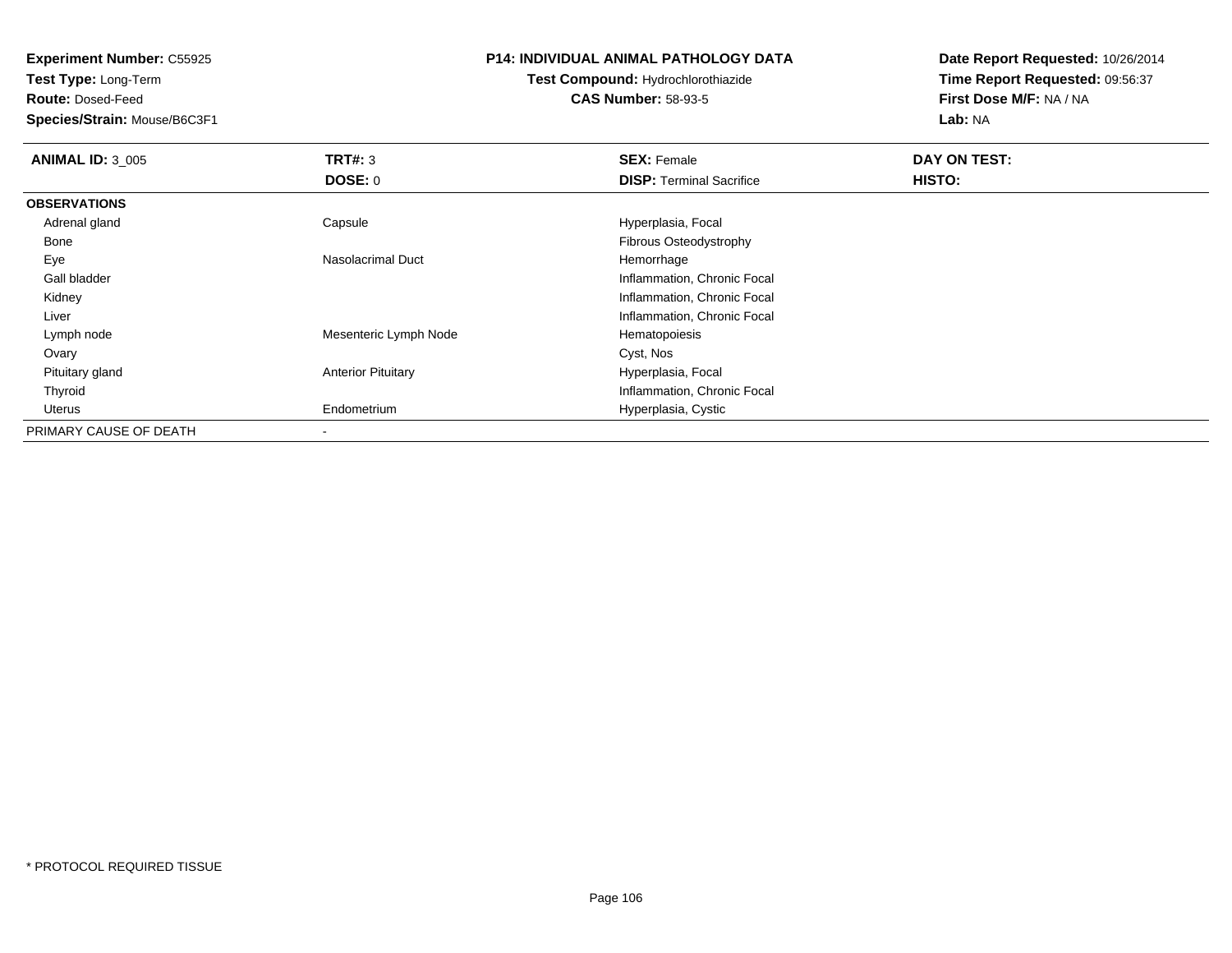**Test Type:** Long-Term

**Route:** Dosed-Feed

**Species/Strain:** Mouse/B6C3F1

### **P14: INDIVIDUAL ANIMAL PATHOLOGY DATA**

# **Test Compound:** Hydrochlorothiazide**CAS Number:** 58-93-5

| <b>ANIMAL ID: 3_006</b> | <b>TRT#: 3</b>            | <b>SEX: Female</b>              | DAY ON TEST: |  |
|-------------------------|---------------------------|---------------------------------|--------------|--|
|                         | <b>DOSE: 0</b>            | <b>DISP: Terminal Sacrifice</b> | HISTO:       |  |
| <b>OBSERVATIONS</b>     |                           |                                 |              |  |
| Adrenal gland           | Cortex Nos                | Degeneration, Nos               |              |  |
|                         | Capsule                   | Hyperplasia, Focal              |              |  |
| Bone                    |                           | Fibrous Osteodystrophy          |              |  |
| <b>Brain</b>            |                           | Mineralization                  |              |  |
| Eye                     | Nasolacrimal Duct         | Hemorrhage                      |              |  |
| Kidney                  |                           | Inflammation, Chronic Focal     |              |  |
| Liver                   |                           | Hemorrhage                      |              |  |
|                         |                           | Inflammation, Chronic Focal     |              |  |
|                         |                           | Necrosis, Focal                 |              |  |
| Lung                    |                           | Inflammation, Chronic Focal     |              |  |
| Ovary                   |                           | Cyst, Nos                       |              |  |
| Pancreas                |                           | Inflammation, Chronic Focal     |              |  |
| Pituitary gland         | <b>Anterior Pituitary</b> | Hyperplasia, Focal              |              |  |
| Salivary gland          |                           | Inflammation, Chronic Focal     |              |  |
| Uterus                  | Endometrium               | Hyperplasia, Cystic             |              |  |
| PRIMARY CAUSE OF DEATH  | $\overline{\phantom{a}}$  |                                 |              |  |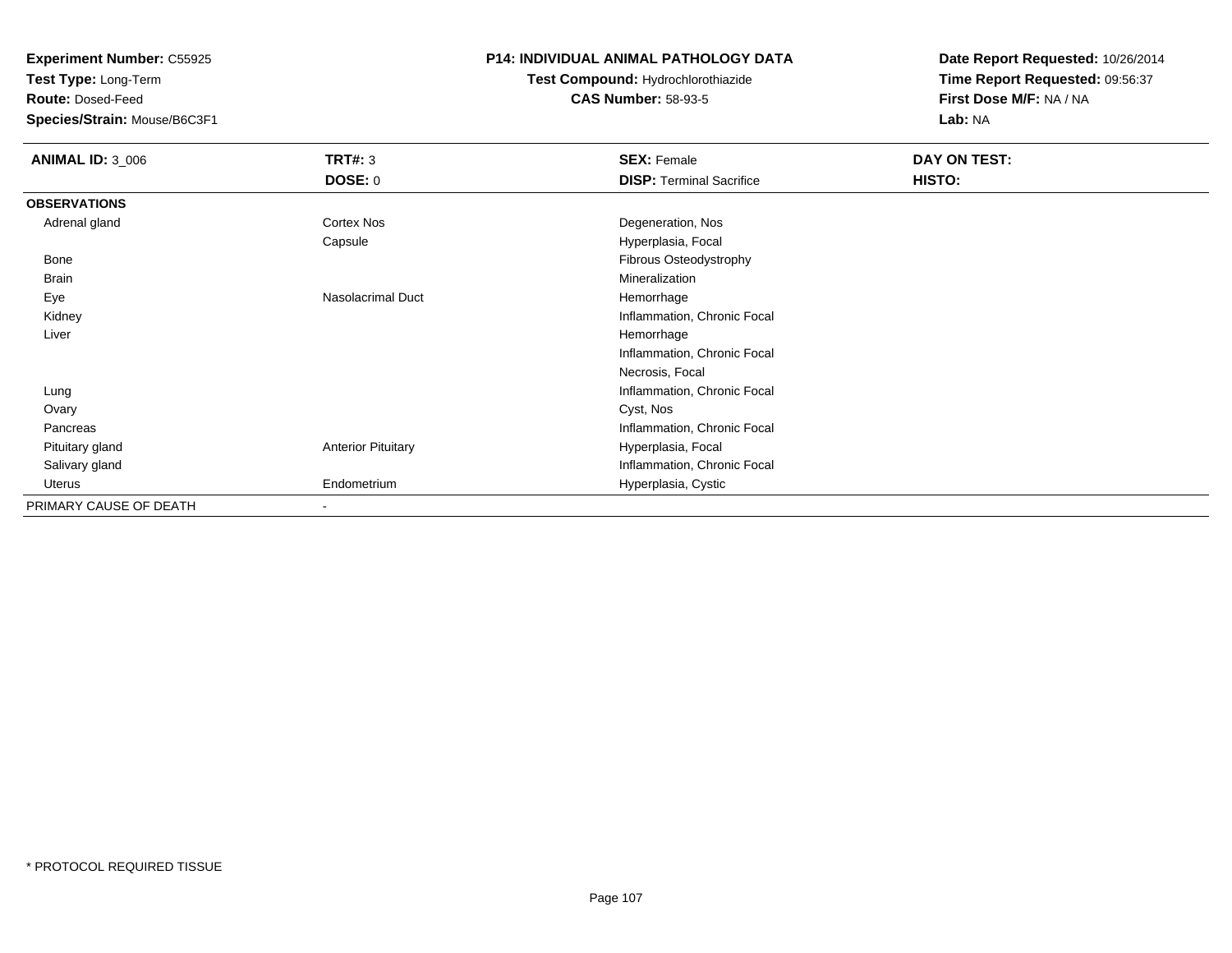**Experiment Number:** C55925**Test Type:** Long-Term**Route:** Dosed-Feed **Species/Strain:** Mouse/B6C3F1**P14: INDIVIDUAL ANIMAL PATHOLOGY DATATest Compound:** Hydrochlorothiazide**CAS Number:** 58-93-5**Date Report Requested:** 10/26/2014**Time Report Requested:** 09:56:37**First Dose M/F:** NA / NA**Lab:** NA**ANIMAL ID:** 3\_007 **TRT#:** <sup>3</sup> **SEX:** Female **DAY ON TEST: DOSE:** 0**DISP:** Terminal Sacrifice **HISTO: OBSERVATIONS** Adrenal glandCapsule **Capsule Hyperplasia**, Focal Bone Fibrous Osteodystrophy Brainn and the control of the control of the control of the control of the control of the control of the control of the control of the control of the control of the control of the control of the control of the control of the co EyeNasolacrimal Duct **Hemorrhage**  Intestine Small Duodenum Hyperplasia, Epithelial Lung Inflammation, Chronic Focal Ovaryy and the control of the control of the control of the control of the control of the control of the control of the control of the control of the control of the control of the control of the control of the control of the co Thymuss and the contract of the contract of the contract of the contract of the contract of the contract of the contract of the contract of the contract of the contract of the contract of the contract of the contract of the cont Unspecified Multiple Organs Nos Lymphoma, Mixed-Malignant Type Uterus Endometrium Hyperplasia, Cystic PRIMARY CAUSE OF DEATH-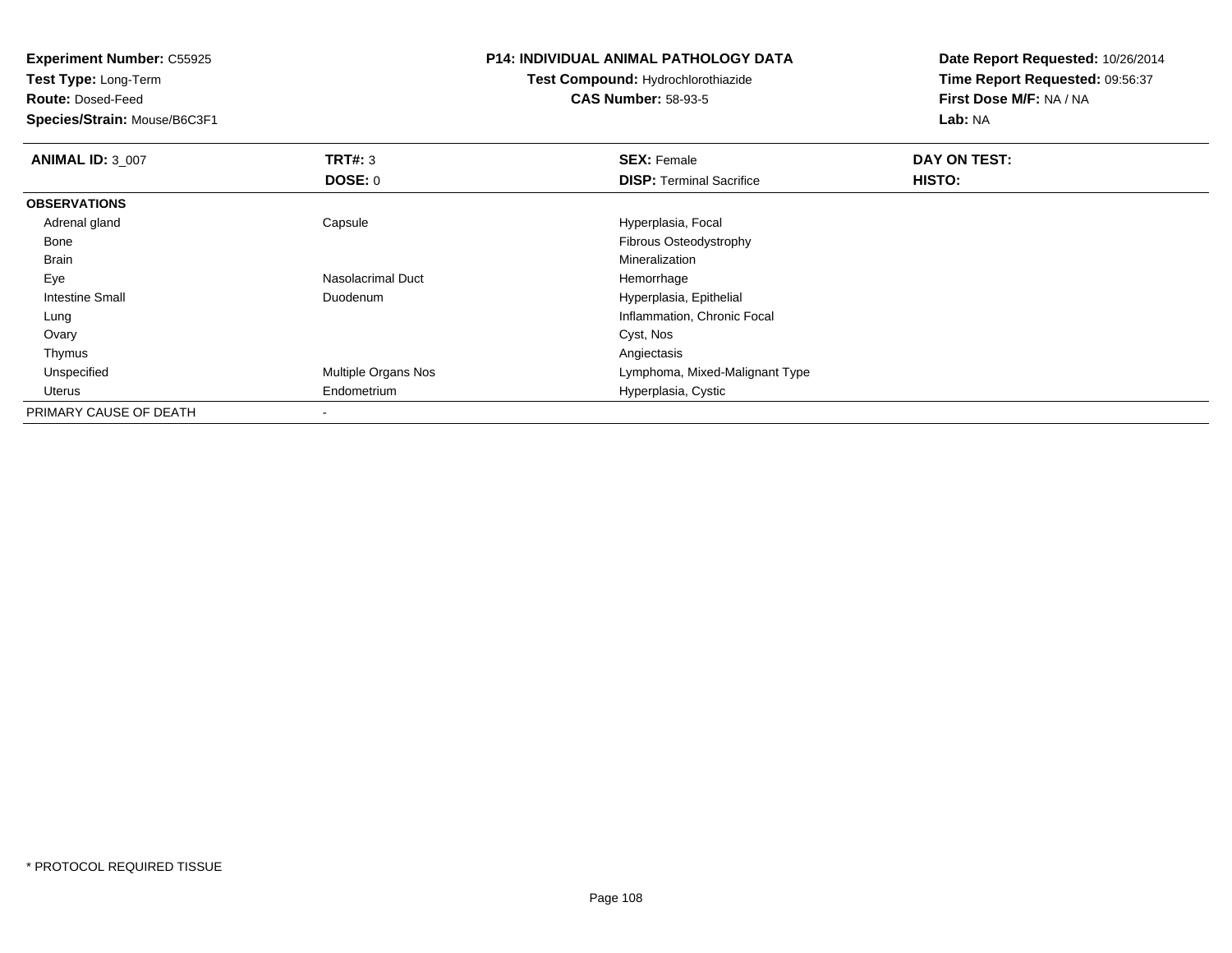**Test Type:** Long-Term

**Route:** Dosed-Feed

**Species/Strain:** Mouse/B6C3F1

## **P14: INDIVIDUAL ANIMAL PATHOLOGY DATA**

# **Test Compound:** Hydrochlorothiazide**CAS Number:** 58-93-5

| <b>ANIMAL ID: 3 008</b> | TRT#: 3                   | <b>SEX: Female</b>              | DAY ON TEST: |
|-------------------------|---------------------------|---------------------------------|--------------|
|                         | <b>DOSE: 0</b>            | <b>DISP:</b> Moribund Sacrifice | HISTO:       |
| <b>OBSERVATIONS</b>     |                           |                                 |              |
| Adrenal gland           | Medulla                   | Hematopoiesis                   |              |
|                         | Capsule                   | Hyperplasia, Focal              |              |
| Bone marrow             |                           | Hyperplasia, Granulocytic       |              |
| Heart                   |                           | Inflammation, Chronic Focal     |              |
| Kidney                  |                           | Inflammation, Chronic Focal     |              |
| Liver                   |                           | Hematopoiesis                   |              |
| Lung                    |                           | Inflammation, Chronic Focal     |              |
| Lymph node              | Mesenteric Lymph Node     | Congestion, Nos                 |              |
|                         | Mesenteric Lymph Node     | Hematopoiesis                   |              |
| Pituitary gland         | <b>Anterior Pituitary</b> | Hyperplasia, Focal              |              |
| Spleen                  |                           | Hematopoiesis                   |              |
| Thyroid                 |                           | Cyst, Follicular Nos            |              |
| Unspecified             | Flank                     | Sarcoma, Nos                    |              |
| Urinary bladder         | Submucosa                 | Inflammation, Chronic Focal     |              |
| Uterus                  | Endometrium               | Hyperplasia, Cystic             |              |
| PRIMARY CAUSE OF DEATH  |                           |                                 |              |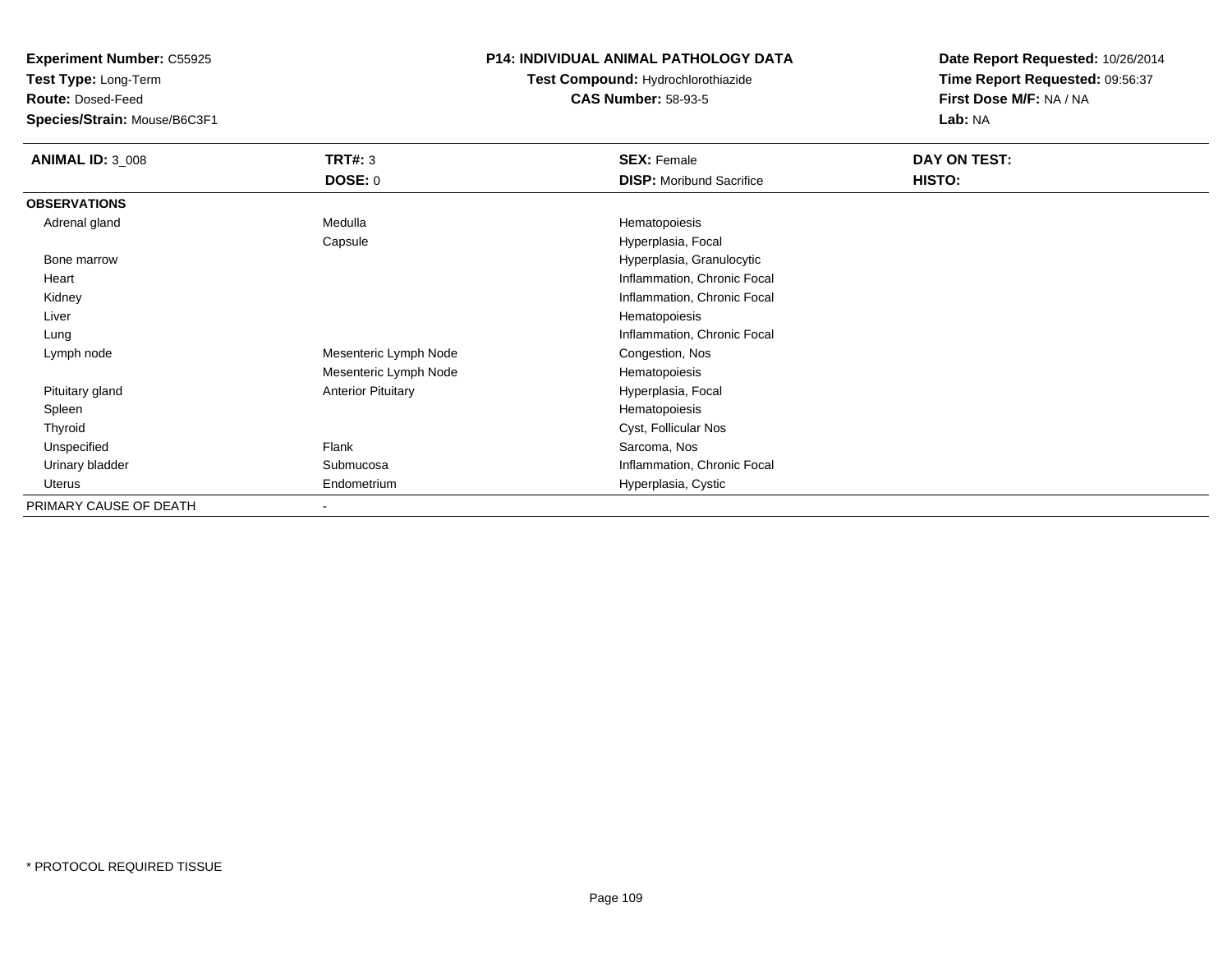| <b>Experiment Number: C55925</b> |                           | <b>P14: INDIVIDUAL ANIMAL PATHOLOGY DATA</b> | Date Report Requested: 10/26/2014 |
|----------------------------------|---------------------------|----------------------------------------------|-----------------------------------|
| Test Type: Long-Term             |                           | Test Compound: Hydrochlorothiazide           | Time Report Requested: 09:56:37   |
| <b>Route: Dosed-Feed</b>         |                           | <b>CAS Number: 58-93-5</b>                   | First Dose M/F: NA / NA           |
| Species/Strain: Mouse/B6C3F1     |                           |                                              | Lab: NA                           |
| <b>ANIMAL ID: 3_009</b>          | <b>TRT#: 3</b>            | <b>SEX: Female</b>                           | DAY ON TEST:                      |
|                                  | DOSE: 0                   | <b>DISP:</b> Terminal Sacrifice              | HISTO:                            |
| <b>OBSERVATIONS</b>              |                           |                                              |                                   |
| Adrenal gland                    | Capsule                   | Hyperplasia, Focal                           |                                   |
| Bone                             |                           | Fibrous Osteodystrophy                       |                                   |
| Harderian gland                  | <b>Hardarian Gland</b>    | Adenoma, Nos                                 |                                   |
| Lung                             |                           | Inflammation, Chronic Focal                  |                                   |
| Pancreas                         | Acinus                    | Atrophy, Diffuse                             |                                   |
|                                  |                           | Cyst, Nos                                    |                                   |
| Pituitary gland                  | <b>Anterior Pituitary</b> | Hyperplasia, Focal                           |                                   |
| Unspecified                      | Multiple Organs Nos       | Lymphoma, Mixed-Malignant Type               |                                   |
| Uterus                           | Endometrium               | Hyperplasia, Cystic                          |                                   |
| PRIMARY CAUSE OF DEATH           |                           |                                              |                                   |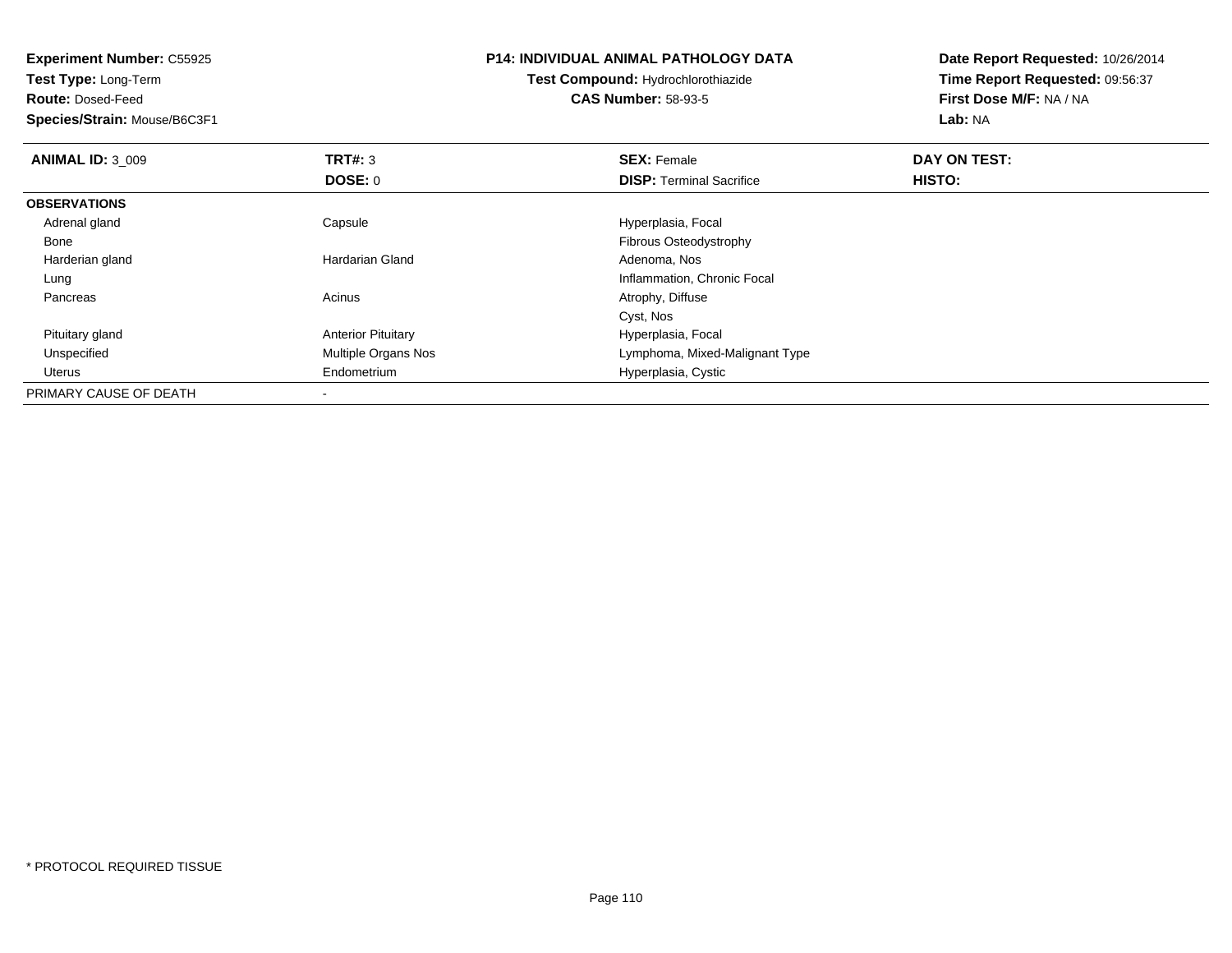**Test Type:** Long-Term

**Route:** Dosed-Feed

**Species/Strain:** Mouse/B6C3F1

### **P14: INDIVIDUAL ANIMAL PATHOLOGY DATA**

# **Test Compound:** Hydrochlorothiazide**CAS Number:** 58-93-5

| <b>ANIMAL ID: 3_010</b> | <b>TRT#: 3</b>            | <b>SEX: Female</b>              | DAY ON TEST: |
|-------------------------|---------------------------|---------------------------------|--------------|
|                         | DOSE: 0                   | <b>DISP: Terminal Sacrifice</b> | HISTO:       |
| <b>OBSERVATIONS</b>     |                           |                                 |              |
| Adrenal gland           | Capsule                   | Hyperplasia, Focal              |              |
| Bone                    |                           | Fibrous Osteodystrophy          |              |
| Brain                   |                           | Mineralization                  |              |
| Heart                   | Cardiac Valve             | Inflammation, Chronic Focal     |              |
| Kidney                  |                           | Inflammation, Chronic Focal     |              |
|                         |                           | Nephrosis, Nos                  |              |
| Liver                   |                           | Atrophy, Focal                  |              |
|                         |                           | Hematopoiesis                   |              |
|                         |                           | Pigmentation, Nos               |              |
| Lung                    |                           | Inflammation, Chronic Focal     |              |
| Ovary                   |                           | Cyst, Nos                       |              |
| Pituitary gland         | <b>Anterior Pituitary</b> | Hyperplasia, Focal              |              |
| Spleen                  |                           | Hematopoiesis                   |              |
| Thyroid                 |                           | Hyperplasia, Follicular Cell    |              |
| Unspecified             | Shoulder                  | Sarcoma, Nos                    |              |
| Urinary bladder         | Submucosa                 | Inflammation, Chronic Focal     |              |
| Uterus                  | Endometrium               | Adenocarcinoma, Nos             |              |
|                         | Endometrium               | Hyperplasia, Cystic             |              |
| PRIMARY CAUSE OF DEATH  | ٠                         |                                 |              |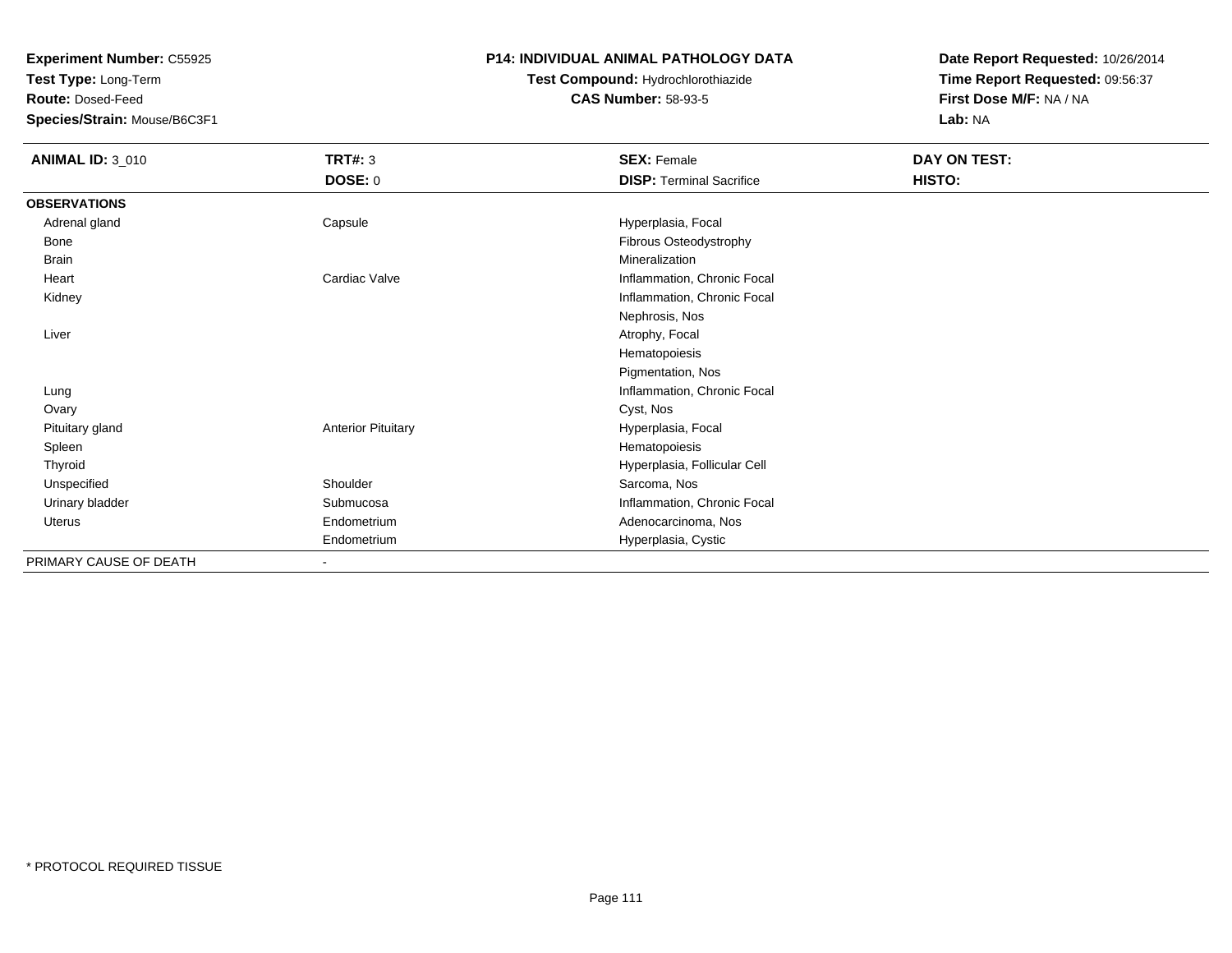**Test Type:** Long-Term

**Route:** Dosed-Feed

**Species/Strain:** Mouse/B6C3F1

### **P14: INDIVIDUAL ANIMAL PATHOLOGY DATA**

**Test Compound:** Hydrochlorothiazide**CAS Number:** 58-93-5

| <b>ANIMAL ID: 3 011</b> | TRT#: 3                   | <b>SEX: Female</b>                   | DAY ON TEST:  |  |
|-------------------------|---------------------------|--------------------------------------|---------------|--|
|                         | DOSE: 0                   | <b>DISP: Terminal Sacrifice</b>      | <b>HISTO:</b> |  |
| <b>OBSERVATIONS</b>     |                           |                                      |               |  |
| Bone                    |                           | Fibrous Osteodystrophy               |               |  |
| Eye                     | Nasolacrimal Duct         | Hemorrhage                           |               |  |
| Gall bladder            |                           | Inflammation, Chronic Focal          |               |  |
| Heart                   | Cardiac Valve             | Pigmentation, Nos                    |               |  |
| Kidney                  |                           | Glomerulosclerosis, Nos              |               |  |
| Lung                    |                           | Alveolar/Bronchiolar Adenoma         |               |  |
|                         |                           | Pigmentation, Nos                    |               |  |
| Pituitary gland         | <b>Anterior Pituitary</b> | Hyperplasia, Focal                   |               |  |
| Salivary gland          |                           | Inflammation, Chronic Focal          |               |  |
| Stomach                 | <b>Glandular Stomach</b>  | Cyst, Nos                            |               |  |
| Unspecified             | Multiple Organs Nos       | Hyperplasia, Lymphoid                |               |  |
| Urinary bladder         | Submucosa                 | Inflammation, Chronic Focal          |               |  |
| Uterus                  |                           | Lymphoma, Histiocytic-Malignant Type |               |  |
| PRIMARY CAUSE OF DEATH  |                           |                                      |               |  |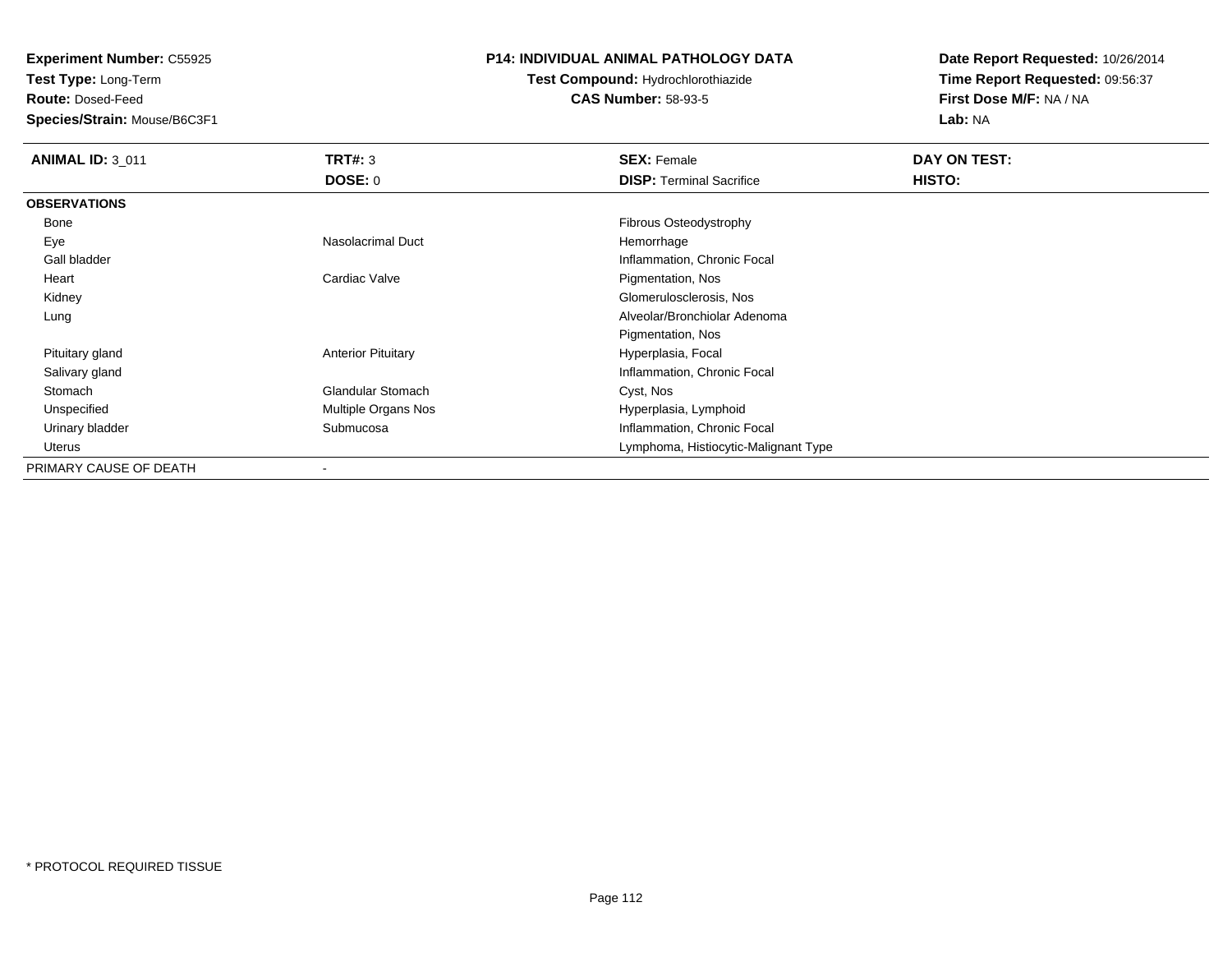**Test Type:** Long-Term

**Route:** Dosed-Feed

**Species/Strain:** Mouse/B6C3F1

#### **P14: INDIVIDUAL ANIMAL PATHOLOGY DATA**

**Test Compound:** Hydrochlorothiazide**CAS Number:** 58-93-5

| <b>ANIMAL ID: 3 012</b> | TRT#: 3                   | <b>SEX: Female</b>              | DAY ON TEST: |  |
|-------------------------|---------------------------|---------------------------------|--------------|--|
|                         | <b>DOSE: 0</b>            | <b>DISP: Terminal Sacrifice</b> | HISTO:       |  |
| <b>OBSERVATIONS</b>     |                           |                                 |              |  |
| Adrenal gland           | Capsule                   | Hyperplasia, Focal              |              |  |
| Bone                    |                           | <b>Fibrous Osteodystrophy</b>   |              |  |
| Kidney                  | Pelvis                    | Dilatation, Nos                 |              |  |
| Liver                   |                           | Inflammation, Chronic Focal     |              |  |
| Lung                    |                           | Alveolar/Bronchiolar Adenoma    |              |  |
| Pancreas                | Acinus                    | Hyperplasia, Focal              |              |  |
|                         |                           | Inflammation, Chronic Focal     |              |  |
| Pituitary gland         | <b>Anterior Pituitary</b> | Hyperplasia, Focal              |              |  |
| Stomach                 | Glandular Stomach         | Hyperplasia, Epithelial         |              |  |
| Thyroid                 |                           | Hyperplasia, Follicular Cell    |              |  |
| Uterus                  | Endometrium               | Hyperplasia, Cystic             |              |  |
| PRIMARY CAUSE OF DEATH  |                           |                                 |              |  |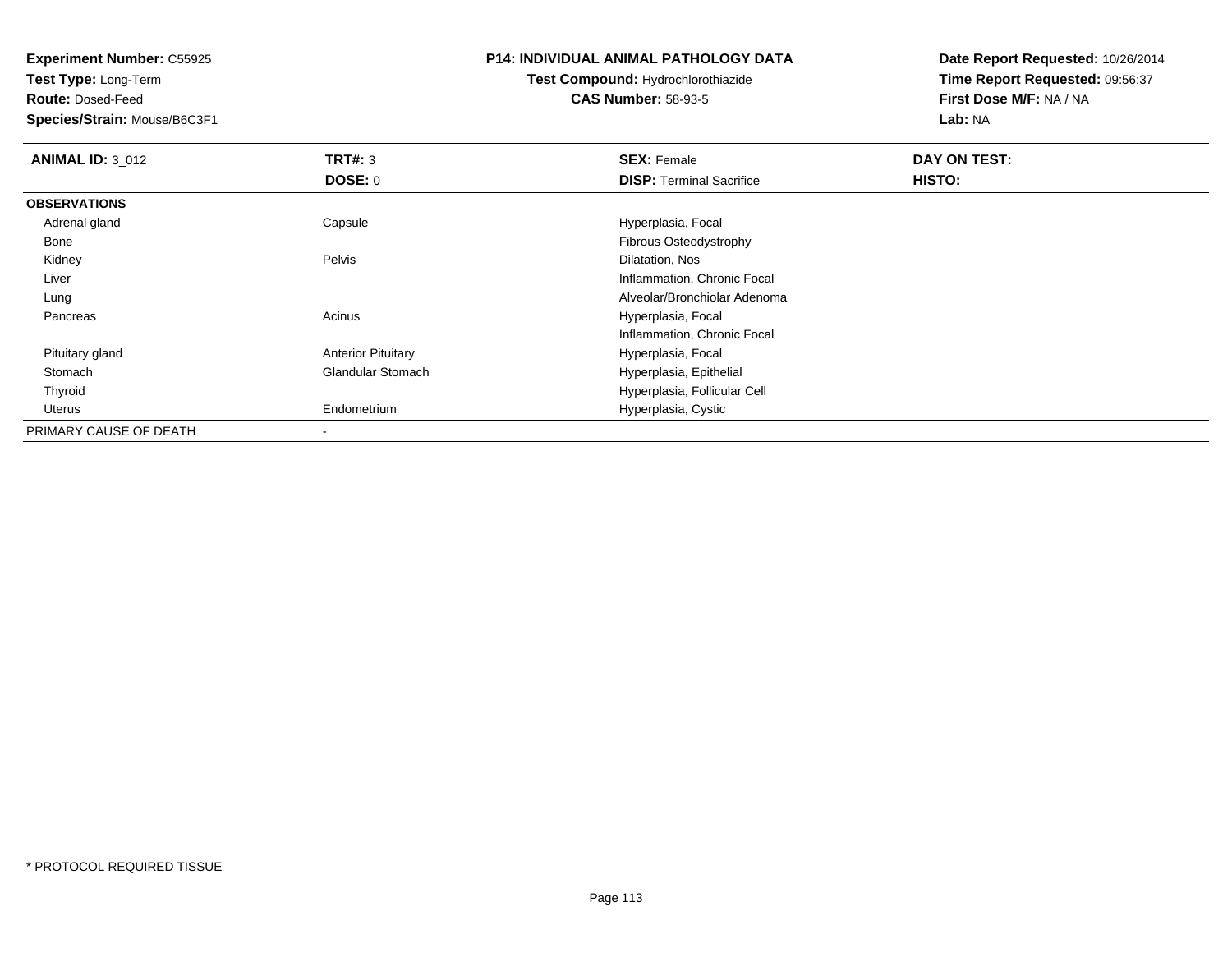**Test Type:** Long-Term

**Route:** Dosed-Feed

**Species/Strain:** Mouse/B6C3F1

### **P14: INDIVIDUAL ANIMAL PATHOLOGY DATA**

# **Test Compound:** Hydrochlorothiazide**CAS Number:** 58-93-5

| <b>ANIMAL ID: 3_013</b> | TRT#: 3                   | <b>SEX: Female</b>              | DAY ON TEST: |  |
|-------------------------|---------------------------|---------------------------------|--------------|--|
|                         | DOSE: 0                   | <b>DISP: Terminal Sacrifice</b> | HISTO:       |  |
| <b>OBSERVATIONS</b>     |                           |                                 |              |  |
| Adrenal gland           | Capsule                   | Hyperplasia, Focal              |              |  |
| Bone                    |                           | Fibrous Osteodystrophy          |              |  |
| Brain                   |                           | Mineralization                  |              |  |
| Kidney                  |                           | Inflammation, Chronic Focal     |              |  |
| Liver                   |                           | Inflammation, Chronic Focal     |              |  |
| Lung                    |                           | Inflammation, Chronic Focal     |              |  |
| Ovary                   |                           | Cyst, Hemorrhagic               |              |  |
| Pituitary gland         | <b>Anterior Pituitary</b> | Hyperplasia, Focal              |              |  |
| Stomach                 | <b>Glandular Stomach</b>  | Degeneration, Cystic            |              |  |
| Thyroid                 |                           | Follicular-Cell Adenoma         |              |  |
| Urinary bladder         | Submucosa                 | Inflammation, Chronic Focal     |              |  |
| Uterus                  | Endometrium               | Hyperplasia, Cystic             |              |  |
| PRIMARY CAUSE OF DEATH  |                           |                                 |              |  |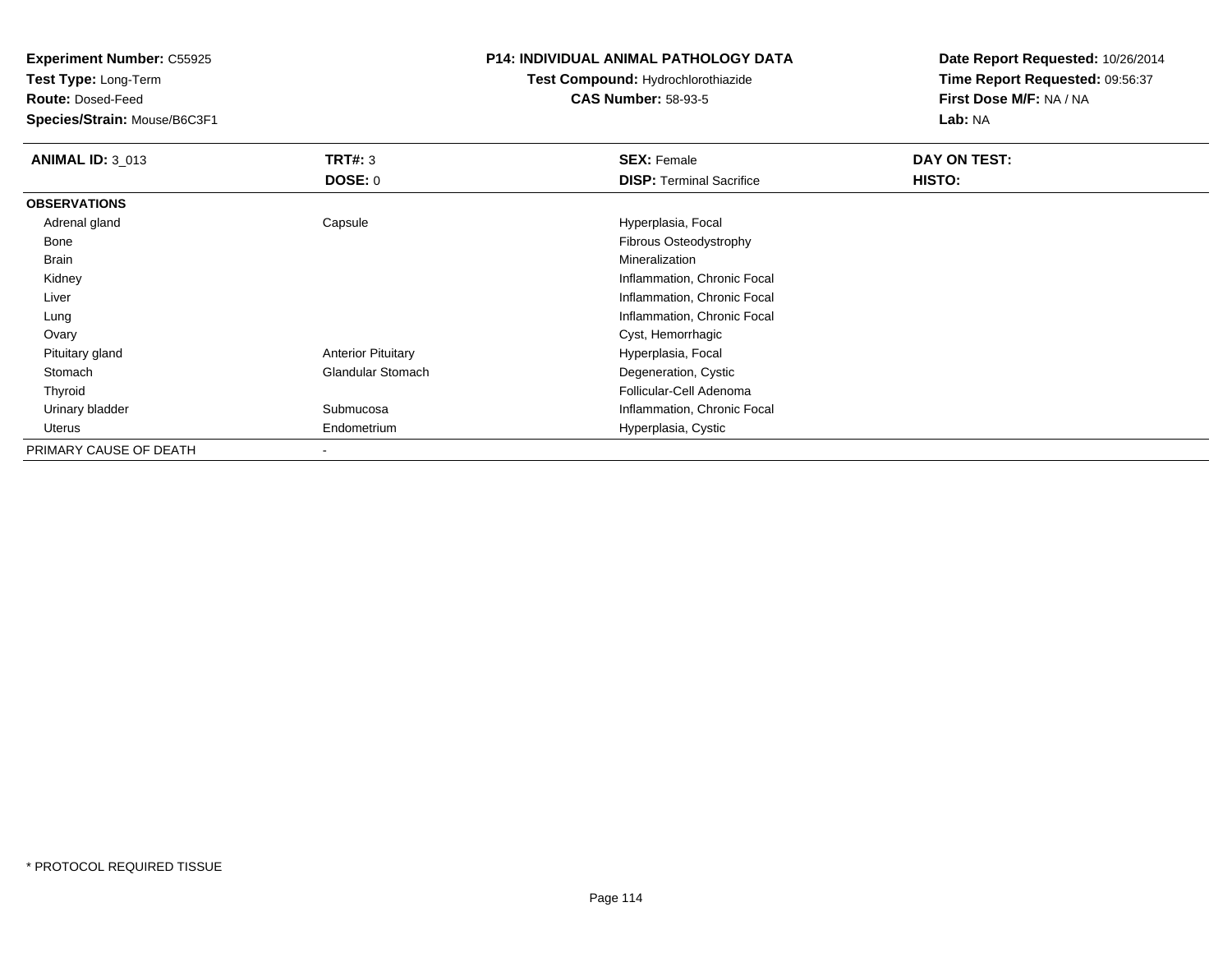**Test Type:** Long-Term

**Route:** Dosed-Feed

**Species/Strain:** Mouse/B6C3F1

# **P14: INDIVIDUAL ANIMAL PATHOLOGY DATA**

# **Test Compound:** Hydrochlorothiazide**CAS Number:** 58-93-5

| <b>ANIMAL ID: 3_014</b> | <b>TRT#: 3</b>         | <b>SEX: Female</b>               | DAY ON TEST: |  |
|-------------------------|------------------------|----------------------------------|--------------|--|
|                         | <b>DOSE: 0</b>         | <b>DISP: Terminal Sacrifice</b>  | HISTO:       |  |
| <b>OBSERVATIONS</b>     |                        |                                  |              |  |
| Adrenal gland           | Capsule                | Hyperplasia, Focal               |              |  |
| Bone                    |                        | Fibrous Osteodystrophy           |              |  |
| Harderian gland         | <b>Hardarian Gland</b> | Adenoma, Nos                     |              |  |
| Heart                   | Cardiac Valve          | Pigmentation, Nos                |              |  |
| Kidney                  |                        | Inflammation, Chronic Focal      |              |  |
| Liver                   |                        | Inflammation, Chronic Focal      |              |  |
| Lung                    |                        | Alveolar/Bronchiolar Adenoma     |              |  |
|                         |                        | Hyperplasia, Alveolar Epithelium |              |  |
|                         |                        | Inflammation, Chronic Focal      |              |  |
| Lymph node              | Mesenteric Lymph Node  | Hyperplasia, Lymphoid            |              |  |
|                         | Thoracic Lymph Node    | Hyperplasia, Lymphoid            |              |  |
|                         |                        | Hyperplasia, Lymphoid            |              |  |
| Nasal cavity            |                        | Foreign Body, Nos                |              |  |
|                         |                        | Inflammation, Acute Focal        |              |  |
| Ovary                   |                        | Cyst, Nos                        |              |  |
| Salivary gland          |                        | Inflammation, Chronic Focal      |              |  |
| Thyroid                 |                        | Inflammation, Chronic Focal      |              |  |
| Urinary bladder         | Submucosa              | Inflammation, Chronic Focal      |              |  |
| Uterus                  | Endometrium            | Hyperplasia, Cystic              |              |  |
| PRIMARY CAUSE OF DEATH  |                        |                                  |              |  |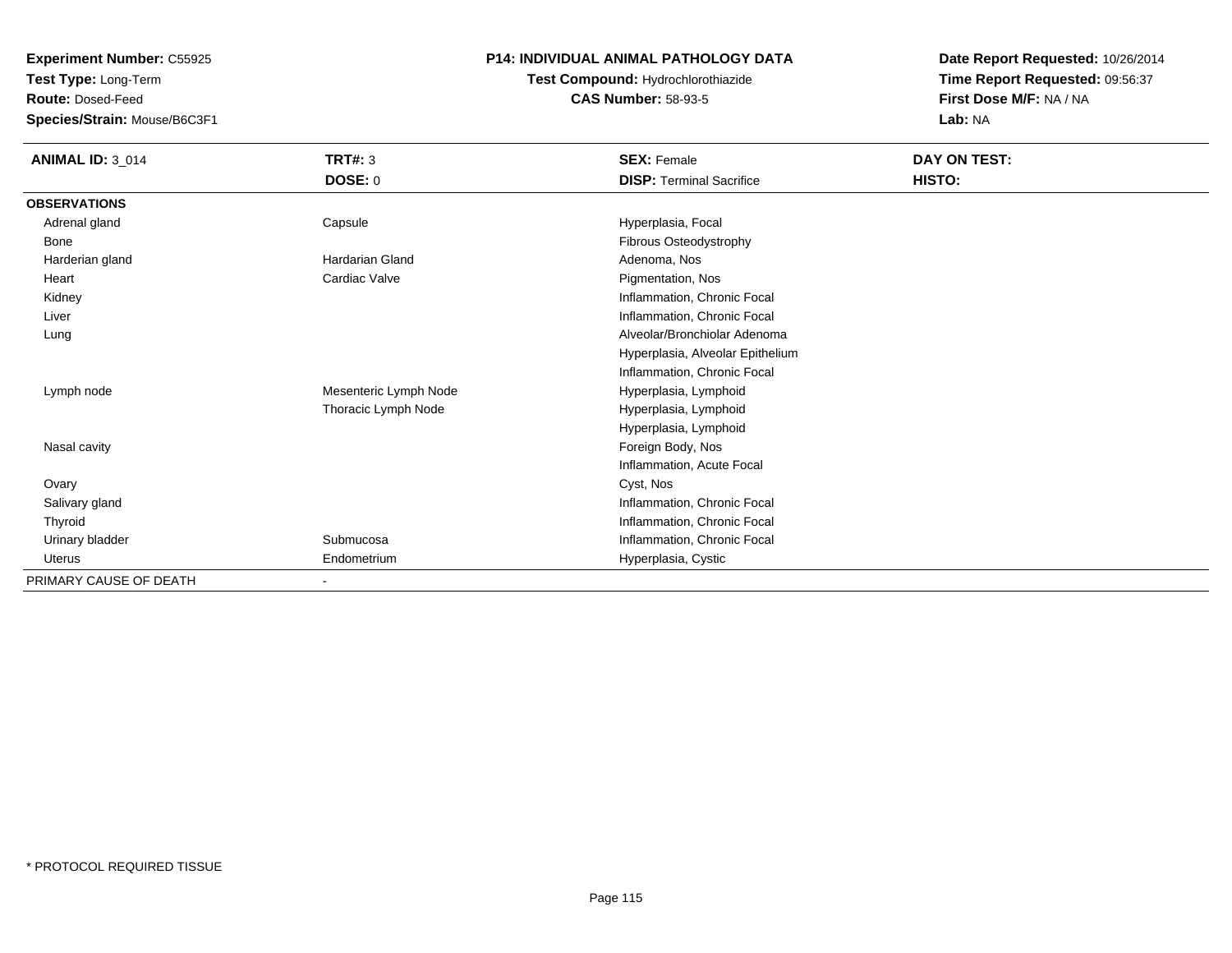| <b>Experiment Number: C55925</b><br>Test Type: Long-Term<br><b>Route: Dosed-Feed</b><br>Species/Strain: Mouse/B6C3F1 |                     | <b>P14: INDIVIDUAL ANIMAL PATHOLOGY DATA</b><br>Test Compound: Hydrochlorothiazide<br><b>CAS Number: 58-93-5</b> | Date Report Requested: 10/26/2014<br>Time Report Requested: 09:56:37<br>First Dose M/F: NA / NA<br>Lab: NA |
|----------------------------------------------------------------------------------------------------------------------|---------------------|------------------------------------------------------------------------------------------------------------------|------------------------------------------------------------------------------------------------------------|
| <b>ANIMAL ID: 3 015</b>                                                                                              | <b>TRT#:</b> 3      | <b>SEX: Female</b>                                                                                               | DAY ON TEST:                                                                                               |
|                                                                                                                      | DOSE: 0             | <b>DISP:</b> Terminal Sacrifice                                                                                  | HISTO:                                                                                                     |
| <b>OBSERVATIONS</b>                                                                                                  |                     |                                                                                                                  |                                                                                                            |
| Adrenal gland                                                                                                        | Capsule             | Hyperplasia, Focal                                                                                               |                                                                                                            |
| Bone                                                                                                                 |                     | Fibrous Osteodystrophy                                                                                           |                                                                                                            |
| Lung                                                                                                                 |                     | Inflammation, Chronic Focal                                                                                      |                                                                                                            |
| Mammary gland                                                                                                        |                     | Mixed Tumor, Malignant                                                                                           |                                                                                                            |
| Ovary                                                                                                                |                     | Cyst, Nos                                                                                                        |                                                                                                            |
| Unspecified                                                                                                          | Multiple Organs Nos | Hyperplasia, Lymphoid                                                                                            |                                                                                                            |
| Uterus                                                                                                               |                     | <b>Endometrial Stromal Polyp</b>                                                                                 |                                                                                                            |
|                                                                                                                      | Endometrium         | Hyperplasia, Cystic                                                                                              |                                                                                                            |
| PRIMARY CAUSE OF DEATH                                                                                               |                     |                                                                                                                  |                                                                                                            |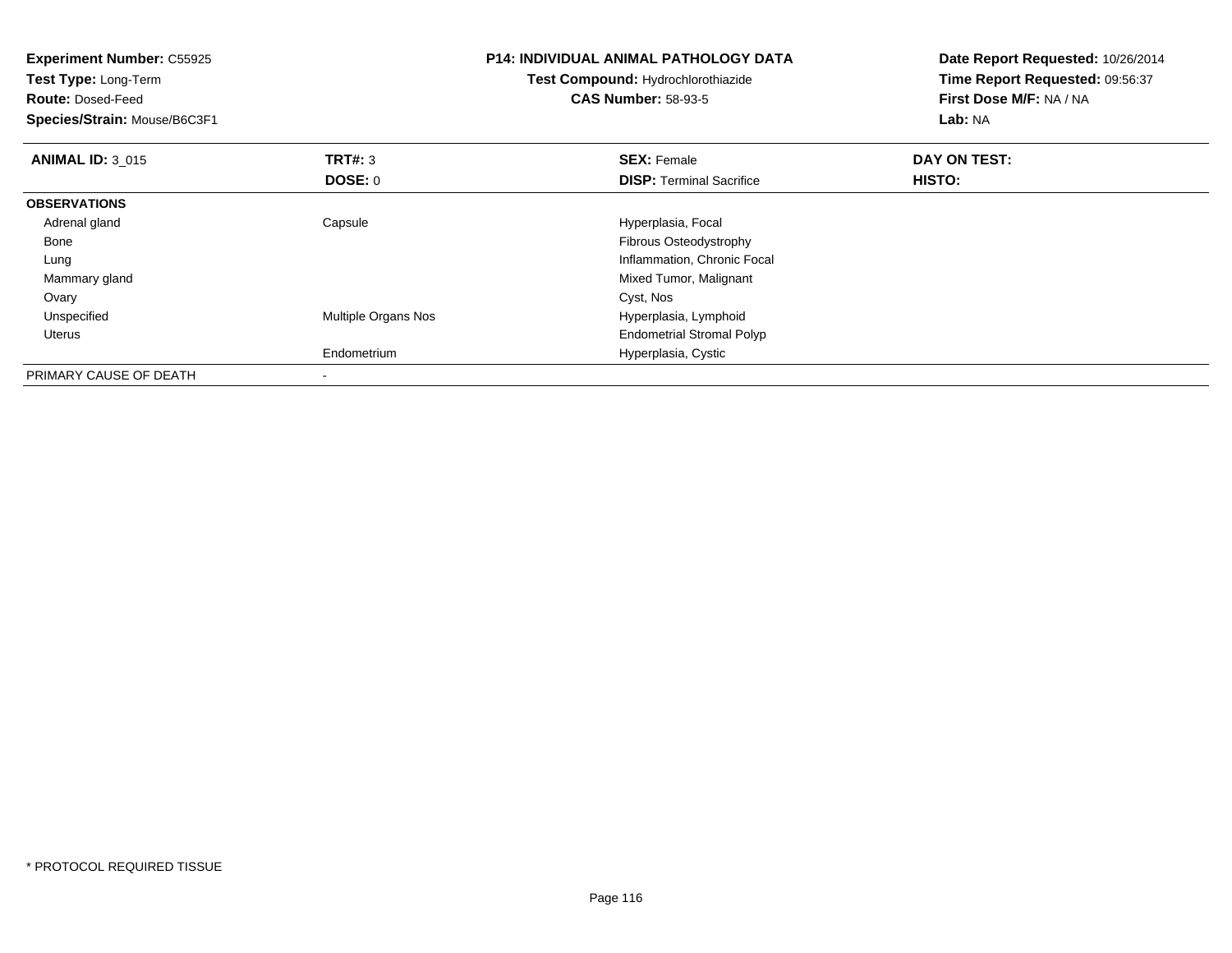**Test Type:** Long-Term

**Route:** Dosed-Feed

**Species/Strain:** Mouse/B6C3F1

# **P14: INDIVIDUAL ANIMAL PATHOLOGY DATA**

# **Test Compound:** Hydrochlorothiazide**CAS Number:** 58-93-5

| <b>ANIMAL ID: 3_016</b> | TRT#: 3                  | <b>SEX: Female</b>          | DAY ON TEST: |
|-------------------------|--------------------------|-----------------------------|--------------|
|                         | <b>DOSE: 0</b>           | <b>DISP: Natural Death</b>  | HISTO:       |
| <b>OBSERVATIONS</b>     |                          |                             |              |
| Adrenal gland           | Capsule                  | Hyperplasia, Focal          |              |
| Bone marrow             |                          | Hyperplasia, Granulocytic   |              |
| Kidney                  |                          | Inflammation, Chronic Focal |              |
|                         |                          | Nephrosis, Nos              |              |
| Liver                   |                          | Hematopoiesis               |              |
| Lung                    |                          | Congestion, Nos             |              |
| Lymph node              | Mesenteric Lymph Node    | Abscess, Nos                |              |
|                         | Thoracic Lymph Node      | Hyperplasia, Plasma Cell    |              |
| Ovary                   |                          | Inflammation, Suppurative   |              |
| Salivary gland          |                          | Inflammation, Chronic Focal |              |
| Spleen                  |                          | Hematopoiesis               |              |
| Thymus                  |                          | Involution, Nos             |              |
| Thyroid                 |                          | Cyst, Follicular Nos        |              |
| Unspecified             | <b>Abdominal Cavity</b>  | Inflammation, Suppurative   |              |
| Urinary bladder         | Submucosa                | Inflammation, Chronic Focal |              |
| Uterus                  | Endometrium              | Hyperplasia, Cystic         |              |
| PRIMARY CAUSE OF DEATH  | $\overline{\phantom{a}}$ |                             |              |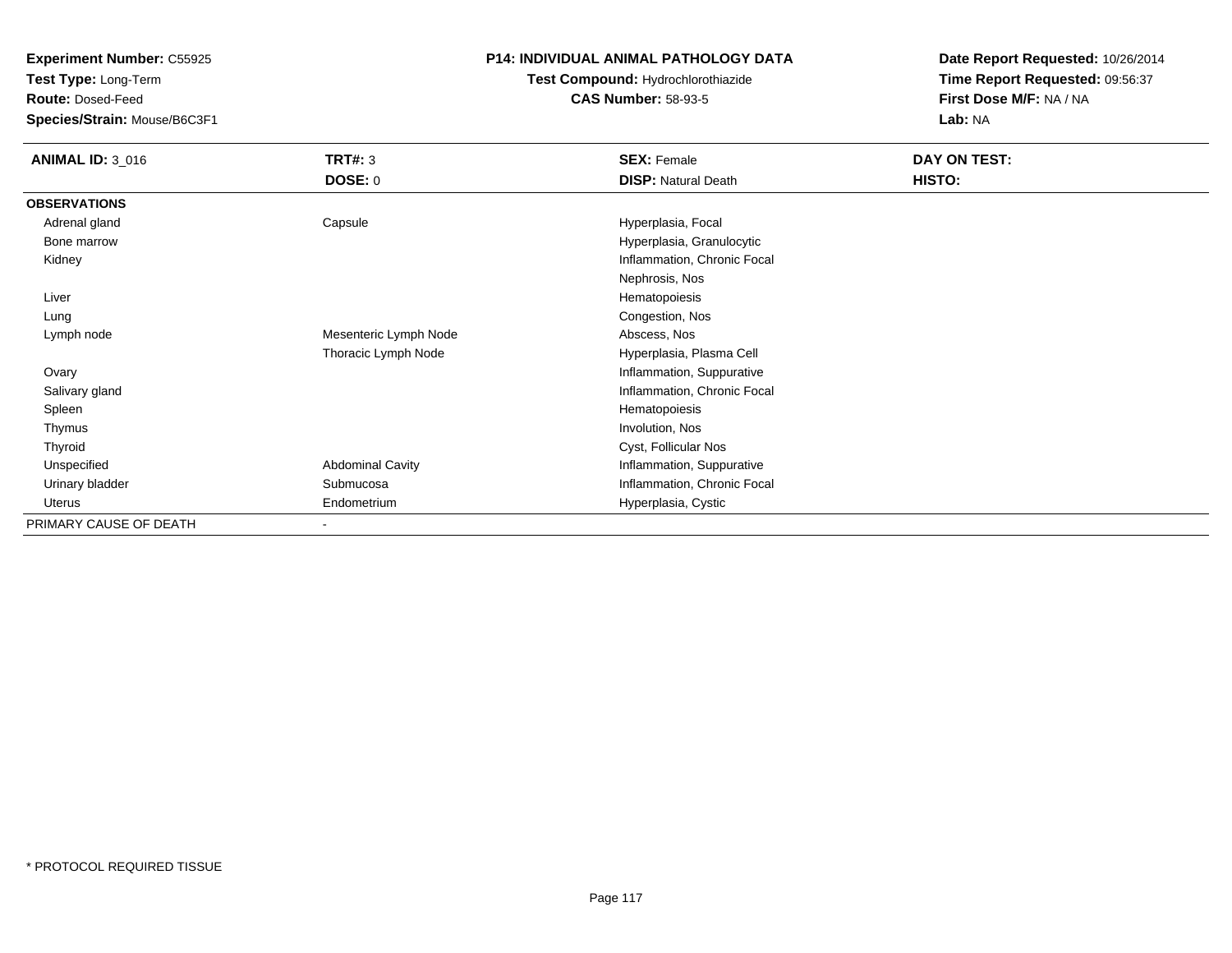**Test Type:** Long-Term

**Route:** Dosed-Feed

**Species/Strain:** Mouse/B6C3F1

#### **P14: INDIVIDUAL ANIMAL PATHOLOGY DATA**

# **Test Compound:** Hydrochlorothiazide**CAS Number:** 58-93-5

| <b>ANIMAL ID: 3 017</b> | TRT#: 3                  | <b>SEX: Female</b>          | DAY ON TEST:  |
|-------------------------|--------------------------|-----------------------------|---------------|
|                         | DOSE: 0                  | <b>DISP: Natural Death</b>  | <b>HISTO:</b> |
| <b>OBSERVATIONS</b>     |                          |                             |               |
| Adrenal gland           | Capsule                  | Hyperplasia, Focal          |               |
| Bone marrow             |                          | Hyperplasia, Granulocytic   |               |
| Brain                   |                          | Mineralization              |               |
| Lymph node              | Thoracic Lymph Node      | Hyperplasia, Plasma Cell    |               |
| Spleen                  |                          | Hematopoiesis               |               |
| Thyroid                 |                          | Cyst, Follicular Nos        |               |
| Unspecified             | <b>Abdominal Cavity</b>  | Inflammation, Suppurative   |               |
| Urinary bladder         | Submucosa                | Inflammation, Chronic Focal |               |
| Uterus                  | Endometrium              | Hyperplasia, Nos            |               |
|                         | Endometrium              | Inflammation, Suppurative   |               |
| PRIMARY CAUSE OF DEATH  | $\overline{\phantom{a}}$ |                             |               |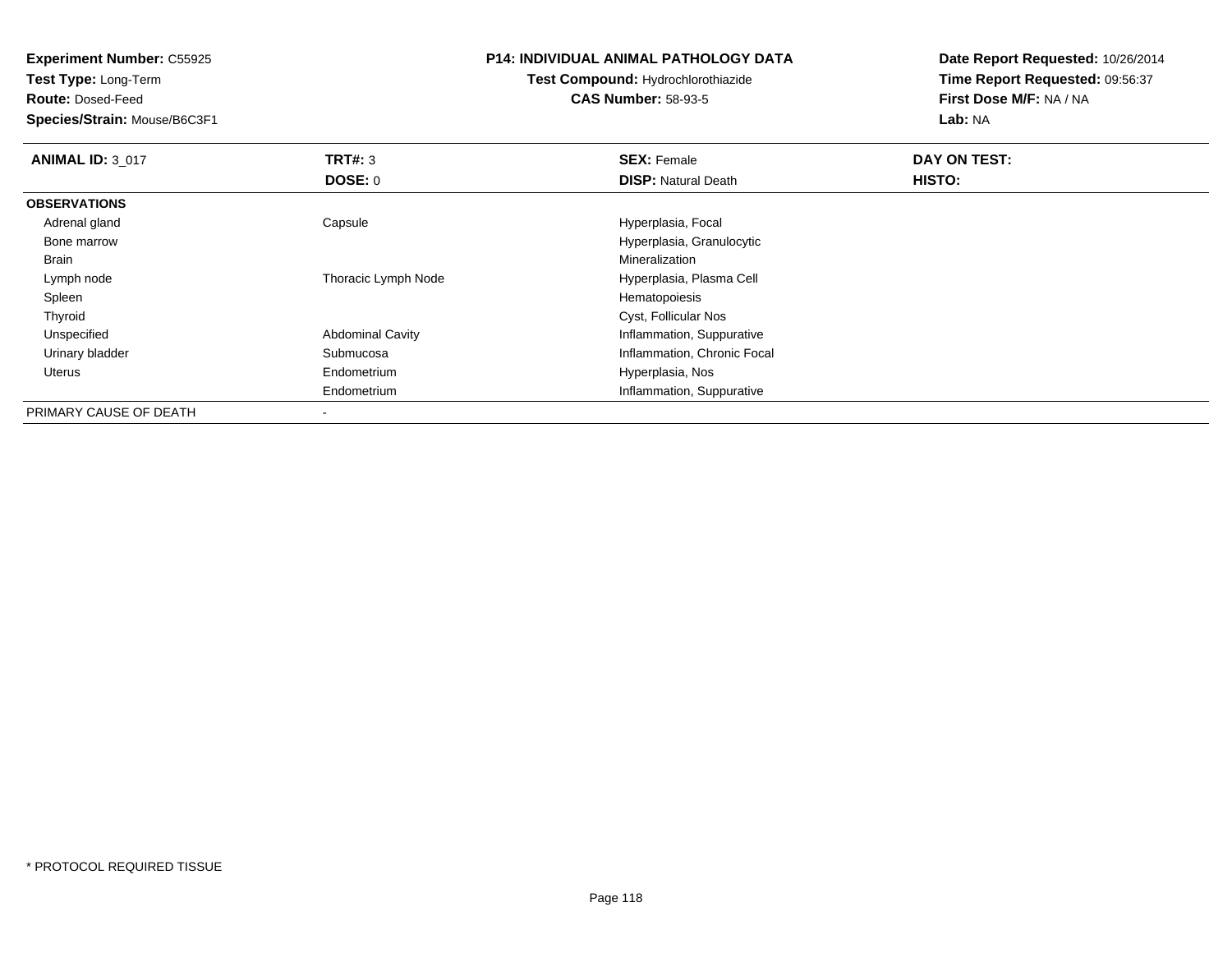**Test Type:** Long-Term

**Route:** Dosed-Feed

**Species/Strain:** Mouse/B6C3F1

### **P14: INDIVIDUAL ANIMAL PATHOLOGY DATA**

# **Test Compound:** Hydrochlorothiazide**CAS Number:** 58-93-5

| <b>ANIMAL ID: 3 018</b> | <b>TRT#: 3</b>           | <b>SEX: Female</b>                   | <b>DAY ON TEST:</b> |
|-------------------------|--------------------------|--------------------------------------|---------------------|
|                         | <b>DOSE: 0</b>           | <b>DISP: Terminal Sacrifice</b>      | <b>HISTO:</b>       |
| <b>OBSERVATIONS</b>     |                          |                                      |                     |
| Adrenal gland           | Capsule                  | Hyperplasia, Focal                   |                     |
| Bone                    |                          | Fibrous Osteodystrophy               |                     |
| Brain                   | Meninges                 | Inflammation, Chronic Focal          |                     |
| Kidney                  |                          | Hyperplasia, Lymphoid                |                     |
| Liver                   |                          | Hepatocellular Carcinoma             |                     |
|                         |                          | Inflammation, Chronic Focal          |                     |
| Lung                    |                          | Hepatocellular Carcinoma, Metastatic |                     |
|                         |                          | Inflammation, Chronic Focal          |                     |
| Lymph node              | Mesenteric Lymph Node    | Hematopoiesis                        |                     |
| Pancreas                |                          | Inflammation, Chronic Focal          |                     |
| Salivary gland          |                          | Inflammation, Chronic Focal          |                     |
| Thyroid                 |                          | Cyst, Follicular Nos                 |                     |
|                         |                          | Inflammation, Chronic Focal          |                     |
| Uterus                  | Endometrium              | Hyperplasia, Cystic                  |                     |
| PRIMARY CAUSE OF DEATH  | $\overline{\phantom{a}}$ |                                      |                     |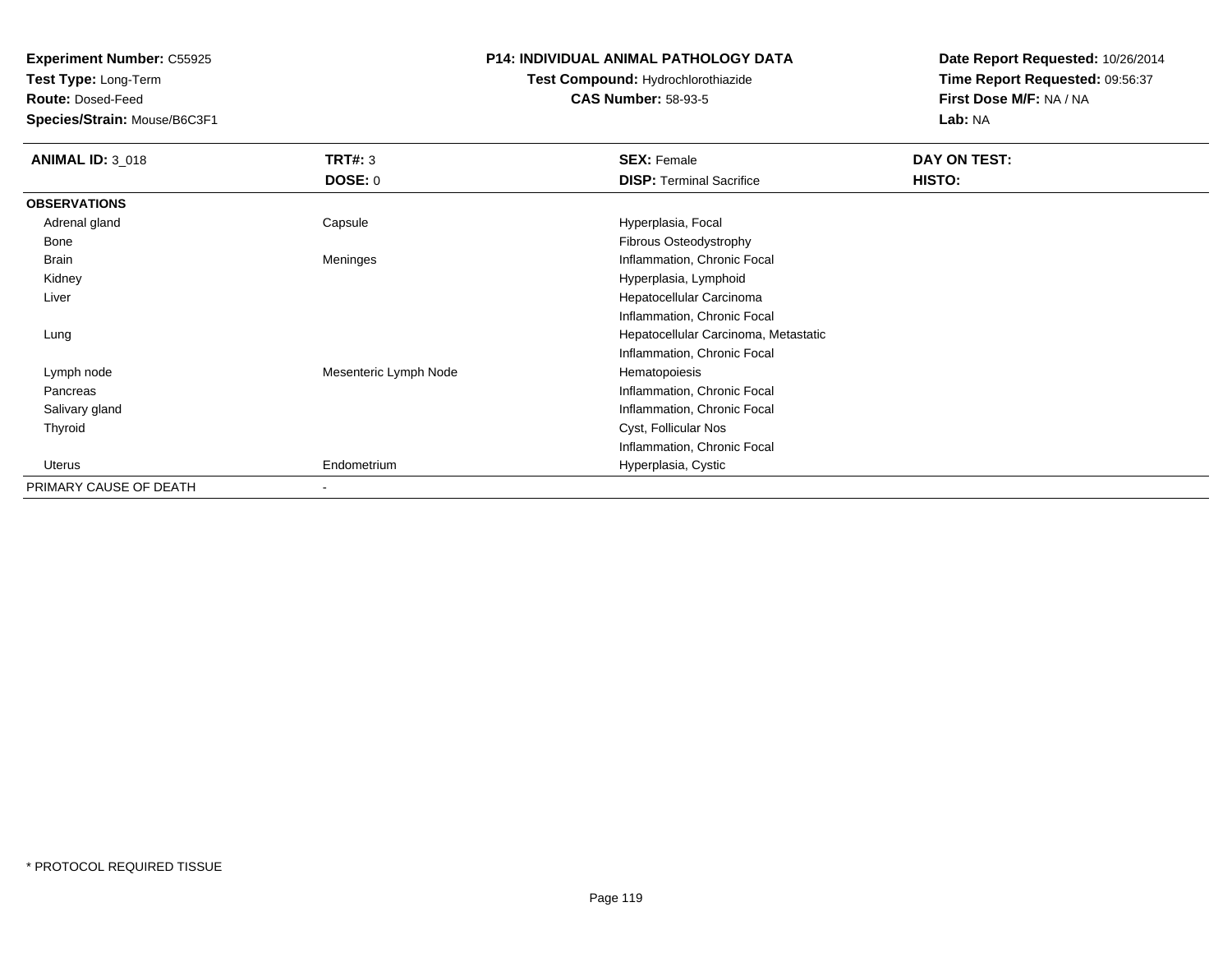**Test Type:** Long-Term

**Route:** Dosed-Feed

**Species/Strain:** Mouse/B6C3F1

### **P14: INDIVIDUAL ANIMAL PATHOLOGY DATA**

**Test Compound:** Hydrochlorothiazide**CAS Number:** 58-93-5

| <b>ANIMAL ID: 3_019</b> | <b>TRT#: 3</b>            | <b>SEX: Female</b>              | DAY ON TEST: |  |
|-------------------------|---------------------------|---------------------------------|--------------|--|
|                         | <b>DOSE: 0</b>            | <b>DISP: Terminal Sacrifice</b> | HISTO:       |  |
| <b>OBSERVATIONS</b>     |                           |                                 |              |  |
| Adrenal gland           | Capsule                   | Hyperplasia, Focal              |              |  |
|                         | <b>Cortex Nos</b>         | Hyperplasia, Focal              |              |  |
| Brain                   | <b>Choroid Plexus Nos</b> | Inflammation, Chronic Focal     |              |  |
| Gall bladder            |                           | Inflammation, Chronic Focal     |              |  |
| Heart                   | Cardiac Valve             | Pigmentation, Nos               |              |  |
| Kidney                  |                           | Inflammation, Chronic Focal     |              |  |
|                         |                           | Nephrosis, Nos                  |              |  |
| Liver                   |                           | Inflammation, Chronic Focal     |              |  |
| Lung                    |                           | Inflammation, Chronic Focal     |              |  |
| Ovary                   |                           | Cyst, Nos                       |              |  |
| Pituitary gland         | <b>Anterior Pituitary</b> | Hyperplasia, Focal              |              |  |
| Unspecified             | Multiple Organs Nos       | Hyperplasia, Lymphoid           |              |  |
| Uterus                  | Endometrium               | Hyperplasia, Cystic             |              |  |
| PRIMARY CAUSE OF DEATH  |                           |                                 |              |  |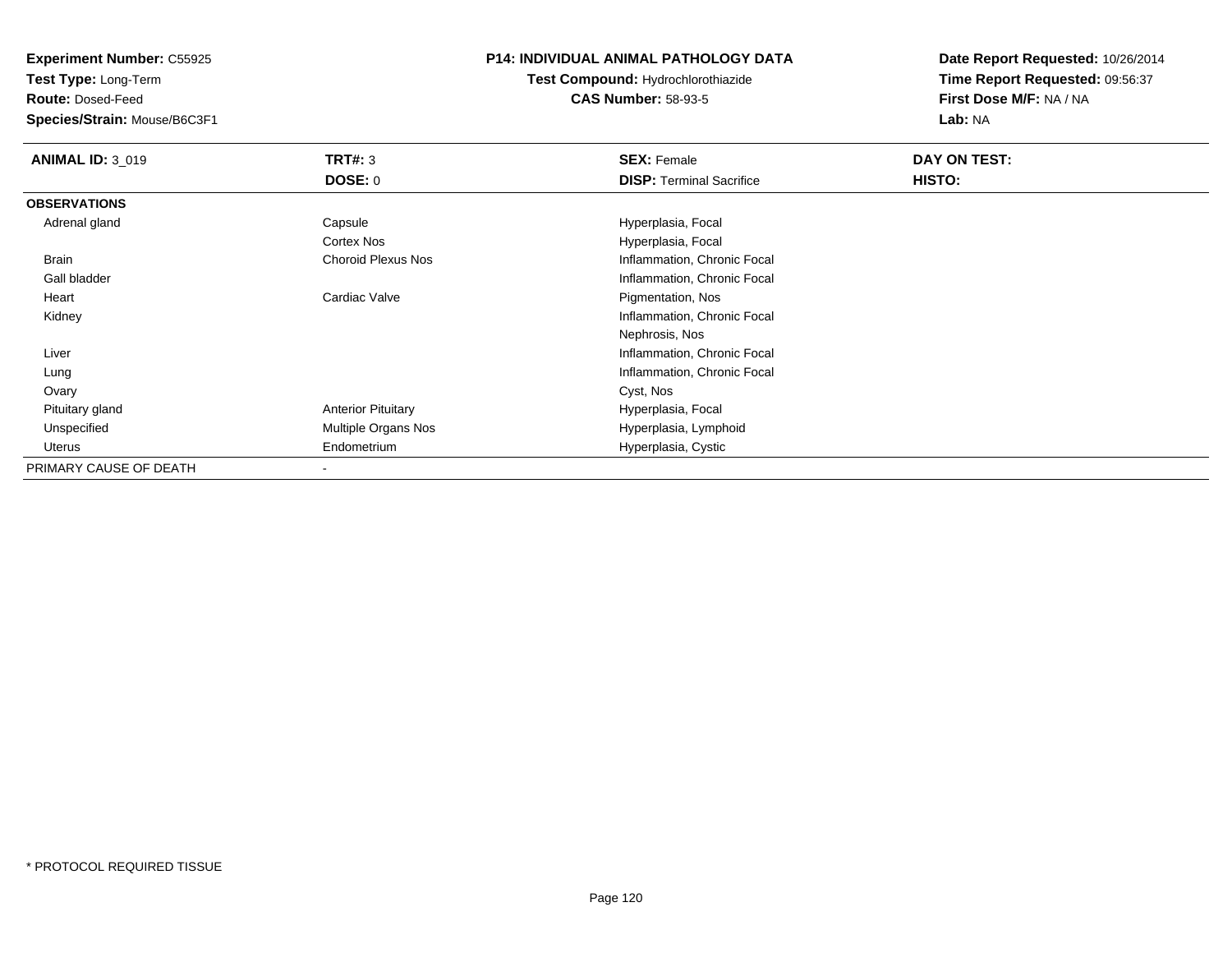| <b>Experiment Number: C55925</b><br>Test Type: Long-Term |                           | <b>P14: INDIVIDUAL ANIMAL PATHOLOGY DATA</b> | Date Report Requested: 10/26/2014 |
|----------------------------------------------------------|---------------------------|----------------------------------------------|-----------------------------------|
|                                                          |                           | Test Compound: Hydrochlorothiazide           | Time Report Requested: 09:56:37   |
| <b>Route: Dosed-Feed</b>                                 |                           | <b>CAS Number: 58-93-5</b>                   | First Dose M/F: NA / NA           |
| Species/Strain: Mouse/B6C3F1                             |                           |                                              | Lab: NA                           |
| <b>ANIMAL ID: 3 020</b>                                  | <b>TRT#:</b> 3            | <b>SEX: Female</b>                           | DAY ON TEST:                      |
|                                                          | DOSE: 0                   | <b>DISP:</b> Terminal Sacrifice              | HISTO:                            |
| <b>OBSERVATIONS</b>                                      |                           |                                              |                                   |
| Adrenal gland                                            | Capsule                   | Hyperplasia, Focal                           |                                   |
|                                                          | Medulla                   | Hyperplasia, Nos                             |                                   |
| Kidney                                                   |                           | Inflammation, Chronic Focal                  |                                   |
| Liver                                                    | Hepatocytes               | Cytoplasmic Change, Basophilic               |                                   |
| Pancreas                                                 |                           | Inflammation, Chronic Focal                  |                                   |
| Pituitary gland                                          | <b>Anterior Pituitary</b> | Hyperplasia, Focal                           |                                   |
| Urinary bladder                                          | Submucosa                 | Inflammation, Chronic Focal                  |                                   |
| Uterus                                                   |                           | Hemangiosarcoma                              |                                   |
|                                                          | Endometrium               | Hyperplasia, Cystic                          |                                   |
| PRIMARY CAUSE OF DEATH                                   |                           |                                              |                                   |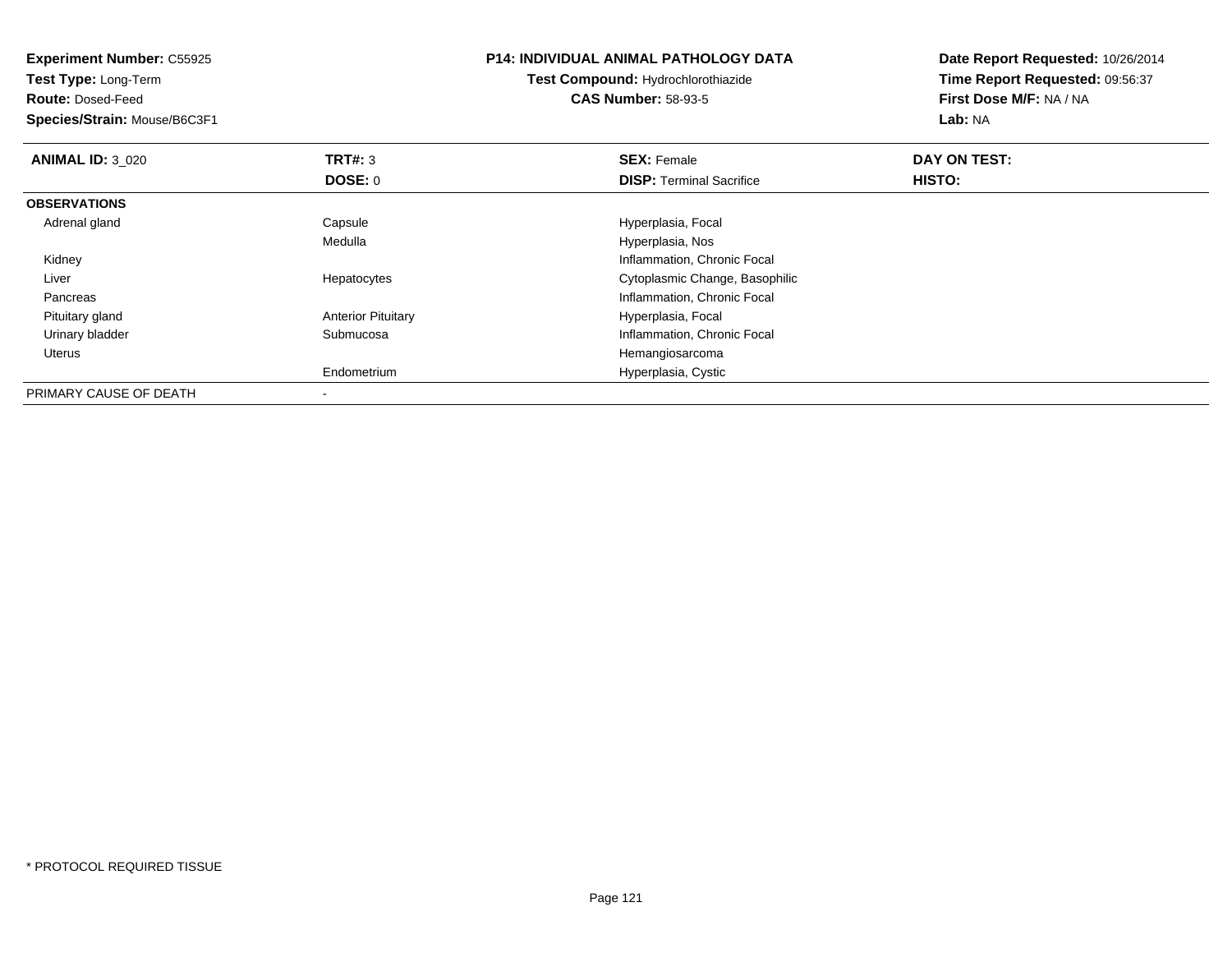**Test Type:** Long-Term

**Route:** Dosed-Feed

**Species/Strain:** Mouse/B6C3F1

#### **P14: INDIVIDUAL ANIMAL PATHOLOGY DATA**

# **Test Compound:** Hydrochlorothiazide**CAS Number:** 58-93-5

| <b>ANIMAL ID: 3_021</b> | TRT#: 3                   | <b>SEX: Female</b>              | DAY ON TEST: |  |
|-------------------------|---------------------------|---------------------------------|--------------|--|
|                         | DOSE: 0                   | <b>DISP:</b> Terminal Sacrifice | HISTO:       |  |
| <b>OBSERVATIONS</b>     |                           |                                 |              |  |
| Adrenal gland           | Capsule                   | Hyperplasia, Focal              |              |  |
| Bone                    |                           | Fibrous Osteodystrophy          |              |  |
| Brain                   | Meninges                  | Inflammation, Chronic Focal     |              |  |
| Kidney                  |                           | Inflammation, Chronic Focal     |              |  |
| Liver                   |                           | Inflammation, Chronic Focal     |              |  |
| Lung                    |                           | Inflammation, Chronic Focal     |              |  |
| Ovary                   |                           | Cyst, Hemorrhagic               |              |  |
| Pancreas                |                           | Inflammation, Chronic Focal     |              |  |
| Pituitary gland         | <b>Anterior Pituitary</b> | Hyperplasia, Focal              |              |  |
| Stomach                 | <b>Glandular Stomach</b>  | Degeneration, Cystic            |              |  |
| Unspecified             | <b>Abdominal Cavity</b>   | Necrosis, Fat                   |              |  |
| Urinary bladder         | Submucosa                 | Inflammation, Chronic Focal     |              |  |
| Uterus                  | Endometrium               | Hyperplasia, Cystic             |              |  |
| PRIMARY CAUSE OF DEATH  |                           |                                 |              |  |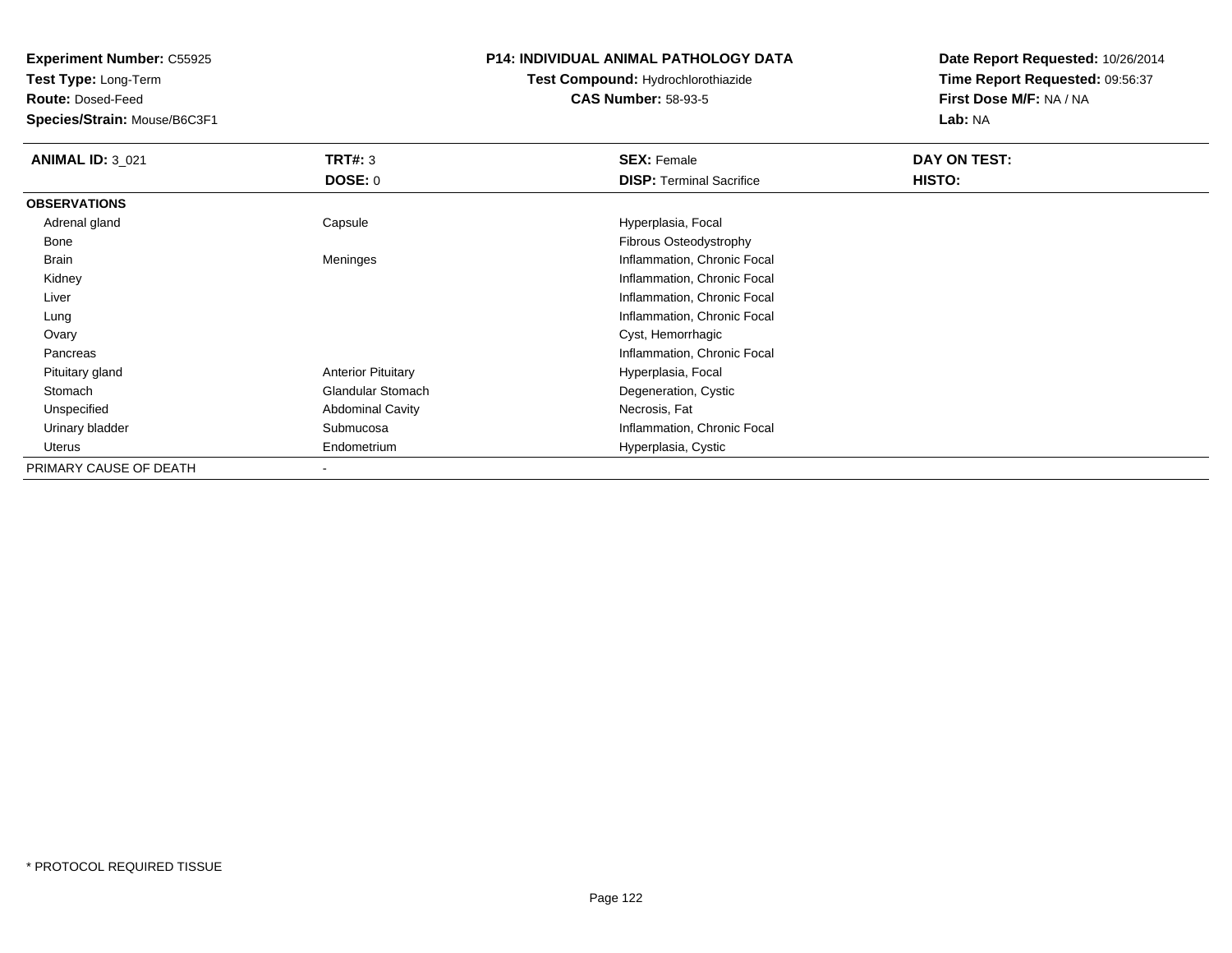**Test Type:** Long-Term

**Route:** Dosed-Feed

**Species/Strain:** Mouse/B6C3F1

## **P14: INDIVIDUAL ANIMAL PATHOLOGY DATA**

**Test Compound:** Hydrochlorothiazide**CAS Number:** 58-93-5

| <b>ANIMAL ID: 3 022</b> | TRT#: 3                   | <b>SEX: Female</b>              | DAY ON TEST: |  |
|-------------------------|---------------------------|---------------------------------|--------------|--|
|                         | <b>DOSE: 0</b>            | <b>DISP: Terminal Sacrifice</b> | HISTO:       |  |
| <b>OBSERVATIONS</b>     |                           |                                 |              |  |
| Adrenal gland           | Capsule                   | Hyperplasia, Focal              |              |  |
| Bone                    |                           | Fibrous Osteodystrophy          |              |  |
| Eye                     | <b>Nasolacrimal Duct</b>  | Hemorrhage                      |              |  |
| Kidney                  |                           | Inflammation, Chronic Focal     |              |  |
| Lung                    |                           | Hyperplasia, Lymphoid           |              |  |
| Lymph node              | Thoracic Lymph Node       | Hyperplasia, Lymphoid           |              |  |
| Pituitary gland         | <b>Anterior Pituitary</b> | Hyperplasia, Focal              |              |  |
| Spleen                  |                           | Hyperplasia, Lymphoid           |              |  |
| Stomach                 | Forestomach               | Inflammation, Chronic Focal     |              |  |
| Unspecified             | Flank                     | Sarcoma, Nos                    |              |  |
| Urinary bladder         | Submucosa                 | Inflammation, Chronic Focal     |              |  |
| Uterus                  | Endometrium               | Hyperplasia, Cystic             |              |  |
| PRIMARY CAUSE OF DEATH  |                           |                                 |              |  |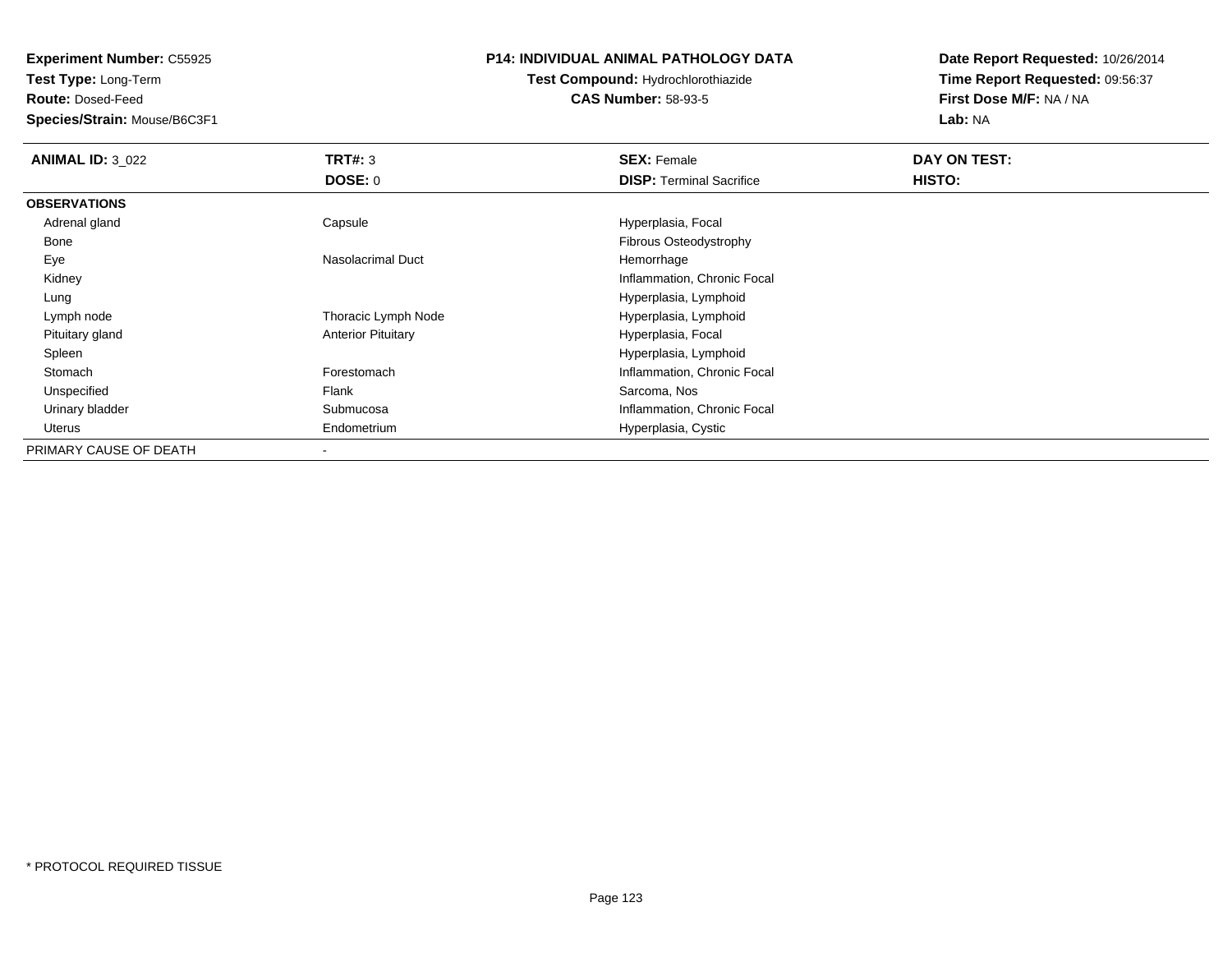**Test Type:** Long-Term

**Route:** Dosed-Feed

**Species/Strain:** Mouse/B6C3F1

## **P14: INDIVIDUAL ANIMAL PATHOLOGY DATA**

# **Test Compound:** Hydrochlorothiazide**CAS Number:** 58-93-5

| <b>ANIMAL ID: 3 023</b> | <b>TRT#: 3</b>            | <b>SEX: Female</b>              | DAY ON TEST: |
|-------------------------|---------------------------|---------------------------------|--------------|
|                         | DOSE: 0                   | <b>DISP: Terminal Sacrifice</b> | HISTO:       |
| <b>OBSERVATIONS</b>     |                           |                                 |              |
| Adrenal gland           | Capsule                   | Hyperplasia, Focal              |              |
| Bone                    |                           | Fibrous Osteodystrophy          |              |
| Heart                   |                           | Hemorrhage                      |              |
|                         |                           | Inflammation, Chronic Focal     |              |
| Kidney                  |                           | Inflammation, Chronic Focal     |              |
| Liver                   |                           | Inflammation, Chronic Focal     |              |
| Mammary gland           |                           | Hyperplasia, Cystic             |              |
| Pancreas                |                           | Inflammation, Chronic Focal     |              |
| Pituitary gland         | <b>Anterior Pituitary</b> | Adenoma, Nos                    |              |
| Stomach                 | Forestomach               | Hyperplasia, Epithelial         |              |
|                         | Forestomach               | Inflammation, Chronic Focal     |              |
| Thyroid                 |                           | Hyperplasia, Follicular Cell    |              |
| Urinary bladder         | Submucosa                 | Inflammation, Chronic Focal     |              |
| Uterus                  | Endometrium               | Hyperplasia, Cystic             |              |
| PRIMARY CAUSE OF DEATH  | $\overline{\phantom{a}}$  |                                 |              |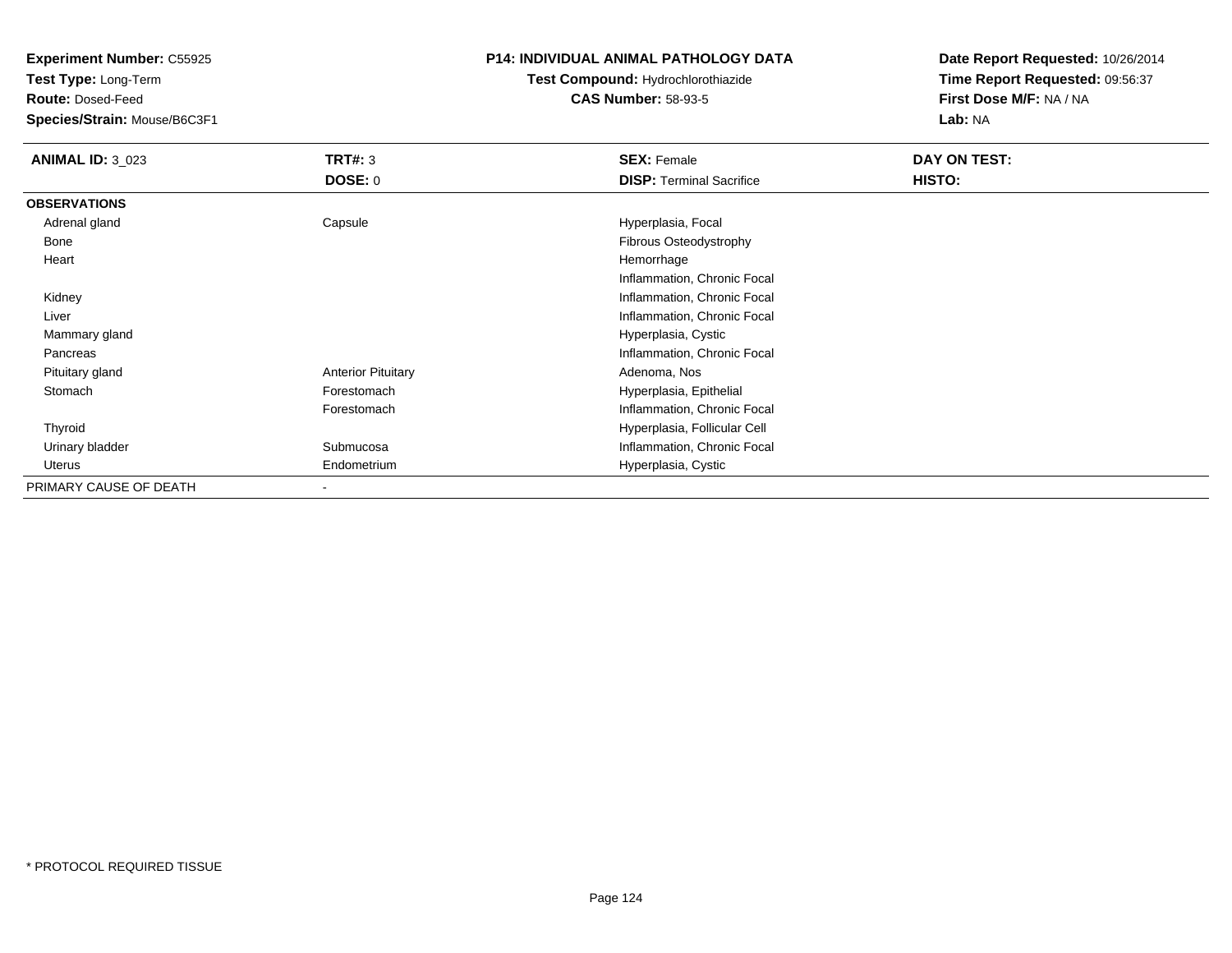| <b>Experiment Number: C55925</b><br><b>Test Type: Long-Term</b><br><b>Route: Dosed-Feed</b><br>Species/Strain: Mouse/B6C3F1 |                           | <b>P14: INDIVIDUAL ANIMAL PATHOLOGY DATA</b><br>Test Compound: Hydrochlorothiazide<br><b>CAS Number: 58-93-5</b> | Date Report Requested: 10/26/2014<br>Time Report Requested: 09:56:37<br>First Dose M/F: NA / NA<br>Lab: NA |  |
|-----------------------------------------------------------------------------------------------------------------------------|---------------------------|------------------------------------------------------------------------------------------------------------------|------------------------------------------------------------------------------------------------------------|--|
| <b>ANIMAL ID: 3 024</b>                                                                                                     | TRT#: 3                   | <b>SEX: Female</b>                                                                                               | DAY ON TEST:                                                                                               |  |
|                                                                                                                             | DOSE: 0                   | <b>DISP:</b> Terminal Sacrifice                                                                                  | <b>HISTO:</b>                                                                                              |  |
| <b>OBSERVATIONS</b>                                                                                                         |                           |                                                                                                                  |                                                                                                            |  |
| Adrenal gland                                                                                                               | Capsule                   | Hyperplasia, Focal                                                                                               |                                                                                                            |  |
| Bone                                                                                                                        |                           | Fibrous Osteodystrophy                                                                                           |                                                                                                            |  |
| Kidney                                                                                                                      |                           | Inflammation, Chronic Focal                                                                                      |                                                                                                            |  |
| Lung                                                                                                                        |                           | Hemorrhage                                                                                                       |                                                                                                            |  |
| Pituitary gland                                                                                                             | <b>Anterior Pituitary</b> | Hyperplasia, Focal                                                                                               |                                                                                                            |  |
| Thyroid                                                                                                                     |                           | Inflammation, Acute Focal                                                                                        |                                                                                                            |  |
| Unspecified                                                                                                                 | Multiple Organs Nos       | Lymphoma, Mixed-Malignant Type                                                                                   |                                                                                                            |  |
| Uterus                                                                                                                      | Endometrium               | Hyperplasia, Cystic                                                                                              |                                                                                                            |  |
| PRIMARY CAUSE OF DEATH                                                                                                      |                           |                                                                                                                  |                                                                                                            |  |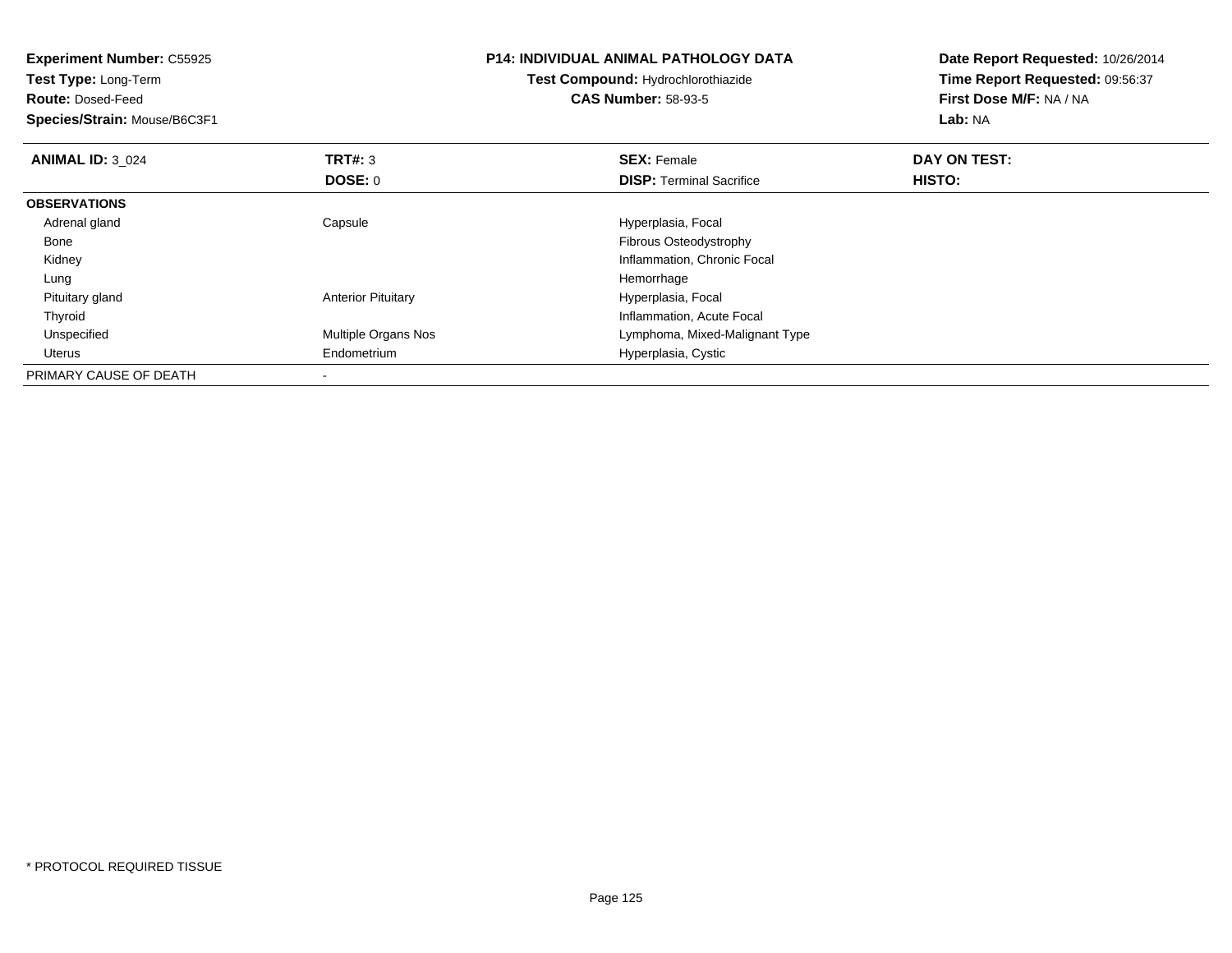**Test Type:** Long-Term

**Route:** Dosed-Feed

**Species/Strain:** Mouse/B6C3F1

## **P14: INDIVIDUAL ANIMAL PATHOLOGY DATA**

# **Test Compound:** Hydrochlorothiazide**CAS Number:** 58-93-5

| <b>ANIMAL ID: 3_025</b> | TRT#: 3                   | <b>SEX: Female</b>              | DAY ON TEST: |
|-------------------------|---------------------------|---------------------------------|--------------|
|                         | DOSE: 0                   | <b>DISP:</b> Terminal Sacrifice | HISTO:       |
| <b>OBSERVATIONS</b>     |                           |                                 |              |
| Adrenal gland           | Capsule                   | Hyperplasia, Focal              |              |
| Bone                    |                           | Fibrous Osteodystrophy          |              |
| Eye                     | Nasolacrimal Duct         | Hemorrhage                      |              |
| Gall bladder            |                           | Inflammation, Chronic Focal     |              |
| <b>Intestine Small</b>  | Peyers Patch              | Lymphoma, Mixed-Malignant Type  |              |
| Kidney                  |                           | Inflammation, Chronic Focal     |              |
| Liver                   |                           | Inflammation, Chronic Focal     |              |
| Pancreas                |                           | Inflammation, Chronic Focal     |              |
| Pituitary gland         | <b>Anterior Pituitary</b> | Hyperplasia, Focal              |              |
| Spleen                  |                           | <b>Russell Body</b>             |              |
| Thyroid                 |                           | Cyst, Follicular Nos            |              |
| Urinary bladder         | Submucosa                 | Inflammation, Chronic Focal     |              |
| Uterus                  | Endometrium               | Hyperplasia, Cystic             |              |
| PRIMARY CAUSE OF DEATH  |                           |                                 |              |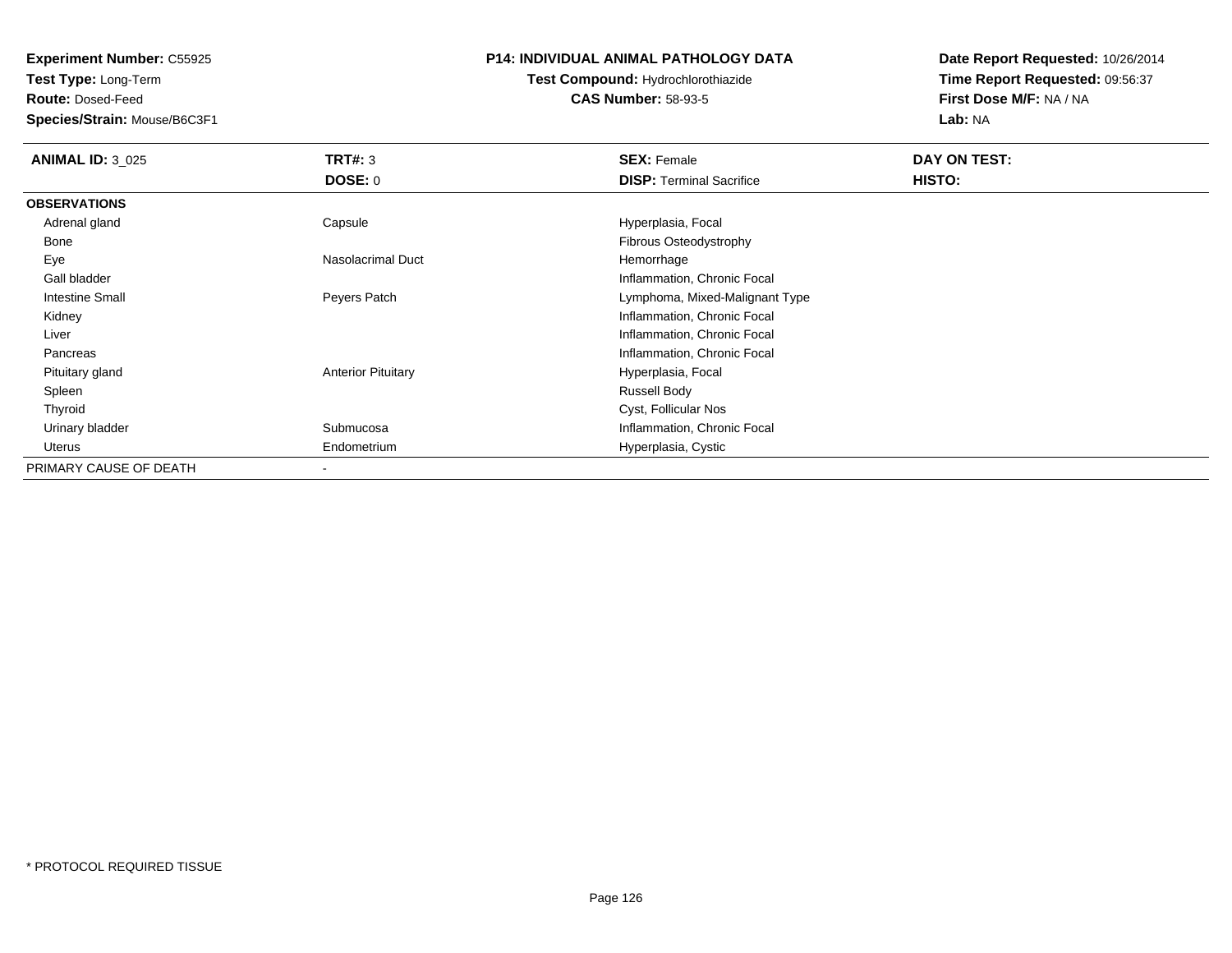**Experiment Number:** C55925**Test Type:** Long-Term**Route:** Dosed-Feed **Species/Strain:** Mouse/B6C3F1**P14: INDIVIDUAL ANIMAL PATHOLOGY DATATest Compound:** Hydrochlorothiazide**CAS Number:** 58-93-5**Date Report Requested:** 10/26/2014**Time Report Requested:** 09:56:37**First Dose M/F:** NA / NA**Lab:** NA**ANIMAL ID:** 3\_026**6 DAY ON TEST: TRT#:** 3 **SEX: Female SEX: Female DAY ON TEST: DOSE:** 0**DISP:** Terminal Sacrifice **HISTO: OBSERVATIONS** Adrenal gland Capsule Hyperplasia, Focal Kidneyy which is a set of the set of the set of the set of the set of the set of the Nephrosis, Nos Mammary gland Hyperplasia, Cystic **Ovary**  Pigmentation, Nos Pituitary glandAnterior Pituitary **Adenoma, Nos** Adenoma, Nos Thyroid Cyst, Follicular Nos Follicular-Cell Adenomad **Example 20 Multiple Organs Nos** Communist Communist Cymphoma, Mixed-Malignant Type Unspecified Urinary bladder Cavity Dilatation, Nos Uterus Endometrium Hyperplasia, Cystic PRIMARY CAUSE OF DEATH-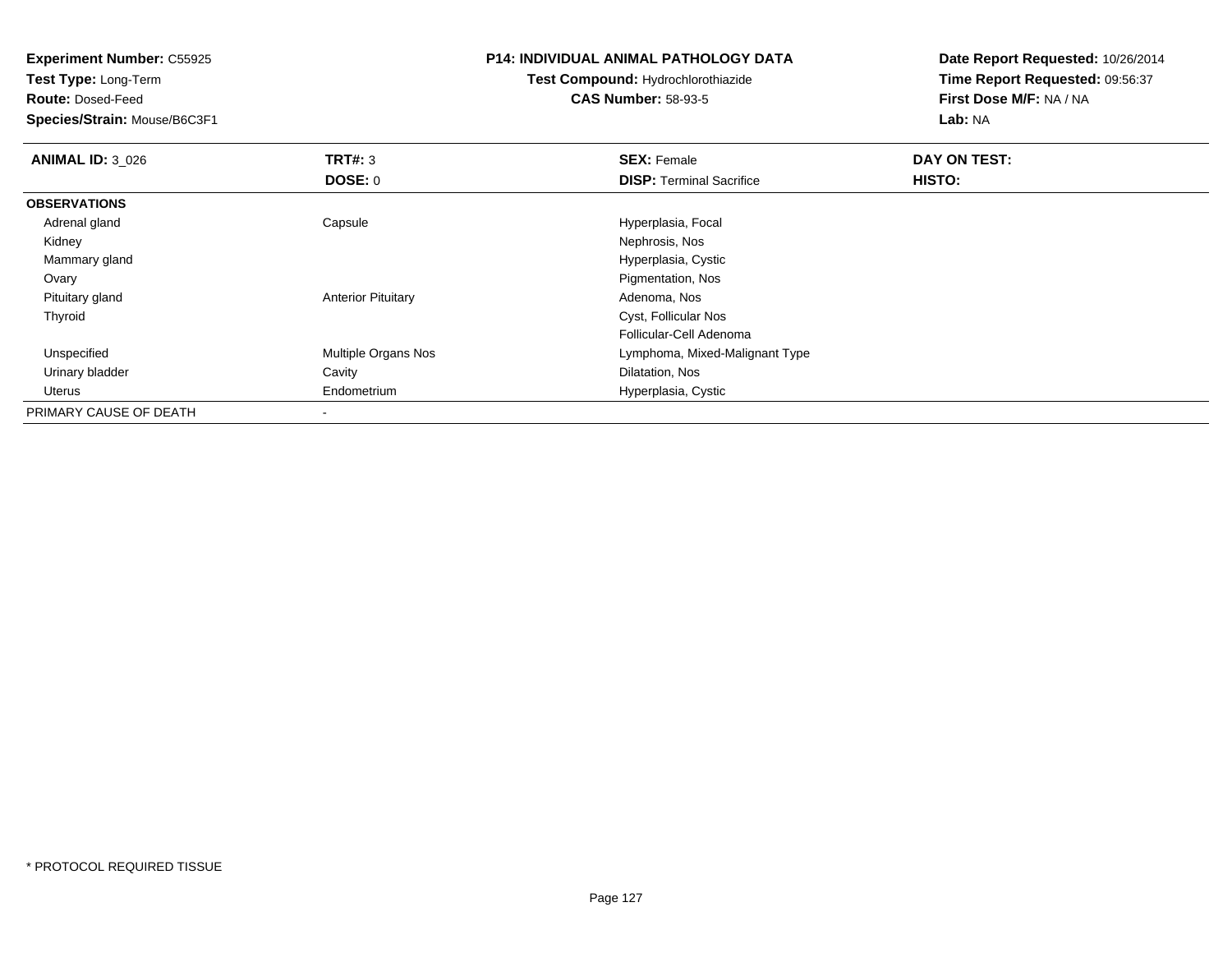| <b>Experiment Number: C55925</b><br>Test Type: Long-Term<br>Test Compound: Hydrochlorothiazide<br><b>CAS Number: 58-93-5</b><br><b>Route: Dosed-Feed</b><br>Species/Strain: Mouse/B6C3F1 |                     |                                 |              | <b>P14: INDIVIDUAL ANIMAL PATHOLOGY DATA</b> | Date Report Requested: 10/26/2014<br>Time Report Requested: 09:56:37<br>First Dose M/F: NA / NA<br>Lab: NA |
|------------------------------------------------------------------------------------------------------------------------------------------------------------------------------------------|---------------------|---------------------------------|--------------|----------------------------------------------|------------------------------------------------------------------------------------------------------------|
| <b>ANIMAL ID: 3 027</b>                                                                                                                                                                  | TRT#: 3             | <b>SEX: Female</b>              | DAY ON TEST: |                                              |                                                                                                            |
|                                                                                                                                                                                          | <b>DOSE: 0</b>      | <b>DISP:</b> Terminal Sacrifice | HISTO:       |                                              |                                                                                                            |
| <b>OBSERVATIONS</b>                                                                                                                                                                      |                     |                                 |              |                                              |                                                                                                            |
| Adrenal gland                                                                                                                                                                            | Capsule             | Hyperplasia, Focal              |              |                                              |                                                                                                            |
| Bone                                                                                                                                                                                     |                     | <b>Fibrous Osteodystrophy</b>   |              |                                              |                                                                                                            |
| Kidney                                                                                                                                                                                   |                     | Nephrosis, Nos                  |              |                                              |                                                                                                            |
| Ovary                                                                                                                                                                                    |                     | Cyst, Nos                       |              |                                              |                                                                                                            |
| Unspecified                                                                                                                                                                              | Multiple Organs Nos | Lymphoma, Mixed-Malignant Type  |              |                                              |                                                                                                            |
| Uterus                                                                                                                                                                                   | Endometrium         | Hyperplasia, Cystic             |              |                                              |                                                                                                            |
| PRIMARY CAUSE OF DEATH                                                                                                                                                                   |                     |                                 |              |                                              |                                                                                                            |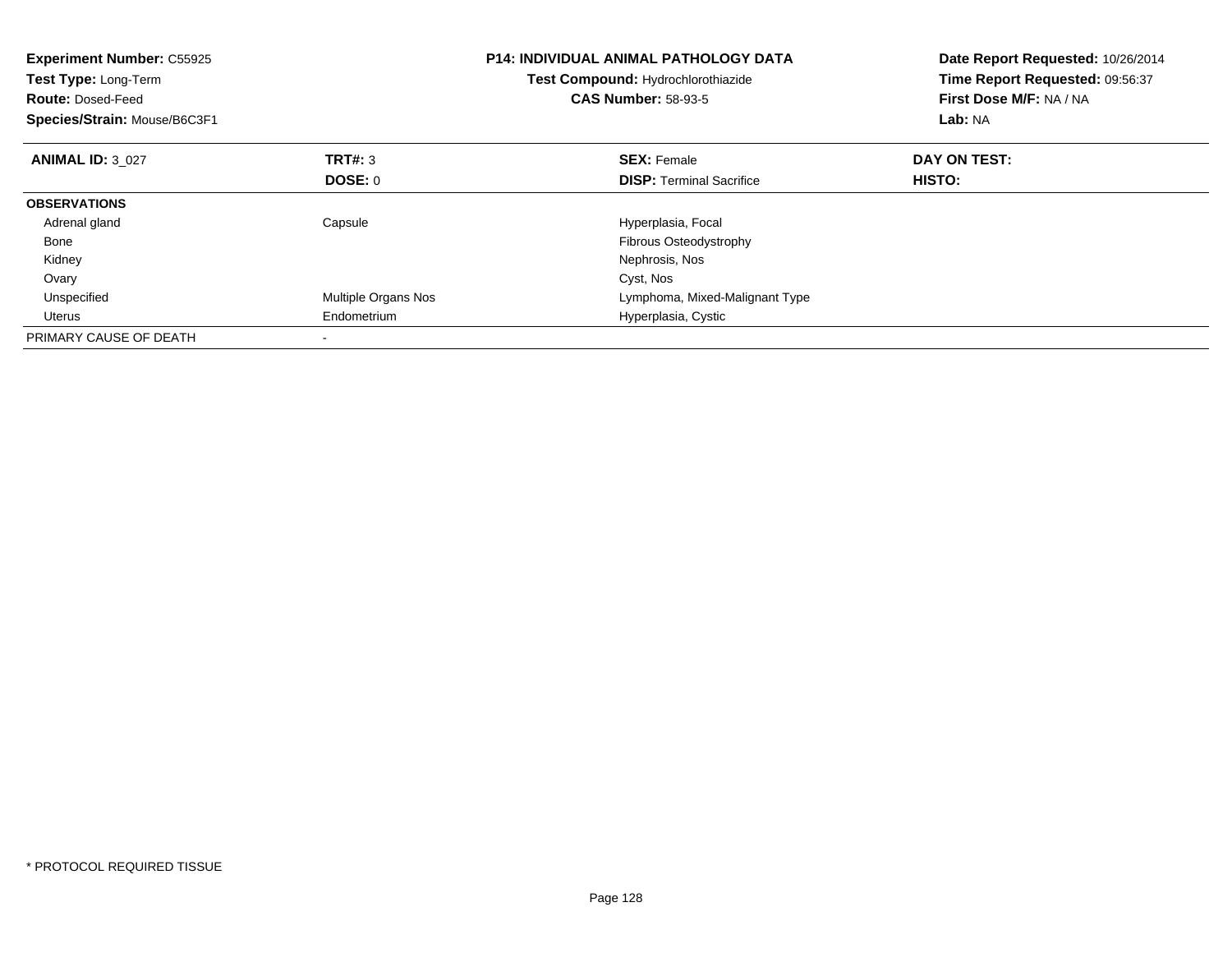**Test Type:** Long-Term

**Route:** Dosed-Feed

**Species/Strain:** Mouse/B6C3F1

## **P14: INDIVIDUAL ANIMAL PATHOLOGY DATA**

**Test Compound:** Hydrochlorothiazide**CAS Number:** 58-93-5

| <b>ANIMAL ID: 3 028</b> | <b>TRT#: 3</b>            | <b>SEX: Female</b>              | DAY ON TEST: |  |
|-------------------------|---------------------------|---------------------------------|--------------|--|
|                         | DOSE: 0                   | <b>DISP:</b> Terminal Sacrifice | HISTO:       |  |
| <b>OBSERVATIONS</b>     |                           |                                 |              |  |
| Adrenal gland           | Capsule                   | Hyperplasia, Focal              |              |  |
| Bone                    |                           | Fibrous Osteodystrophy          |              |  |
| Heart                   | Cardiac Valve             | Pigmentation, Nos               |              |  |
| <b>Intestine Small</b>  | Duodenum                  | Impaction, Fecal                |              |  |
| Kidney                  |                           | Inflammation, Chronic Focal     |              |  |
| Liver                   |                           | Inflammation, Chronic Focal     |              |  |
| Ovary                   |                           | Cyst, Hemorrhagic               |              |  |
| Pancreas                |                           | Inflammation, Chronic Focal     |              |  |
| Pituitary gland         | <b>Anterior Pituitary</b> | Hyperplasia, Focal              |              |  |
| Thyroid                 |                           | Cyst, Follicular Nos            |              |  |
| Unspecified             | Multiple Organs Nos       | Lymphoma, Mixed-Malignant Type  |              |  |
|                         | <b>Abdominal Cavity</b>   | Necrosis, Fat                   |              |  |
| Urinary bladder         | Submucosa                 | Inflammation, Chronic Focal     |              |  |
| Uterus                  | Endometrium               | Hyperplasia, Cystic             |              |  |
| PRIMARY CAUSE OF DEATH  | $\blacksquare$            |                                 |              |  |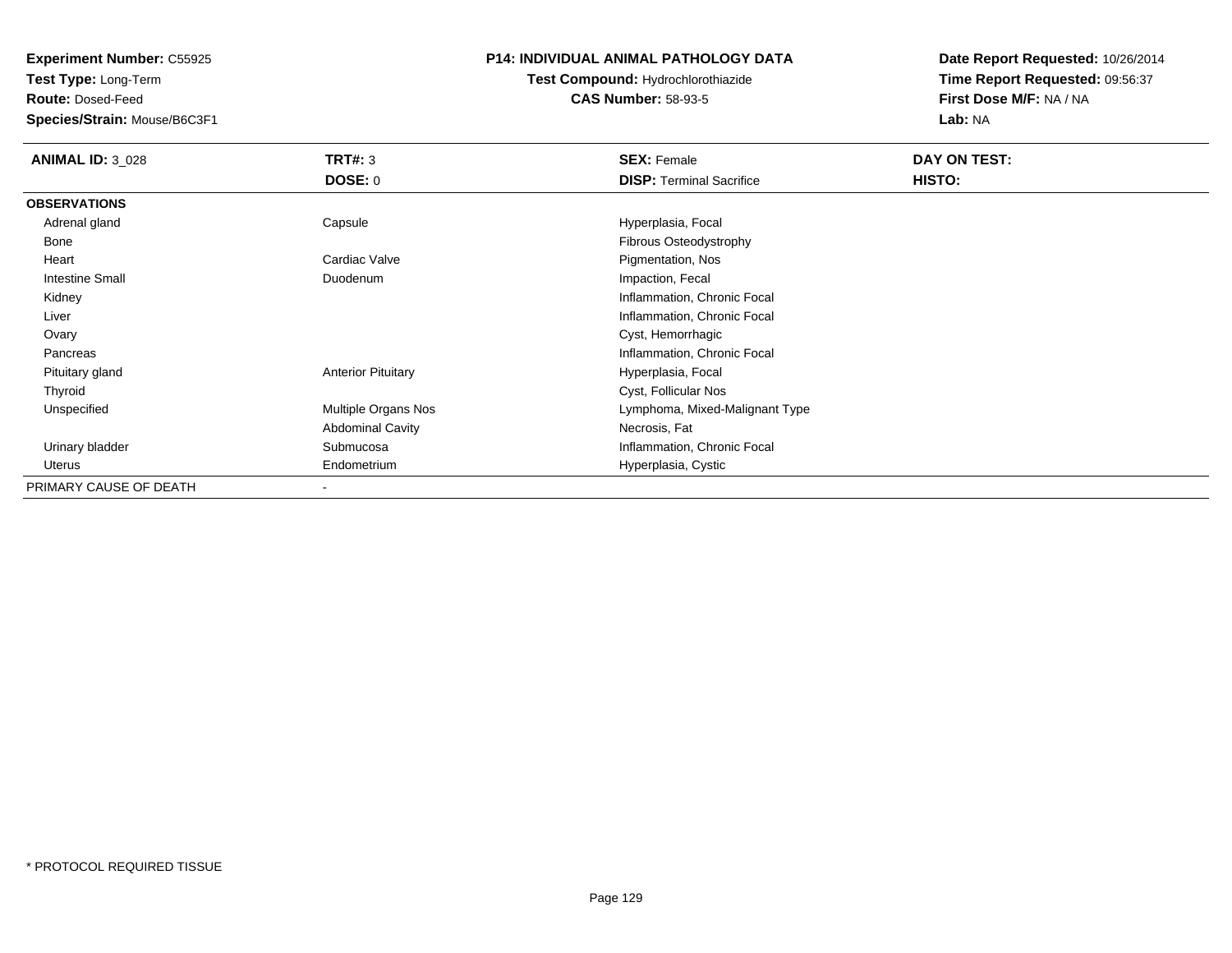**Experiment Number:** C55925**Test Type:** Long-Term**Route:** Dosed-Feed **Species/Strain:** Mouse/B6C3F1**P14: INDIVIDUAL ANIMAL PATHOLOGY DATATest Compound:** Hydrochlorothiazide**CAS Number:** 58-93-5**Date Report Requested:** 10/26/2014**Time Report Requested:** 09:56:37**First Dose M/F:** NA / NA**Lab:** NA**ANIMAL ID: 3 029 TRT#:** 3 **SEX:** Female **DAY ON TEST: DOSE:** 0**DISP:** Terminal Sacrifice **HISTO: OBSERVATIONS** Adrenal glandCapsule **Capsule Hyperplasia**, Focal Bone Fibrous Osteodystrophy Brainn and the control of the control of the control of the control of the control of the control of the control of Gall bladder Inflammation, Chronic Focal Kidney Inflammation, Chronic Focal Liver Inflammation, Chronic Focal Pancreas Inflammation, Chronic Focal Pituitary glandAnterior Pituitary **Hyperplasia**, Focal Thymus Hyperplasia, Epithelial Hyperplasia, Lymphoid Uterus Endometrium Hyperplasia, Cystic PRIMARY CAUSE OF DEATH-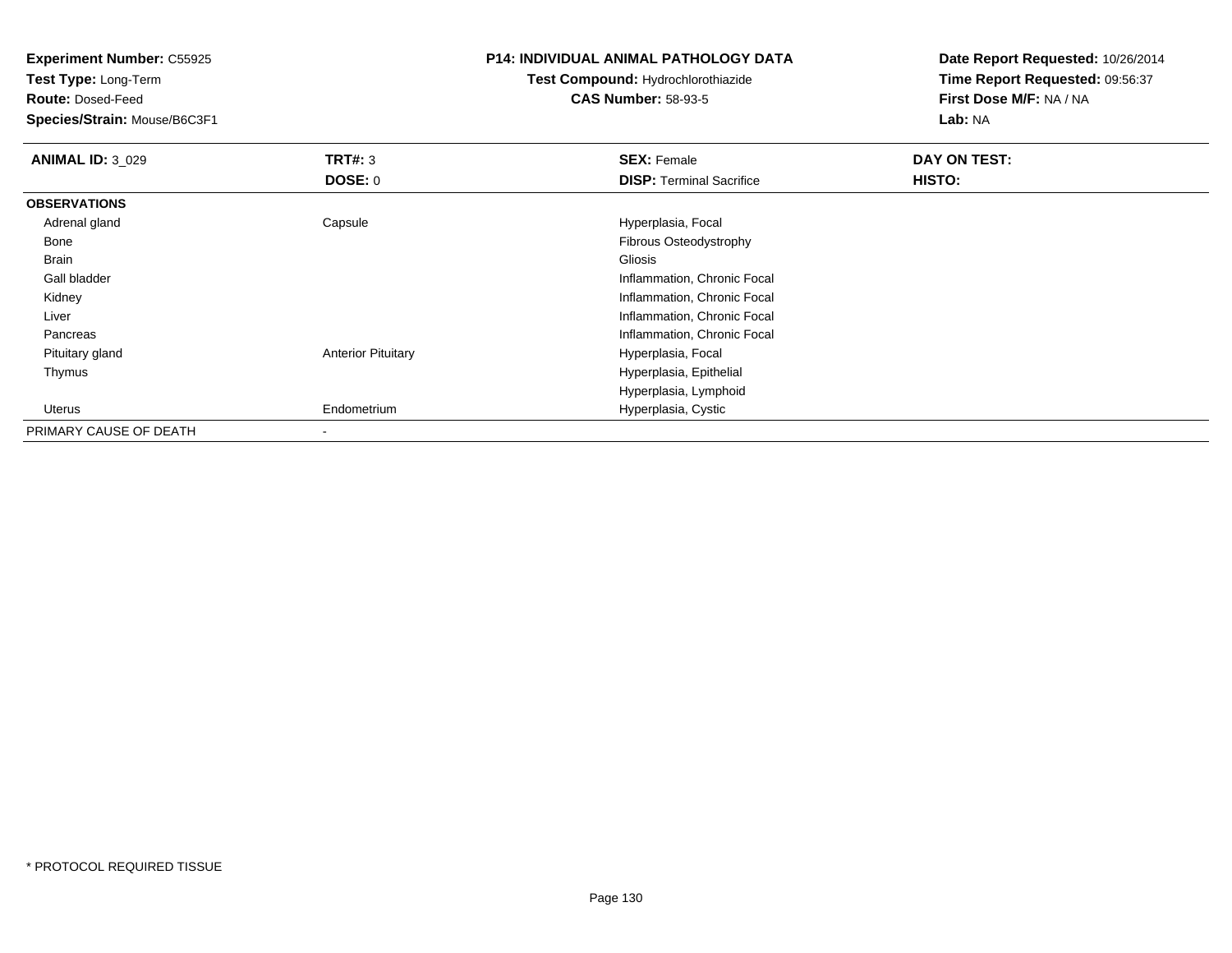| <b>Experiment Number: C55925</b><br>Test Type: Long-Term<br><b>Route: Dosed-Feed</b><br>Species/Strain: Mouse/B6C3F1 |             | <b>P14: INDIVIDUAL ANIMAL PATHOLOGY DATA</b><br>Test Compound: Hydrochlorothiazide<br><b>CAS Number: 58-93-5</b> | Date Report Requested: 10/26/2014<br>Time Report Requested: 09:56:37<br>First Dose M/F: NA / NA<br>Lab: NA |  |
|----------------------------------------------------------------------------------------------------------------------|-------------|------------------------------------------------------------------------------------------------------------------|------------------------------------------------------------------------------------------------------------|--|
| <b>ANIMAL ID: 3 030</b>                                                                                              | TRT#: 3     | <b>SEX: Female</b>                                                                                               | DAY ON TEST:                                                                                               |  |
|                                                                                                                      | DOSE: 0     | <b>DISP:</b> Natural Death                                                                                       | <b>HISTO:</b>                                                                                              |  |
| <b>OBSERVATIONS</b>                                                                                                  |             |                                                                                                                  |                                                                                                            |  |
| Adrenal gland                                                                                                        | Capsule     | Hyperplasia, Focal                                                                                               |                                                                                                            |  |
| Bone                                                                                                                 |             | Fibrous Osteodystrophy                                                                                           |                                                                                                            |  |
| Kidney                                                                                                               |             | Inflammation, Chronic Focal                                                                                      |                                                                                                            |  |
| Liver                                                                                                                | Hepatocytes | Cytoplasmic Vacuolization                                                                                        |                                                                                                            |  |
| Lung                                                                                                                 |             | Congestion, Nos                                                                                                  |                                                                                                            |  |
| PRIMARY CAUSE OF DEATH                                                                                               |             |                                                                                                                  |                                                                                                            |  |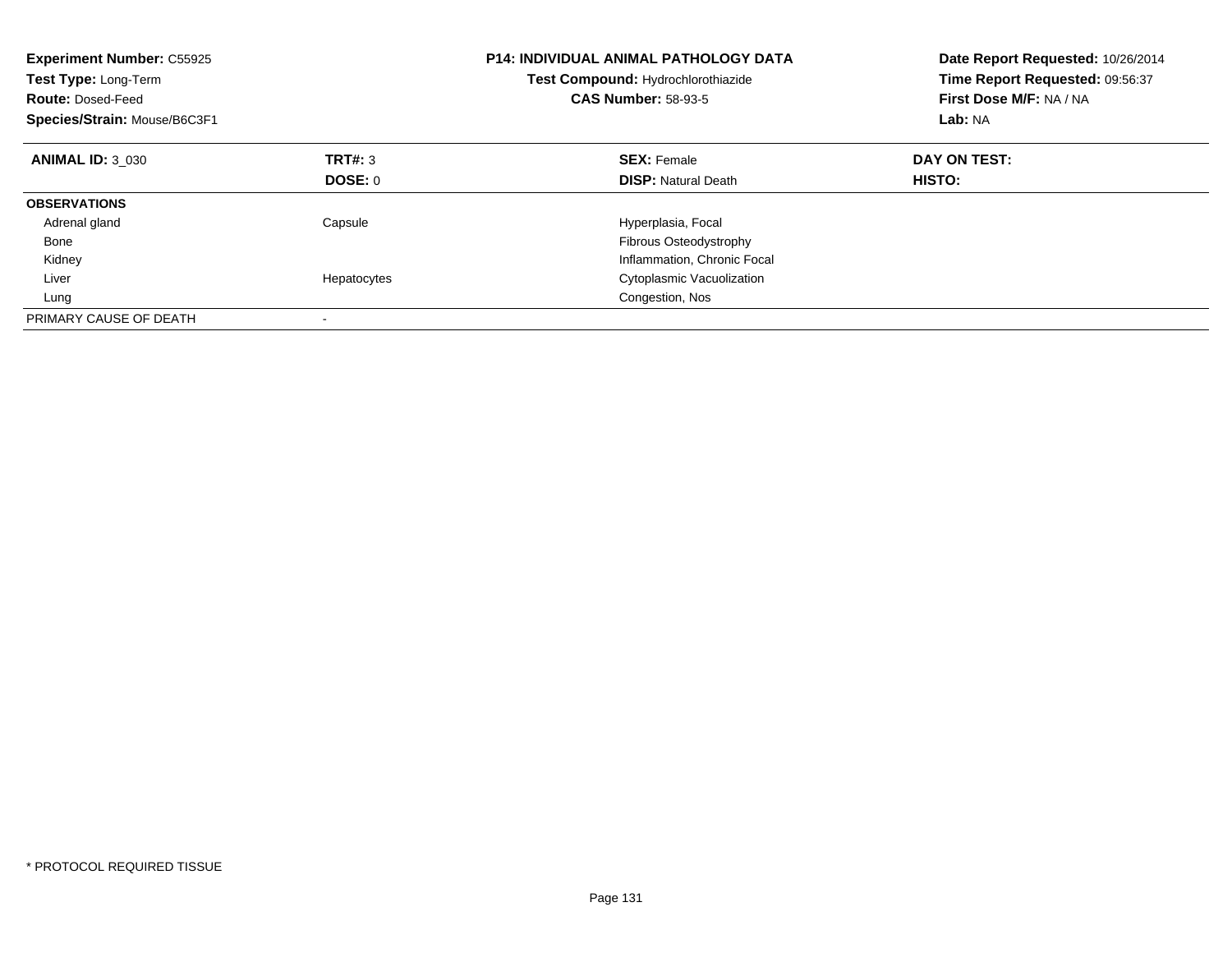**Test Type:** Long-Term

**Route:** Dosed-Feed

**Species/Strain:** Mouse/B6C3F1

### **P14: INDIVIDUAL ANIMAL PATHOLOGY DATA**

# **Test Compound:** Hydrochlorothiazide**CAS Number:** 58-93-5

| <b>ANIMAL ID: 3_031</b> | <b>TRT#: 3</b>           | <b>SEX: Female</b>          | DAY ON TEST: |
|-------------------------|--------------------------|-----------------------------|--------------|
|                         | DOSE: 0                  | <b>DISP: Natural Death</b>  | HISTO:       |
| <b>OBSERVATIONS</b>     |                          |                             |              |
| Adrenal gland           | Capsule                  | Hyperplasia, Focal          |              |
| Bone                    |                          | Fibrous Osteodystrophy      |              |
| <b>Intestine Small</b>  | Peyers Patch             | Hyperplasia, Lymphoid       |              |
| Kidney                  |                          | Glomerulosclerosis, Nos     |              |
|                         |                          | Inflammation, Chronic Focal |              |
|                         |                          | Nephrosis, Nos              |              |
| Liver                   | Hepatocytes              | Cytoplasmic Vacuolization   |              |
|                         |                          | Inflammation, Chronic Focal |              |
| Lung                    |                          | Mineralization              |              |
| Lymph node              | Mesenteric Lymph Node    | Congestion, Nos             |              |
|                         | Thoracic Lymph Node      | Hyperplasia, Lymphoid       |              |
|                         | Mesenteric Lymph Node    | Hyperplasia, Plasma Cell    |              |
| Ovary                   |                          | Cyst, Nos                   |              |
|                         |                          | Hemangioma                  |              |
| Salivary gland          |                          | Inflammation, Chronic Focal |              |
| Spleen                  |                          | Hematopoiesis               |              |
| Stomach                 | <b>Glandular Stomach</b> | Inflammation, Chronic Focal |              |
| Urinary bladder         | Submucosa                | Inflammation, Chronic Focal |              |
| Uterus                  | Endometrium              | Hyperplasia, Cystic         |              |
| PRIMARY CAUSE OF DEATH  | Ξ.                       |                             |              |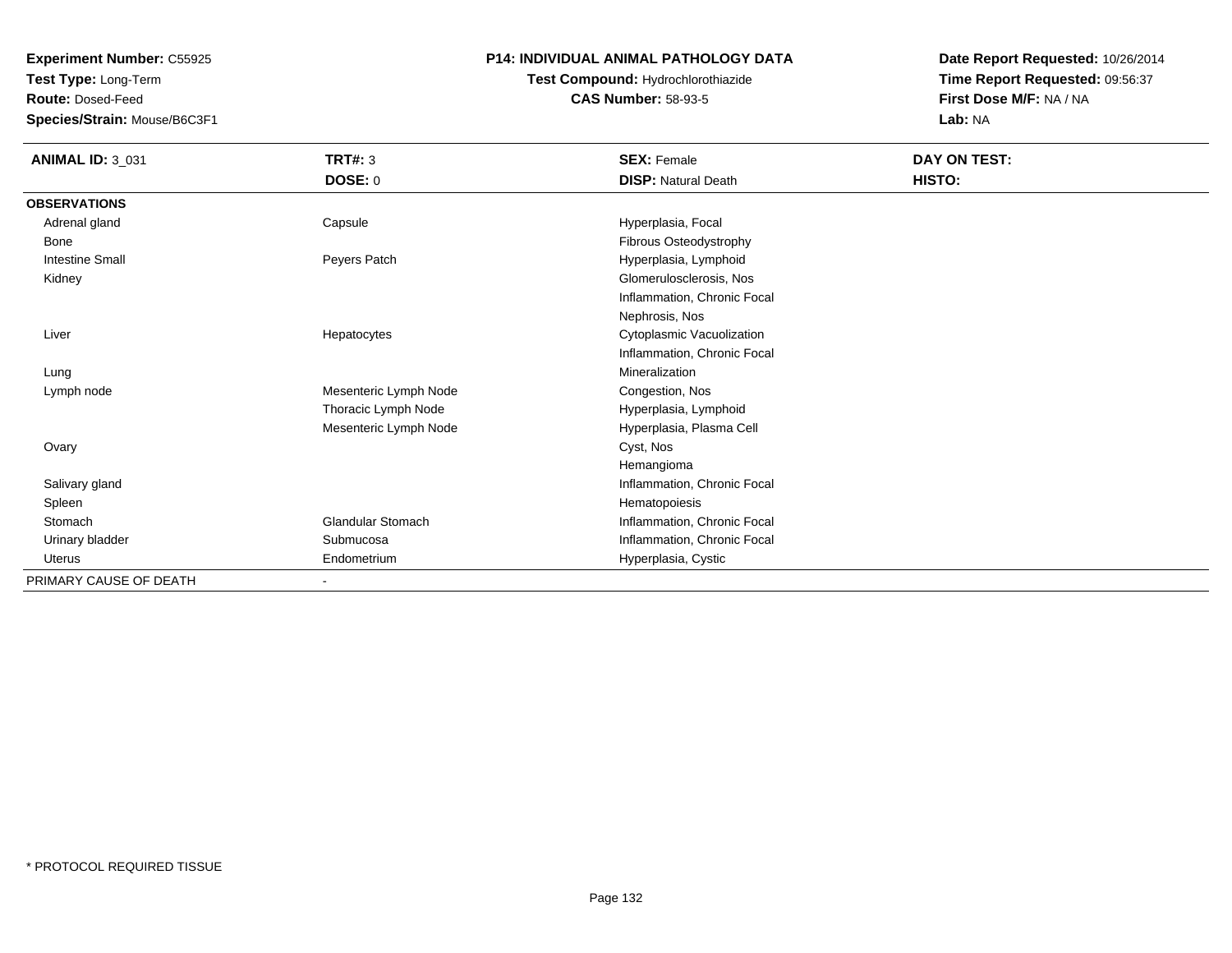| <b>Experiment Number: C55925</b><br><b>Test Type: Long-Term</b><br><b>Route: Dosed-Feed</b><br>Species/Strain: Mouse/B6C3F1 |                     | <b>P14: INDIVIDUAL ANIMAL PATHOLOGY DATA</b><br>Test Compound: Hydrochlorothiazide<br><b>CAS Number: 58-93-5</b> | Date Report Requested: 10/26/2014<br>Time Report Requested: 09:56:37<br>First Dose M/F: NA / NA<br>Lab: NA |
|-----------------------------------------------------------------------------------------------------------------------------|---------------------|------------------------------------------------------------------------------------------------------------------|------------------------------------------------------------------------------------------------------------|
| <b>ANIMAL ID: 3 032</b>                                                                                                     | TRT#: 3             | <b>SEX: Female</b>                                                                                               | DAY ON TEST:                                                                                               |
|                                                                                                                             | DOSE: 0             | <b>DISP:</b> Moribund Sacrifice                                                                                  | <b>HISTO:</b>                                                                                              |
| <b>OBSERVATIONS</b>                                                                                                         |                     |                                                                                                                  |                                                                                                            |
| Adrenal gland                                                                                                               | Capsule             | Hyperplasia, Focal                                                                                               |                                                                                                            |
| Harderian gland                                                                                                             | Hardarian Gland     | Adenoma, Nos                                                                                                     |                                                                                                            |
| Thymus                                                                                                                      |                     | Involution, Nos                                                                                                  |                                                                                                            |
| Unspecified                                                                                                                 | Multiple Organs Nos | Lymphoma, Mixed-Malignant Type                                                                                   |                                                                                                            |
| <b>Uterus</b>                                                                                                               | Endometrium         | Hyperplasia, Nos                                                                                                 |                                                                                                            |
| PRIMARY CAUSE OF DEATH                                                                                                      |                     |                                                                                                                  |                                                                                                            |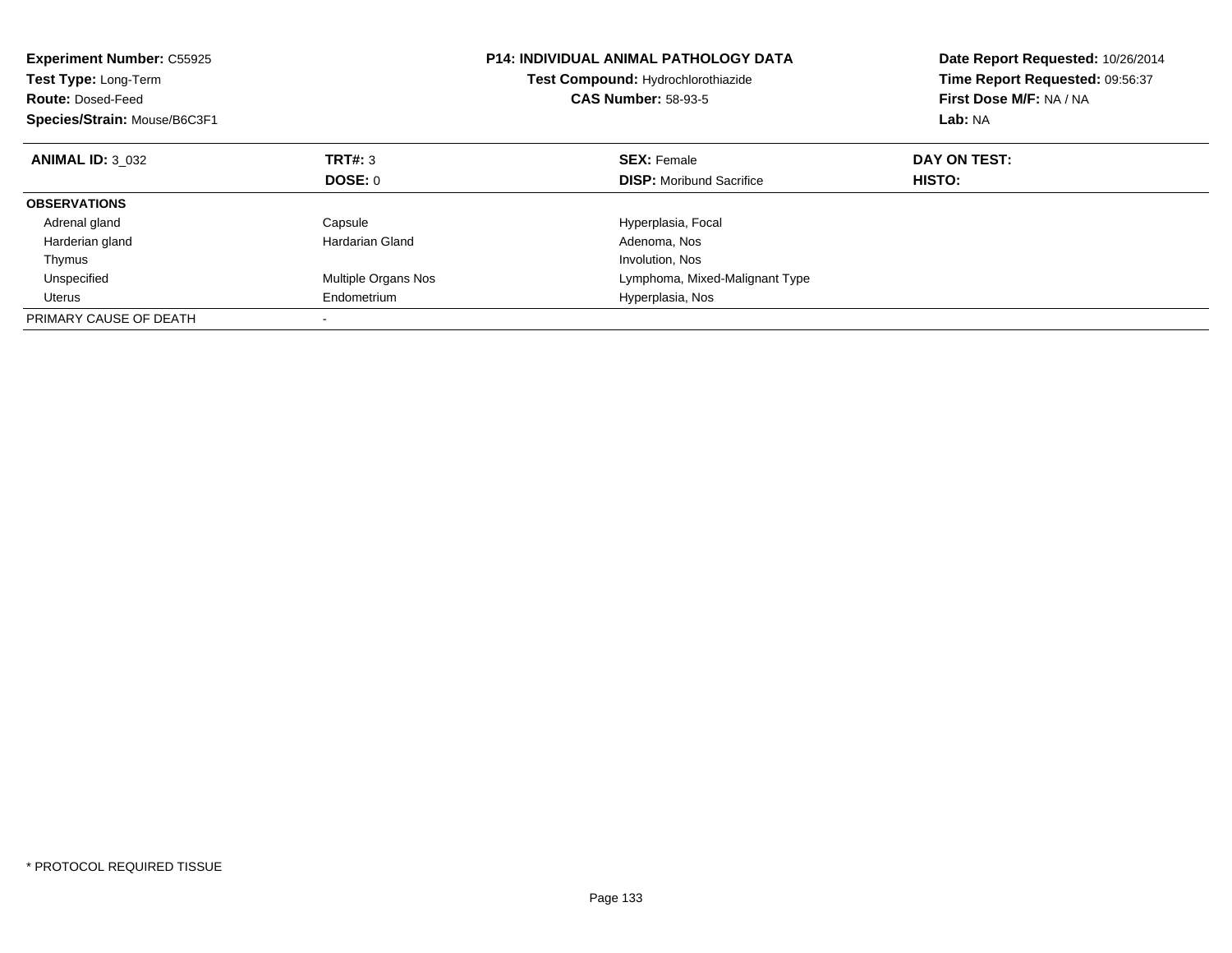**Test Type:** Long-Term

**Route:** Dosed-Feed

**Species/Strain:** Mouse/B6C3F1

## **P14: INDIVIDUAL ANIMAL PATHOLOGY DATA**

**Test Compound:** Hydrochlorothiazide**CAS Number:** 58-93-5

| <b>ANIMAL ID: 3 033</b> | TRT#: 3                   | <b>SEX: Female</b>              | <b>DAY ON TEST:</b> |  |
|-------------------------|---------------------------|---------------------------------|---------------------|--|
|                         | DOSE: 0                   | <b>DISP: Terminal Sacrifice</b> | <b>HISTO:</b>       |  |
| <b>OBSERVATIONS</b>     |                           |                                 |                     |  |
| Adrenal gland           | Cortex Nos                | Degeneration, Nos               |                     |  |
|                         | Capsule                   | Hyperplasia, Focal              |                     |  |
| Eye                     | Nasolacrimal Duct         | Hemorrhage                      |                     |  |
| Liver                   |                           | Hepatocellular Adenoma          |                     |  |
|                         |                           | Hepatocellular Carcinoma        |                     |  |
| Lymph node              | Mesenteric Lymph Node     | Angiectasis                     |                     |  |
| Pituitary gland         | <b>Anterior Pituitary</b> | Hyperplasia, Focal              |                     |  |
| Spleen                  |                           | Hematopoiesis                   |                     |  |
| Thyroid                 |                           | Hyperplasia, Follicular Cell    |                     |  |
| Unspecified             | Multiple Organs Nos       | Lymphoma, Mixed-Malignant Type  |                     |  |
| Uterus                  | Endometrium               | Hyperplasia, Cystic             |                     |  |
| PRIMARY CAUSE OF DEATH  |                           |                                 |                     |  |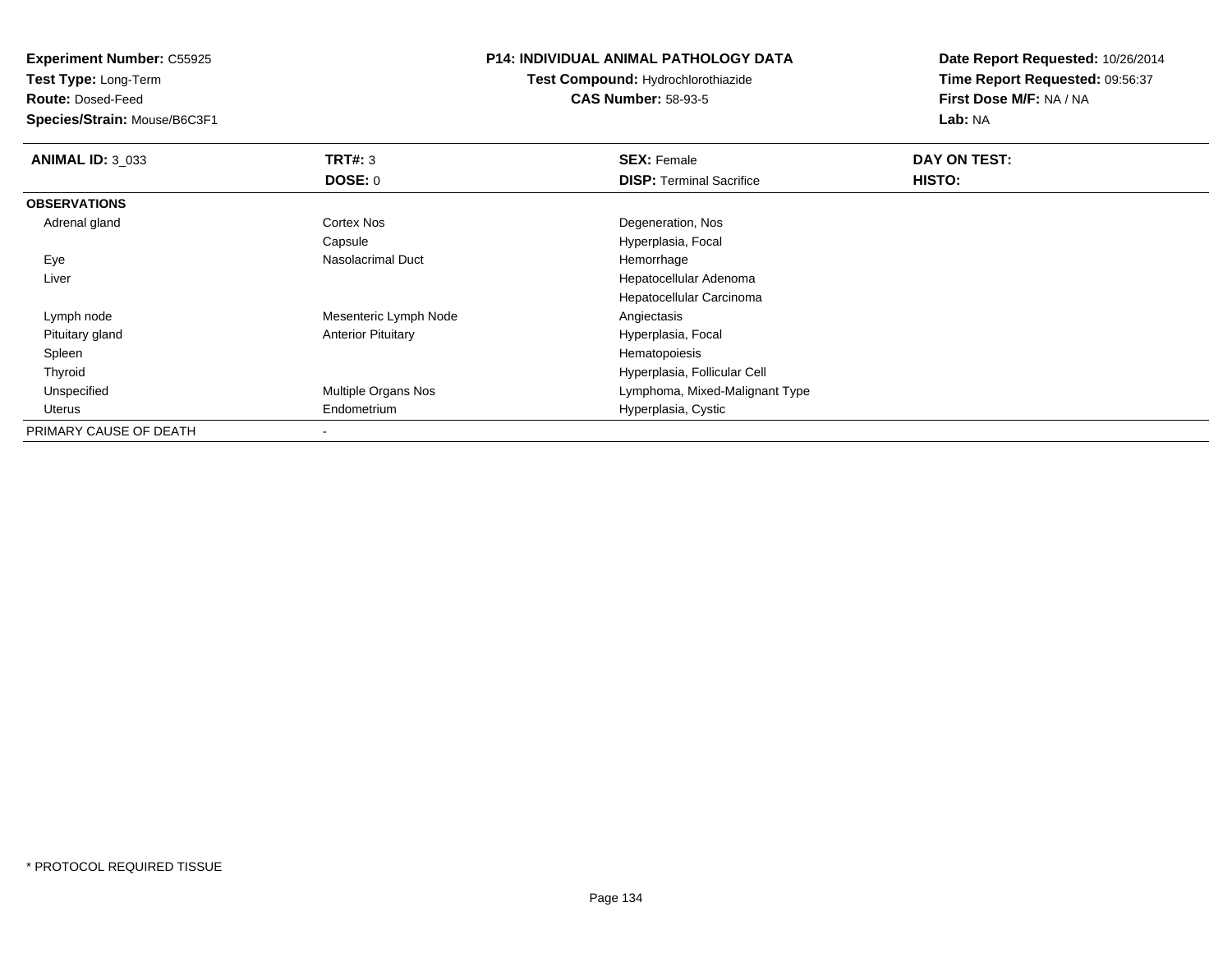**Test Type:** Long-Term

**Route:** Dosed-Feed

**Species/Strain:** Mouse/B6C3F1

# **P14: INDIVIDUAL ANIMAL PATHOLOGY DATA**

# **Test Compound:** Hydrochlorothiazide**CAS Number:** 58-93-5

| <b>ANIMAL ID: 3 034</b> | TRT#: 3                   | <b>SEX: Female</b>          | DAY ON TEST:  |
|-------------------------|---------------------------|-----------------------------|---------------|
|                         | <b>DOSE: 0</b>            | <b>DISP:</b> Natural Death  | <b>HISTO:</b> |
| <b>OBSERVATIONS</b>     |                           |                             |               |
| Adrenal gland           | Capsule                   | Hyperplasia, Focal          |               |
| Bone marrow             |                           | Hyperplasia, Granulocytic   |               |
| Kidney                  |                           | Glomerulonephritis, Nos     |               |
| Liver                   |                           | Hematopoiesis               |               |
| Lung                    |                           | Inflammation, Chronic Focal |               |
|                         | <b>Pleural Cavity Nos</b> | Inflammation, Suppurative   |               |
| Lymph node              | Hepatic Lymph Node        | Hyperplasia, Plasma Cell    |               |
|                         | Inguinal Lymph Node       | Hyperplasia, Plasma Cell    |               |
|                         | Thoracic Lymph Node       | Hyperplasia, Plasma Cell    |               |
| Pituitary gland         | <b>Anterior Pituitary</b> | Hyperplasia, Focal          |               |
| Spleen                  |                           | Hematopoiesis               |               |
| Unspecified             | <b>Abdominal Cavity</b>   | Inflammation, Suppurative   |               |
| Urinary bladder         | Submucosa                 | Inflammation, Chronic Focal |               |
| Uterus                  | Endometrium               | Hyperplasia, Cystic         |               |
| PRIMARY CAUSE OF DEATH  | $\blacksquare$            |                             |               |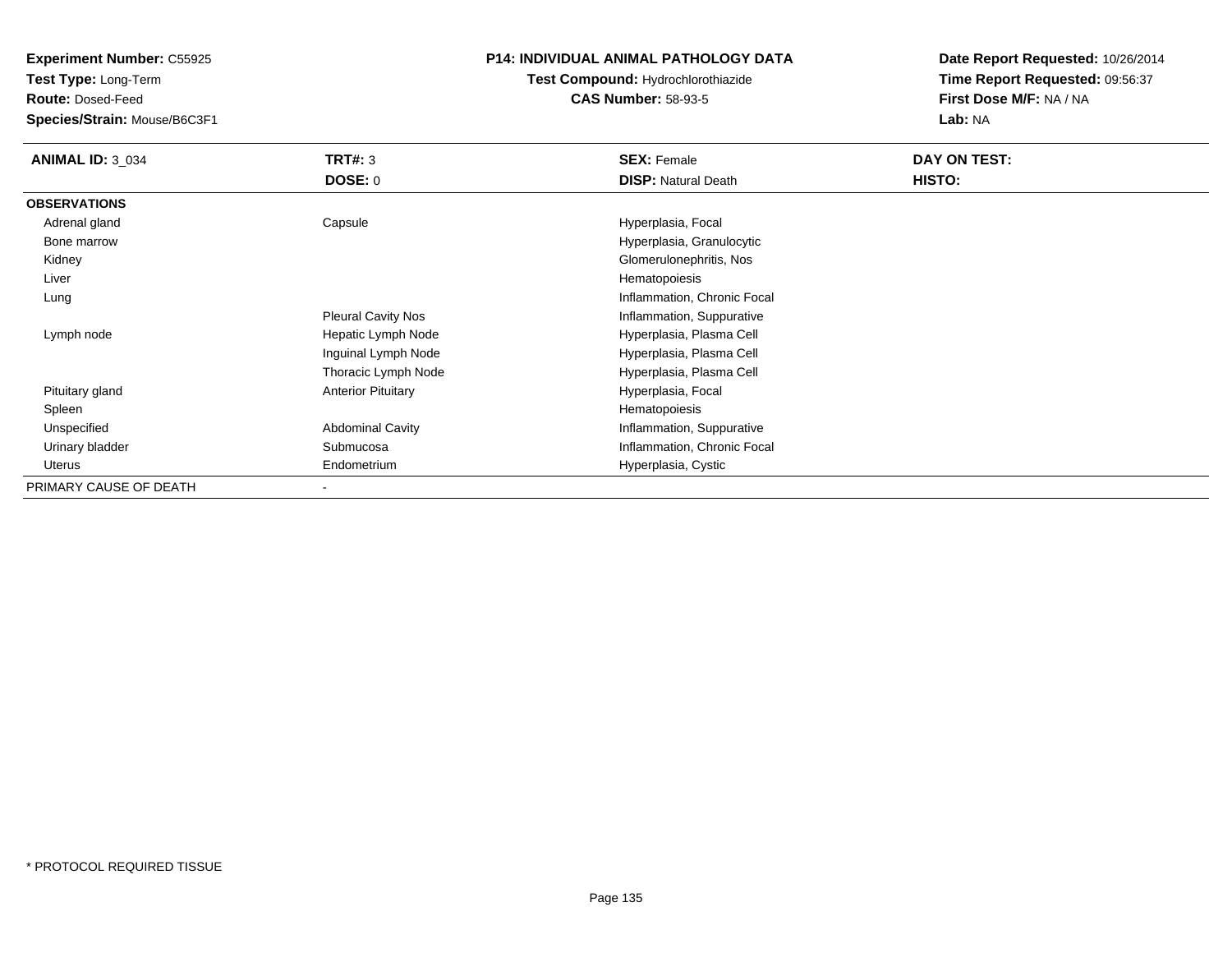**Test Type:** Long-Term

**Route:** Dosed-Feed

**Species/Strain:** Mouse/B6C3F1

### **P14: INDIVIDUAL ANIMAL PATHOLOGY DATA**

**Test Compound:** Hydrochlorothiazide**CAS Number:** 58-93-5

| <b>ANIMAL ID: 3_035</b> | TRT#: 3                    | <b>SEX: Female</b>              | DAY ON TEST: |  |
|-------------------------|----------------------------|---------------------------------|--------------|--|
|                         | <b>DOSE: 0</b>             | <b>DISP:</b> Terminal Sacrifice | HISTO:       |  |
| <b>OBSERVATIONS</b>     |                            |                                 |              |  |
| Adrenal gland           | Capsule                    | Hyperplasia, Focal              |              |  |
| Bone                    |                            | Fibrous Osteodystrophy          |              |  |
| Harderian gland         | Hardarian Gland            | Adenoma, Nos                    |              |  |
| <b>Intestine Small</b>  | <b>Ileum</b>               | Amyloidosis                     |              |  |
| Lung                    |                            | Inflammation, Chronic Focal     |              |  |
| Nasal cavity            |                            | Inflammation, Acute Focal       |              |  |
| Ovary                   |                            | Cyst, Nos                       |              |  |
| Pituitary gland         | <b>Anterior Pituitary</b>  | Hyperplasia, Focal              |              |  |
| Thyroid                 |                            | Cyst, Follicular Nos            |              |  |
| Unspecified             | <b>Multiple Organs Nos</b> | Lymphoma, Mixed-Malignant Type  |              |  |
| Uterus                  | Endometrium                | Hyperplasia, Cystic             |              |  |
| PRIMARY CAUSE OF DEATH  |                            |                                 |              |  |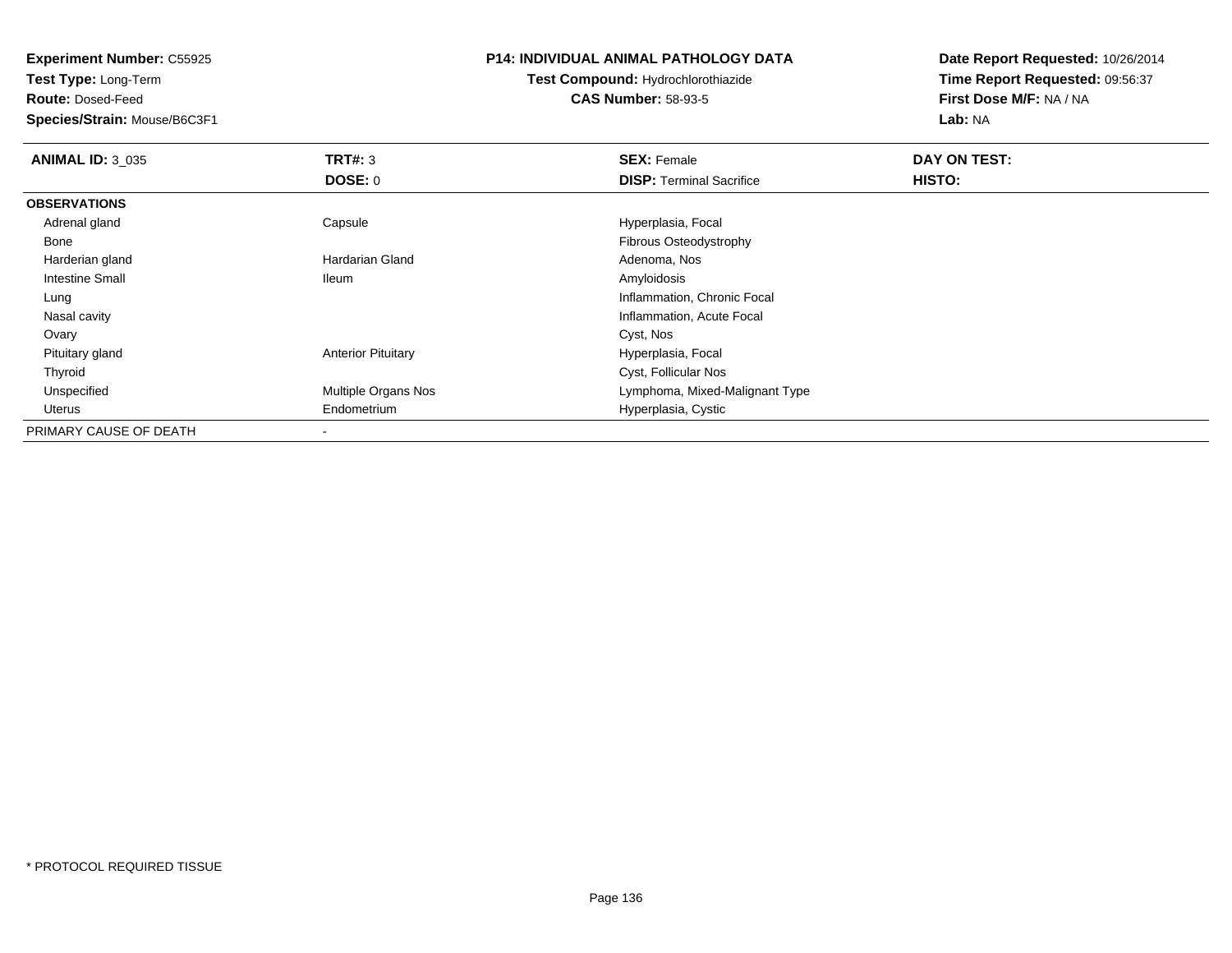| <b>Experiment Number: C55925</b> |                           | <b>P14: INDIVIDUAL ANIMAL PATHOLOGY DATA</b> | Date Report Requested: 10/26/2014 |  |
|----------------------------------|---------------------------|----------------------------------------------|-----------------------------------|--|
| <b>Test Type: Long-Term</b>      |                           | Test Compound: Hydrochlorothiazide           | Time Report Requested: 09:56:37   |  |
| <b>Route: Dosed-Feed</b>         |                           | <b>CAS Number: 58-93-5</b>                   | First Dose M/F: NA / NA           |  |
| Species/Strain: Mouse/B6C3F1     |                           |                                              | Lab: NA                           |  |
| <b>ANIMAL ID: 3_036</b>          | <b>TRT#:</b> 3            | <b>SEX: Female</b>                           | DAY ON TEST:                      |  |
|                                  | DOSE: 0                   | <b>DISP:</b> Terminal Sacrifice              | HISTO:                            |  |
| <b>OBSERVATIONS</b>              |                           |                                              |                                   |  |
| Adrenal gland                    | Capsule                   | Hyperplasia, Focal                           |                                   |  |
| Brain                            |                           | Mineralization                               |                                   |  |
| Lung                             |                           | Inflammation, Chronic Focal                  |                                   |  |
| Mammary gland                    |                           | Hyperplasia, Cystic                          |                                   |  |
| Ovary                            |                           | Cyst, Nos                                    |                                   |  |
| Pituitary gland                  | <b>Anterior Pituitary</b> | Adenoma, Nos                                 |                                   |  |
| Spleen                           |                           | Hyperplasia, Lymphoid                        |                                   |  |
| Unspecified                      | Flank                     | Sarcoma, Nos                                 |                                   |  |
| Uterus                           | Endometrium               | Hyperplasia, Cystic                          |                                   |  |
| PRIMARY CAUSE OF DEATH           |                           |                                              |                                   |  |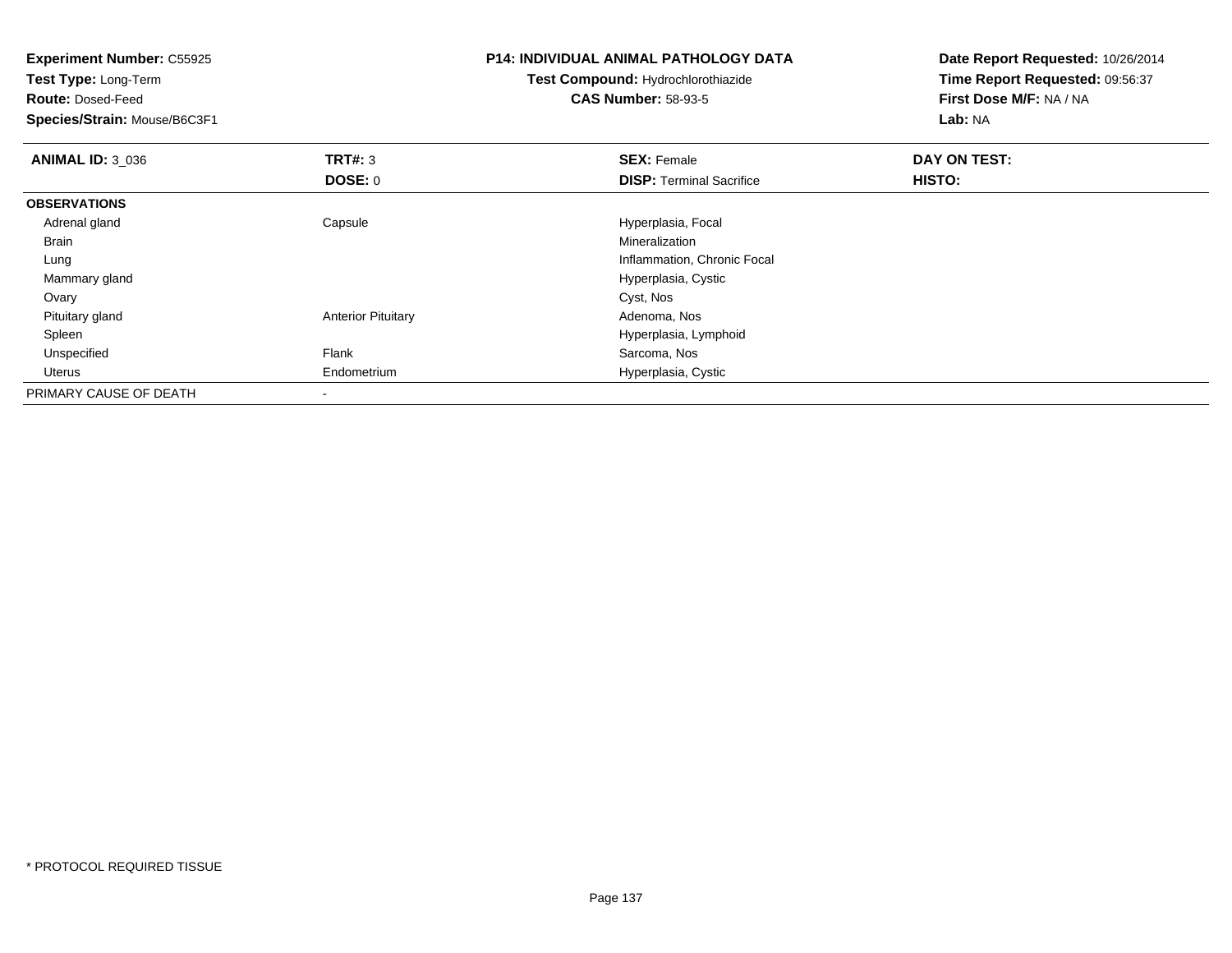**Experiment Number:** C55925**Test Type:** Long-Term**Route:** Dosed-Feed **Species/Strain:** Mouse/B6C3F1**P14: INDIVIDUAL ANIMAL PATHOLOGY DATATest Compound:** Hydrochlorothiazide**CAS Number:** 58-93-5**Date Report Requested:** 10/26/2014**Time Report Requested:** 09:56:37**First Dose M/F:** NA / NA**Lab:** NA**ANIMAL ID: 3 037 TRT#:** <sup>3</sup> **SEX:** Female **DAY ON TEST: DOSE:** 0**DISP:** Natural Death **HISTO: OBSERVATIONS** Adrenal gland Cortex Nos Congestion, Nos Capsule Hyperplasia, Focal Bone marrow Hyperplasia, Granulocytic Heart Inflammation, Chronic Focal Liver Hepatocytes Cytoplasmic VacuolizationNecrosis, Focal Lung Alveolar Macrophages Congestion, Nos Ovaryy and the control of the control of the control of the control of the control of the control of the control of the control of the control of the control of the control of the control of the control of the control of the co Uterus Endometrium Hyperplasia, Cystic PRIMARY CAUSE OF DEATH-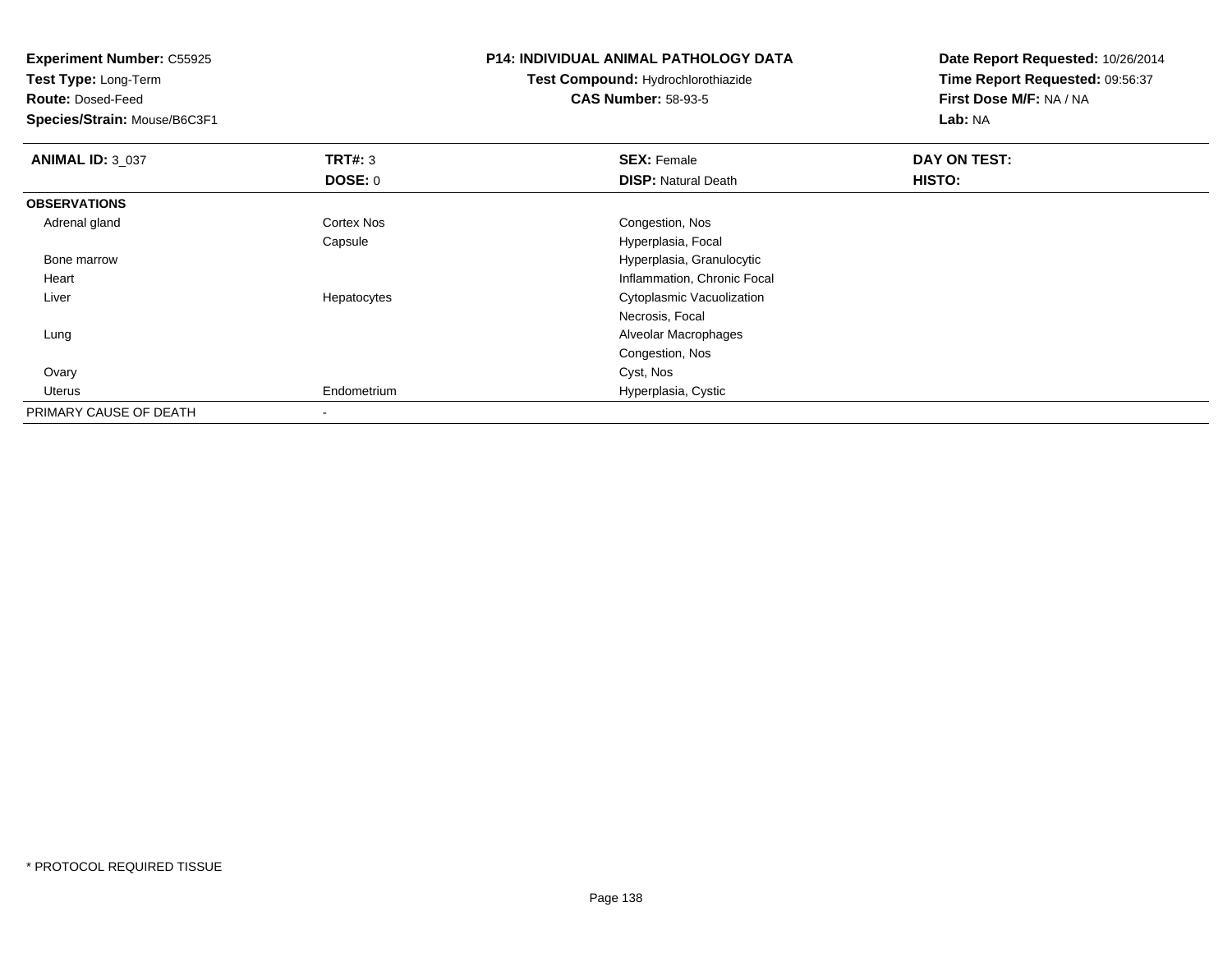| <b>Experiment Number: C55925</b><br>Test Type: Long-Term<br><b>Route: Dosed-Feed</b><br>Species/Strain: Mouse/B6C3F1 |                           | <b>P14: INDIVIDUAL ANIMAL PATHOLOGY DATA</b><br><b>Test Compound: Hydrochlorothiazide</b><br><b>CAS Number: 58-93-5</b> | Date Report Requested: 10/26/2014<br>Time Report Requested: 09:56:37<br>First Dose M/F: NA / NA<br>Lab: NA |
|----------------------------------------------------------------------------------------------------------------------|---------------------------|-------------------------------------------------------------------------------------------------------------------------|------------------------------------------------------------------------------------------------------------|
| <b>ANIMAL ID: 3 038</b>                                                                                              | TRT#: 3                   | <b>SEX: Female</b>                                                                                                      | DAY ON TEST:                                                                                               |
|                                                                                                                      | DOSE: 0                   | <b>DISP:</b> Terminal Sacrifice                                                                                         | HISTO:                                                                                                     |
| <b>OBSERVATIONS</b>                                                                                                  |                           |                                                                                                                         |                                                                                                            |
| Bone                                                                                                                 |                           | Fibrous Osteodystrophy                                                                                                  |                                                                                                            |
| Eye                                                                                                                  | Nasolacrimal Duct         | Hemorrhage                                                                                                              |                                                                                                            |
| Kidney                                                                                                               |                           | Inflammation, Chronic Focal                                                                                             |                                                                                                            |
| Liver                                                                                                                |                           | Inflammation, Chronic Focal                                                                                             |                                                                                                            |
| Ovary                                                                                                                |                           | Cyst, Nos                                                                                                               |                                                                                                            |
| Pituitary gland                                                                                                      | <b>Anterior Pituitary</b> | Hyperplasia, Focal                                                                                                      |                                                                                                            |
| Thymus                                                                                                               |                           | Involution, Nos                                                                                                         |                                                                                                            |
| Uterus                                                                                                               | Endometrium               | Hyperplasia, Cystic                                                                                                     |                                                                                                            |
| PRIMARY CAUSE OF DEATH                                                                                               |                           |                                                                                                                         |                                                                                                            |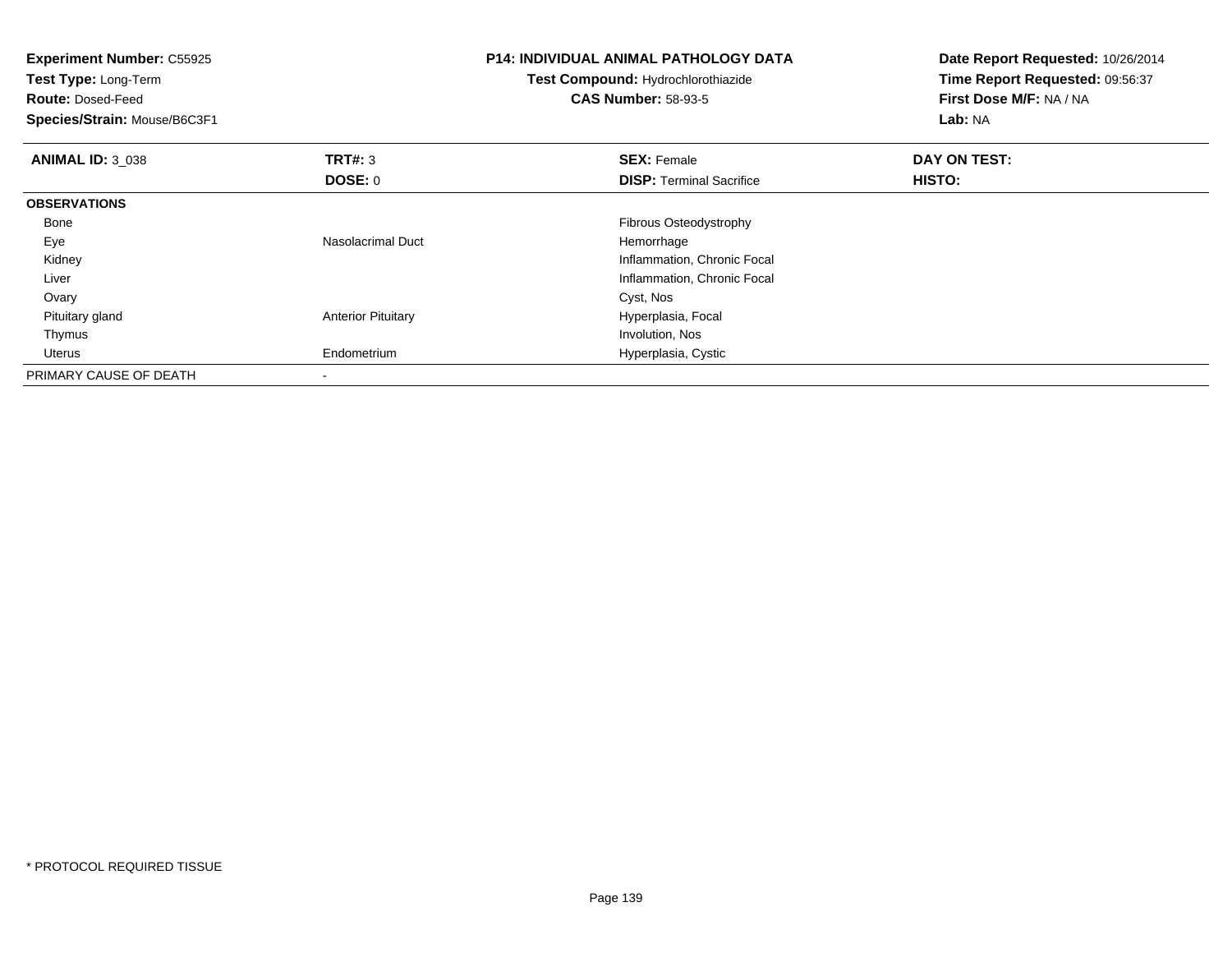**Test Type:** Long-Term

**Route:** Dosed-Feed

**Species/Strain:** Mouse/B6C3F1

## **P14: INDIVIDUAL ANIMAL PATHOLOGY DATA**

**Test Compound:** Hydrochlorothiazide**CAS Number:** 58-93-5

| <b>ANIMAL ID: 3_039</b> | <b>TRT#: 3</b>            | <b>SEX: Female</b>              | DAY ON TEST: |  |
|-------------------------|---------------------------|---------------------------------|--------------|--|
|                         | DOSE: 0                   | <b>DISP: Terminal Sacrifice</b> | HISTO:       |  |
| <b>OBSERVATIONS</b>     |                           |                                 |              |  |
| Adrenal gland           | Capsule                   | Hyperplasia, Focal              |              |  |
|                         | Cortex Nos                | Hyperplasia, Focal              |              |  |
| Eye                     | Nasolacrimal Duct         | Hemorrhage                      |              |  |
| Kidney                  |                           | Inflammation, Chronic Focal     |              |  |
| Liver                   | Hepatocytes               | Clear-Cell Change               |              |  |
|                         |                           | Inflammation, Chronic Focal     |              |  |
| Lung                    |                           | Inflammation, Chronic Focal     |              |  |
| Lymph node              | Mesenteric Lymph Node     | Hyperplasia, Lymphoid           |              |  |
| Mammary gland           |                           | Acinar-Cell Carcinoma           |              |  |
|                         |                           | Hyperplasia, Cystic             |              |  |
| Pituitary gland         | <b>Anterior Pituitary</b> | Adenoma, Nos                    |              |  |
| Spleen                  |                           | Hematopoiesis                   |              |  |
| Thyroid                 |                           | Cyst, Follicular Nos            |              |  |
| Uterus                  | Endometrium               | Hyperplasia, Cystic             |              |  |
| PRIMARY CAUSE OF DEATH  | $\overline{\phantom{a}}$  |                                 |              |  |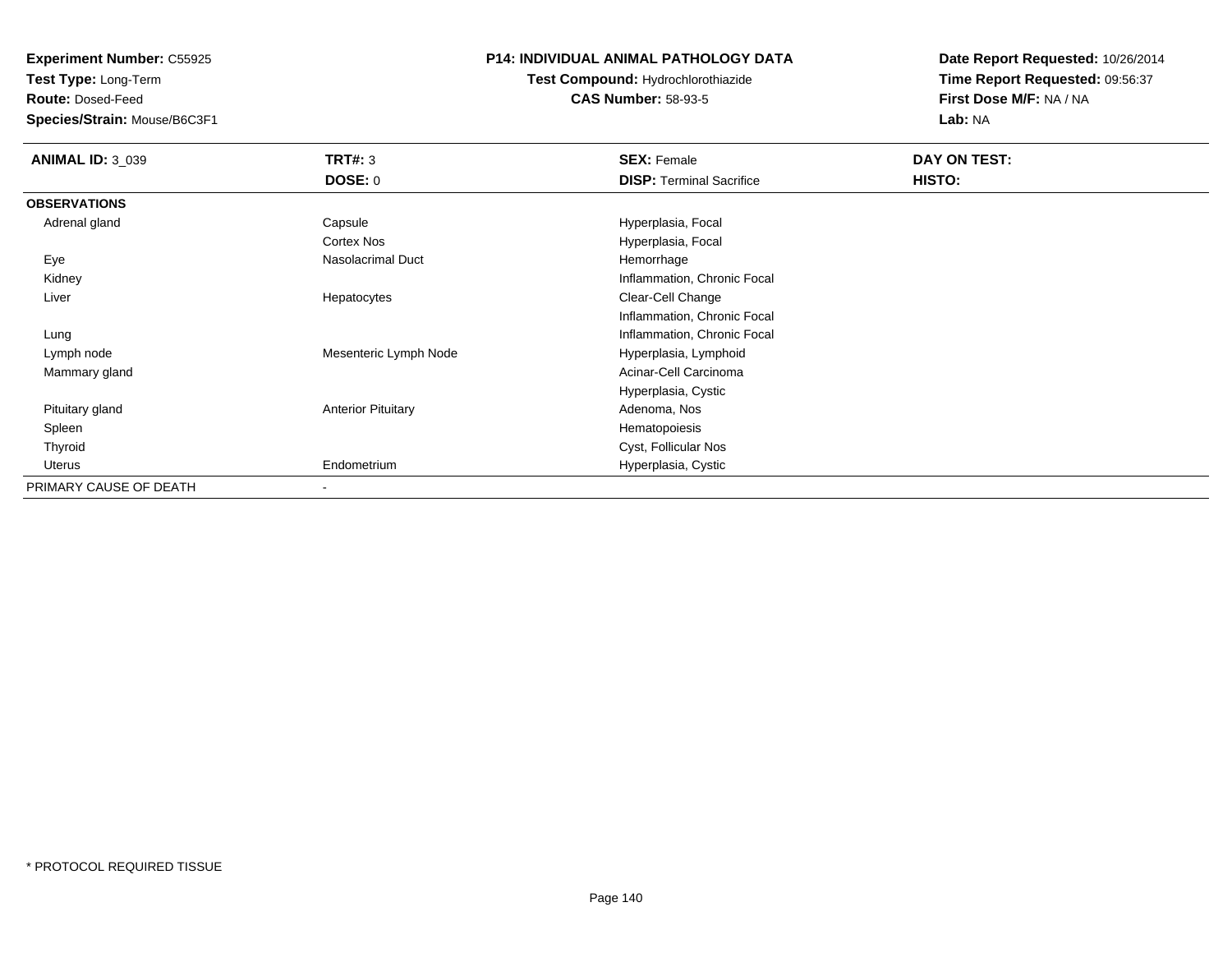**Test Type:** Long-Term

**Route:** Dosed-Feed

**Species/Strain:** Mouse/B6C3F1

## **P14: INDIVIDUAL ANIMAL PATHOLOGY DATA**

**Test Compound:** Hydrochlorothiazide**CAS Number:** 58-93-5

| <b>ANIMAL ID: 3_040</b> | TRT#: 3                    | <b>SEX: Female</b>               | DAY ON TEST: |  |
|-------------------------|----------------------------|----------------------------------|--------------|--|
|                         | DOSE: 0                    | <b>DISP: Terminal Sacrifice</b>  | HISTO:       |  |
| <b>OBSERVATIONS</b>     |                            |                                  |              |  |
| Adrenal gland           | Capsule                    | Hyperplasia, Focal               |              |  |
|                         | <b>Cortex Nos</b>          | Hyperplasia, Focal               |              |  |
| Bone                    |                            | Fibrous Osteodystrophy           |              |  |
| Harderian gland         | Hardarian Gland            | Adenoma, Nos                     |              |  |
| Lung                    |                            | Hyperplasia, Alveolar Epithelium |              |  |
|                         |                            | Inflammation, Chronic Focal      |              |  |
| Lymph node              | Mesenteric Lymph Node      | Angiectasis                      |              |  |
| Ovary                   |                            | Cyst, Nos                        |              |  |
| Pituitary gland         | <b>Anterior Pituitary</b>  | Hyperplasia, Focal               |              |  |
| Salivary gland          |                            | Inflammation, Chronic Focal      |              |  |
| Unspecified             | <b>Multiple Organs Nos</b> | Lymphoma, Mixed-Malignant Type   |              |  |
| Uterus                  | Endometrium                | Hyperplasia, Cystic              |              |  |
| PRIMARY CAUSE OF DEATH  |                            |                                  |              |  |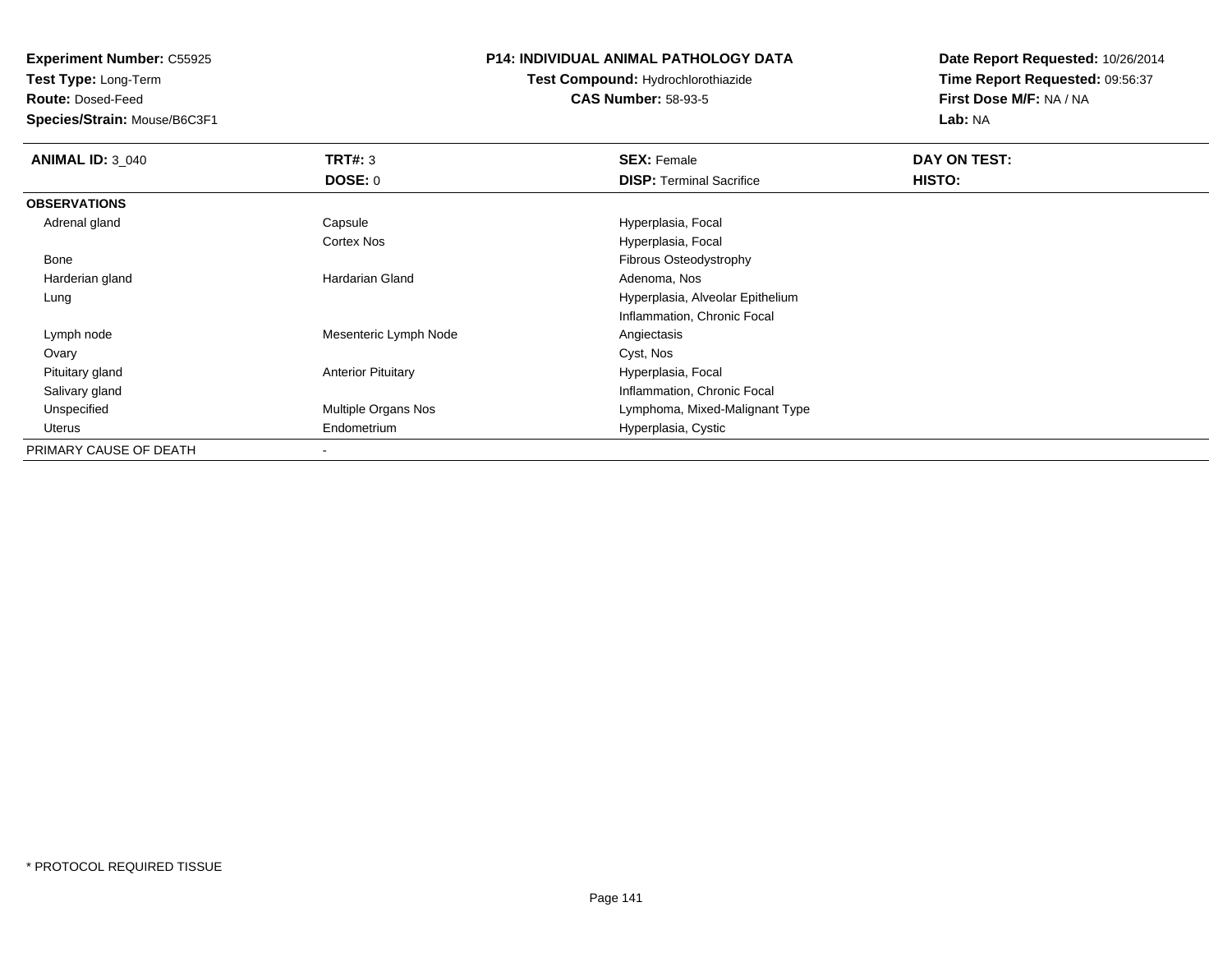**Test Type:** Long-Term

**Route:** Dosed-Feed

**Species/Strain:** Mouse/B6C3F1

## **P14: INDIVIDUAL ANIMAL PATHOLOGY DATA**

# **Test Compound:** Hydrochlorothiazide**CAS Number:** 58-93-5

| <b>ANIMAL ID: 3_041</b> | <b>TRT#: 3</b>           | <b>SEX: Female</b>              | DAY ON TEST: |  |
|-------------------------|--------------------------|---------------------------------|--------------|--|
|                         | <b>DOSE: 0</b>           | <b>DISP: Terminal Sacrifice</b> | HISTO:       |  |
| <b>OBSERVATIONS</b>     |                          |                                 |              |  |
| Adrenal gland           | Capsule                  | Hyperplasia, Focal              |              |  |
| Bone                    |                          | Fibrous Osteodystrophy          |              |  |
| <b>Brain</b>            |                          | Mineralization                  |              |  |
| Eye                     | Nasolacrimal Duct        | Hemorrhage                      |              |  |
| Heart                   |                          | Inflammation, Chronic Focal     |              |  |
| Kidney                  |                          | Hyperplasia, Lymphoid           |              |  |
| Liver                   | Hepatocytes              | Cytoplasmic Vacuolization       |              |  |
|                         |                          | Inflammation, Chronic Focal     |              |  |
| Pancreas                |                          | Inflammation, Acute Focal       |              |  |
|                         |                          | Inflammation, Chronic Focal     |              |  |
| Spleen                  |                          | Hyperplasia, Lymphoid           |              |  |
| Thyroid                 |                          | Inflammation, Chronic Focal     |              |  |
| Unspecified             |                          | Osteosarcoma                    |              |  |
| Urinary bladder         | Submucosa                | Inflammation, Chronic Focal     |              |  |
| Uterus                  | Endometrium              | Hyperplasia, Cystic             |              |  |
| PRIMARY CAUSE OF DEATH  | $\overline{\phantom{a}}$ |                                 |              |  |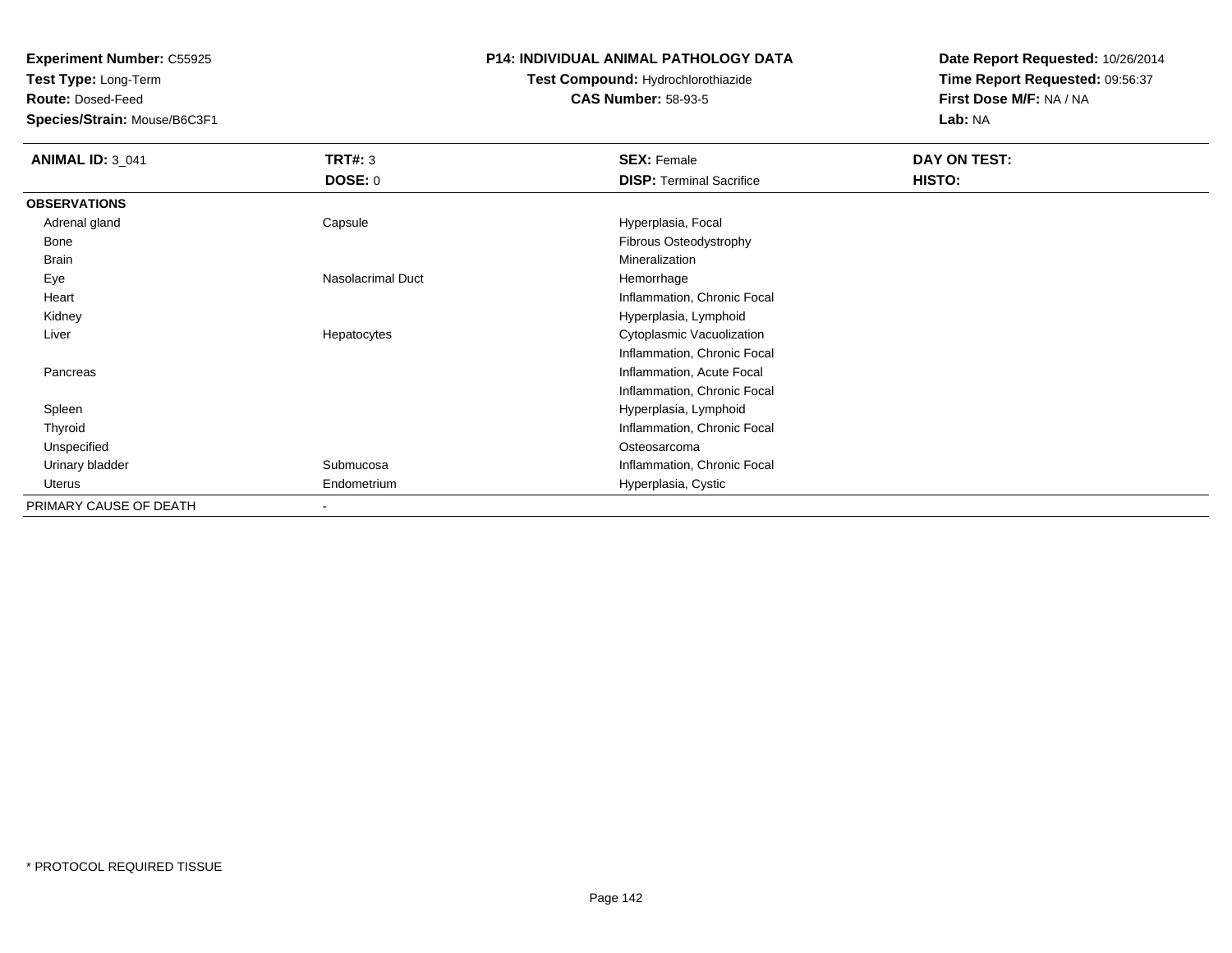**Test Type:** Long-Term

**Route:** Dosed-Feed

**Species/Strain:** Mouse/B6C3F1

# **P14: INDIVIDUAL ANIMAL PATHOLOGY DATA**

**Test Compound:** Hydrochlorothiazide**CAS Number:** 58-93-5

| <b>ANIMAL ID: 3_042</b> | TRT#: 3<br><b>DOSE: 0</b> | <b>SEX: Female</b><br><b>DISP: Terminal Sacrifice</b> | DAY ON TEST:<br>HISTO: |
|-------------------------|---------------------------|-------------------------------------------------------|------------------------|
| <b>OBSERVATIONS</b>     |                           |                                                       |                        |
| Adrenal gland           | Capsule                   | Hyperplasia, Focal                                    |                        |
| Bone                    |                           | Fibrous Osteodystrophy                                |                        |
| Brain                   |                           | Inflammation, Chronic Focal                           |                        |
|                         |                           | Mineralization                                        |                        |
| Eye                     | <b>Nasolacrimal Duct</b>  | Hemorrhage                                            |                        |
| Harderian gland         | Hardarian Gland           | Adenoma, Nos                                          |                        |
|                         | <b>Hardarian Gland</b>    | Inflammation, Chronic Focal                           |                        |
| Kidney                  |                           | Inflammation, Chronic Focal                           |                        |
| Liver                   |                           | Inflammation, Chronic Focal                           |                        |
| Lung                    |                           | Hemorrhage                                            |                        |
|                         |                           | Inflammation, Chronic Focal                           |                        |
| Ovary                   |                           | Cyst, Nos                                             |                        |
| Pituitary gland         | <b>Anterior Pituitary</b> | Hyperplasia, Focal                                    |                        |
| Salivary gland          |                           | Inflammation, Chronic Focal                           |                        |
| Urinary bladder         | Submucosa                 | Inflammation, Chronic Focal                           |                        |
| Uterus                  | Endometrium               | Hyperplasia, Cystic                                   |                        |
| PRIMARY CAUSE OF DEATH  | $\overline{\phantom{0}}$  |                                                       |                        |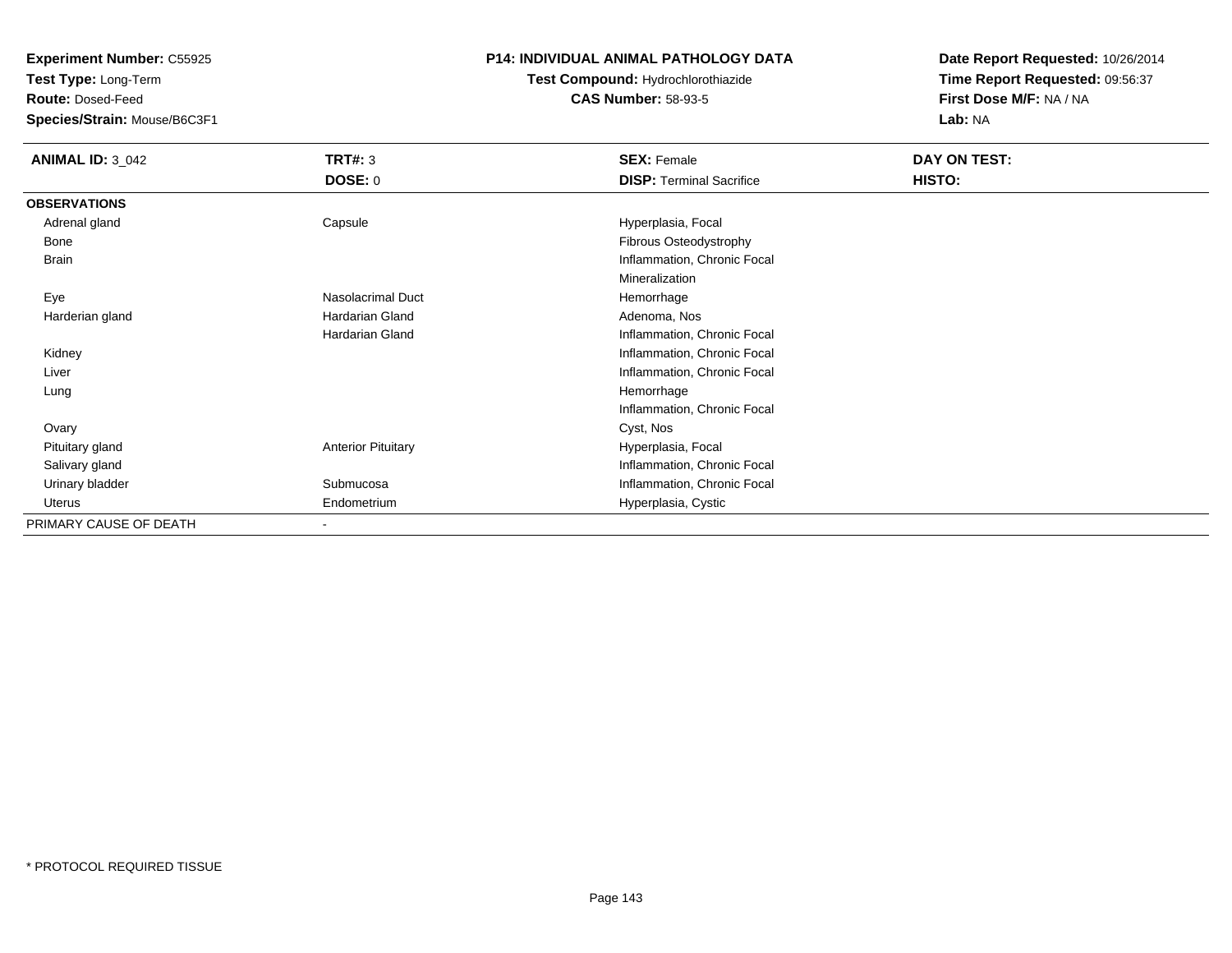| <b>Experiment Number: C55925</b><br>Test Type: Long-Term |                     | <b>P14: INDIVIDUAL ANIMAL PATHOLOGY DATA</b> | Date Report Requested: 10/26/2014<br>Time Report Requested: 09:56:37 |  |
|----------------------------------------------------------|---------------------|----------------------------------------------|----------------------------------------------------------------------|--|
|                                                          |                     | <b>Test Compound: Hydrochlorothiazide</b>    |                                                                      |  |
| <b>Route: Dosed-Feed</b>                                 |                     | <b>CAS Number: 58-93-5</b>                   | First Dose M/F: NA / NA                                              |  |
| Species/Strain: Mouse/B6C3F1                             |                     |                                              | Lab: NA                                                              |  |
| <b>ANIMAL ID: 3 043</b>                                  | <b>TRT#: 3</b>      | <b>SEX: Female</b>                           | DAY ON TEST:                                                         |  |
|                                                          | DOSE: 0             | <b>DISP:</b> Moribund Sacrifice              | HISTO:                                                               |  |
| <b>OBSERVATIONS</b>                                      |                     |                                              |                                                                      |  |
| Adrenal gland                                            | Capsule             | Hyperplasia, Focal                           |                                                                      |  |
|                                                          | Cortex Nos          | Inflammation, Acute Focal                    |                                                                      |  |
| Bone                                                     |                     | Fibrous Osteodystrophy                       |                                                                      |  |
| Eye                                                      | Nasolacrimal Duct   | Inflammation, Acute Focal                    |                                                                      |  |
| Kidney                                                   | Tubule              | Degeneration, Nos                            |                                                                      |  |
| Liver                                                    |                     | Inflammation, Chronic Focal                  |                                                                      |  |
| Ovary                                                    |                     | Cyst, Nos                                    |                                                                      |  |
| Unspecified                                              | Multiple Organs Nos | Lymphoma, Mixed-Malignant Type               |                                                                      |  |
| Uterus                                                   |                     | Hydrometra                                   |                                                                      |  |
| PRIMARY CAUSE OF DEATH                                   |                     |                                              |                                                                      |  |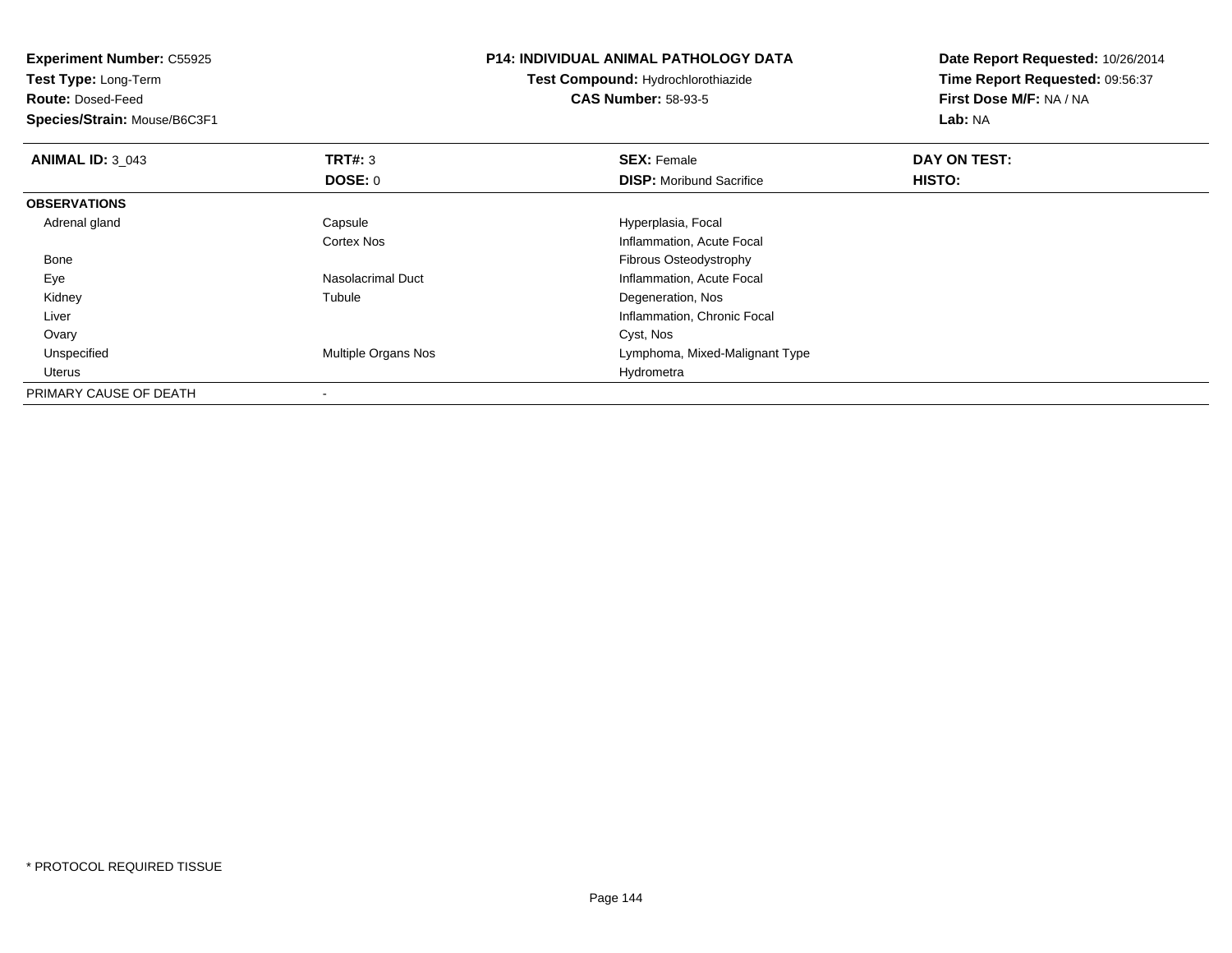**Experiment Number:** C55925

**Test Type:** Long-Term

**Route:** Dosed-Feed

**Species/Strain:** Mouse/B6C3F1

#### **P14: INDIVIDUAL ANIMAL PATHOLOGY DATA**

## **Test Compound:** Hydrochlorothiazide**CAS Number:** 58-93-5

**Date Report Requested:** 10/26/2014**Time Report Requested:** 09:56:37**First Dose M/F:** NA / NA**Lab:** NA

| <b>ANIMAL ID: 3 044</b> | TRT#: 3                   | <b>SEX: Female</b>              | DAY ON TEST: |  |
|-------------------------|---------------------------|---------------------------------|--------------|--|
|                         | DOSE: 0                   | <b>DISP: Terminal Sacrifice</b> | HISTO:       |  |
| <b>OBSERVATIONS</b>     |                           |                                 |              |  |
| Adrenal gland           | Capsule                   | Hyperplasia, Focal              |              |  |
| Bone                    |                           | Fibrous Osteodystrophy          |              |  |
| Brain                   |                           | Mineralization                  |              |  |
| <b>Intestine Small</b>  | Peyers Patch              | Lymphoma, Mixed-Malignant Type  |              |  |
| Kidney                  |                           | Inflammation, Chronic Focal     |              |  |
| Liver                   |                           | Inflammation, Chronic Focal     |              |  |
| Lymph node              | Mesenteric Lymph Node     | Congestion, Nos                 |              |  |
| Mammary gland           |                           | Hyperplasia, Cystic             |              |  |
| Pancreas                |                           | Inflammation, Chronic Focal     |              |  |
| Pituitary gland         | <b>Anterior Pituitary</b> | Adenoma, Nos                    |              |  |
| Urinary bladder         | Submucosa                 | Inflammation, Chronic Focal     |              |  |
| Uterus                  | Endometrium               | Hyperplasia, Cystic             |              |  |
| PRIMARY CAUSE OF DEATH  |                           |                                 |              |  |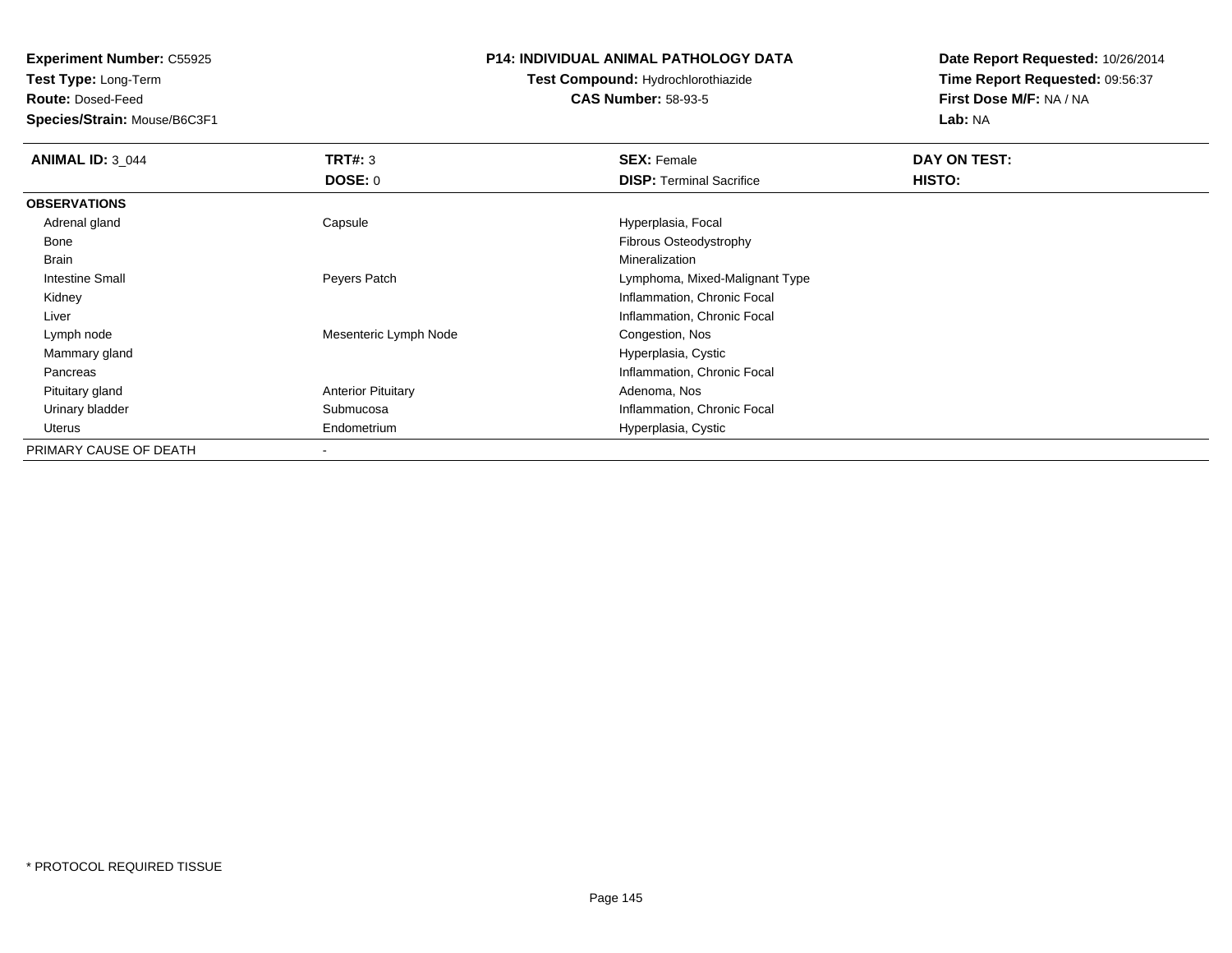| <b>Experiment Number: C55925</b><br>Test Type: Long-Term<br><b>Route: Dosed-Feed</b><br>Species/Strain: Mouse/B6C3F1 |                     | <b>P14: INDIVIDUAL ANIMAL PATHOLOGY DATA</b><br>Test Compound: Hydrochlorothiazide<br><b>CAS Number: 58-93-5</b> | Date Report Requested: 10/26/2014<br>Time Report Requested: 09:56:37<br>First Dose M/F: NA / NA<br>Lab: NA |  |
|----------------------------------------------------------------------------------------------------------------------|---------------------|------------------------------------------------------------------------------------------------------------------|------------------------------------------------------------------------------------------------------------|--|
| <b>ANIMAL ID: 3 045</b>                                                                                              | <b>TRT#: 3</b>      | <b>SEX: Female</b>                                                                                               | DAY ON TEST:                                                                                               |  |
|                                                                                                                      | DOSE: 0             | <b>DISP:</b> Natural Death                                                                                       | HISTO:                                                                                                     |  |
| <b>OBSERVATIONS</b>                                                                                                  |                     |                                                                                                                  |                                                                                                            |  |
| Adrenal gland                                                                                                        | Capsule             | Hyperplasia, Focal                                                                                               |                                                                                                            |  |
| Bone                                                                                                                 |                     | Fibrous Osteodystrophy                                                                                           |                                                                                                            |  |
| Brain                                                                                                                | Meninges            | Pigmentation, Nos                                                                                                |                                                                                                            |  |
| Liver                                                                                                                |                     | Necrosis, Focal                                                                                                  |                                                                                                            |  |
| Lung                                                                                                                 |                     | Inflammation, Chronic Focal                                                                                      |                                                                                                            |  |
| Unspecified                                                                                                          | Multiple Organs Nos | Lymphoma, Histiocytic-Malignant Type                                                                             |                                                                                                            |  |
| Uterus                                                                                                               | Endometrium         | Hyperplasia, Cystic                                                                                              |                                                                                                            |  |
| PRIMARY CAUSE OF DEATH                                                                                               |                     |                                                                                                                  |                                                                                                            |  |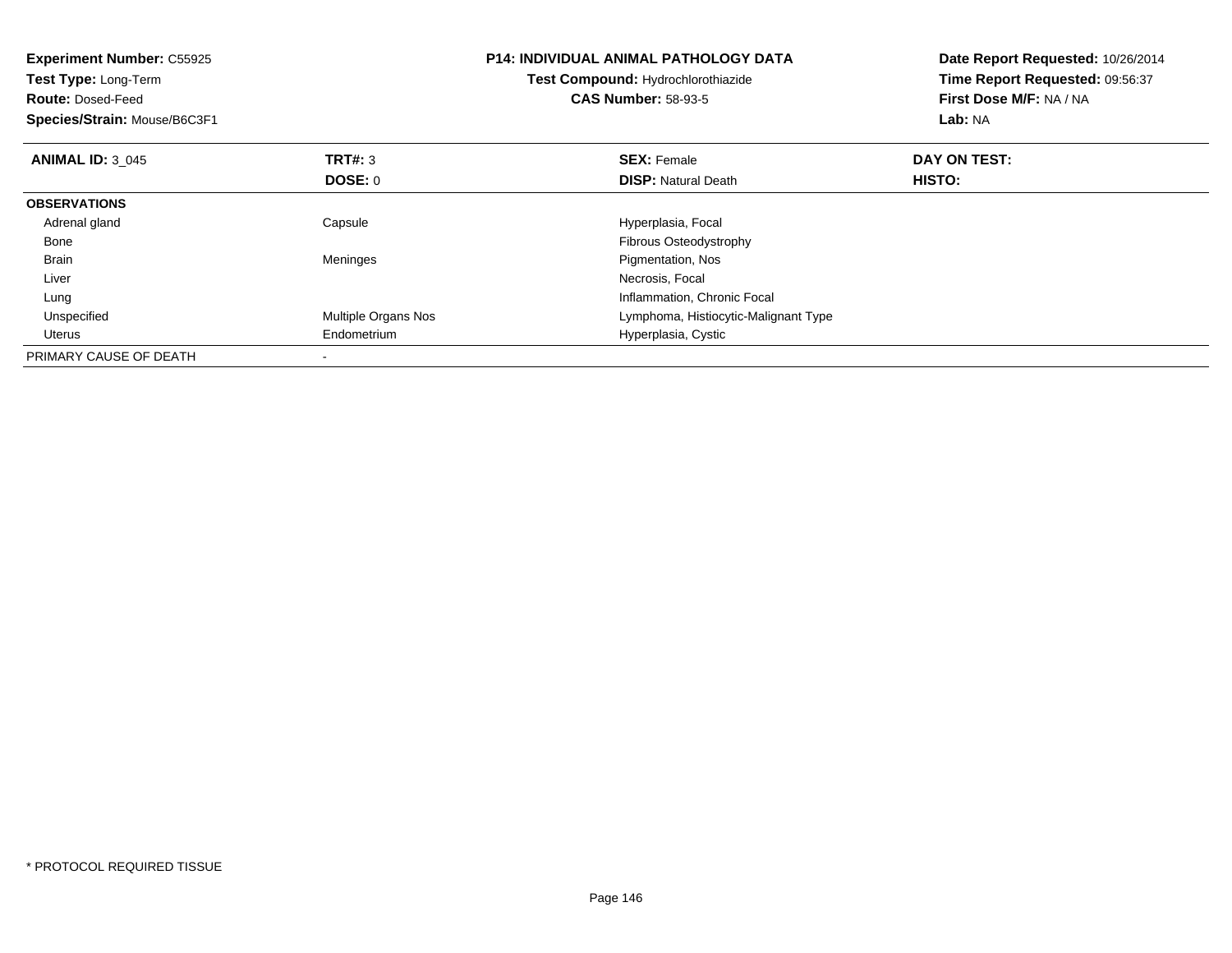| <b>Experiment Number: C55925</b><br>Test Type: Long-Term<br><b>Route: Dosed-Feed</b><br>Species/Strain: Mouse/B6C3F1 |                           | <b>P14: INDIVIDUAL ANIMAL PATHOLOGY DATA</b><br>Test Compound: Hydrochlorothiazide<br><b>CAS Number: 58-93-5</b> | Date Report Requested: 10/26/2014<br>Time Report Requested: 09:56:37<br>First Dose M/F: NA / NA<br>Lab: NA |  |
|----------------------------------------------------------------------------------------------------------------------|---------------------------|------------------------------------------------------------------------------------------------------------------|------------------------------------------------------------------------------------------------------------|--|
| <b>ANIMAL ID: 3 046</b>                                                                                              | <b>TRT#: 3</b>            | <b>SEX: Female</b>                                                                                               | DAY ON TEST:                                                                                               |  |
|                                                                                                                      | DOSE: 0                   | <b>DISP:</b> Natural Death                                                                                       | HISTO:                                                                                                     |  |
| <b>OBSERVATIONS</b>                                                                                                  |                           |                                                                                                                  |                                                                                                            |  |
| Adrenal gland                                                                                                        | Capsule                   | Hyperplasia, Focal                                                                                               |                                                                                                            |  |
| Bone marrow                                                                                                          |                           | Hyperplasia, Granulocytic                                                                                        |                                                                                                            |  |
| Liver                                                                                                                |                           | Hemorrhage                                                                                                       |                                                                                                            |  |
|                                                                                                                      |                           | Necrosis, Focal                                                                                                  |                                                                                                            |  |
| Pituitary gland                                                                                                      | <b>Anterior Pituitary</b> | Congestion, Nos                                                                                                  |                                                                                                            |  |
| Thymus                                                                                                               |                           | Involution, Nos                                                                                                  |                                                                                                            |  |
| Unspecified                                                                                                          | Multiple Organs Nos       | Lymphoma, Histiocytic-Malignant Type                                                                             |                                                                                                            |  |
| PRIMARY CAUSE OF DEATH                                                                                               |                           |                                                                                                                  |                                                                                                            |  |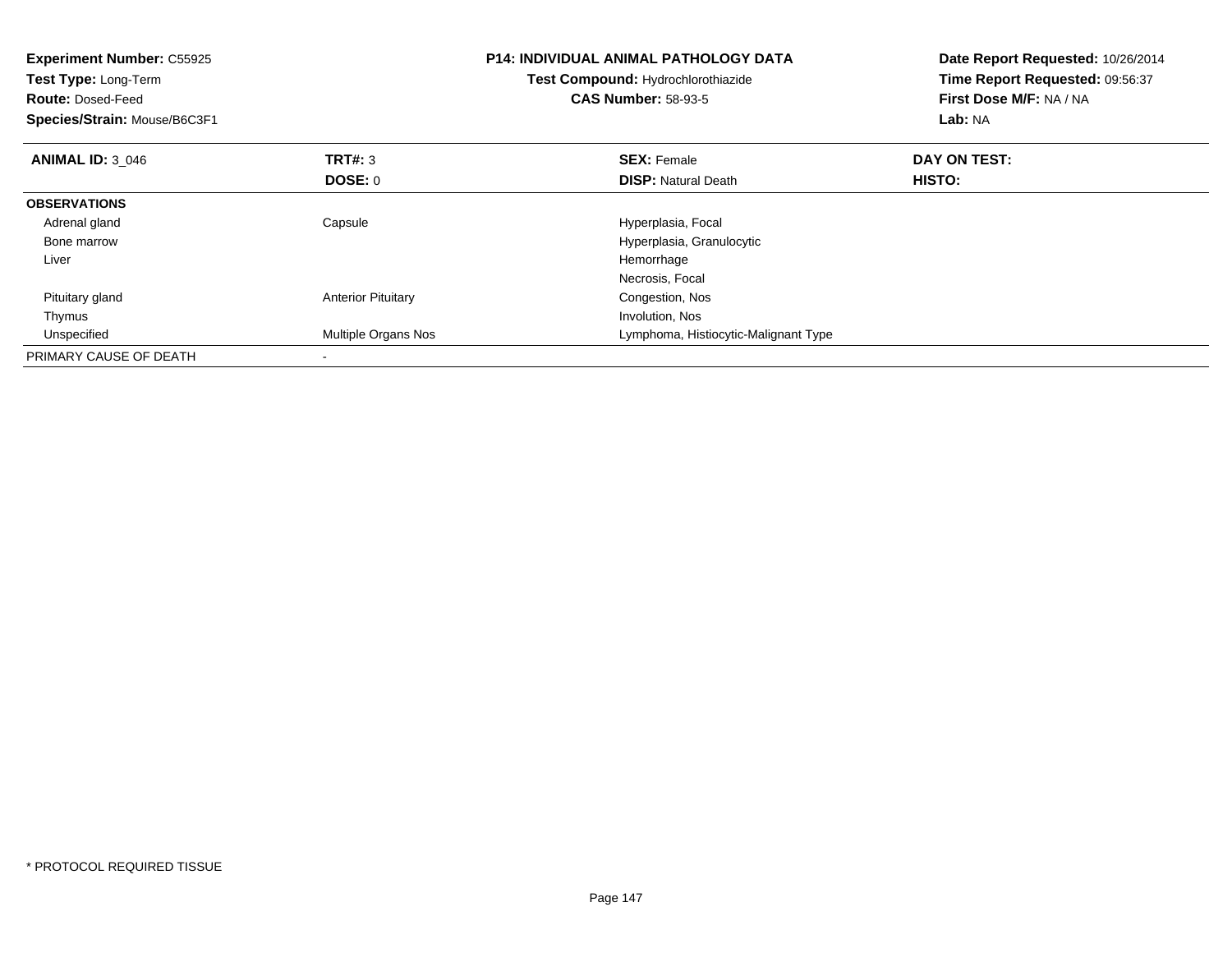| <b>Experiment Number: C55925</b><br>Test Type: Long-Term<br><b>Route: Dosed-Feed</b><br>Species/Strain: Mouse/B6C3F1 |                           | <b>P14: INDIVIDUAL ANIMAL PATHOLOGY DATA</b><br>Test Compound: Hydrochlorothiazide<br><b>CAS Number: 58-93-5</b> | Date Report Requested: 10/26/2014<br>Time Report Requested: 09:56:37<br>First Dose M/F: NA / NA<br>Lab: NA |  |
|----------------------------------------------------------------------------------------------------------------------|---------------------------|------------------------------------------------------------------------------------------------------------------|------------------------------------------------------------------------------------------------------------|--|
| <b>ANIMAL ID: 3 047</b>                                                                                              | <b>TRT#: 3</b>            | <b>SEX: Female</b>                                                                                               | DAY ON TEST:                                                                                               |  |
|                                                                                                                      | <b>DOSE: 0</b>            | <b>DISP:</b> Terminal Sacrifice                                                                                  | HISTO:                                                                                                     |  |
| <b>OBSERVATIONS</b>                                                                                                  |                           |                                                                                                                  |                                                                                                            |  |
| Adrenal gland                                                                                                        | Capsule                   | Hyperplasia, Focal                                                                                               |                                                                                                            |  |
| <b>Brain</b>                                                                                                         |                           | Mineralization                                                                                                   |                                                                                                            |  |
| Pancreas                                                                                                             | Acinus                    | Atrophy, Diffuse                                                                                                 |                                                                                                            |  |
|                                                                                                                      | <b>Islets</b>             | Islet-Cell Adenoma                                                                                               |                                                                                                            |  |
| Pituitary gland                                                                                                      | <b>Anterior Pituitary</b> | Hyperplasia, Focal                                                                                               |                                                                                                            |  |
| Unspecified                                                                                                          | Multiple Organs Nos       | Lymphoma, Mixed-Malignant Type                                                                                   |                                                                                                            |  |
| Uterus                                                                                                               | Endometrium               | Hyperplasia, Cystic                                                                                              |                                                                                                            |  |
| PRIMARY CAUSE OF DEATH                                                                                               |                           |                                                                                                                  |                                                                                                            |  |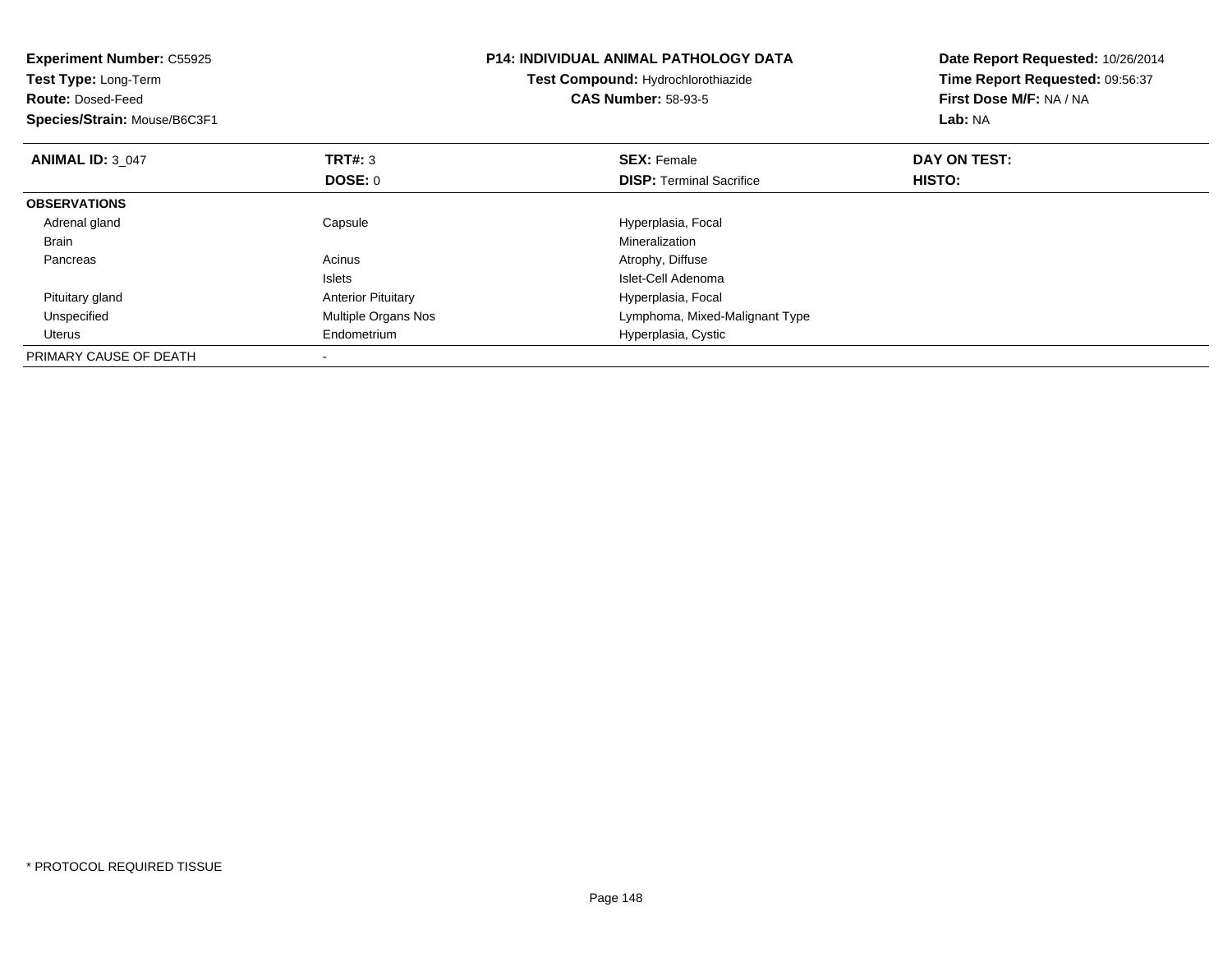**Experiment Number:** C55925

**Test Type:** Long-Term

**Route:** Dosed-Feed

**Species/Strain:** Mouse/B6C3F1

#### **P14: INDIVIDUAL ANIMAL PATHOLOGY DATA**

## **Test Compound:** Hydrochlorothiazide**CAS Number:** 58-93-5

**Date Report Requested:** 10/26/2014**Time Report Requested:** 09:56:37**First Dose M/F:** NA / NA**Lab:** NA

| <b>ANIMAL ID: 3_048</b> | TRT#: 3                  | <b>SEX: Female</b>              | DAY ON TEST: |
|-------------------------|--------------------------|---------------------------------|--------------|
|                         | DOSE: 0                  | <b>DISP: Terminal Sacrifice</b> | HISTO:       |
| <b>OBSERVATIONS</b>     |                          |                                 |              |
| Adrenal gland           | Capsule                  | Hyperplasia, Focal              |              |
| Bone                    |                          | <b>Fibrous Osteodystrophy</b>   |              |
| Brain                   |                          | Mineralization                  |              |
| Kidney                  |                          | Inflammation, Chronic Focal     |              |
| Liver                   |                          | Inflammation, Chronic Focal     |              |
| Lung                    |                          | Inflammation, Chronic Focal     |              |
| Pancreas                |                          | Inflammation, Chronic Focal     |              |
| Stomach                 | <b>Glandular Stomach</b> | Inflammation, Chronic Focal     |              |
| Thyroid                 |                          | Cyst, Follicular Nos            |              |
| Urinary bladder         | Submucosa                | Inflammation, Chronic Focal     |              |
| Uterus                  | Endometrium              | Hyperplasia, Cystic             |              |
| PRIMARY CAUSE OF DEATH  |                          |                                 |              |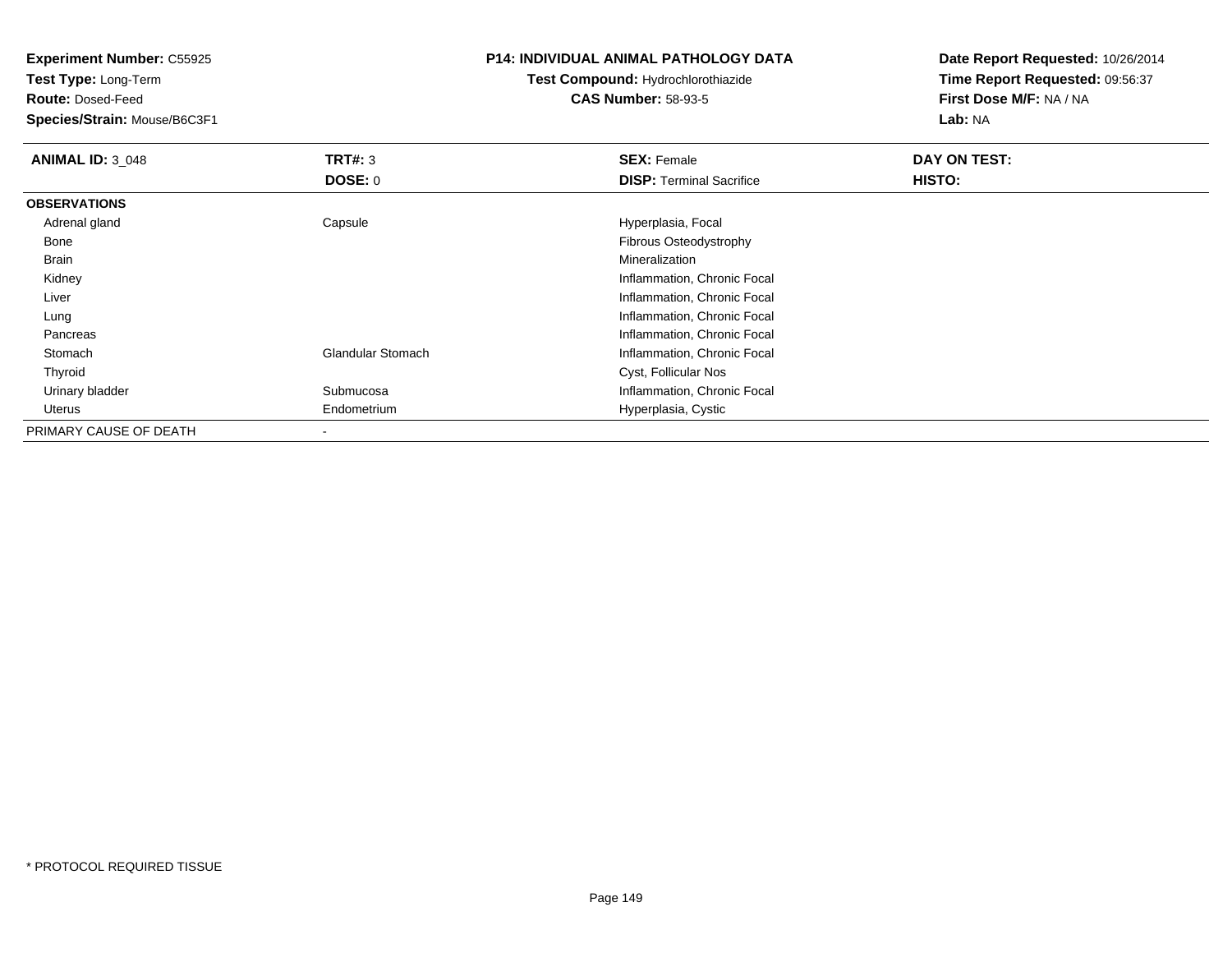**Experiment Number:** C55925**Test Type:** Long-Term**Route:** Dosed-Feed **Species/Strain:** Mouse/B6C3F1**P14: INDIVIDUAL ANIMAL PATHOLOGY DATATest Compound:** Hydrochlorothiazide**CAS Number:** 58-93-5**Date Report Requested:** 10/26/2014**Time Report Requested:** 09:56:37**First Dose M/F:** NA / NA**Lab:** NA**ANIMAL ID: 3 049 TRT#:** 3 **SEX:** Female **DAY ON TEST: DOSE:** 0**DISP:** Natural Death **HISTO: OBSERVATIONS** Adrenal glandCapsule **Capsule Hyperplasia**, Focal Bone Fibrous Osteodystrophy Heart Inflammation, Chronic Focal Kidneyy the contract of the contract of the contract of the contract of the contract of the contract of the contract of the contract of the contract of the contract of the contract of the contract of the contract of the contract Tubule **Degeneration**, Nos Inflammation, Chronic Focal LungInflammation, Chronic Focal<br>Anterior Pituitary **Anterior Pituitary** and Theorem Chronic Equations Anterior Pituitary Pituitary glandAnterior Pituitary **Anterior Pituitary** Elementary Multiple Organs Nos<br>
Multiple Organs Nos<br>
Hypphoma, Histioc UnspecifiedLymphoma, Histiocytic-Malignant Type Uterus Endometrium Hyperplasia, Cystic PRIMARY CAUSE OF DEATH-